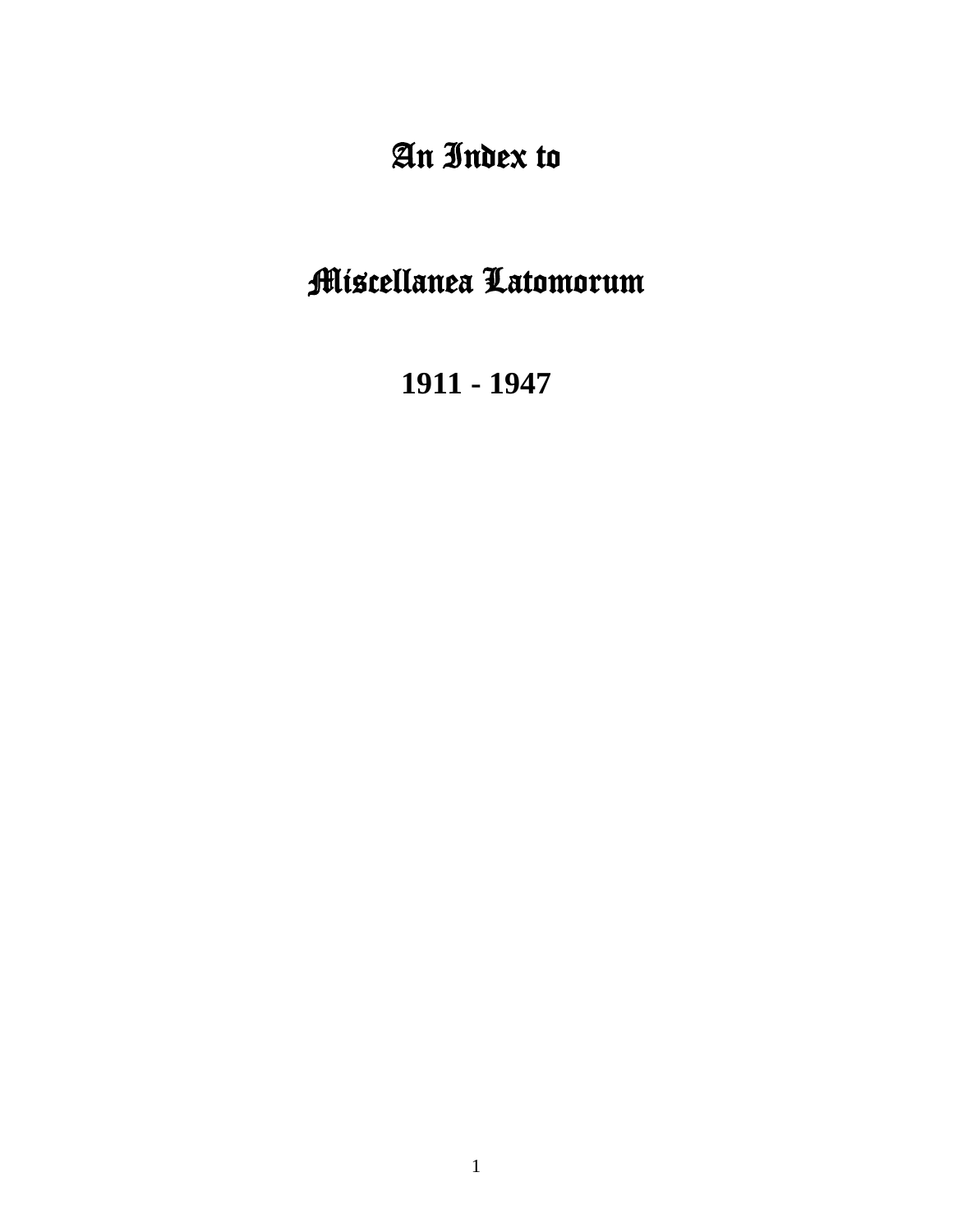### **MISCELLANEA LATOMORUM**

(or Masonic Notes and Queries)

### 'A series intended to facilitate Intercommunication between Masonic Students on matters of interest in connection with FREEMASONRY.'

*Miscellanea Latomorum*, affectionately known as '*Misc.Lat.*' by Masonic scholars and students alike was a series produced by the Quatuor Coronati Lodge (No. 2076), the Premier Lodge of Masonic Research.

The series of booklets, (in total 291 issues) were published from May 1911 until June 1947 when both the cost of production and general demand appeared to have taken their effects and therefore ceased to exist. However, although becoming increasingly rare, it is still used by the modern-day Masonic researcher and considered to be a valuable reference work.

Set in the style of submitted Queries and 'authoritative' Replies, hundreds of entries on a wide range of Masonic history and topics can be found within its pages which is of interest today as it was fifty years ago.

Two attempts have been made in the past to provide an overall index. The first from Dr. E.H. Cartwright which covered both the *Old* and the *New Series* up until Volume XVIII whilst a second index was compiled by Bro. T. Barlow, a member of staff at Freemasons' Hall of the United Grand Lodge of England, which ran from Volumes XIX to XXXI.

The task, therefore, was to merge the work of these two Brethren so as to provide a fully cross-referenced index enabling subject matter to be identified and referred to which would be of benefit for those who frequently use *Miscellanea Latomorum* as a 'Working Tool' in their respective studies.

It is hoped that this index will satisfy that intention.

B.P. Baker, June 1990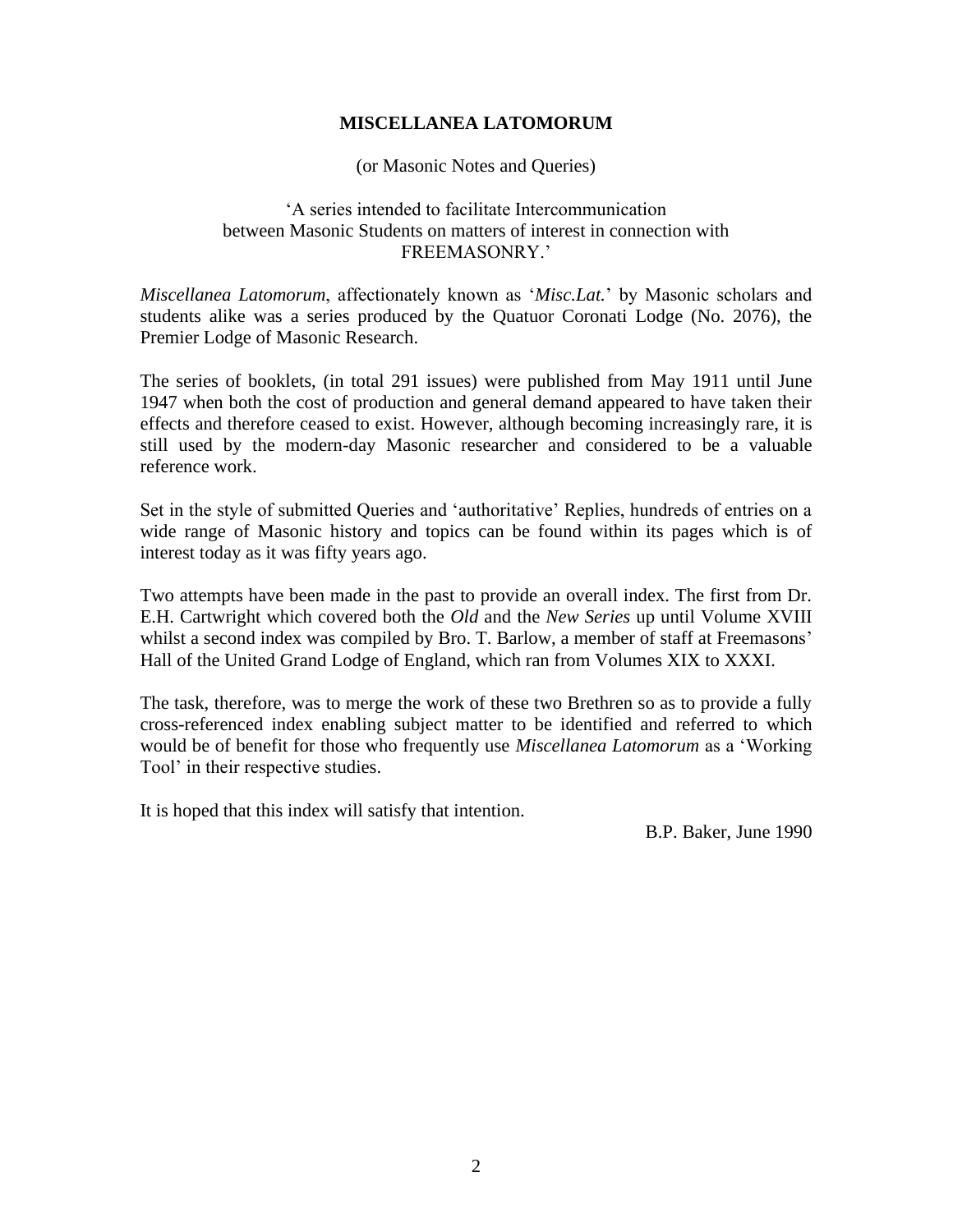#### **INDEX TO** *MISCELLANEA LATOMORUM*

#### **Old Series (O.S.) from 1911-1913 New Series (Vols. I to XXXI) from 1913-1947**

## **A**

A and S, P.M. of (Arts & Sciences) – XXIX, 24, 43, 60, 77, 93 Abandoning a Meeting – VIII, 101; XIII, 6, 73, 87, 102; XIV, 9 Abbreviations – XXII, 53, 72 Aberdeen: An old recommendation (1704) – XV, 141 Aberdeen, Early History of the Lodge – V, 13 Abif, The name, in the Old Charges & Bible – XXIII, 126 Absent Brethren, The Toast of – VIII, 112; IX, 11, 27; X, 12, 109 Acacia or Cassia – II, 13 Acacia, in relation, Burial – XXVIII, 93, 142 Acacia, Sprig or Branch of – VII, 138 Acacia, The – XXXI, 65 Accepted Mason – XXIX, 40 Acting I.P.M. at Consecration – I, 115; III, 21, 42, 54 Acting I.P.M. – VIII, 9 Acting I.P.M., Jewel of – IV, 52, 89; X, 38, 139 Acting Warden: Who may act? – XI, 105, 138; XII, 24; XI, 76, 138 Acts of Parliament – XXXI, 68 Adams, Marshane – XXI, 136 Addison, Joseph – I, 132 Additional Degrees – XXVI, 126 Additional Questions – XXVI, 13, 28; XXX, 10, 25, 57 Address after Lodge is closed – I, 60, 90 Address, Closing – XXIX, 73, 111, 141 Address on Presentn of G.L. Certificate, Should it be given in 3º? – XXII, 72 Address on the Royal Arch, An (Covey-Crump) – XXI, 140 Address to I.P.M. at Bath – XI, 123 Addresses at Installations – VII, 69, 104, 135 Addresses at Installation The Source of, – II, 94 Addresses, Installation – XXVI, 103 Addressing the Chair – III, 69, 93, 105; IV, 75, 88, 116 Addressing the Chair, Attitude when – XVI, 38, 76, 136 Adjournment – XXX, 142 Administration of work of Grand Lodge – XXVI, 103 Administration, Two Centuries of – XI, 65 Advance in First Degree, The – V, 11 Advancement, Giving Notice of – XXVII, 55 Advancement, Method of – XV, 106; XVI, 135 Advancing – XXIII, 54, 87 Advancing in the Third Degree  $-$  I, 115; II, 20, 42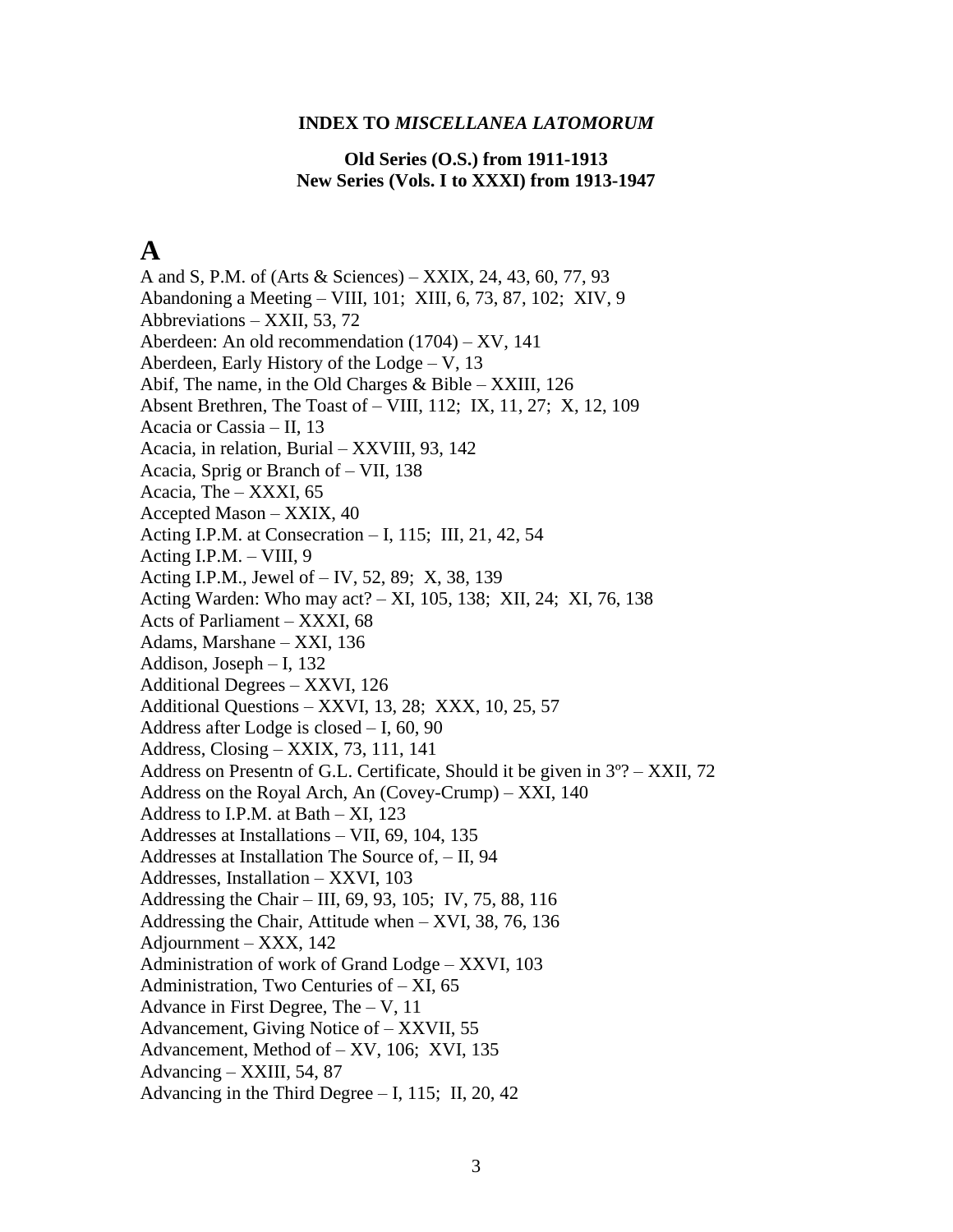- Advancing Sideways VI, 85,137 Advancing, Steps in – XXIV, 121 Affirmation Accepted at Initiation – XVI, 124, 143 Age on Initiation – XV, 123, 140; XVI, 13, 73 Ahimon Rezon – VIII, 110, 143; IX, 29, 48; X, 15; XII, 39; XV, 58; XVII, 31; XXX, 24, 46, 61 Ahimon Rezon, A cryptogram of 'Freemasonry' – XV, 16, 61, 78, 94 Ahimon Rezon, A Presentation Copy of – XIX, 143 Ahimon Rezon: First Edition – XI, 54 Ahimon Rezon in 'Modern Lodge' – XXVI, 7, 61 Ahimon Rezon, The Term – XXI, 113 Ahiram, The Sarcophagus of King – XXI, 78 *Aims and Relationships of the Craft* – XXIII, 43 Alarm and Report – III, 65, 89 Albain, XXIV – 138 Alban Anachronism, The – VI, 65 Albany Lodge, Cape Colony, History of the – XIII, 77 Albury MS., The – II, 52; III, 4; IV, 73; X, 6, 25, 55 Aldworth, The Hon. Mrs. – IV, 97; VI, 109: VIII, 28, 38, 86 'Alibenistic Order of Freemasons' – VII, 141; VIII, 31 'All the Year Round', Authorship of Article on Freemasonry in 1866 – XX, 138 Almanacs, Masonic – XXX, 79 Allusions to Masonry in a Sermon in 1732 – VIII, 124; IX, 65 Almoner, The – VIII, 116; X, 90 'Alms' Board – XXX, 1 Almshouses founded by a Mason – XIV, 31 Alnwick Lodge – XXVIII, 110 Alphabets, Mediaeval – VI, 7, 60, 88, 103 Altar or Pedestal – XVII, 9 Altar, Letters on Royal Arch – XI, 120; XII, 119; XIII, 26 Altar, The – XXIX, 137 Amen: So Mote It Be – XIV, 120, 139; XV, 9, 26, 42 America, Establishment and Early Days of Masonry in – III, 14, 27 America, Grand Lodges of – VIII, 92 American Freemasonry; Practices and Customs – XIII, 65, 81, 97, 113, 129 American Ritual, A Phrase in the  $- V$ , 4 Amity, Card of – XXVI, 121 Amity Lodge – XXII, 29 Amphibalus, St. – XVII, 59 Ample or Due Form – O.S., 77; I, 8, 15, 72 Ample and Due Form  $-$  O.S., 7, 25; III, 50 Amussium – XXXI, 6, 29, 44 Ancient and Accepted, The – O.S., 78, 89 Ancient and Accepted Rite – XXIV, 97, 113 Ancients and Moderns fraternising – XXV, 85
- Ancient Chart, An IX, 28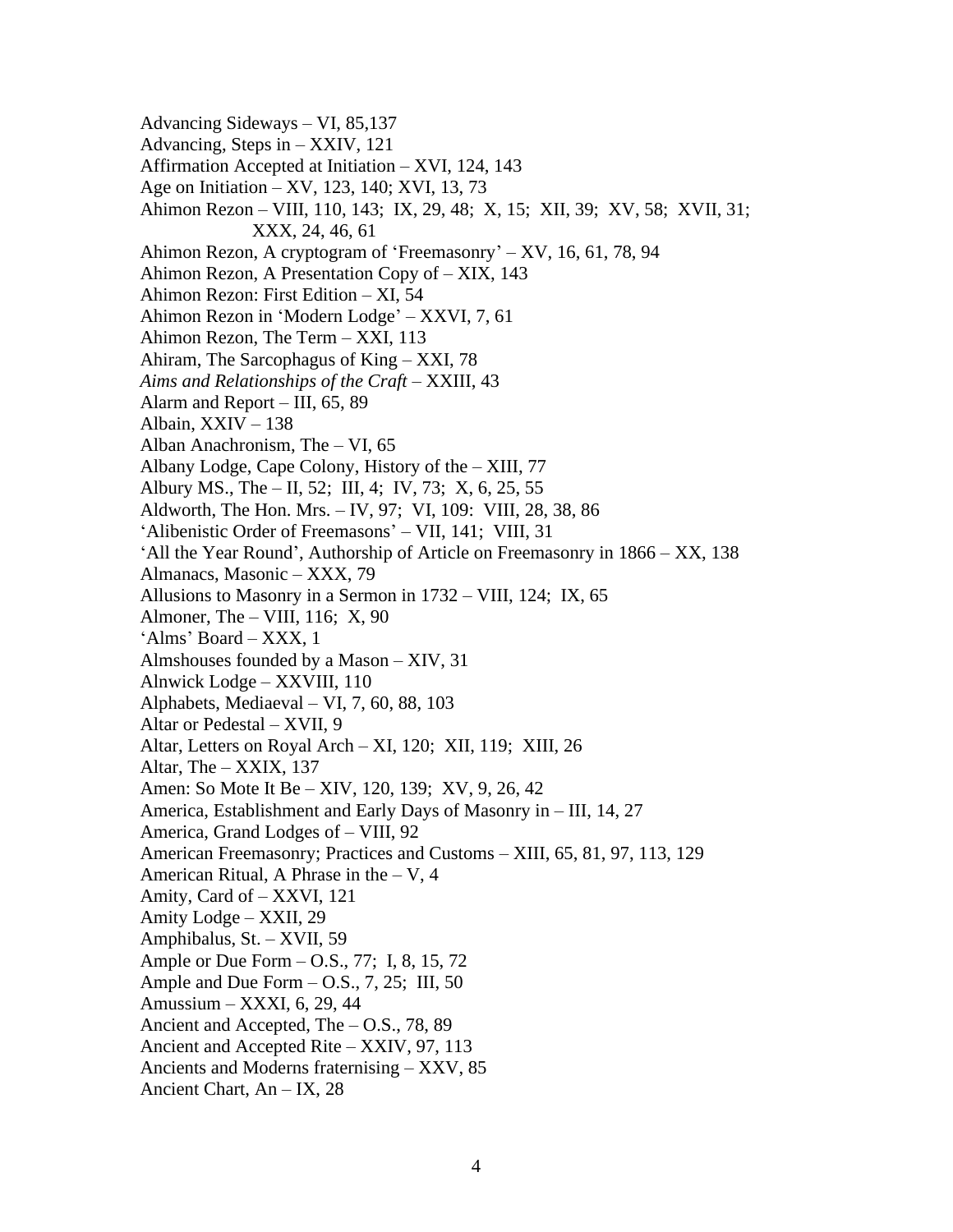Ancient Custom, An Alleged – VII, 22, 73 'Ancient Freemasonry and the Old Lodge Dundee' – V, 129; VI, 123 'Ancient Freemasonry *etc*.' Sale of surplus stock – XVI, 105 Ancient Freemasons – X, 37 Ancient or Assistant High Priest – VII, 38, 135 Anderson, Dr., and the Guilds  $- X$ , 12; XI, 135 Anderson, Dr.: His Degree of D.D. – VII, 139 Anderson, Dr.: His Family – VIII, 90 Anderson, Dr. James – XXVII, 88; XXVIII, 90 Anderson, A Sermon by Dr. – IX, 11 Anderson, A Presentation to the Bodlian by – XIII, 85; XV, 24 Anderson, Dates in – XVII, 109, 124, 135 Anderson, Suppression of Name in *Book of Constitutions* – XXIV, 134 Andersonian Masons – IV, 33, 57 Anderson's *Constitutions*, Sale price of – XIV, 54; XVIII, 133 *Anglaise Loge*, Bordeaux – XXVII, 113 'Angle' for 'Black Ball' – IX, 55, 91; X, 8 Anglo-Scottish Border Restrictions – XXVII, 105 *Anno Lap*[*icidarum*] – O.S., 61, 83; III, 51 *Anno Lithotomorum* – IV, 1 '*Anno Lucis'*, When did the term arise? – XV, 73 Annual Festivals – XXVII, 55, 121, 136 Annual of Universal Masonry – I, 64 A Non – XXX, 110, 141 Antediluvian Masonry – XIX, 104; XXI, 87 Antediluvian Pillars – XXV, 95 Antient Charges – VI, 37, 136; VII, 41 Antients, A Newspaper Reference to the – XVIII, 46 Antients, The Grand Lodge of the – XII, 106; XV, 123; XVI, 24 Antients, Control of the Royal Arch, under the – XIX, 42 Antients, Provincial Grand Masters under the – XXII, 104 Antigallic Masons and Antigallicans – I, 116; II, 9 Antiquity, A Masonic, (A Medallion) – VI, 16 Antiquity, History of the Lodge of – XIII, 13 Antiquity, Records of the Lodge of – XII, 144 Aphorisms, A Century of – III, 136 Apobaterium – XXIX, 24, 45, 60 Apprentice, Entered – XXXI, 24, 104 Apprentice's Shirt – XXVII, 119 Apprentice, Work of, XXVI, 84, 107 Apprenticeship in Mediaeval England – XVI, 140 Apron, An Old –  $X$ , 110 Apron, Burns's – XX, 85, 123 Apron in the 11th Degree – XXVII, 89 Apron, Letters on a Royal Arch – V, 37, 59 Apron Masonic, Material of – XXIII, 74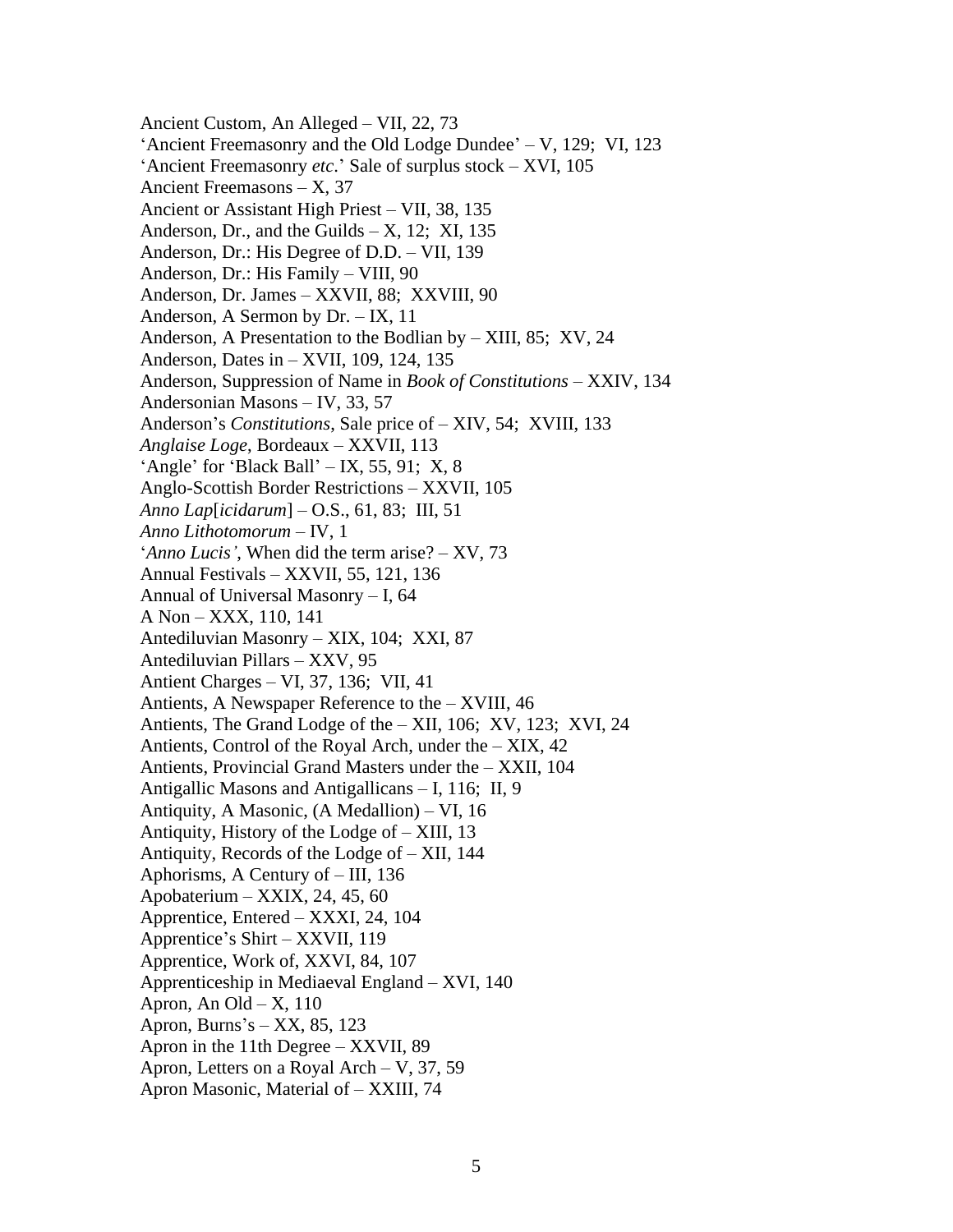Apron of a P.M. of a Foreign Jurisdiction – XX, 84; XXI, 27 Apron of a lower Degree – XXV, 105, 125 Apron of the Free Gardeners, The – XXI, 7, 28; XXII, 8 Apron, Tassels on the  $-$  O.S., 6, 19, 24 Apron, The Moira – II, 79 Apron in the Second Degree, The – V, 117; VII, 25, 55, 101; VIII, 7 Apron, What should a Scottish P.M. wear on joining an English Lodge? – XX, 118; XXI, 120, 138 Apron, Symbolism of – XXVI, 87, 124 Aprons – O.S., 6, 19, 24 Aprons, Colours of Linings of – II, 66; III, 4 Aprons, Exchanging – XXII, 93 Aprons, Red – XIV, 121; XVII, 57 Aprons, Red, in Private Lodges – XIV, 121; XVII, 57 Aprons, Rosettes on – O.S., 29, 43, 51, 72; I, 69, 104 Arc of 60º: Its Symbolism in American P.M. Jewel – XVI, 101 Arc of  $60^\circ$ , The  $-$  XXI, 6 Arcadian Lodge Study Circle – VII, 74; IX, 42; X, 44 Arch, Catenarian – XXXI, 93 Arch of Steel, The, XIX, 39, 74 Archaeological Institute, Masonic – II, 18; IV, 71, 110 Architect, The Great – XVII, 95; XXI, 28 'Architector' – XIV, 127; XV, 1 Architectus – XIX, 110 Ark of the Covenant, The – XVIII, 37, 58, 76; XIX, 26, 59; XX, 70; XXV, 129 Armed Masons – IX, 139 Arms, The Castle of our – IX, 134; XIV, 138 Arms of the Freemasons, The – IV, 49, 117; IX, 134 Arms of Grand Lodge, Supporters of the – VI, 53; VII, 41 Arms of Grand Lodge – XXIV, 65 Arms of Grand Lodge and the Four Emblems – XXV, 21 Arms with Three Castles – XV, 13 Army and the Craft, The – XXVII, 29 Arrangement of the Lodge – XXIII, 135; XXIV, 13 Arrangement of Lodge, Who is responsible for the  $-1, 8, 26, 51$ Arrangement of Lodge Furniture – O.S., 55; I, 8 Arrears – XXXI, 47 Arrears, When is a member in? – XIV, 40, 58 Arrears of Subscription – IV, 2, 21 Arrow as a Masonic Symbol, The – XIX, 56; XXI, 104; XXII, 120 *Ars Quatour Coronatum*, The St. John's Card of – X, 93 Art, Spirit and, of Masonry – XXX, 57 Article of Union, No.  $2 - XXX$ , 55 Articles and Act of Union, The – VI, 36 Artist, A Masonic – IV, 113 'As Happy we have been' – IV, 98, 136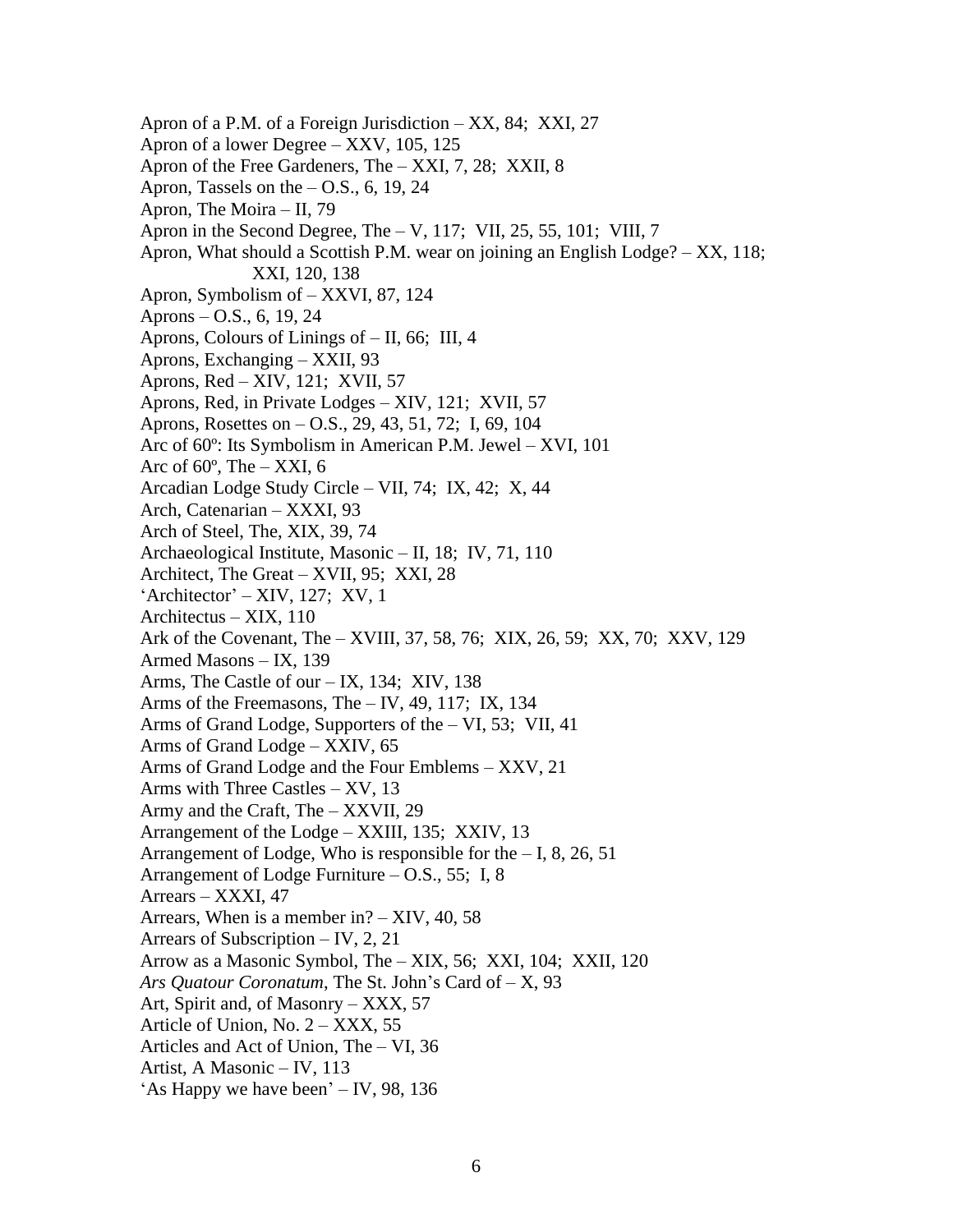Ashlar, Foot and – XXVI, 68 Ashlar, The Perfect: Its place on the tripod – XVIII, 124 Ashlar, The Perpend – V, 80, 96; XXIV, 57, 90; XXIX, 90, 110 Ashlar, Rough, The – XXX, 23, 89, 122 Ashlars, The  $-$  XXXI, 41, 105 Ashlars, The Position of the – O.S., 14, 33, 49; VI, 11; XI, 105; XII, 11; XVIII, 104, 124; XXI, 25; XXVII, 22 Ashlars, Candidate's Foot placed on the – V, 115; VI, 11, 40 Ashmole, Elias – I, 129; III, 42; XI, 40, 77 Ashmole, Elias, and Freemasonry – II, 89; IV, 73 Ashmole, Descendants of – XIII, 39; XVI, 115 Assistant, or Ancient, High Priest – VII, 38, 135 Assistant High Priest, The – XI, 72, 109 Assistant Provincial Grand Master, Salutes to – XII, 55, 120 Assistant Sojourners appointed by Principal Sojourner – IV, 1, 20 Associations for Masonic Research – VI, 31, 47, 60, 91, 124, 139 Assurance Association, A Masonic – VII, 132; IX, 84; XV, 138; XVI, 10; XVIII, 120 Assurance, Freemasons and General – XXVII, 8 Astler, diamond and square  $- X$ , 120; XI, 11 'At or near' – XVII, 102; XVIII, 27, 76 Atholl Family and the Craft, The – V, 19 Atholl Jewels – IV, 68; VIII, 4 Atonement, The Day of – VII, 6; VIII, 17 Attitude during the 1º Obligation in 1838 – XX, 55, 107 Attitude in the N.E. Corner, The Correct – IX, 85; XIII, 84; XV, 138; XVI, 10; XVIII, 120 Attitude in Prayers and Obligations – XX, 55, 106 Attitude when addressing the Master – XVI, 33, 76, 136 Attributes of the Order – XVIII, 61, 110 *Audi, Vide, Tace* – XIX, 71, 89; XXI, 73 Aumanier in Old French Lodges, The – XIX, 18 'Authentic School', The – XXII, 76 Author of a Pamphlet Wanted – III, 129 Author's Lodge, No. 3456 – I, 111 Authority, The Ruling – XV, 90; XVI, 25 Authority of the Master, The – XIII, 72, 89; XIV, 28, 56, 74, 89, 106; XV, 8; XXVI, 71 Aviators, Freemasons and – XXIV, 15 Axe as an Emblem, The – XVII, 134; XIX, 72 Axe, The – XXXI, 26 Ayman – XXX, 69, 92, 107 **B**

Baal's Bridge Square, The  $- X$ , 86, 113; XI, 15 'Bacchus Affair' – XXVI, 129 Badge, An Old –  $XX$ , 85 Badge, A Mysterious American Civil War – XVI, 54, 90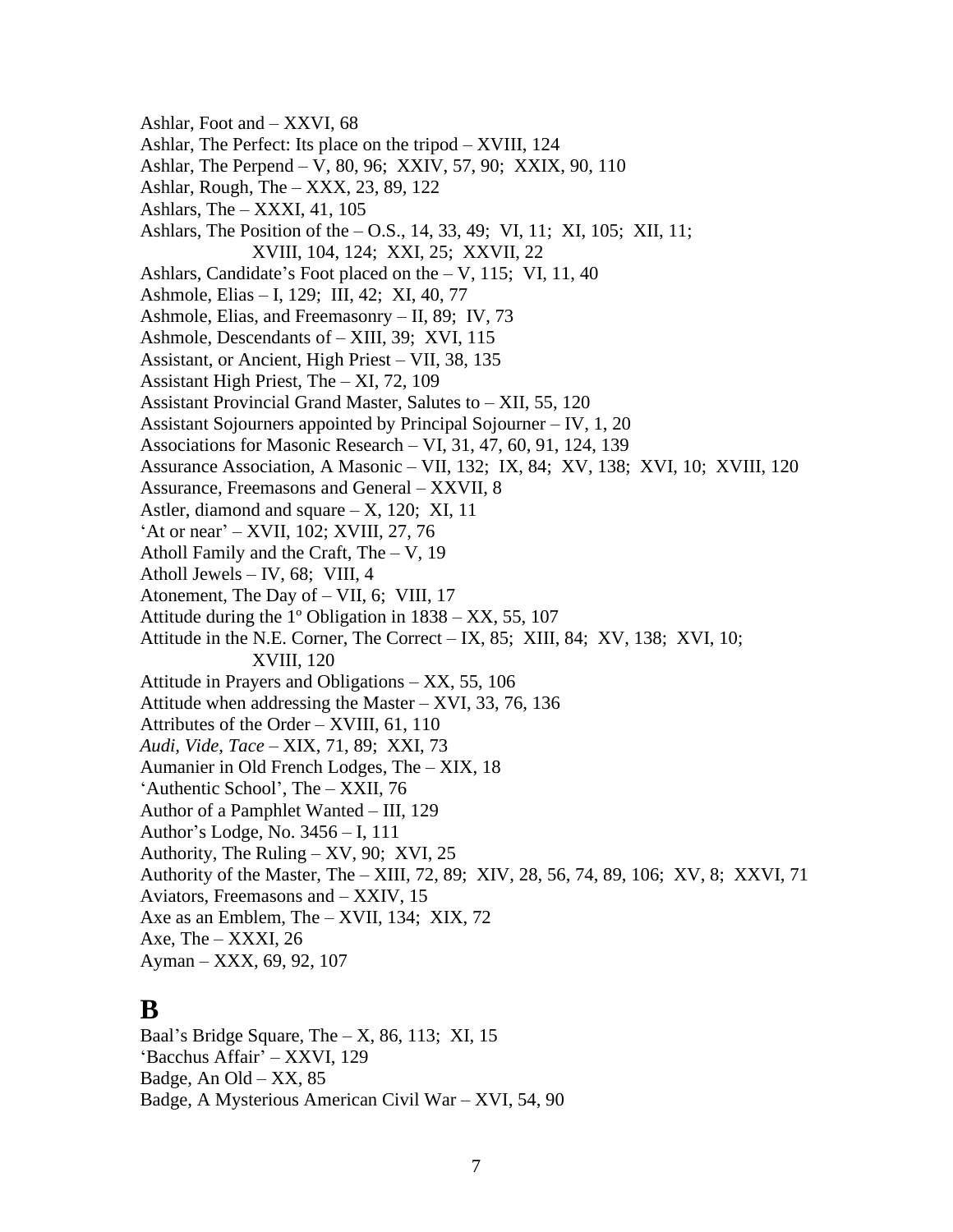Badge, A Point in Investiture with the  $-$  IX, 70, 137 Badge, Mysterious – XXIII, 125 Badge, The Purple – V, 102 Ballad Maker and Freemasonry – XXI, 90 Ballot, The – XI, 113; XV, 12; XIX, 23, 40; XXVII, 33; XXIX, 14, 73 Ballot, Minimum Votes necessary – XIV, 88; XVI, 140 Ballot, for Candidate – O.S., 86; I, 17, 43, 53 Banner, A Royal Arch – IX, 118; X, 11 'Banner, Under the' – O.S., 24 Banners in the Royal Arch, The Principal – XXII, 23 Banners, in Grand Chapter – XXIII, 136; XXVII, 86, 121 Banners, Lodge – O.S., 61, 83; VII, 39; IX, 84; XIII, 23, 36, 88; XIV, 39 Banners, Origin of Lodge – XIV, 39; XVII, 55 Banners, Royal Arch, Colours of – XXV, 102 Banners, The Lodge – XXIII, 21, 55; XXVII, 71 Banners, The Royal Arch – III, 18, 44; V, 35, 73; XI, 61 Banners, The Twelve – XXV, 116 Banquet, An Early Masonic – XI, 110, 124, 144 Baptism, Masonic – XXX, 30, 46 Barbados, Local Warrant, A – XVIII, 79 Beaton, Mrs – III, 82 Beaufort, Duke of – XXV, 21 Beaumont, John – IV, 60 Beauty, Wisdom and Strength – XXVIII, 118 Bed Fund, A Brother's – XXIX, 137 Bee-hive, The – II, 18, 41; V, 35, 73; XI, 61; XX, 7; XXIV, 104; XXV, 11 Bee-hive on Collars, The – XV, 89 Bee-hive, Symbolism of the  $- XY$ , 108 Belmont House  $- X$ , 12 Ben Johnson's Head Lodge – I, 50, 103; II, 21 Benefit Performance, A, (1754) – XVIII, 14 Bequest, Wanted, a form of – XII, 22; XIV, 123 Berneval and his Apprentice – VII, 59, 121; XIV, 25 Bezaleel as a Christian Name – VIII, 123; XXI, 41; XXII, 101 Bible, Genevan – XXX, 8, 103, 136 Bible, The Genevan – V, 68; VI, 23 Bible, Position of the – *See* 'V.S.L.' Bible in Masonry, The  $-$  IX, 54, 75, 107 Bibles, Lodge – XXI, 103 Bibles, Old, in Lodges  $-$  IX, 102; X, 9 Biblical Names as Passwords – VII, 69; XIV, 26 Black-Ball called 'Angle' – IX, 55, 91; X, 8 Blackballing  $- XI$ , 5 Black Posts, The Lodge at the – XIX, 6 Bladud – II, 34; III, 85, 101, 115 Bladud, A Toast to the Memory of King – XIII, 77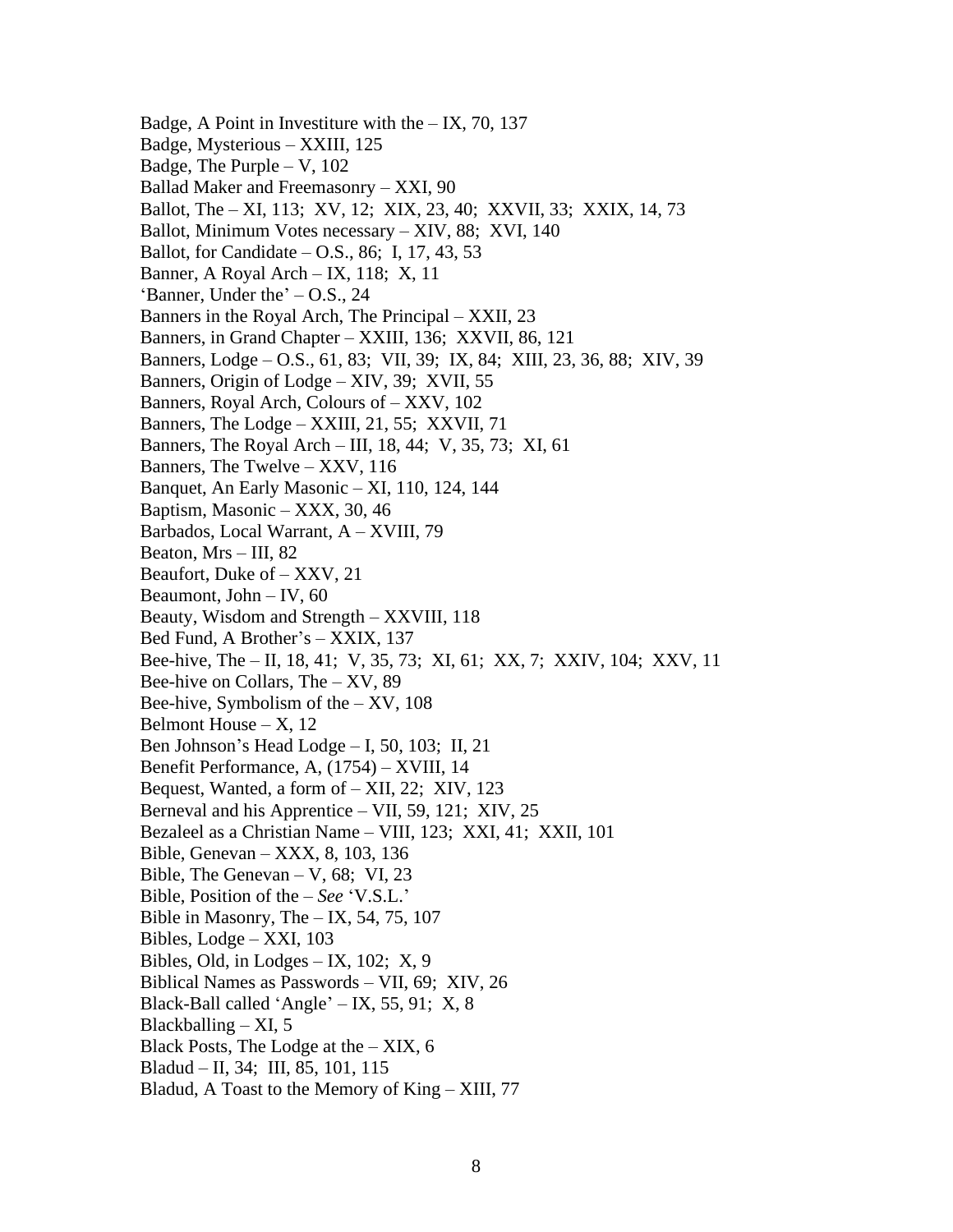Bladud, Ebrank and Croesus – XXVII, 81, 142 Blake, R., First Provincial Grand Master in South Africa – I, 33, 74; VI, 35, 118 Blayney Family and Freemasonry, The – XXV, 113 Blazant Stars – VII, 38, 103 Blazing Star, The – III, 65; XXIII, 39, 58, 86, 120; XXIV,105 Blesington, Earl of – XXVI, 85, 108 Blind Candidate, A – XII, 117; XVI, 70 Blue and Orange Society, The – XII, 7 'Blue' Lodge, The – XVII, 24; XXI, 24 B'nai B'rith – XXXI, 120 Board of General Purposes, Proceedings of the  $- X$ , 6; XIII, 101; XV, 40 Board of Installed Masters, Opening and Closing of a – I, 113; II, 98, 123; V, 109; VIII, 45, 93, 109, 144; X, 93, 104; XI, 126; XIV, 30 Board of Installed Masters, Decision of Grand Lodge of 1926 – XXII, 110 Board of Installed Masters with fewer than three  $-V$ , 101; VI, 10 Board of Installed Masters, Working of – XXIII, 102, 122 Board of Installed Masters in Somerset Masters' Lodge – XX, 143 Board of Installed Masters, What is the correct Salute? – XXII, 105 Body of Masonry, The  $- VI$ , 84; VII, 36, 70 Book, A Rare; *La Franc-maçonne* – XVIII, 143 Book of the Holy Law, The – XIX, 14 Book, The Grand Master's  $- X$ , 38; XIV, 23, 105 *Book of Constitutions*, Editions of the – IX, 93, 109, 123; X, 45 *Book of Constitutions*, Rule 81 – VIII, 116 Bookplates, Masonic  $- X$ , 95; XIII, 45 Books – XVIII, 129 Books, Early, on Freemasonry – XXVII, 89 Books for Masonic Reading – XVI, 71 *Books of Freemasonry, The Rare* – VIII, 14, 33, 110, 143; IX, 13, 62, 80 Books on Masonry – O.S., 45, 73; I, 4 Books on Masonry said to have been printed in 1467 – XXX, 120, 141 Books on Freemasonry – I, 4, 12, 20, 50, 71; II, 9, 27, 73; IX, 60 Books on Freemasonry, The Twelve Best – O.S., 35; I, 9, 27, 73 Books, Two New – XII, 77 Bordeaux, *Loge Anglaise* – XXVII, 113 Boruwlaski, Count Joseph – XXII, 17, 44 'Bosom of Mount Moriah, The' – II, 91 Bottarelli – XV, 90; XX, 7; XXIV, 104 Bottomley, J. – XXIX, 73 *Bouillon, Rite Ancien de* – O.S., 29, 42, 51 Boulanger, General  $-$  O.S., 2, 9, 46 Bowed Arm as a Crest, The – XVIII, 7, 41; XIX, 121 Boys, Samuel, of Norfolk – XXI, 85 Bradlaugh, C. – O.S., 3, 12 Brampton Ralph Church, Pillars in – XIV, 89, 127; XV, 9 Breastplate, H.P. precious stones in – XXV, 73, 90, 107; XXVI, 73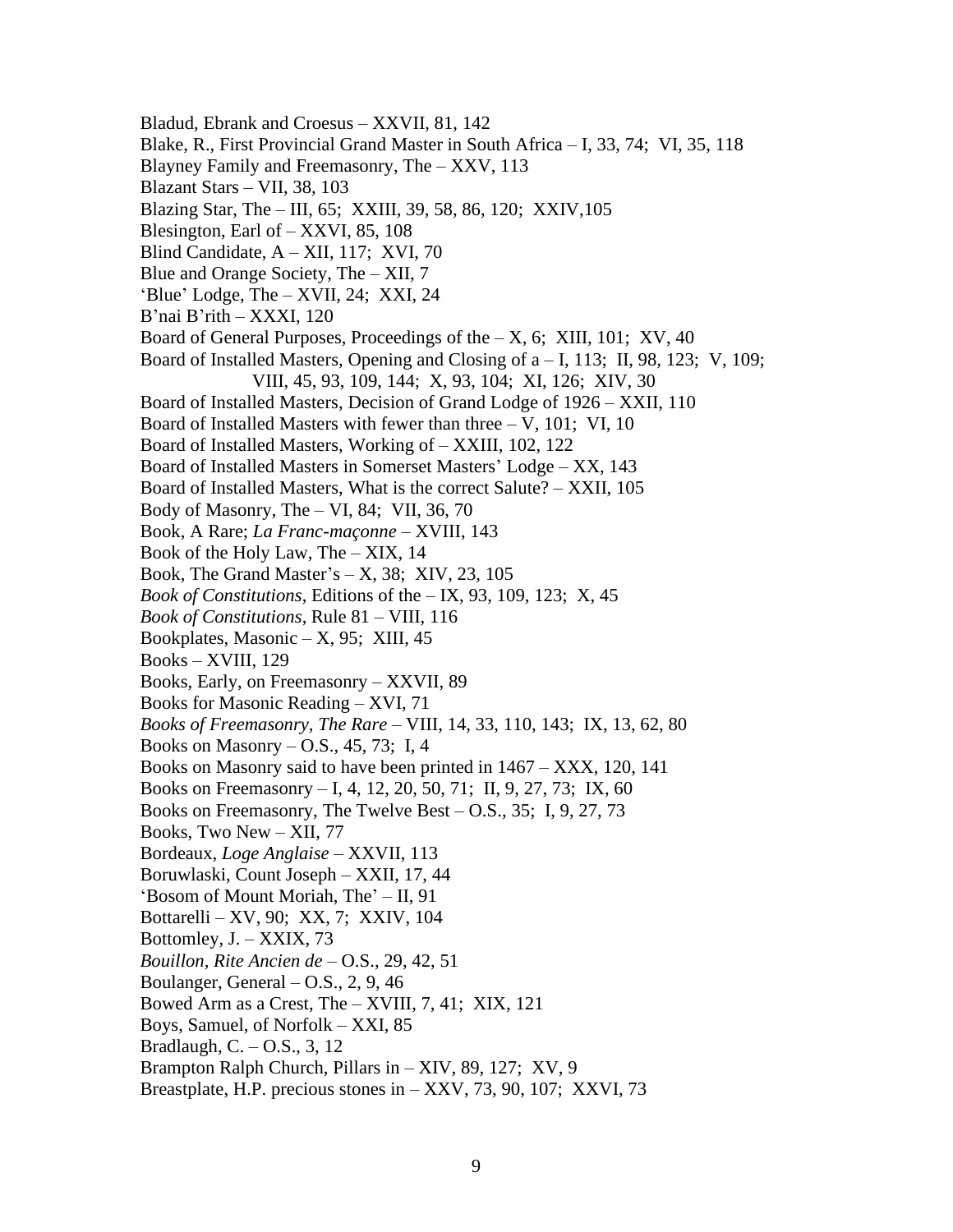Breastplate in the Royal Arch, The – XIV, 89, 127; XV, 9 Breastplate, Masonic – XXVI, 78 Bridge Builders, Freemasons as – XIII, 139 Bridge Building Fraternity, A – IX, 85; XIII, 71 Bridge, Passing the – XXIX, 142 Bristol, Freemasons at, in 1490 – XVI, 128 Bristol House, Great Queen Street – XVII, 143 Bristol Working, A point in – XII, 38, 58; XV, 105, 124 British Lodge, No. 334, and English Freemasonry at the Cape of Good Hope – XXII, 1 Broached Thurnal, The  $-$  O.S., 61, 88 Broadfoot, Philip  $- I$ , 120, 138 Broadfoot's Letters and the Master's Light – XXX, 17 Broadsheet, A Rare – XXI, 28 Broken Column, The – XVIII, 119; XXII, 23, 41, 89, 120; XXIII, 5 Brook Hills MS., The – XII, 143 'Brother Mason', (temp. Henry III) – XIII, 90 'Brother' Salutation – XXVIII, 71 Brother Society – XXIII, 3 *Browne's Master Key* – IV, 33 Bruin in the Suds  $-$  O.S., 53, 80 Bryan, or Byron; A Birmingham Tyler – IV, 67, 120 Buddhists – VII, 54; VIII, 89 Budgell, Eustace – IX, 68 Builder King, A, (At Ur) – XIV, 14 *Builders, The* – II, 136 *Builders Rites and Ceremonies*, (Speth) – XV, 60 Buildings in the Middle Ages, Superintendents of English – XV, 17, 33, 49, 65, 81, 97, 113, 129; XVI, 1, 17, 33, 49, 65 'Bul', The Word – VII, 1 Bulls, Papal – XXX, 33 Bunker's Hill, The Battle of – XIX, 32 Bunyan, John, Some suggested passages in the works of – XXIII, 129 Burial, Acacia in relation to – XXVII, 93, 142 Burial Service, K.T. – XXVII, 134; XXIX, 26; XXXI, 10, 28 Burial with Masonic Clothing – II, 95 Burlington, The Earl of – VII, 23; VIII, 10 'Burned to Ashes on the Centre'  $-$  O.S., 78; I, 8, 26, 83 Burns's Apron – XX, 85, 123 Burns, Robert – I, 122; XXIII, 46 Burns and the St. Abb's Lodge – XVIII, 89, 141 Business – XXIII, 39, 86 Business on Risings – XXIII, 119; XXIV, 12, 27, 75; XXX, 120 Buttons, Masonic – XI, 134; XV, 5; XXXI, 71, 108 Bye-Laws of the West India and America Lodge – VI, 47, 63, 95, 111 By-Laws, Lodge and Grand Lodge – XXV, 20 By-Law, An American – XI, 12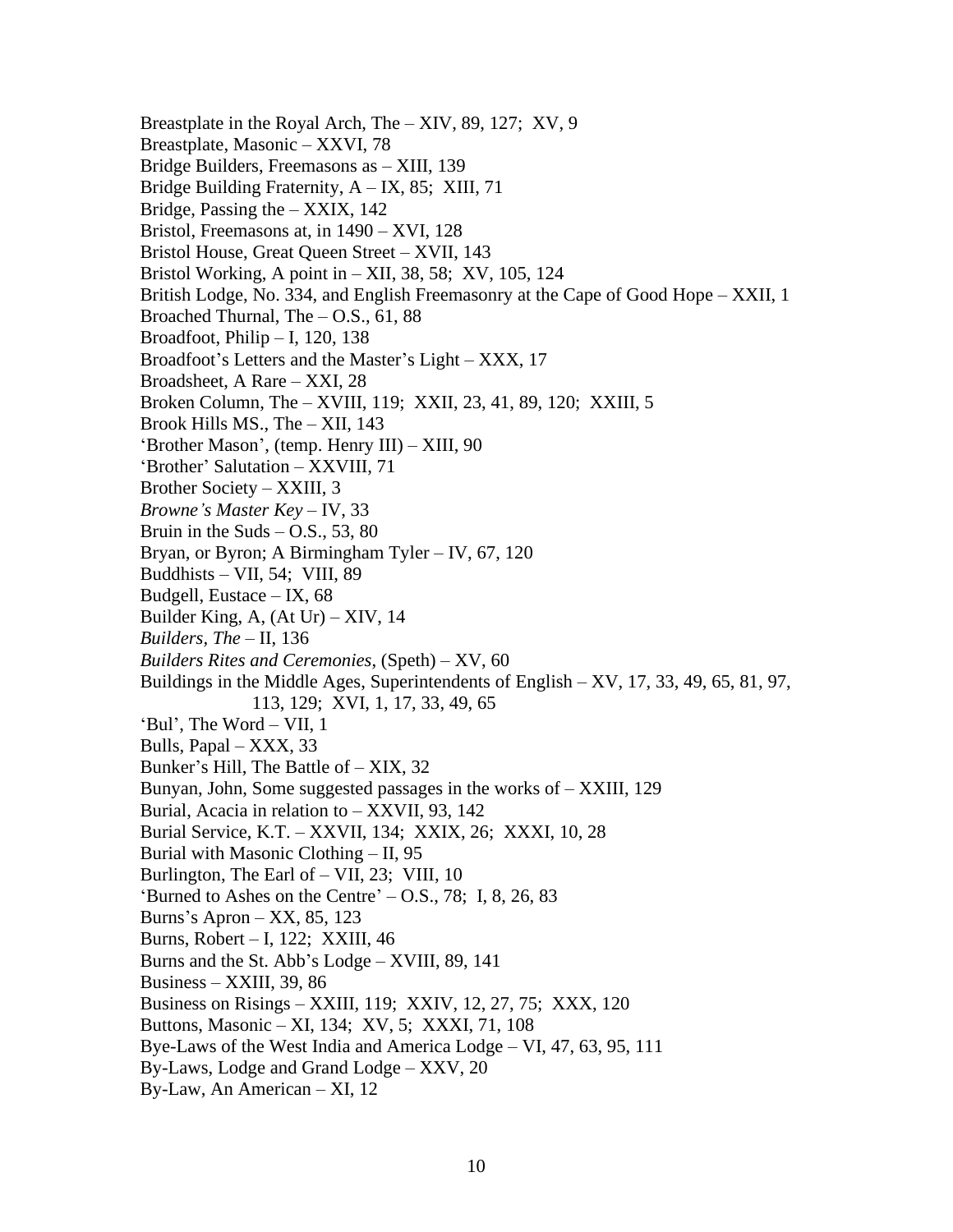By-Law, A Remarkable Lodge, (ballot) – I, 63 By-Laws, A Unique Set of – XI, 28 By-Laws,  $Lodge - V$ , 36 By-Laws, Penal Clauses in – II, 85, 108 Byrom, John – XIX, 120

# **C**

Cable-Tow, The – II, 113, 134; IV, 103, 125; XVI, 106; XIX, 27; XXIX, 137; XXX, 30 Cable-Tow, Length of the – XIX, 73, 89 Cagliostro – IX, 36; XIII, 6, 26 Cain, The Son of – IV, 129 Calais, Freemasons at, (in 1556) – XVI, 39, 44, 105 Calcott, Wellins – XII, 14 Calendars, Provincial – XXI, 73, 89 Calendar, The Old Style – VI, 117; VII, 10 Calendar of Universal Masonry – O.S., 20 Calfecoat Roll, The – XXXI, 42 'Called Brothers', A Phrase from Pepys – XIII, 63 Calling Off – V, 4, 45, 105, 118, 137 Calling Off, May it be done in any Degree?  $-$  XX, 85, 121 Calling Off, Tyler's Duty in  $- VI$ , 69; IX, 7 'Calm his fears' – VI, 135 Canada, Grand Lodge of – I, 127 Candidate and Compasses – XXIX, 91, 125 Candidate and Others, A Handbook for – XXII, 126 Candidate for Initiation, Information for the  $-$  XXI, 52 Candidate for Initiation, Proposal – XXVI, 70, 93 Candidate from another jurisdiction Passed – IX, 102 Candidate in the Royal Arch, The – XX, 135 Candidate in the War, Initiation of a,  $(in 1857) - IV, 78$ Candidate, Propasal of – XXVIII, 119, 140; XXIX, 76, 92 Candidate, Proposal of, by a W.M. – VII, 84, 136; VIII, 24 Candidate, Preparation of – XXXI, 63 Candidate, The Style of the  $- X$ , 53, 140; XXX, 56, 75, 106 Candidate, The – XXIV, 129; XXIX, 121 Candidates for Initiation, Information for – XIV, 78 Candidate's Membership of the Lodge, The – XIX, 103, 122, 135 Candles, Electric, in Lodge – VII, 64 Candlesnuffer as a Lodge Officer, The – XX, 14, 28 Candlestick, A Twelve Branched – XVIII, 128 Canterbury Gild, A – XIX, 129 Cape of Good Hope, English Freemasonry at the – XXII, 1 Care and Caution in Admission of Members – O.S., 21, 34, 51, 63, 71, 78, 87; I, 134 Care and Caution in Admitting Visitors – III, 123 Carlile, Richard – XVIII, 54, 77, 137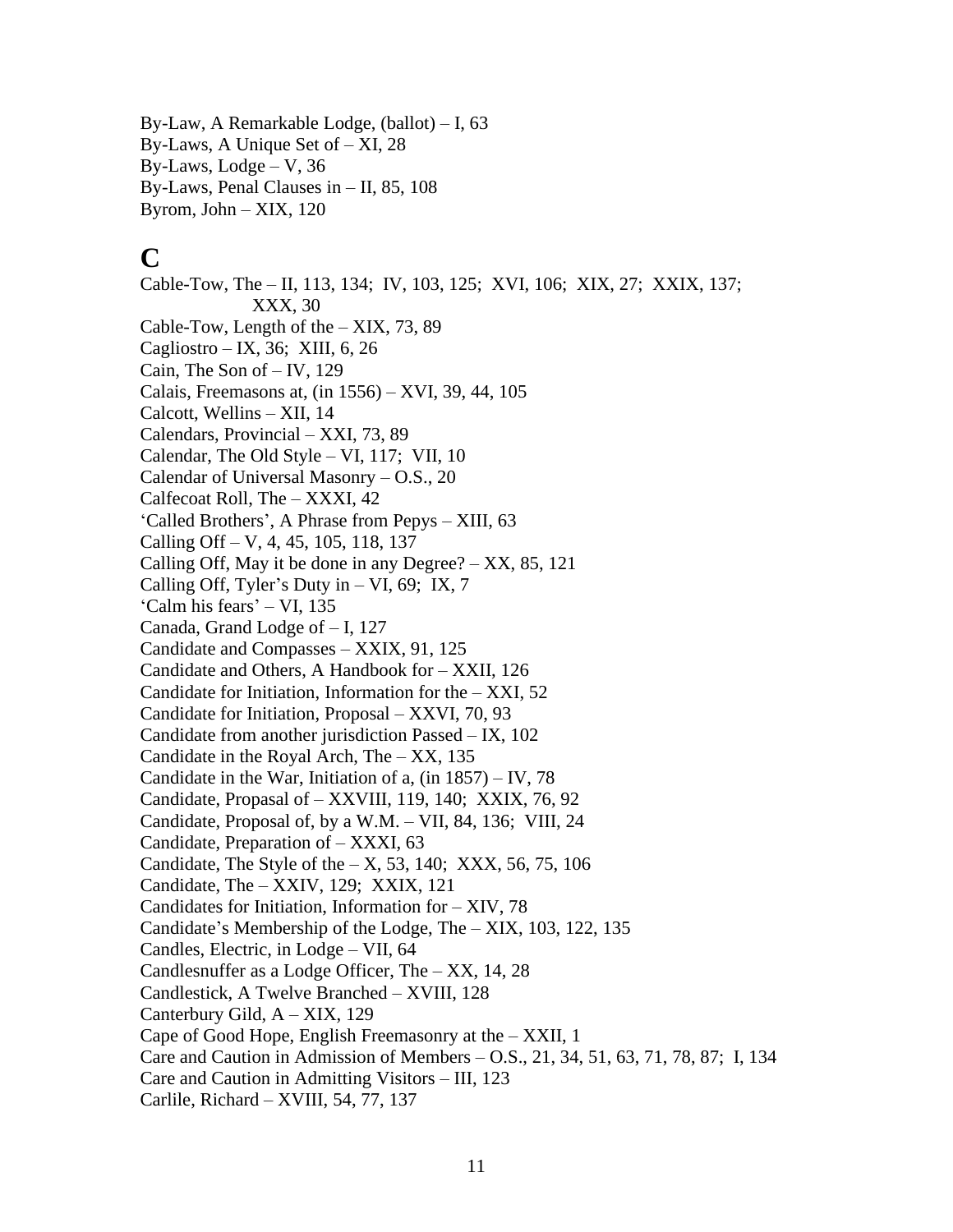Carlile, Richard, and *The Republican* – XII, 136; XIII, 29 Carnarvon, The Arms of Lord – XIV, 54; XV, 41 Carpets in Lodge – II, 130; IV, 74; XXXI, 6, 90, 103 Carpenters' Gild, Norwich – XXVII, 95 'Cashier', for Treasurer – IX, 69 Cast Hollow – XXVII, 38, 60 Casting Vote, Master's – XXX, 61 Casting Vote of the W.M. – XXII, 105 Castle Lodge, Members of – XXV, 42 Castle of our Arms, The – IX, 134; XIV, 138 Castles and Cherubim – XXV, 1, 29 Castles, Three in Arms – XV, 13 Cat out of the Bag, The  $-$  II, 141 Catalogue, A Library (Manchester Association) – IX, 62 Catalogues, Grand Lodge Library – XXIII, 2 Catch Question, An Old – VII, 117; VIII, 12, 53 Catch Questions – VI, 63; VIII, 53, 76, 120, 135; IX, 106, 119; X, 89 Catechism, A Masonic – III, 125 Catechism, Date of the Church – XIV, 73, 93 Catechisms, 18th Century – XIV, 1, 17, 33, 44, 49, 65, 81, 97, 113, 129; XV, 61 Catechisms, Masonic – I, 125 Catenarian Arch – XXXI, 59, 75 Catholic Congress, The  $-$  O.S., 2, 9, 15, 22 Cautionary Words, Dr. Oliver's – XXIX, 7, 28, 42 Caves on the Joppa Road – XIX, 64, 95, 140 'Cementarius' and 'Freemason' – XIV, 32 Centenary, Celebration of a Lodge – O.S., 77; I, 8 Centenary, How to Celebrate a Lodge – I, 8, 15 Centenary Jewel, The Right to Wear  $a - V$ , 115; VI, 11 Centenary Warrant and Jewel – II, 1, 25 Centenary Warrant, as Authority for a Meeting – XXII, 55, 75 Centre, Burned to Ashes on the  $-1, 8, 26, 83$ Centre, The, of the Building – XXIX, 138 *A Century of Stability*, Golby, (Review) – VI, 1 Ceremonial, The Right of Provincial Grand Superintendent to Interfere in  $-$  O.S., 6, 25 Ceremonial Usages of the Ritual – XIX, 49 Ceremonies, 'Antient' and 'Modern' – XXIX, 39 Ceremonies other than Craft – XXIV, 10, 40 Certificate, Address on Grand Lodge – XXIII, 39 Certificate, Address on Presentation of Royal Arch – XXII, 29, 44, 61 Certificate, The Arms on the Master Mason's – XVI, 71; XXII, 143 Certificate, The Grand Lodge  $- X$ , 21, 40, 55, 105; XXX, 95; XXXI, 69, 93 Certificate, The St. Paul's – XV, 46, 78 Certificate, The Grand Lodge, and the Royal Arms – XXI, 6, 25 Certificate of a R.A.M. – XV, 38; XVI, 24, 54 Certificate, The Grand Lodge, Should it be presented in the Third Degree? – XXII, 72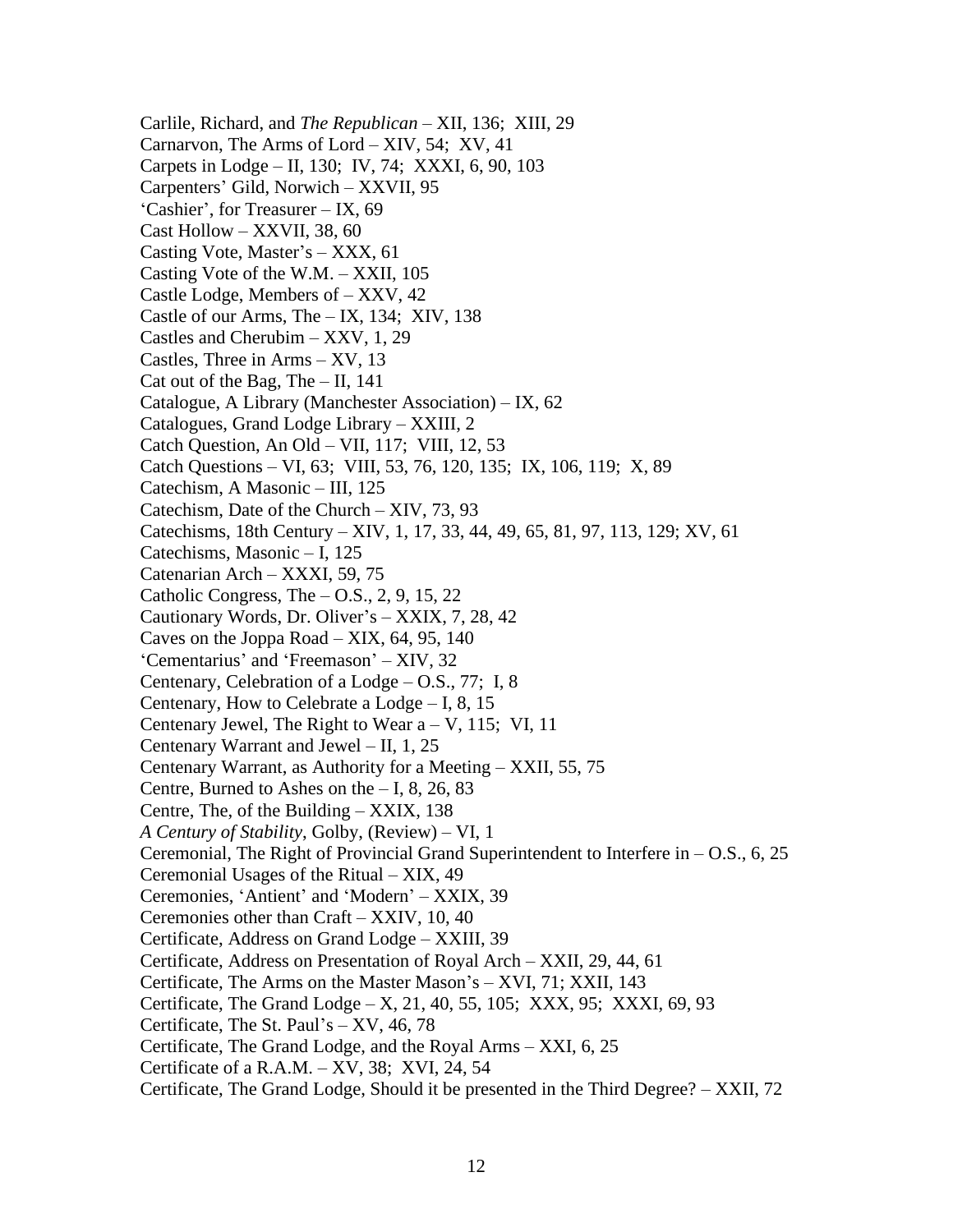Certificates, Clearance – VI, 22; XI, 21, 107, 138; XII, 9 Certificates given by Private Lodges – XIX, 125 Certificates, Irish Grand Lodge – XVI, 116; XVIII, 9 Certificates, Master Mason's, Grand Lodge – XII, 136; XIII, 13 Certificates, Royal Arch after the Union – XIX, 92 Certificates, Signing of Master Mason's – II, 99, 133; V, 38, 52, 70, 86, 135; XIV, 137; XV, 40 Certificates issued by Private Lodges  $- X$ , 135 Cerus, The  $-$  IV, 34; XIV, 55 Ceylon (Sri Lanka) Lodges – XXIV, 11 Ceylon, Dutch Degrees – XXVI, 69 Chain Prayer, The Masonic  $- X$ , 13 Chair, Attitude when Addressing the  $-$  III, 69, 93, 105; IV, 75, 88, 116 'Chair Degree', The, Mention in 1850 of – I, 100; II, 102 Chair of W.M., Base of seven steps for the  $- XY$ , 105; XX, 70 Chair, Qualification for – XXVI, 110 Chair, The Master's – XXVII, 106; XXVIII, 108 Chairing Master, The – XXIX, 9, 30 Chairmanship, A Point of – XVI, 127; XVII, 30 Chaplain of a Lodge – XXVI, 104; XXVII, 57 Chaplain, The  $- VI$ , 6, 45 Chaplain, The Seat of the – XVII, 87, 140; XVIII, 26 Chaplain's Place in the Lodge – O.S., 53, 73 Chapter, A Royal Arch (Hermes) – XII, 105; XIII, 49, 76 Chapter and Lodge – XXXI, 25, 60, 73, 104 Chapter, British, No. 334, Cape of Good Hope – XIV, 80, 89 Chapter Customs at Cape of Good Hope – XIV, 80, 89 Chapter, Its Position when its Lodge is suspended – XVI, 22, 60 Chapter, Number necessary to open  $a$  – III, 50, 74, 88; XV, 57, 109 Chapter of Clermont of 1754, The – XVIII, 97 Chapter Principals, Wearing of a Head-dress – XXXI, 58 Chapter, Quorum, The – XXII, 118; XXIII, 11 Chapters and the Zodiac – XXII, 87, 122 Chapters, Ancient and Modern, Union of – XXIII, 70 Chapters, The Six Scottish – XIX, 57, 72 Chapters of Instruction, Alterations in Ritual made by  $-$  XVIII, 6, 58, 89 Charge at Initiation – XXV, 31 Charge delivered by Warden – VI, 36, 122 Charge, Entered Apprentice – XXIX, 127 Charge for Admission to a Meeting – XXI, 136; XXII, 10 Charge of Initiation – XXIV, 139 Charge to a New-Admitted Mason – XIX, 46; XXII, 76 Charge to an E.A., Omission of  $-$  O.S., 14, 30 Charges, The Ancient – VI, 37, 136; VII, 41 Charges, Antient – XXX, 86 Charges in the Several Degrees – XXVI, 84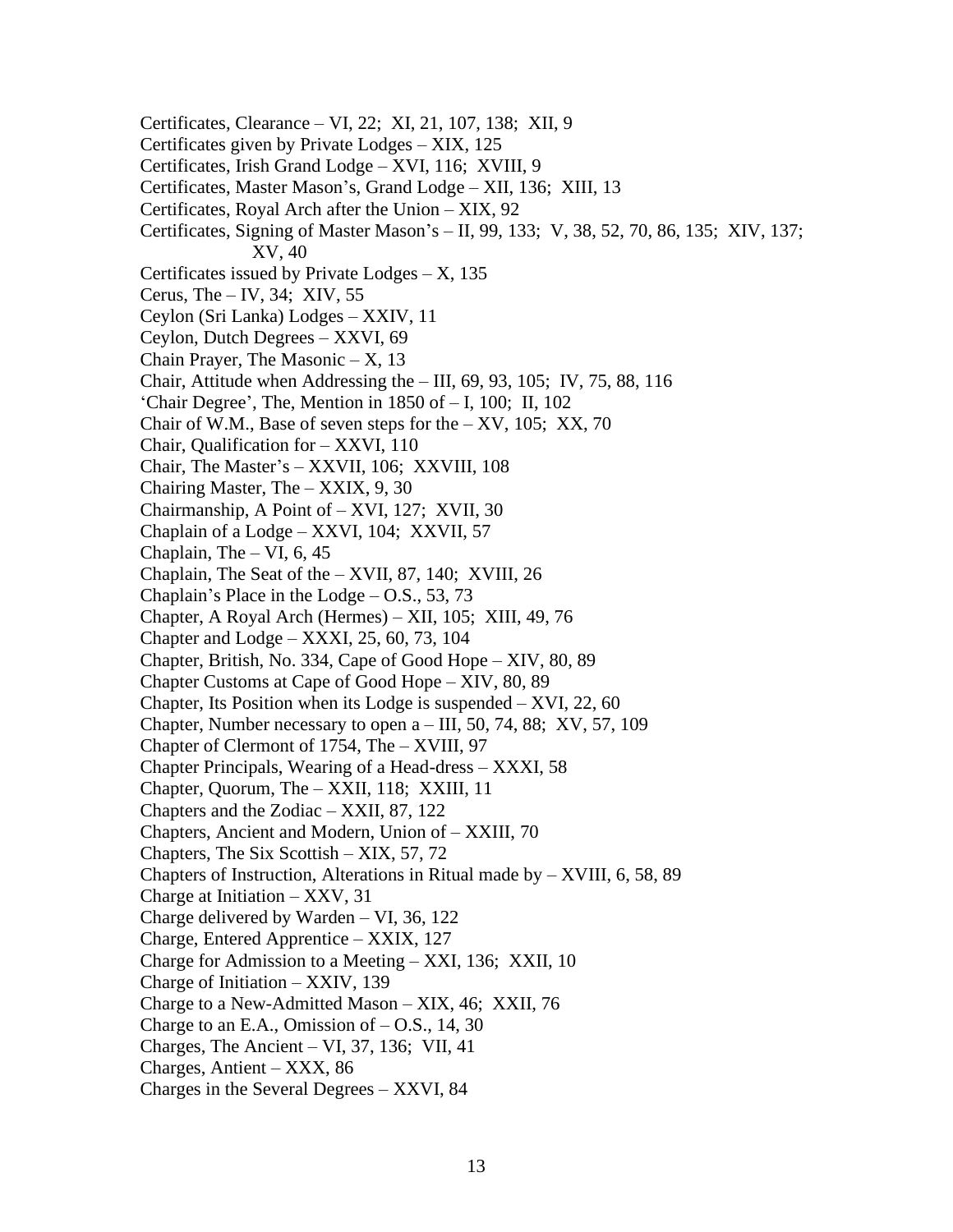Charges, Old – XXX, 31, 125 Charity Festivals, Collars at the – XII, 86; XV, 56; XVI, 11 Chaucer and the Craft – I, 77; IV,  $80$ Checks, Some Tokens and, of 18th and 19th Century Masons – XXXI, 34 Chesham MS., The – XXII, 118 Cheshire, History of Freemasonry in – XIV, 29; XV, 11 Chigwell Lodge No. 453 – II, 62 Chisels as an Emblem  $-$  V, 21; VIII, 85 Chosen Friends Lodge – XIII, 24 Christianity and Freemasonry – II, 17, 132; XXV, 72 Christians, What Jurisdictions admit only – VIII, 68, 135; IX, 58 Chronology, Bishop Ussher's – III, 51, 89 Church, Dutch Reformed, in South Africa, and Freemasonry – III, 122 Church, Freemasons of the – XIX, 103, 136; XX, 40; XXII, 73 *Church Times, The*, and the Craft – VIII, 79 Churches, Masons' Marks in Essex – VIII, 133; IX, 9, 59 Churchill, Lord Henry, John Spencer – XXVI, 85 Circle, Square, and Triangle – XXIX, 95, 103 Circle, The Point within  $a - XX$ , 85; XXI, 10 Circular, A Preliminary – XXI, 52 Circular Working – XIII, 102; XVII, 23 Circumambulation, Direction of – XXVII, 69, 92, 108 City Companies, Lodges in the – XXII, 6, 41, 57 Civic Recognition of Freemasons – XXIII, 54 Claim your Glasses – XXIII, 84, 106 Clapping – XXIII, 2 Clare, Martin – XXVII, l Clarence, Duke of, and the Craft – XVI, 125 Claret: Date of 6th Edition  $- XI$ , 72; XVI, 72, 87 Claret Item,  $A - XI$ , 110 Claret's Ritual – V, 35, 73, 106 Claret Rubric, A – XX, 55, 106, 121 Clavel's *Historic Pittoresque de la Franc-Maçonnerie* – O.S., 57 'Claw, in the form of a' – VI, 117; VII, 60, 88, 134 Clay Ground, The  $-$  XXI, 30, 61 Clearance Certificates – VI, 22; XI, 21 Clegg, Bro. Walter – IV, 104; XIV, 11 Clench, Robert – XVII, 102 Clermont, The Chapter of, (1754) – XVIII, 97 'Close' not Resume in the Installation Ceremony – XIX, 144 Closing Address – I, 60, 90; XXIX, 73, 111, 141 Closing Down – O.S., 70, 84; I, 7, 14, 22, 68, 98, 116; II, 86, 99; XIV, 28, 56 Closing in the Royal Arch – XVI, 9, 43, 75, 88; XVIII, 121; XIX, 88 Closing in the Third Degree: How Many Signs? – VI, 101; VIII, 9 Closing the Lodge Generally – XXVIII, 102; XXX, 136 Closing in the First and Second Degrees – XXVII, 36, 61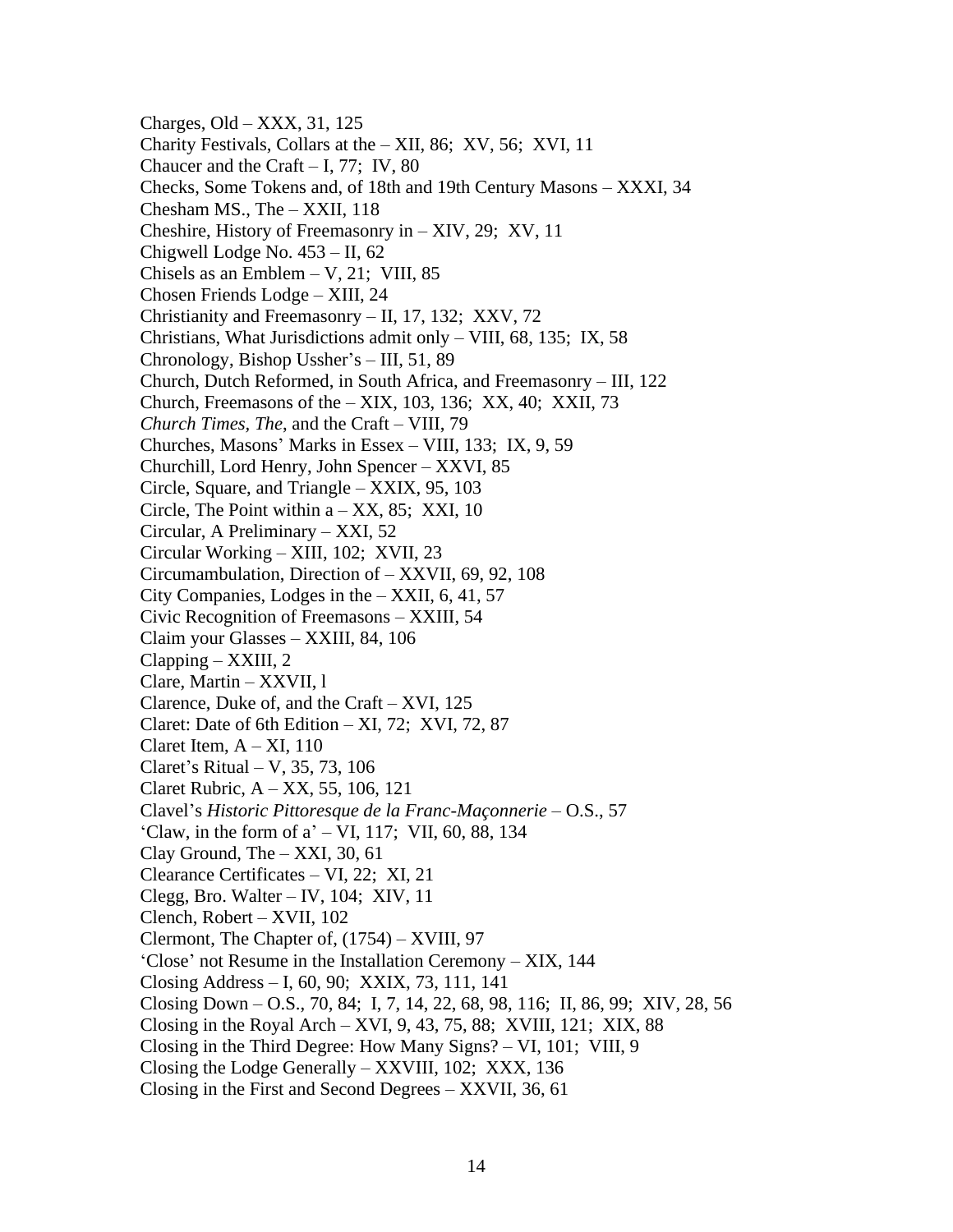Clothing for Candidates, Special  $-$  O.S., 45, 59, 65, 72, 80 Closing the Lodge  $- I$ , 68; III, 36, 53, 71 Closing the Lodge: When to turn T.B.s  $- X$ , 135; XI, 27; XII, 118; XIII, 10 Clothing, Grand Officers Design – XXVI, 5, 106 Clothing of Mark Grand Officers – XVIII, 44 Clothing, Royal Arch – XXXI, 25 Clothing, Undress – XIV, 105; XVII, 56, 89, 135 Club, Laws, and Orders for a Masonic – XXI, 65 Colchester, William – XXII, 33 Collars at Dinner Table – VI, 101; VIII, 22 Collars, Dining in  $-$  XXII, 40, 58 Collars of Past Masters – VI, 138 Collars, Wearing Two – XVII, 55, 92; XVIII, 25 Collins, Mr., and Capt. Rowe – XI, 71 Colours, A Royal Arch Chapter – XXII, 49 Colours in Freemasonry – XXX, 54 Colour of Ribbon  $-$  O.S., 6, 25 Colour on Royal Arch Banners – XXV, 102 Column, The Broken – XVIII, 119 Column of the Junior Warden – I, 19; II, 83, 90; III, 4, 56; VI, 116; VII, 9, 72, 120, 133; VIII, 10 Column of the Master – XI, 73; XIII, 12, 118 Columns of the Wardens, The – VIII, 100; XI, 118, 135; XII, 8; XIII, 8, 41; XXXI, 24, 45, 73, 84 Columns, The Deacons – XVIII, 72, 109 Comacines, The – XVI, 134; XVII, 119; XXXI, 81 Comacines or Commacines – VIII, 78 *Comacini, Magistri* – XXIV, 109  $Co-Masonry - O.S., 84$ Commonplace Book, A Masonic – XXIII, 33, 49 Companion in Royal Arch – XXIV, 105, 138 'Companion', When first used in R.A.? – O.S., 3, 17, 62 Companions – XXIX, 103 Company, The Masons' – X, 37; XIII, 103, 120 'Compass' or 'Compasses' – I, 81; III, 36 Compasses, Candidate and the – XXIX, 91, 125 Conclave of Installed Principals, Quorum for a – XXII, 104 Conducting a Candidate in a Chapter – XXIV, 35, 58, 76, 90; XXV, 23, 118, 136; XXVI, 10, 26, 58 Conferring a Degree – XXVIII, 39; XXX, 134; XXXI, 72 Confirming the Minutes of a Lodge Meeting – XXIV, 127 Consecrated F. and A. Knight Masons – VI, 7, 60 Consecrating Officers',  $Lodge - V$ , 116; VI, 26, 40 Consecration, in what Degree is it worked?  $- XI$ , 3, 52 Consecration of a New Lodge – XXIV, 71, 91 Consecration Address, A – I, 77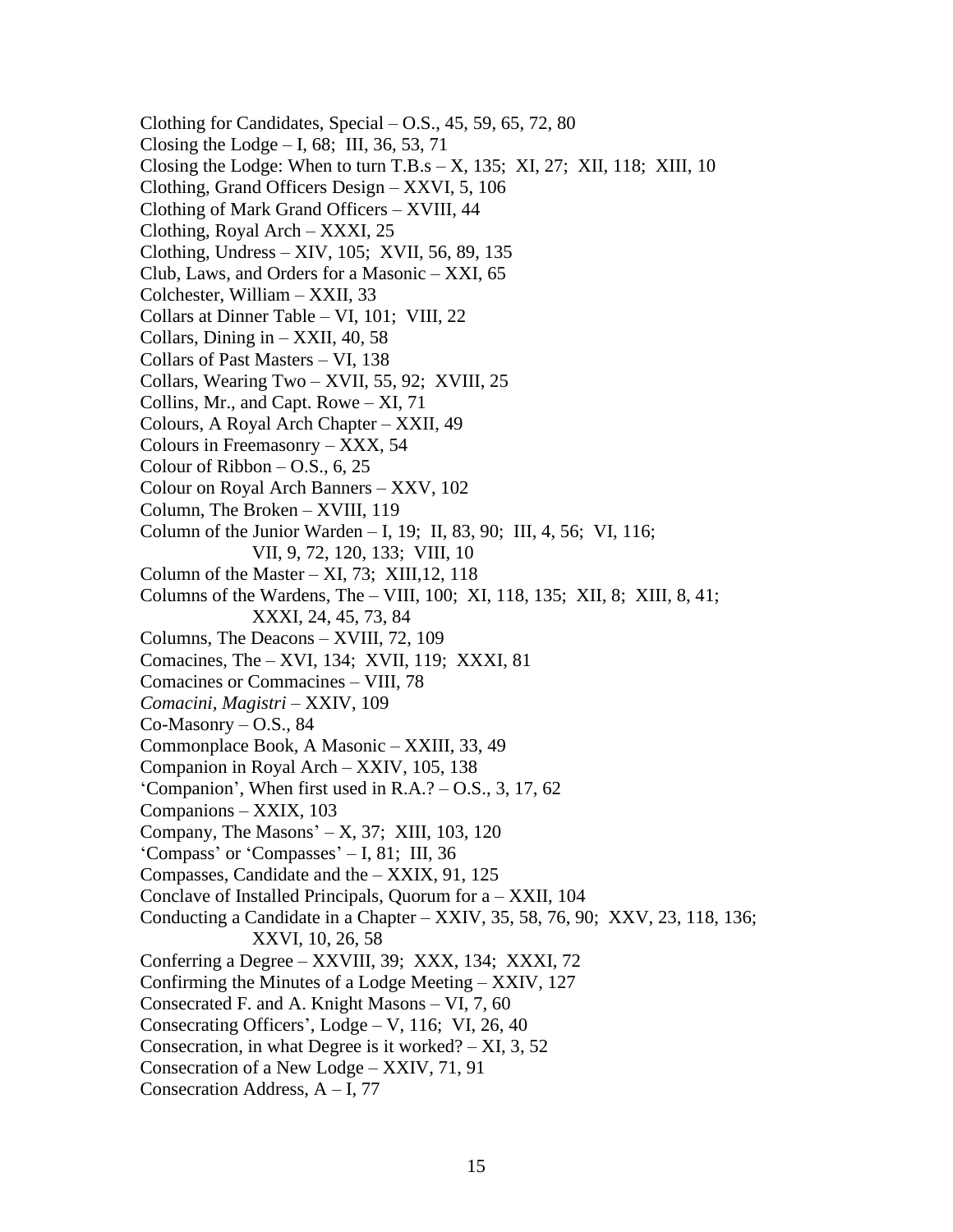Consecration Crosses – XXVIII, 110 Consecration of a Lodge Room – O.S., 21, 34 'Consecration' or 'Constitution' of a Lodge – XVII, 87; XVIII, 10 Constituting a New Lodge – O.S., 77 *Constitutions*, Anderson's – XIV, 54; XVIII, 133 *Constitutions, Book of*, Frontispiece – XXVIII, 110 *Constitutions*, Editions of the *Book of* – O.S., 6, 19; IX, 93, 109, 123; X, 45 Constitutions, Procedure for, under 'Antients' – XXVI, 41, 75, 90 *Constitutions*, Sale Price of Anderson's – XIV, 54 *Constitutions, The Book of*, why so named? – III, 1, 24, 117 Constitutions, The First French – XI, 84; XIV, 104, 121; XV, 40 *Constitutions*, 1746 edition – XVII, 124 *Constitutions*, 1815-1827, Part I of – O.S., 69; I, 6 *Constitutions*, 1865 and 1866 – O.S., 38, 64, 72, 78 *Constitutions*, 1896, Edition of *Book of* – VIII, 37, 58 Copyright Action – XXVII, 45 Cork Mason – O.S., 7, 25, 30, 40, 47, 62 Corner, The Dark – XXX, 117; XXXI, 87 Correct Attitude in the First Degree – IX, 85; XIII, 84; XV, 138; XVI, 10; XVIII, 120 'Corsican's' Downfall, The – IV, 34 Cooper, Trussing the  $-$  XVIII, 60 Counsellors, Visiting – XXVI, 120; XXVII, 13 Coustos, John – XXVII, 129; XXIX, 31 Covenant, An Old Mason's – XIII, 138 'Covering a Lodge', Source of the Phrase – V, 4 Cowan – XXVIII, 102, 137 Cowan, Derivation of – O.S., 3, 17; I, 46 Craft and its Parasites, The – II, 79 Craft and R.A., Constitutional Differences – XVIII, 81 Craft Jewels – VI, 35, 53 Craft Marks – XIII, 102; XV, 25, 75 Craft Masonry in 1429 – VI, 100, 137; VII, 27, 42, 57 Craft, The King and the – XXVII, 49 Crane, Thomas – II, 15 'Creed, The Masonic' – XVIII, 12 Crests, Lodge – XIII, 106; XIV, 44 Crest, The Bowed Arm as a – XVIII, 7, 41 Criticisms, Some – VII, 48 (see also 'Fourth Degree') Croesus, Ebrank, Bladud and – XXVII, 81, 142 Croesus (Carausis) – II, 34; III, 85, 101, 115 Cromwell and Freemasons – XXVII, 14 Croscombe, Somerset, St. Mary's Church – XXI, 93 Crosses after K.T. Signatures – XIII, 72; XVI, 116 Crosses Consecration – XXVIII, 110 Crosses of Templars and Hospitallers – O.S., 6, 25, 39, 47, 78 Crossing the Feet, (in Third Degree) – VI, 7, 58, 135; VII, 7, 25, 26, 40, 55, 70, 87, 119;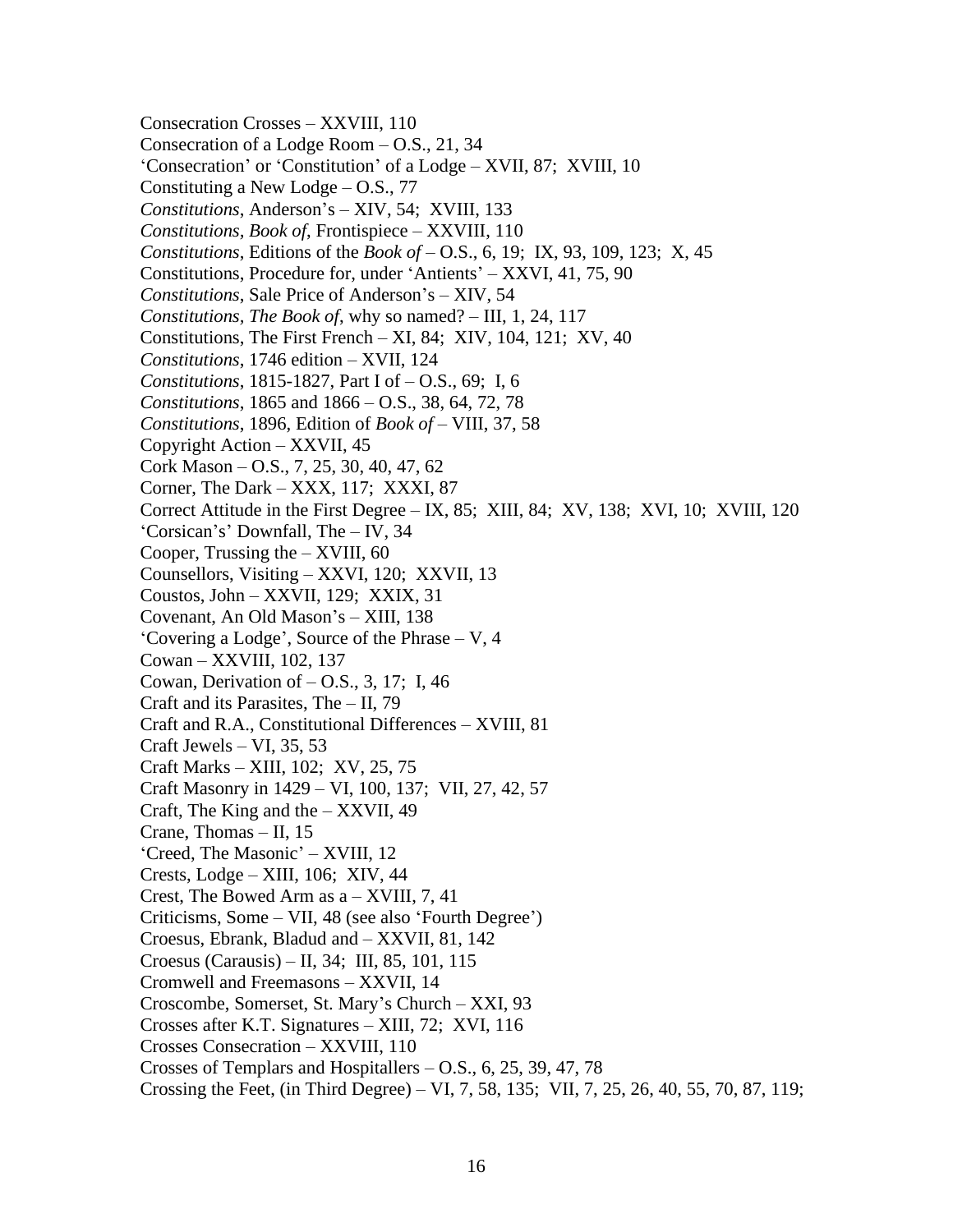XXI, 24, 144 Crucifix, Dr. – IV, 59, 119; V, 6, 39; VII, 13, 24, 39, 46 Cryptic Rite, A Point in Ritual of the  $- VI$ , 6, 55 Cryptic Rite, Clothing of the Ruler in the  $- VI$ , 6, 55 Cube, The Double  $- V$ , 96 Cubical Stone, The – XXIX, 90, 109, 131; XXX, 10 Cunningham, Brother – XIX, 57 'Curates of Riversdale – The', I, 140 *Curiosa Masonica* – VI, 109 Custom, An Old – XVIII, 61, 110 Custom, A French – XXXI, 76 Custom, A Local – XIX, 112 Customs of French Lodges – XIX, 65 Customs, Old – XXIII, 31 Customs, Local: Should be maintained – III, 71 Cypher,  $A - XXIII$ , 4 Cypher, A Masonic, over a Lodge Door at Hull – IX, 24, 39 Cypher Inscription on a Tomb,  $A - VII$ , 38; IX, 23, 39

# **D**

Dais, The, XVIII – 85, 123, 139 *Danse Macabre*, The – XVII, 69, 139 Dante and Freemasonry – VI, 70 Danty, Tassely, The – XXIX, 136 Dark Corner, The – VII, 68; XXX, 117; XXXI, 87 'Darkness Visible' – IX, 102; XIII, 71; XIV, 9, 27; XXV, 102; XXVI, 122; XXVII 121, 136 Dates in *Anderson's Constitutions* – XVII, 109, 124, 135 Dates in the Royal Arch, The – XX, 117, 134 Dates of the Three Ancient Lodges in Royal Arch – XVI, 53 Day of Atonement, The – VII, 6; VIII, 17 Daynes, Gilbert W., *In Memoriam* – XV, 81 Deacon, The Duty of the Junior  $- XI$ , 60 Deacons, The – V, 102, 121, 141; VII, 70; XXIII, 113, 142; XXX, 78 Deacons, Duties of – XXVII, 12; XXVIII, 26, 40, 58, 74 Deacons, Calling to the – VII, 26, 87 Deacons applying implements to the Candidates  $- X$ , 109 Deacons Jewels in other Grand Lodges – XXI, 72, 88, 105 Deacons, Jewels of the – XXVII, 38 Deacons, Jewels of – XXX, 56, 76, 91 Deacons, Jewels, Scottish Consecration – XXVII, 76 Deacons in Moderns Lodges before the Union – V, 141 Deacons' Columns, The – XVIII, 72, 109 Deacons and Wardens – XXIV, 14, 43 Deacons Wands, The – VI, 133; VII, 62 Death of a Mason at Westminster in 1324 – XIII, 80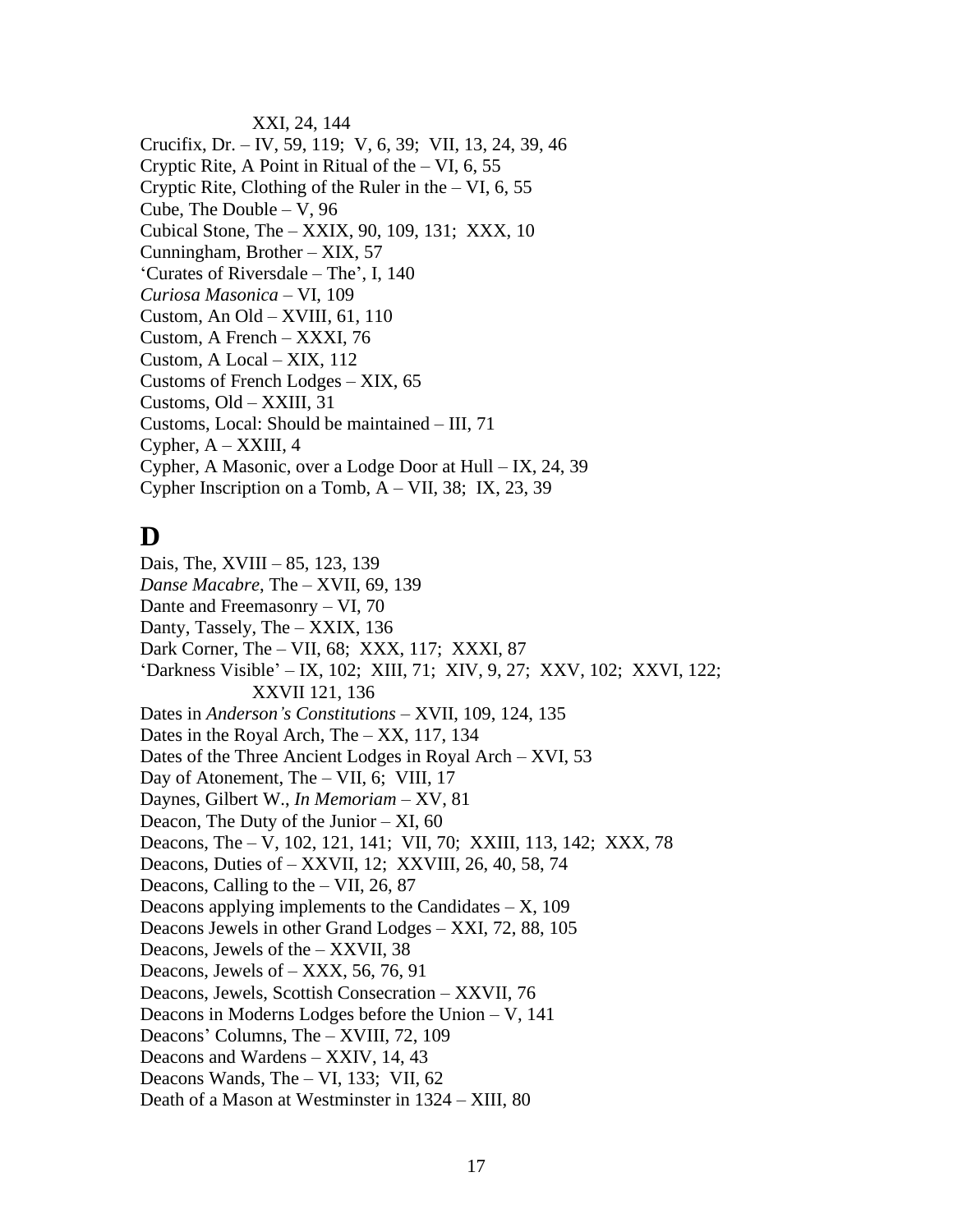de Bonneville, Nicholas – O.S., 61, 84 de Derneford, Nicholas – XXII, 33 de Gezanib, The Baron – XXI, 62; XXII, 93 de Unwin, William – XXVIII, 88, 136 D'Eon, Chevalier – XXVI, 25 *Defence of Masonry, A* – XIV, 140 Degree, Conferring a, XXVIII – 39; XXX, 134; XXXI, 72 Degree of Old St. Mark, The – XIX, 87; XXII, 71, 137 Degree, The Sublime – XVIII, 133; XIX, 45 Degree, The Term  $-$  XX, 22, 56, 72 Degree of a Past Master, The  $-$  O.S., 2, 16, 23 Degree, Masonic – O.S., 1, 7 Degrees – XXXI, 23 Degrees, First Two – XXX, 54, 74, 106 Degrees, Recognised – O.S., 85; I ,9, 27, 87 De la Deporuel – IV, 115 de Lagardje, The Count – II, 98, 126 Depository, A Masonic – XXXI, 77 Deputations – XXIV, 26 Deputy Grand Master, Position of the – III, 50; XXIV, 55 Deputy Provincial Grand Master, Salute to – VI, 7; IX, 20, 56, 71, 87, 103 Deputy Superintendent in the Royal Arch – XIX, 133 Derbyshire, Craft Freemasonry in – XI, 33 Dermott, Laurence – XVI, 101, 122 Dermott, Laurence, Burial place of – O.S., 21, 34 Dermott's Royal Arch – XIX, 7 Derrick, Senior Warden's – XXX, 71, 109, 122, 138; XXXI, 11, 44, 72, 88 Derwent Lodge, No. 40 – I, 142; II, 31, 47, 74 Desaguliers, Oration by – II, 61; XXVII, 105 Desaguliers, John Theophilus – XXVII, 129; XXVIII, 57, 75 Desaguliers, Thomas – XIX, 103 Description of a Lodge – XXV, 30 Detail, Matters of – XX, 124 Dewdrop Lecture – The, XVIII, 119; XIX, 29, 43 Dewdrop Lecture, American Version of, The – XXII, 129 Diamond (Ashlar) – XI, 11 Dickens, Charles, was he a Mason? – O.S., 2, 9, 15; VII, 53 Dignitories in French Lodge – XXX, 36, 123; XXXI, 102 Dignity, Masonic – XXVII, 94 Dillon, Hon. Charles – XXVII, 121 Dilly, Author of a Masonic Pamphlet – XX, 38 Dining in Collars – VI, 101; VIII, 22; XXII, 40, 58 Dinner Jackets – VII, 67 *Director of Ceremonies, The*, Review – VI, 14; XVI, 129 Director of Ceremonies, Precedence of the – O.S., 38, 57, 64 Director of Ceremonies' Wand – XXIX, 101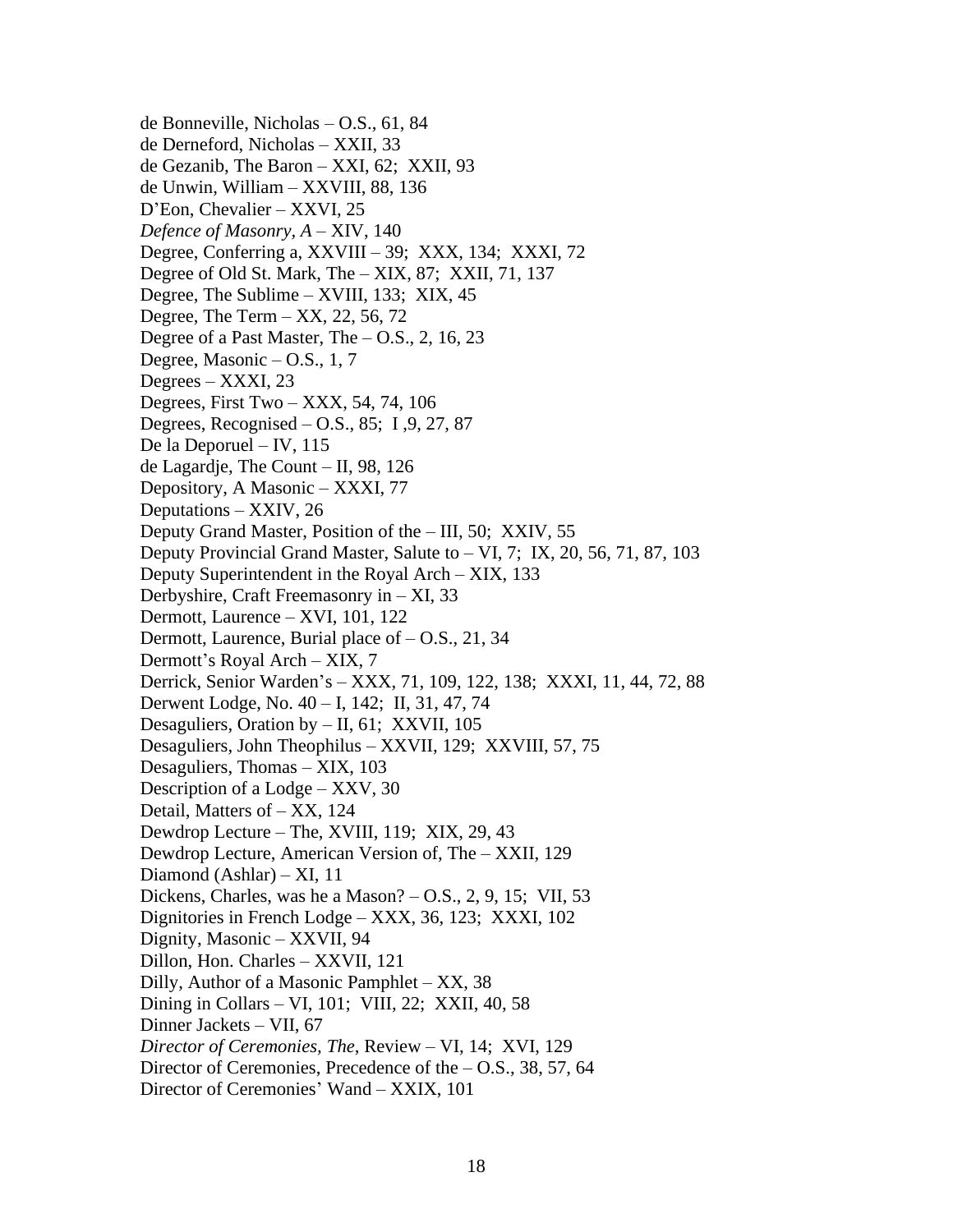Disclosure, The Herault – of 1737 – XVI, 78 Disclosures, 18th Century – XIV, 1, 17, 33, 44, 49, 65, 81, 97, 113, 129, 135 (Table of them), 140; XV, 61 Dispensations, when to be read – VIII, 53, 72, 88, 119; IX, 105 Dispensation for R.A. Chapter to Change Place of Meeting – XVI, 87; XVII, 11 Distinguished men who were Masons – VII, 67, 121; VIII, 11 Distinguished Members of the Craft – XXVI, 103 'Distressed', The Word – VIII, 134; XI, 119, 136 Distressed Spanish Mason,  $A - XX$ , 13 District Grand Lodges, Meetings of – V, 67, 108 District Grand Master, Powers of a – VI, 110 District Grand Masters, Powers of Scottish – O.S., 7, 25 District, Provincial and Grand Masters – XXVIII, 87, 124 Divested of Metals, Explanation of Phrase – XXII, 133; XXIV, 73, 90, 124 Domatic and Geomatic – O.S., 61, 83; XXVII, 31 Dome of the Rock – XXVI, 111, 142 Doors of the Grand Temple – XXIX, 15 Dormer, The – IV, 99, 123, 137; XXXI, 39, 61, 74 Dorset, Freemasonry in – II, 75 Dorset Masters' Lodge – *See* 'Transactions' Double Cube, The  $-$  V, 96 Double Title, Use of  $a - V$ , 3, 26 Double Working in a Lodge – XXIII, 46 Douglas, Sir John – XXIX, 22 Dowdeswell MS., The – II, 114; III, 5, 23, 56 Down, County, Masonry in  $-X$ , 45, 140 Drawing, An Old Masonic – VI, 132; VII, 62, 73 Drake, Francis, Speech, Quotation – XXVI, 22 Dress, Masonic  $- X$ , 7, 24 Dryhanded – XXX, 37 Dublin, 18th Century Masonry inV IX, 92 Due Form – I, 8, 15, 72 Due Form and Grace – XXIII, 68 Due Guard – II, 114, 134; III, 5, 23; XXVI, 86 Dugdale, Sir Willian, and Randle Holme – II, 49; IV, 72; V, 124 Duke of Norfolk Lodge – IX, 6; X, 73, 102 Dunckerley, Thomas – VII, 4, 73, 89, 102; VIII, 23; XIII, 25, 58; XXVII, 133 Dunckerley, Joseph – VII, 4, 73, 89, 102; VIII, 23; XIII, 58 Dunckerley as a Distressed Mason – XIII, 25, 58 Dundee, New Temple at  $- XI$ , 88 Dutch Degrees in Ceylon (Sri Lanka) – XXVI, 69 Duties of Deacons – XXVIII, 26, 43, 58, 74 Dyer, George – XV, 73; XIX, 41

### **E**

Eagle as Emblem – XXVI, 57, 77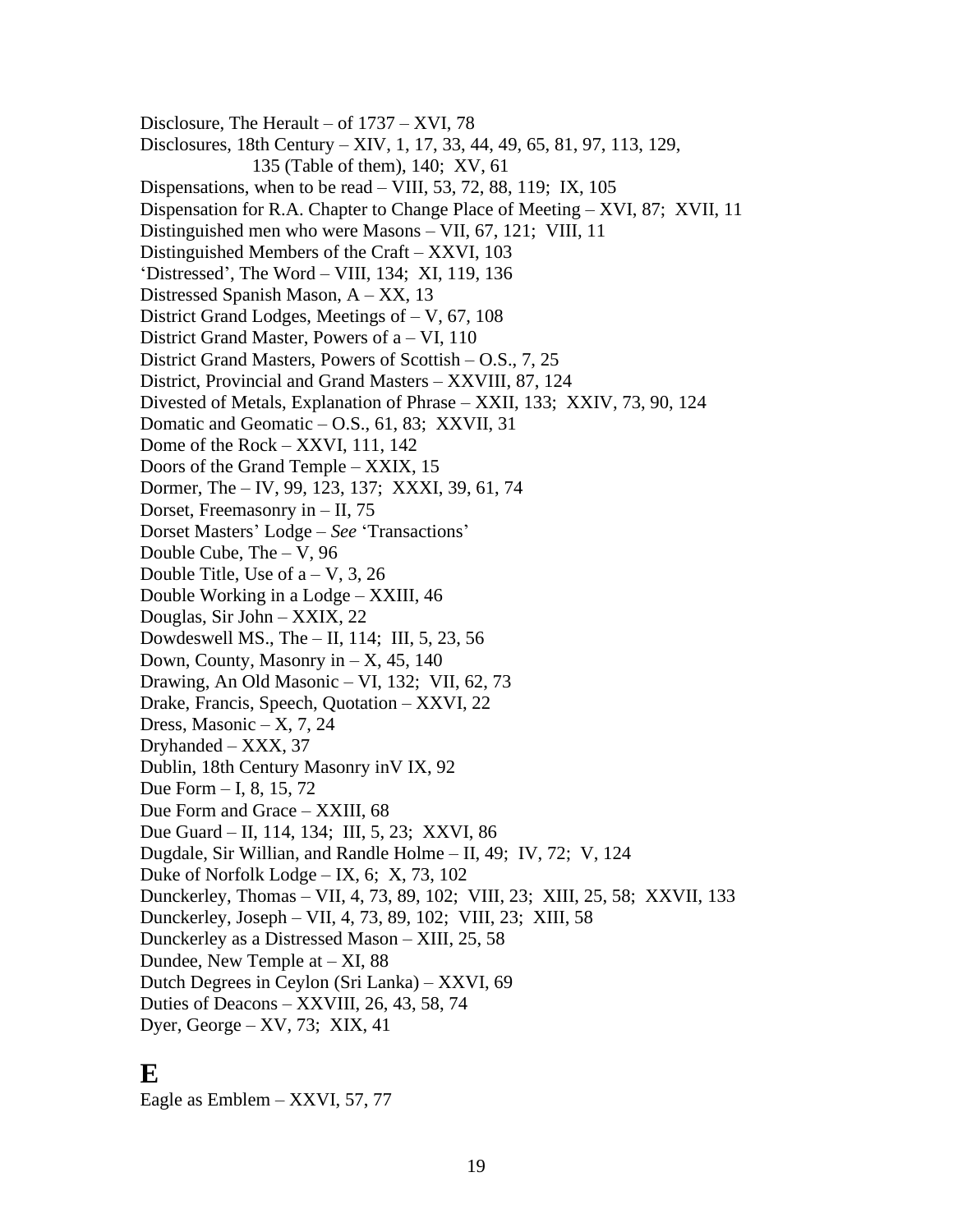Eagle, A Golden – XVIII, 134; XIX, 29 Eagle in Royal Arch, The – XI, 61 Eagle's Claw, The – IX, 19 Ear, Mouth to  $-$  XXXI, 8, 30 Ear to Ear – IX, 118; X, 10, 76 Earle's Syllabus – XXIII, 22; XVII, 68 Early Allusion to Freemasonry – XI, 63 Early Reference, An important – XIII, 29 Early Reference to Freemasonry in Ireland (1569) – XV, 11 Early Royal Arch Qualifications – XX, 120 Early Secret Societies – XIII, 119; XIV, 11 East and Silence, The – V, 116; VI, 12; VII, 40, 55 Ebb and Flow of Tide –  $XXV$ , 103, 122 Ebrank – II, 34; III, 85, 101, 115 Ebrank, Bladud and Croesus – XXVII, 81, 142 *Ebrietatis Encomium* – O.S., 2, 10 Ecclesiastical Symbolism and the Craft Builders – II, 137 Eclectic Scotch Council, Supreme Grand – XXI, 55 *Ecrases*, An unreported Edition of the – XX, 109 Editor, A New – XXIII, 1 Edward VII and the Royal Arch – XVII, 102 Egypt and Mithras  $- V$ , 81, 111, 123 Eight Brothers Lodge – XXVII, 56, 77 Eighteenth Century French Exposures  $- X$ , 58 Eighteenth Century Legacy, A – XVIII, 13 Eighteenth Century Masonic Prayers – IX, 129 Eighteenth Century Masonic Songs – XIV, 109 Eighteenth Century Masonry in Dublin – IX, 92 Eighteenth Century Society, A, (The Blue and Orange) – XII, 7, 56 Eighteenth Century Societies – XVIII, 30 Elders of Holy Royal Arch – XXIX, 58, 78, 129 Election of Master – VIII, 37, 75, 106; IX, 8; XVIII, 37, 59, 77; XXII, 85, 122 Election of Treasurer – XV,  $6, 12, 29, 42, 90$ Electric Candles in Lodge – VII, 64 Electrical Machine for a Lodge, A – VI, 99 Elizabeth, Queen, and the Craft – II, 58 Emblem, A Forgotten – XXVIII, 10, 30, 43 Emblem, An Old – VIII, 86; XI, 39 Emblem, Grand Principals – XXVII, 87 Emblem of a Past Master – XXVII, 23 Emblems, Masonic, of 1694 – XII, 135; XIII, 29 Emblems. Masonic, on Watch Chains – VIII, 91; IX, 27 Emergency Initiation, In case of  $-$  XXX, 69 Emergency Meeting for Initiation – III, 66, 90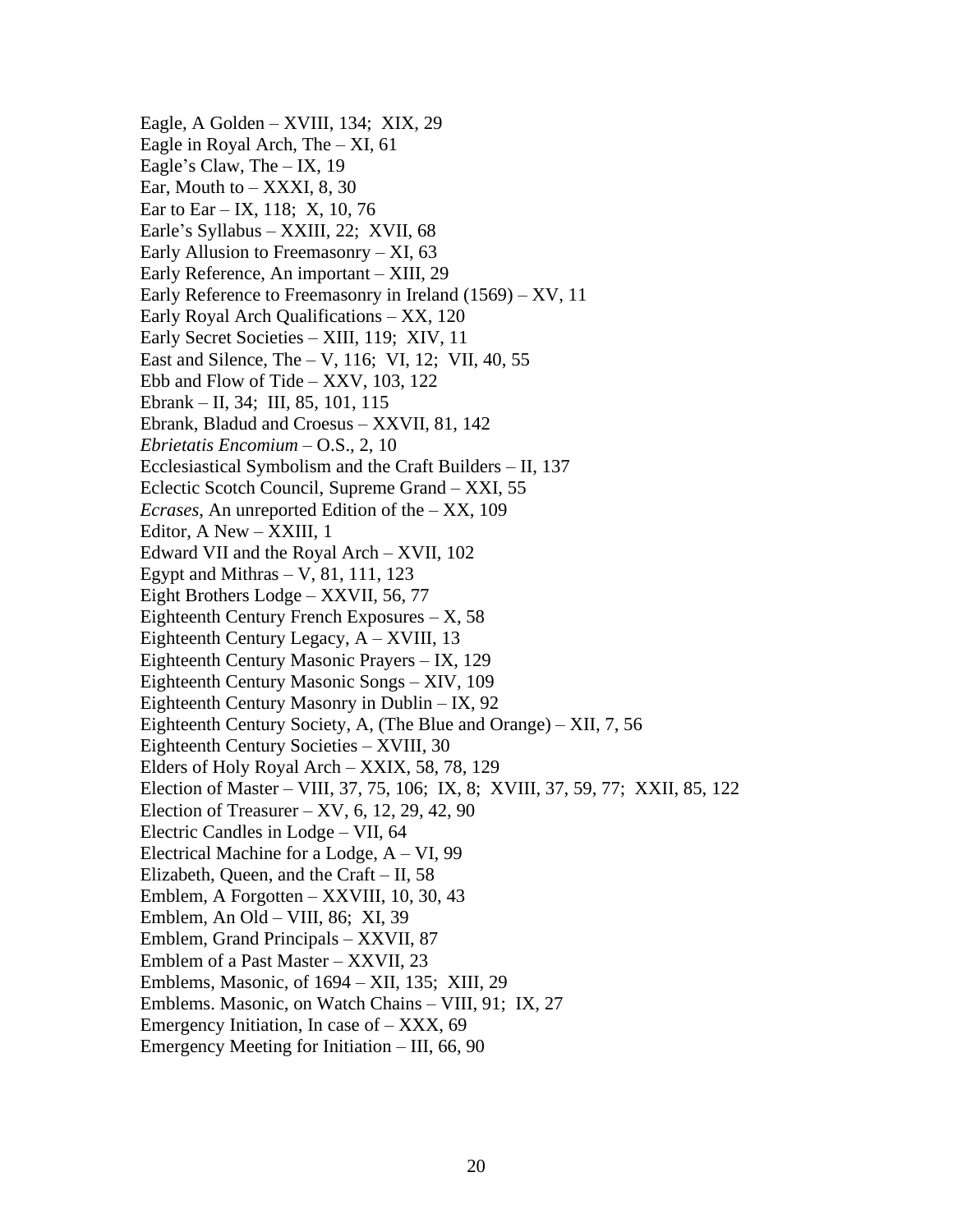Emulation Lodge of Improvement for Master Masons Lodge of Instruction: Alarm or Report – III, 90 Alterations – II, 115; IV, 135; XI, 84; XII, 144; XIII, 16, 93 'Ancient Freemasonry' in First Degree, Obligation – X, 37 Attitude during First Degree Obligation – II, 101, 115; IX, 18; XI, 84; XII, 144; XIII, 15, 91 Candidate's Sideways Advance – XXII, 88 Claim to be most correct  $-$  O.S., 5, 17, 23, 30, 46 Communication of P.G. and P.W. in Second Degree – XVIII, 85 'destroying all traditions' – XVIII, 124 'distressing to listen to'  $-$  O.S., 24 Faulty Pronunciation of 'Hele' – O.S., 91 Former Attitude during Obligations – XX, 107 Gilkes Ritual, The, O.S., – 13, 26, 27 Innovation,  $An - XII$ , 144; XIII, 91 'Navel', The Word – IV, 34, 59, 131 Omission of 'open' g...e  $-$  IV, 59, 131 Preparation in Second Degree, The – VI, 8 Presentation of W.M. Elect – XII, 6, 109, 119 Printed Ritual – VII, 99, 139 References in Golby's *Stability* – VI, 1 Salutes at Installation – IV, 123 Sign of First Degree wrongly given – O.S., 91, XVIII, 108 'Sign of Prayer' (*q.v.*) – II, 100, 115 Uniformity attempted by unfair means  $- XX$ , 139 Unwarrantable Claims – VI, 38; VII, 139 Wilson, S.B. – I, 23 Working in 1835 – XX, 128 (References by Implication) Alterations and Omissions – VI, 120; XIII, 10; XIV, 11; XVI, 74; XVIII, 89 'Arrogant claim of superiority' – VII, 63 Attitude of Candidate in N.E. Corner – IV, 120 Crossing the Feet in the Third Degree – VI, 58 Fifth Point of F…p – XII, 143; XIII, 16; XVIII, 108 'foot formed in a square' – XII, 13 'Happy have we met' – IV, 98, 136 'Ostensible Steward' – XI, 74 Persistent attempts to enforce its working – VIII, 46; X, 74  $'Poignard' - X$ , 77 'psittacine and unintelligent repetition' – I, 44 Responsible for Variations of Detail  $- X$ , 110 Sign of Reverence or Prayer – VI, 59; IX, 17 Steps in First Degree, The – VI, 137 Summary Opening of Degrees – XIII, 89 Technically a mere Lodge of Instruction  $- X$ , 72 'you having been presented' – VIII, 117; X, 73; XII, 119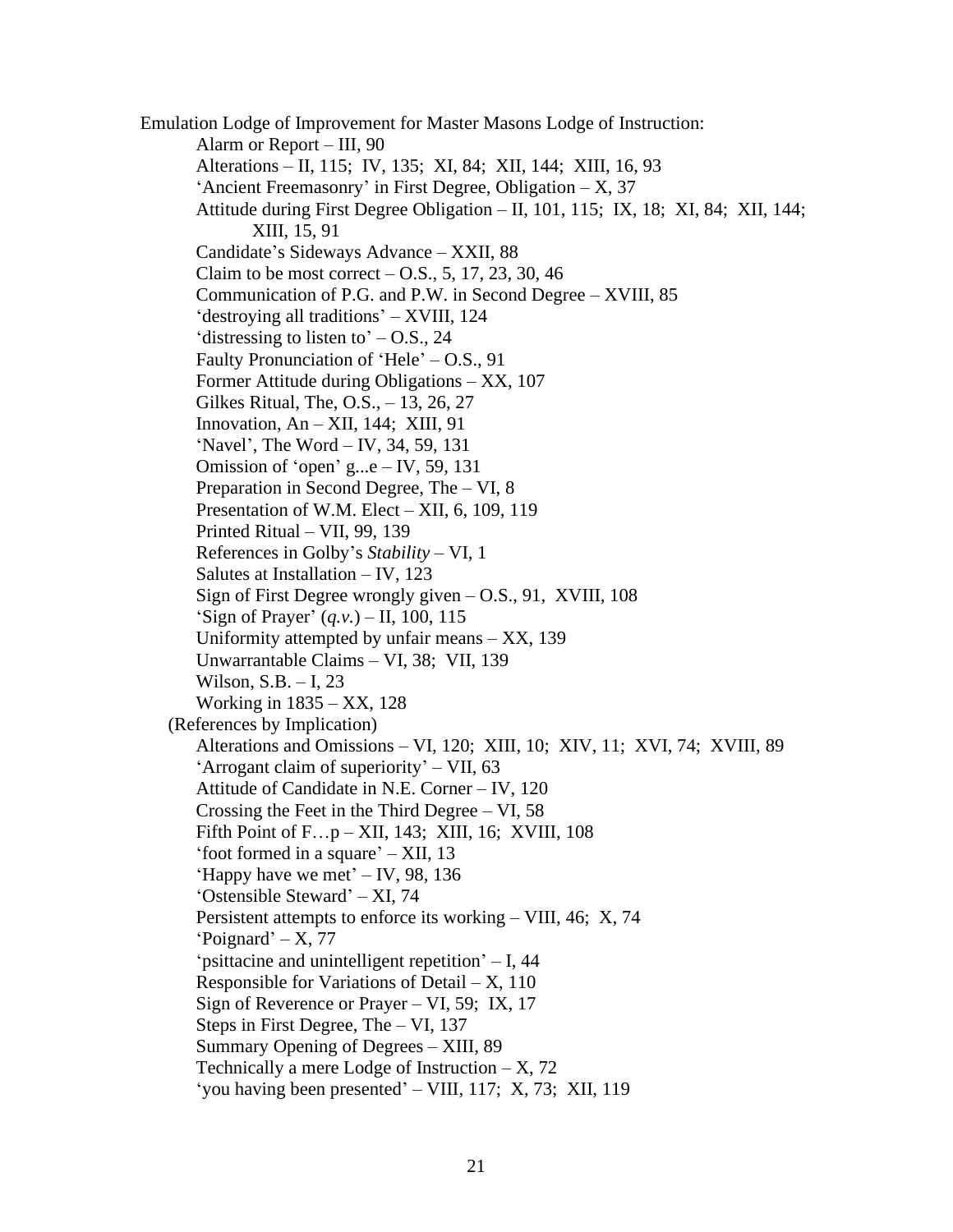Emulation and Stability Lodges of Instruction – II, 139 Emulation Lectures – IV, 84; V, 8, 22, 103; VI, 134 Encampment No. 37, Joppa 1807-1855 – XXXI, 86 English Freemasonry at end of 18th Century – XXIX, 23, 59 'English Gilds'. Toulmin Smith – IX, 77 English Ritual, The – XXII, 140 English, Scottish and Irish Masters – VIII, 53, 121 Engraved List of Lodges of 1768 – XV, 77 'Enliven' or 'Enlighten' – IV, 81, 91, 107, 132; V, 123; XXVI, 94; XXVII, 44 Ensigns of the Royal Arch, Position of the  $- X$ , 70; XIV, 138 Entered Apprentice – XXXI, 24, 104 Entered Apprentice and Freemasonry, The – XIX, 134; XX, 41, 90 Entered Apprentice's Song, The – I, 110 Entered Apprentice's Song, A Parody on the – XXI, 142; XXII, 43, 111, 123 Entered Apprentice's Song, Additional Verses – XV, 32, 45 Entered Apprentice's Song, Parodies of the  $-$  II, 66 Entertainment, A Sumptuous, (1729) – XVIII, 79 Entrance, The Perfect Points of – IX, 28; XXVII, 101, 139; XVIII, 90 Entrustment of Candidate in Royal Arch – XXIV, 143; XXV, 15 Entry in Lodge Records, A Curious – XII, 117 Epiphanius Evesham – XIX, 71, 89 Epitaph at Bath, An – XIII, 118; XIV, 10 Equality – VIII, 49; XXIII, 107 Equilateral Triangle, The – XI, 73, 110 Errors, The Perpetuation of – II, 81, 106 Essex Churches and Masons' Marks – VIII, 133; IX, 9, 59 Essex MSS. – II, 86, 122 *Etiquette, Freemasonry and its* – VI, 38, 42 *Etiquette of Freemasonry, The* – VI, 42 *Etiquette of Freemasonry, The* Author of the – O.S., 5, 17, 23, 30, 38, 46; I, 3, 11, 20 Etiquette of the Chair, The – VII, 84, 136; VIII, 24 Etymologies  $-$  O.S., 3, 17 Evasion, equivocation, *etc*. – O.S., 29, 41 Euclid Board – XXIX, 57; XXX, 1 Euclid, 47th Proposition of – XXVII, 11, 26, 38, 58, 122 Exaltation Lectures – XXIII, 69, 89, 105 Exaltation in the Royal Arch, Nine must be present at an – III, 89 'Exalted', When was this term used first in place of 'Raised?' – III, 99, 122; IV, 6, 41 Examination, A Mason's – XXVII, 30 Excellent Master, The Scotch and Bristol Veils – XXII, 71 Exclusion Affecting Past Prov. Grand Rank – I, 36, 102; III, 36, 51 Exeter, The Old Lodge at, (St. John Baptist) – XIII, 17, 43, 44 'Expert' in Old French Lodges, The – XIX, 19 Exposures, A Bibliography of – XIV, 64 Exposures, 18th Century French –  $X$ , 58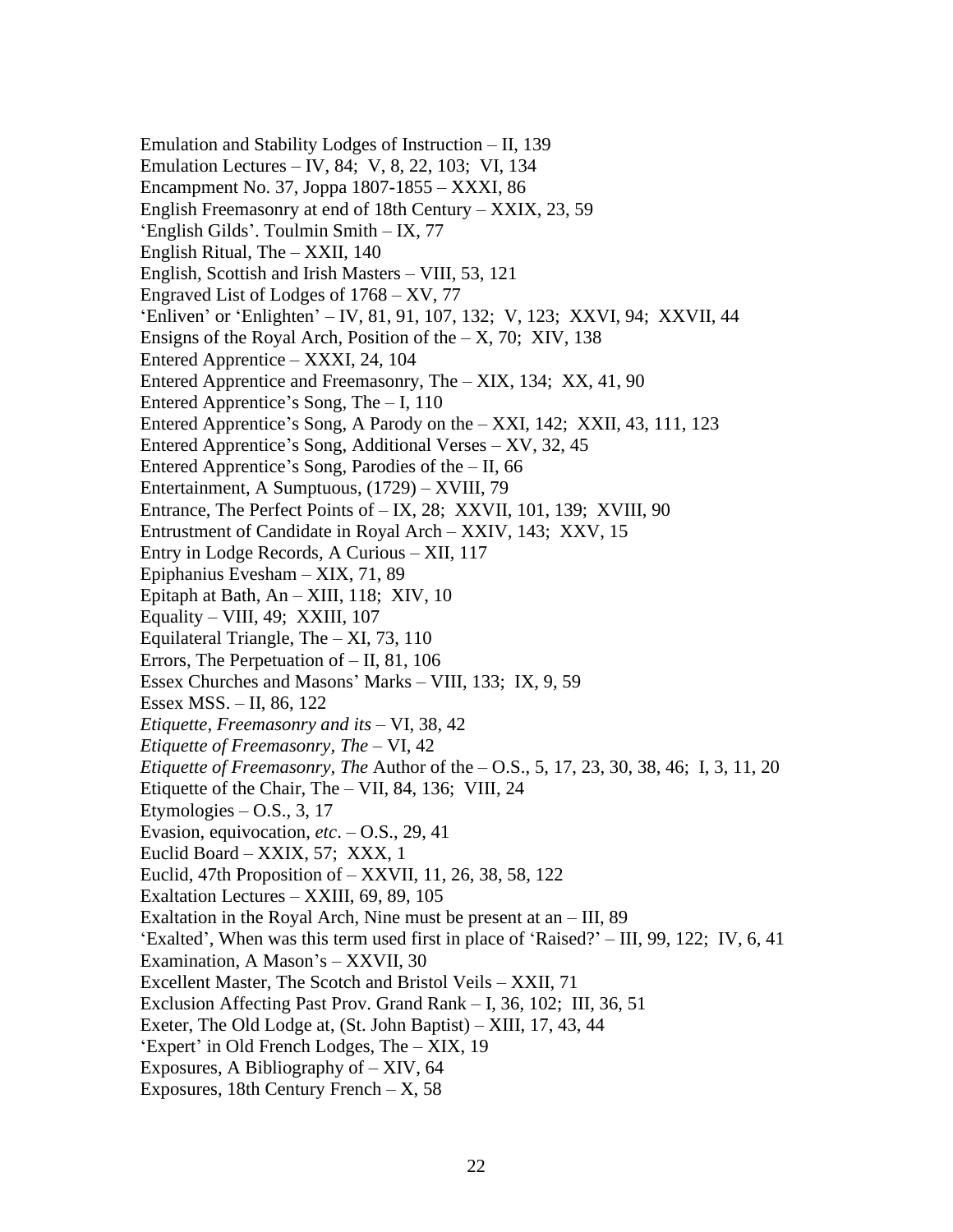Exposures, Two Early – IX, 134 Extravagant Orders – XXX, 9, 43, 88

# **F**

F.E.R.T. – V 133; VI, 87 Faith, Personal – XXX, 89 'Falsity' or 'Falsehood' – VII, 37; IX, 84, 103 *Fama Fraternitas* – VIII, 81; XII, 141 Family Meeting of a Lodge – XIV, 60 'Father to his Son' – XXV, 28 Fees, A Candidate's (For passing in another Lodge) – IX, 21, 74 Fees of Honour – XXX, 133 'Fellow Craft' – XV, 7; XVI, 12 Fellowcraft, The – XIX, 33 Fellowcraft Lodges – O.S., 2, 9, 14, 32, 71; XXVII, 142 Fellowcraft's Apron – V, 117; VII, 25, 55, 101; VIII, 7 Fellowcrafts in the Third Degree – XXVIII, 39; XXIX, 11; XXX, 74 Fellowcraft's Sign, ('claw') – VI, 117; VII, 60, 88 Fellowcrafts, May they be present when other F.C.s are being entrusted? – IX, 102; X, 10, 92, 104 Fellow Craft's Wages – III, 98, 121; IV, 6, 20, 45, 61, 76 Fellows, John – I, 57, 91; II, 22, 27, 53; XXIV, 88, 125 Fellowship, The Five Points of – IX, 118; X, 10, 76; XII, 143; XIII, 16 Female Visitors – XX, 61, 75 Fencing the Lodge – XXVIII, 30 Festivals, Annual – XXVIII, 55, 121, 136 Festival of St. John, The – XIII, 24; XVI, 115 Festival, Stewards' Jewels, 'Permanent' – XII, 121 Festivals, Collars at the Charity – XII, 86; XV, 56; XVI, 11 Fiat of the W.M. – XII, 88 Fiction, Masonic – XXVIII, 57, 74 Fidelity, Sign of – IX, 17; XII, 144; XXX, 119, 140 Finch, William – VII, 66, 120 Finch and his Masonic Key – XI, 133; XII, 62 Findel's *History of Freemasonry* – O.S., 37, 57; II, 68 Fire after a Toast – II, 130; III, 7; XXVIII, 72, 120, 141 Fire, Craft – O.S., 7, 26, 30 'Fire', The – III, 7; V, 21, 72; VII, 118; VIII, 12, 96 Fire, Silent – IV, 24; XVIII, 136; XIX, 8 Fire, Water and Blood  $- V$ , 103; XXIV, 56, 73 Fire in the Royal Arch, The  $- X$ , 85; XI, 8, 105, 122 Firing after Toasts – XVI, 21; XVII, 17; XVIII, 136; XIX, 8; XX, 42 Firing after Toasts, Meaning of the – XVI, 21; XVII, 17; XVIII, 136 Firing Glasses, Old – XX, 124 Firing Glass, An unusual – VII, 100, 122; VIII, 40 Firing Glasses – VII, 100, 122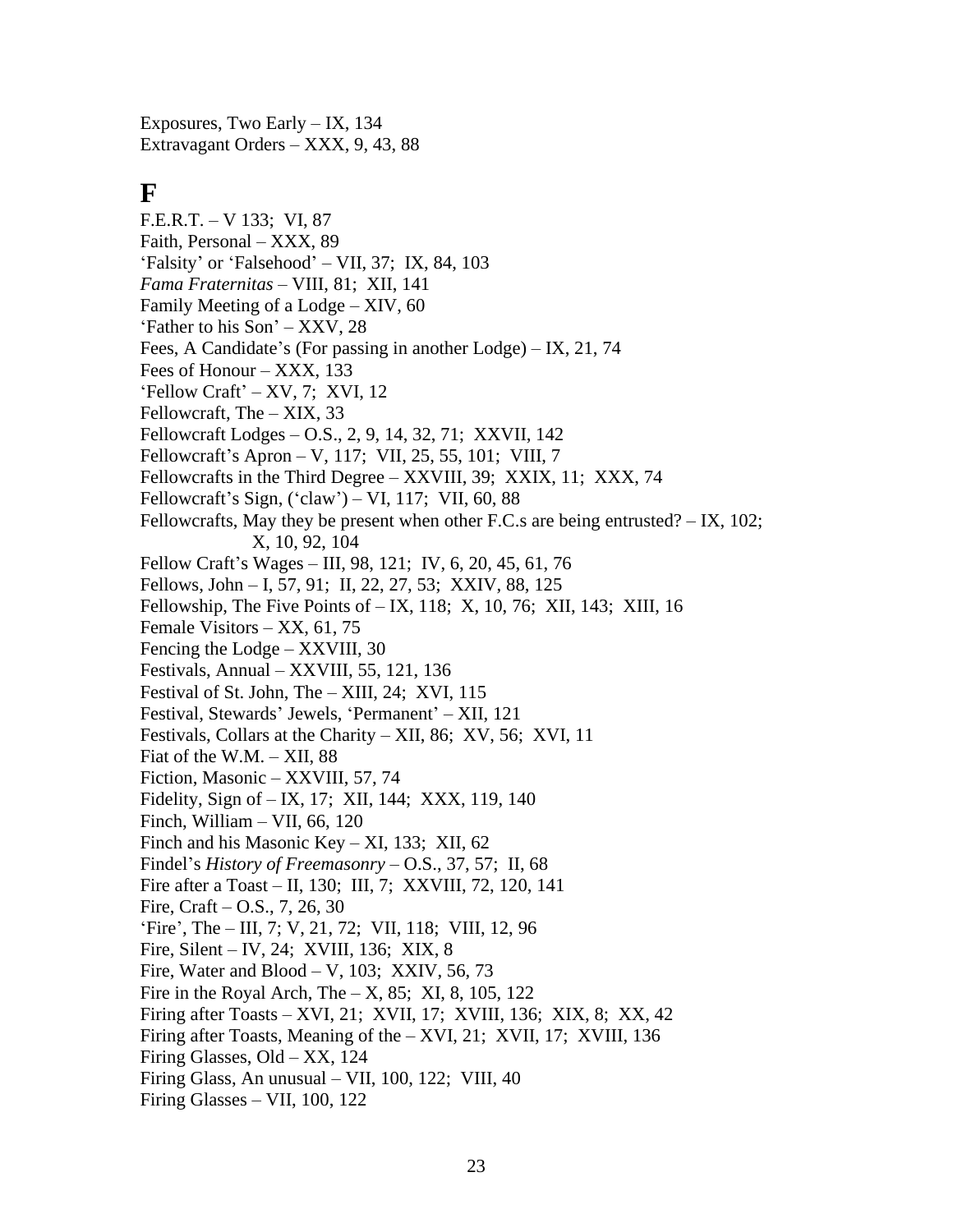Firing Glasses, Visitors asked to bring their  $- XI$ , 123 Firing, Universality of – XXVIII, 118 First Degree Steps – VII, 132; VIII, 56 First Degree W.T.s – XII, 72, 110; XIV, 41; XV, 108, 138 First Regular Meeting, Which is the? – VI, 26; XVII, 117; XVIII, 11, 29, 39, 57 First Step, The  $-$  I, 113; II, 7 First Two Degrees – XXX, 54, 74, 106 Fish as a Masonic Emblem – XV, 110 Fish Jewel, The – XXIX, 134 Five Brothers in Office at the same time  $- XIV$ , 60 Five-Pointed Star, The, (worn by W.M.) – VII, 3, 23, 39; XXXI, 57, 91, 106, 122 Five Points of Fellowship – XVIII, 72 Five Points of F., Left. Foot used in the – XII, 117; XIII, 42, 87, 137 Five Points of F., Variants of the – IX, 118; X, 10, 76; XII, 143; XIII, 16 Flaming Sword, The – XXIX, 134; XXX, 12, 27, 41 Floorcloth, The Oldest Irish – XIX, 7 Folkes, Martin, Dep. G.M., A Speech by  $-$  XII, 55; XV, 56, 74, 91 Folkes, Martin. and the Duke of Richmond – XVII, 30 Foot and Ashlar – V, 115; VI, 11, 40; XXVI, 68 'Footsteps of Masonry, The' – I, 130; V, 19 Foreign Degrees – XXIV, 36 Foreign Jewel, A – XX, 56, 74, 104 Forgotten Emblem – XXVIII, 10, 30, 43 'Form of the Lodge' – II, 69 'Formed in a Square' – XI, 135; XII, 12, 25 Fort, G.F. – I, 69, III, 12 Fortitude, Lodge of, No. 64 – VI, 133; VII, 89 Forty-Seventh Proposition, The – O.S., 45, 58, 65; I, 98; III, 130; IV, 77, 89; XVII, 11, 26, 38, 58, 122; XVIII, 72, 122 Foundation Stones – XXV, 65 Foundation Stone, Procedure at the Laying of – XVIII, 37 Foundation Stone Ceremony in Bristol, 1823 – XV, 89 Foundation Stone, The Testing of the – XXI, 117; XXII, 24 Foundation Stone of 1775, The – XIX, 61 Foundation Stones, Masonic, Ceremonial at Laying – XXIX, 58, 108 Foundation Stones, Position and Numbers of – XX, 129 Founder and I.P.M., His Jewel  $- X$ , 38, 139 'Fourth Degree', The – VII, 68, 136; VIII, 40; IX, 57 France, Freemasonry in – XXV, 45 France, Independent and Regular Grand Lodge of – I, 57 *Franc-Maçonne, La* – XVIII, 143 *Francs Maçons Ecrasés, Les*, In Italian – XIX, 62 *Francs Maçons Régénérés* – XXXI, 101 Franklin, Sir John – VII, 69, 121; VIII, 11 *Fraternitie* of Sirenical Gentlemen – XX, 137 Frederick, Prince of Wales, a Freemason – XIX, 62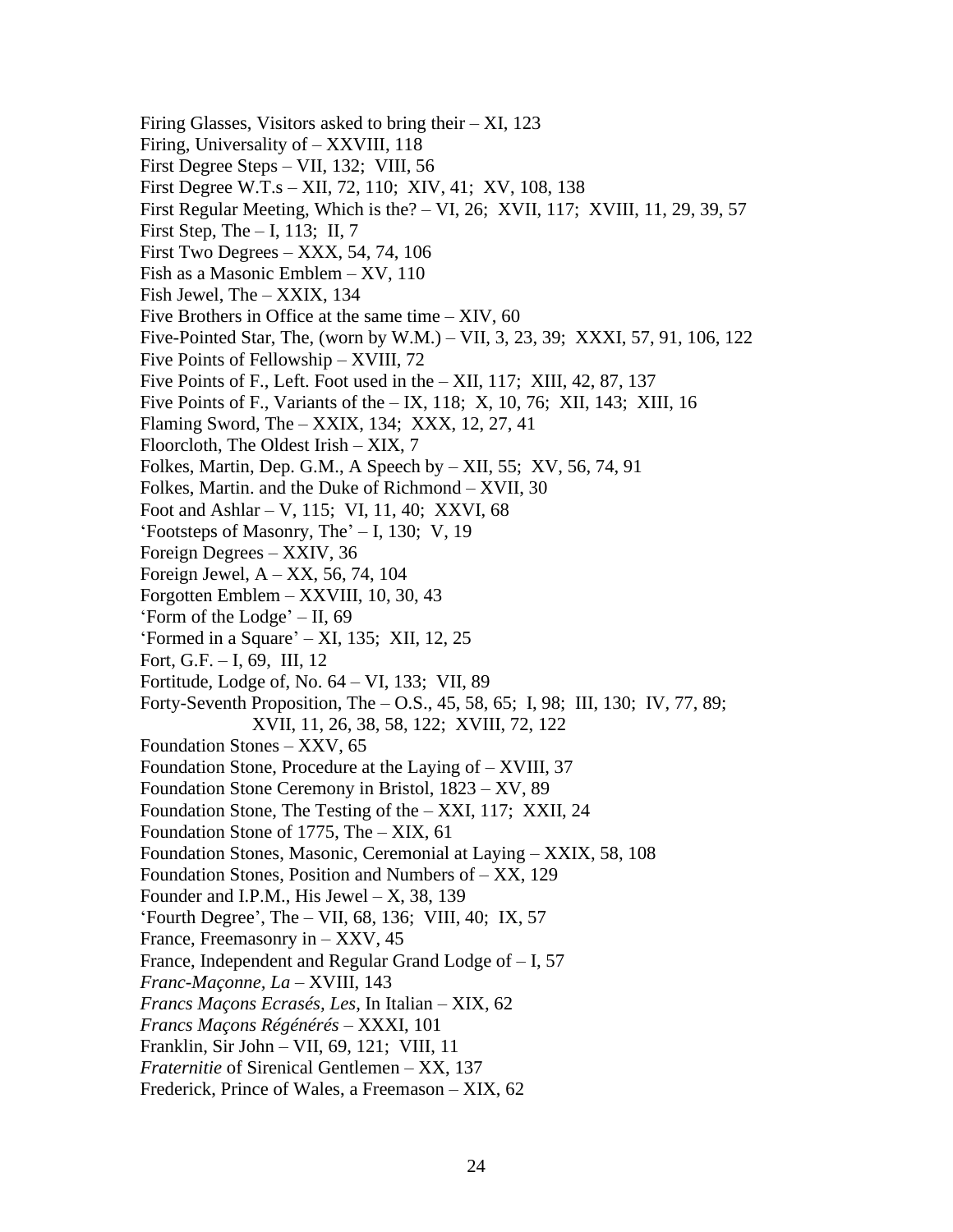Fredericksburg, Virginia, Masonic Graveyard at – I, 67, 91, 103 Free and Accepted – XII, 38 'Free Mason', Earliest use of the word in print – VIII, 15 Free Masons in Ireland, Early Reference to (1569) – XV, 11 Freeborn – XVIII, 85, 109, 123, 138; XIX, 11 'Freeborn' still used in U.S.A. – IV, 60 Free Gardeners, The Apron of the – XXI, 7, 28; XXII, 8 Freemason, The Oldest – II, 33, 69; III, 162 'Freemason' as a name of a Ship – XIV, 60, 78, 128; XVI, 91; XVII, 123 *Freemason Examin'd, The* – IX, 62, 80 Freemason of 1542, A – XIX, 30, 91 Freemason of 1605, A – XVI, 61, 107 Freemason Organisations – XVIII, 7; XXI, 102, 119, 136 Freemason as Rough Mason – XXVII, 108 'Freemason', Occurrence of the Word – XXIII, 77, 109 *Freemason's Vade Mecum, The* – VIII, 54; XI, 5, 22 Freemasons, Ancient –  $X$ , 37 Freemasons, A Newspaper reference in 1726 – XXI, 109 Freemasons and the Free Stone Masons, The – XXII, 10 Freemasons, Arms of the  $-$  IV, 49, 117; IX, 134 Freemasons, Early Printed References to – XVII, 129 Freemasons and Masons, Amalgamated Guild of – II, 32; III, 4; IV, 73 Freemasons as Bridge Builders – XIII, 139 Freemasons at Bristol in 1490 – XVI, 128 Freemasons at Calais in 1556 – XVI, 30, 44, 105 Freemasons of the Church, The College of the – II, 77, 109 Freemasons, Royal – XXI, 129 Freemasons of the Church – XIX, 103, 136; XX, 40; XXII, 73 Freemasons' Hall, Great Queen Street and – XVII, 1, 27 Freemasons' Hall Medal of 1780 – XVII, 134 Freemasons' Hall, Queen Street, Sunderland – XXXI, 58 Freemasons' Hall, London – XXXI, 79 Freemasons' Hall, Laying the Foundation Stone of, in 1775 – XIX, 61 Freemasons' Magick Ladder, The – IX, 5 Freemasonry, Aims and Objects of, (A Statement supplied to Candidates in New  $Zealand$ ) – VII, 142 Freemasonry, An Early Allusion to  $- XI$ , 63 Freemasonry, An important early reference to – XIII, 29 Freemasonry, An early printed reference to – XIII, 123; XXIII, 14 *Freemasonry, An Introduction to*, (Knoop and Jones) – XXI, 97; XXII, 76 Freemasonry, Early Books on – XVIII, 89 Freemasonry, Early, in Sweden – II, 50, 70 Freemasonry, Early References to – III, 130; IV, 80; VI, 108 Freemasonry, Reference, An – XXXI, 6, 29 Freemasonry, Imitative – VIII, 123 *Freemasonry Its Vision and Call* – XII, 77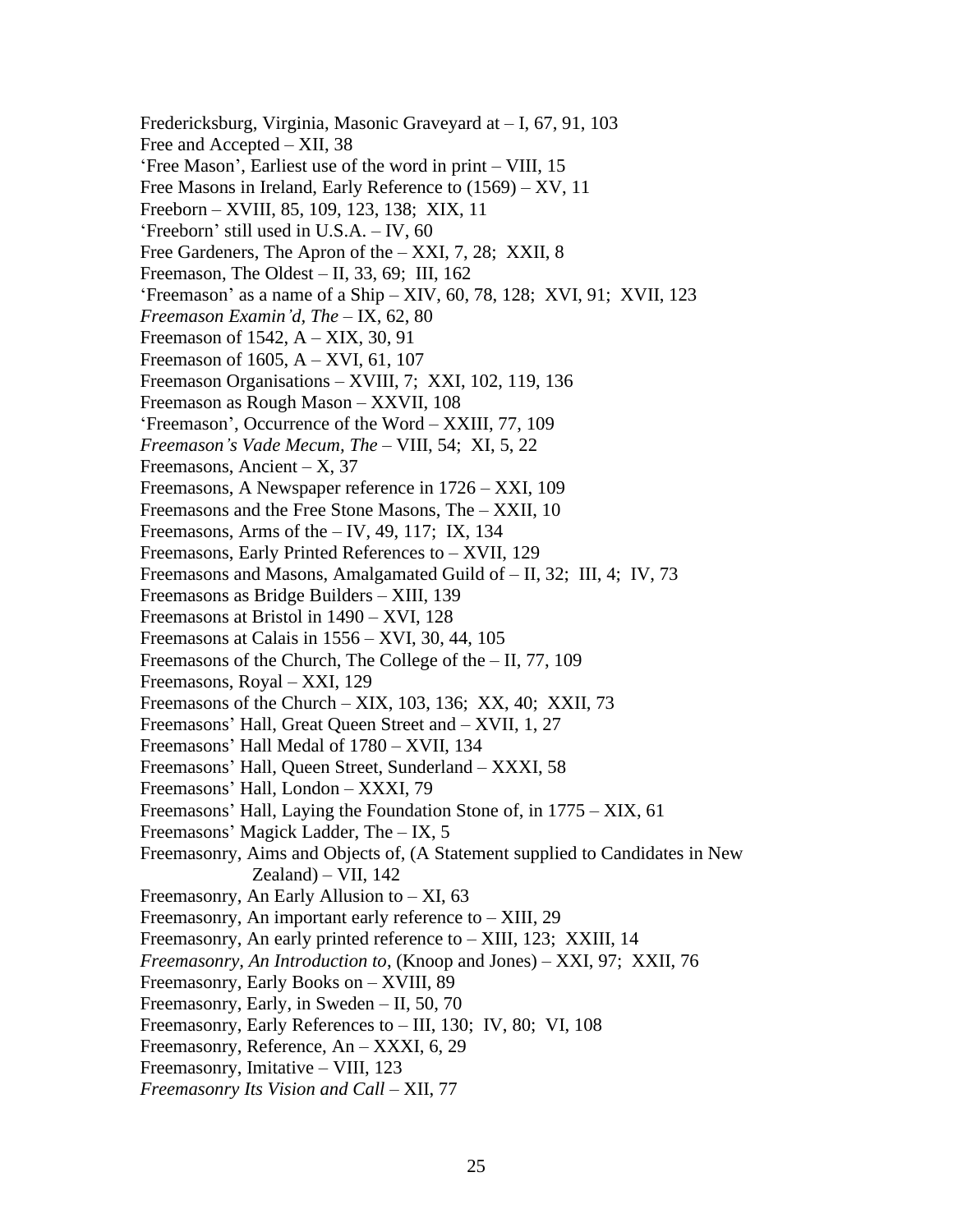Freemasonry, Origin and Development of – III, 109 Freemasonry, The Origin of – XIX, 23, 60, 73 Freemasonry, Printed References to, Previous to 1751 – XV, 128 Freemasonry, The Object of  $-$  O.S., 78 Freemasonry, The Objective of – II, 99, 126, 133; III, 5, 23 *Freemasonry, The Rare Books of* – VIII, 33, 110, 143 'Freemasonry', The Realities of – IV, 17, 42, 57 Freemasonry and Christianity – II, 17, 132 Freemasonry and Church Membership – III, 122 *Freemasonry and its Etiquette* – VI, 38, 42 Freemasonry and Religion – O.S., 37, 55 Freemasonry and the League of Nations – XVIII, 113 Freemasonry and War – O.S., 85; I, 9, 83 Freemasonry in America, Practices and Customs – XIII, 65, 81, 97, 113, 129 Freestone, Mason and – XVIII, 30 French Constitutions, The First – XI, 84; XIV, 104, 121; XV, 40 French Freemasonry, Early – I, 130, 141; III, 54, 101 French Masters' Guild – XXIX, 17, 33, 49 French Lodge Customs – XIX, 65 French Lodges, The Duties of the Officers in Old – XIX, 1, 17 French Prisoners' Lodge, A – XVI, 126 French Prisoners, Presentations by – XXI, 91 French Trade Corporations – VII, 140 *Frères Pontifers, Les* – XXII, 65, 81 Friends, Old, Order of – XXVIII, 70, 91 Friendship, Lodge of – XXV, 21, 45 *Frimaçons, Les* – X, 140 *Fri-Maçons, Les* – O.S., 53, 73 Funds Lodge – XXVII, 68 Funeral, A Masonic – XVII, 123 Funeral Custom, A, (Throwing a Glove) – XVIII, 104, 140 Funeral Customs – IX, 55 Funeral Obsequies – XXIII, 38, 57, 85 Furison – XXIII, 102 Furniture, A Strange Piece of – XVIII, 128 Furniture, Early Lodge – XXVI, 7 Furniture, Table – XXVI, 23, 89, 105, 140 Furniture; May a Lodge sell its? – XIV, 40, 76 Furniture of a M.M. Lodge, The – VIII, 124, 142 Further Degrees in a Craft Lodge – XX, 75

# **G**

'G', The Letter – VI, 7, 60, 88, 103; XXIII, 91, 107; XXV, 135; XXVI, 73, 89 'G' in the Hieroglyphics – VI, 96, 121 G.P.A.L.O. – XXVIII, 23 Gaelic in the Third Degree  $- X$ , 5; XIII, 132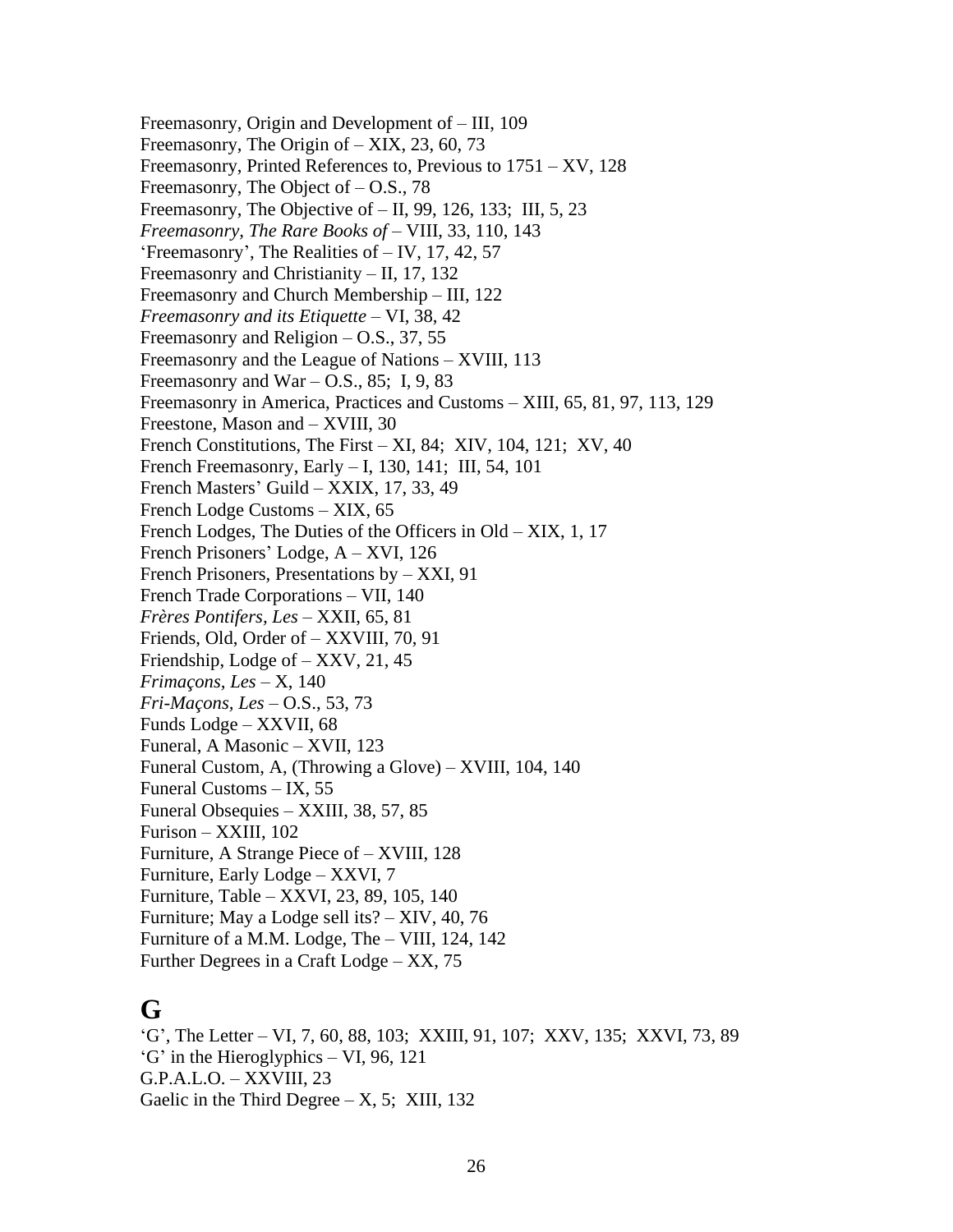Gage, Michael Alexander – XIX, 119, 138 Gale, John – XIV, 55; XIX, 6, 24, 39 Gallovidian Chapter, The Royal, Kirkcudbright – XXXI, 40, 105 Gamma, The – XXVIII, 119; XXIX, 42, 75 Gardeners, The Apron of the Free – XXI, 7, 28; XXII, 8 Garrick's Head, Royal Arch Chapter – XXVI, 120 'Garter' or 'Star and Garter' – IV, 111, 125, 144; V, 112, 123 Gates of the Temple, The – XVII, 69, 93 Gauge, The Twenty-four-inch – XXI, 73; XXII, 27 Gauntlets – IV, 100, 138 Gauntlets in the Mark Degree – I, 115, 121, 139 Gauntlets for all Members – V, 116 Gautier, Caesar  $-$  V, 52 Gavel as a 'Hiram', The – XVI, 102, 138; XX, 134 'Gavel', Derivation of the Word – I, 140; XVI, 138 Gavel, The – XXVI, 127 Gavel, Use of – XXV, 104, 123; XXVI, 13 General Inspectors for London Lodges in 1768 – XII, 22, 138; XIII, 12 Geneva Bible, The – V, 68; VI, 23; XXX, 8; XXXI, 103, 136 Geomatic and Domatic – O.S., 61, 83; XXVII, 31 Geometry, Masters of – XXX, 105 George, Prince of Wales, as Grand Master Mason of Scotland in 1806 – XVI, 102, 137 German Custom – XXVI, 138 German Freemasonry To-day – XVII, 43, 58, 74, 110 German Grand Lodges – XVIII, 15, 30 Gibbon, A Freemason – XXX, 70, 93, 107 Giblim – XXIX, 127 Giblim and Jubela  $-$  O.S., 53, 66, 74 Gild, A Canterbury – XIX, 129 Gild, Erecting a – XIX, 126 Gild Life at Kendal in the 16th and 17th Centuries – VII, 17, 93 Gilds, Medieval – X, 38; XIV, 23; XVI, 22 Gilds, The Preston – XIX, 135; XX, 123 Gilkes, Peter – IV, 114, 139; XXIX, 79 Gilkes, Peter, a Memorial to  $- XY$ , 46, 61 Gilkes Ritual, The – III, 41 Glimmering Ray – XIX, 95, 128; XVIII, 7, 135; XXIX, 9 Globes – XXV, 59, 76, 87, 118, 138 Globes, When Introduced into Lodges – XIV, 24, 75 Globes on Pillars  $-1$ , 50, 75, 88 Glossary, A New Masonic  $-X$ , 33 Goat and Compasses – The, I, 70, 93, 105, 134; II, 131 Goethe and the Craft – VII, 132; IX, 104 Golden Eagle, A – XVIII, 134; XIX, 29 Golden Fleece and Roman Eagle – XXIII, 90 'Good Man and True' – X, 38; XI, 74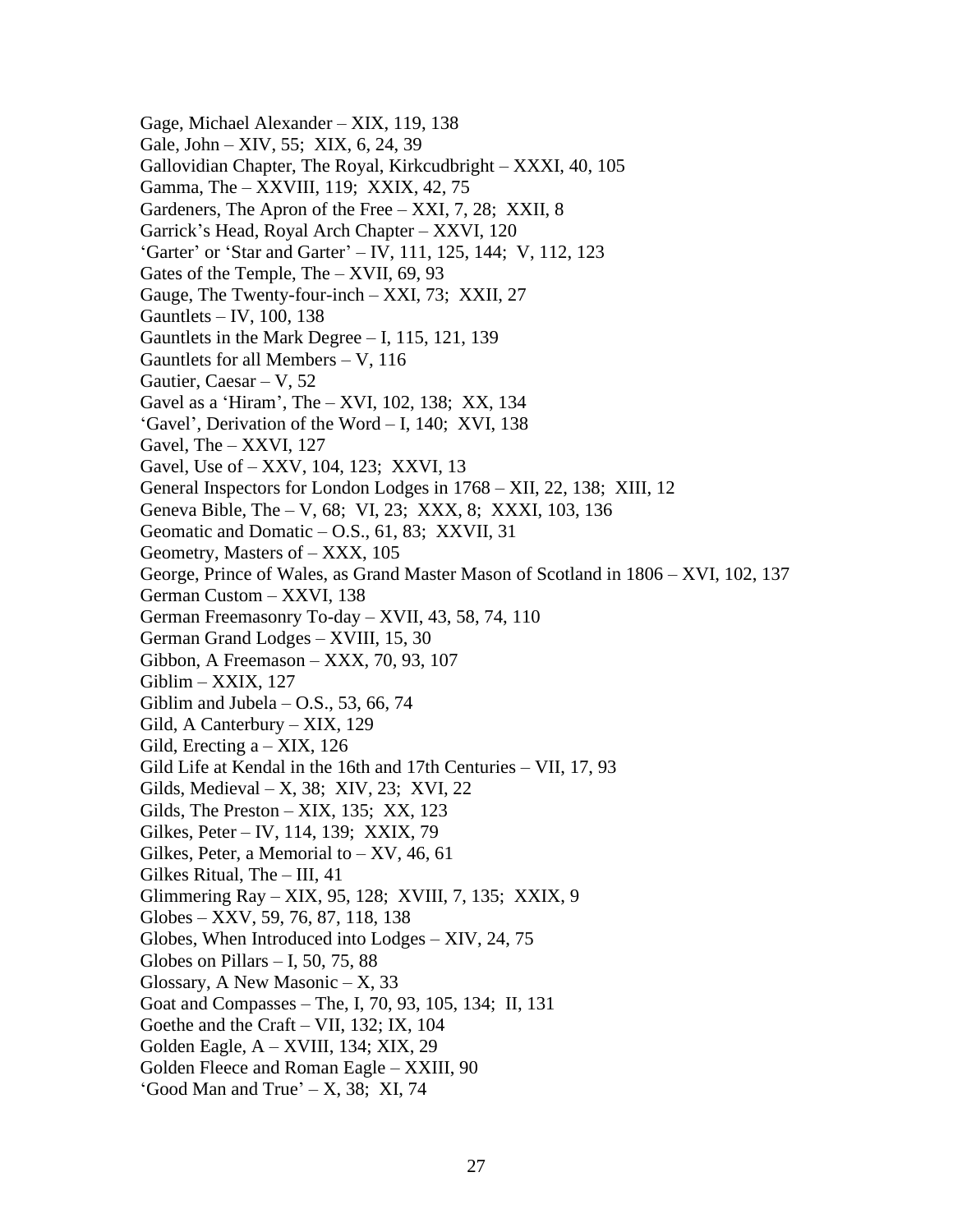Goodrich, Sir Thomas – XIII, 102, 122 Gordon, Alexander – XXIX, 120; XXX, 57 Gormogons, The  $-$  O.S., 6, 18 Gormogan, Lancashire – XXXI, 109 Gormogon Medal, The – VIII, 69; IX, 41, 56 Gothic, Irish – X, 120; XIV, 23; XXIV, 70 Gould, Bro. R.F. – I, 62 Gould, An Error in – IV, 62 Gould, A Passage in – XII, 39; XV, 58 Gould on the Origin of Freemasonry  $-$  XIX, 23, 60, 73 Gounod, XXII – 143 Gourgas, John James, Joseph – XXII, 113 Governance, Masonic – XXIX, 135 Grace, A Simple English – XVIII, 93, 110, 125 Graham MS. – XXVIII, 56, 74, 90, 123 Grand Chapter, How it came into being – XVII, 33 Grand Chapter, Membership of – XIX, 12 Grand Khaibar, Ode to – XXIV, 71 Grand Lodge, In which Degree is it Opened? – XIX, 86, 105, 120, 134; XX, 23, 101, 118; XXI, 8 (See Also O.S., 61, 82, 88; I, 37, 44, 57, 75; II, 100, 115, 131; III, 19, 52) Grand Lodge, The Antients – XII, 106; XV, 123; XVI, 24 Grand Lodge, Armorial Bearings of – IV, 33 Grand Lodge, Ceremony of Opening – O.S., 21, 41, 50, 54 Grand Lodge Certificate, The Arms on the – XVI, 71 Grand Lodge Certificates – XII, 136; XIII, 13 Grand Lodge, Degree in which Opened – O.S., 61, 82, 88; I, 37, 44, 57, 75; II, 100, 115, 131; III, 19, 52; XV, 38; XIX, 86, 105, 120, 134 Grand Lodge of the Three Globes – XXII, 119; XXIII, 12 Grand Lodge of New Zealand – XXXI, 15 Grand Lodge No. 1 MS. 1583? – XIX, 91 Grand Lodge No. 2 MS. – XIV, 8 Grand Lodge Opening and Closing – XXIV, 104 Grand Lodge, Proposal for Re-Organisation of – I, 58 Grand Lodge, Representation of Lodges in – I, 107; XXXI, 5, 26 Grand Lodge, Representation of Lodges insisted in – XI, 53; XV, 5, 106 Grand Lodge Style and Title – XXVI, 85 Grand Lodge, The Sign used in  $-$  XX, 118 Grand Lodge, Title of – VI, 36 Grand Lodge and the Third Degree – XX, 23; XXI, 8 *Grand Lodge of England, The Birth and Growth of* – XI, 65 Grand Lodge of New South Wales, Inauguration of – XX, 81, 97, 113 Grand Lodge Library and Museum – XVIII, 17 Grand Lodge Proceedings, When First Printed – XVIII, 36; XXI, 117 Grand Lodges, Foreign – O.S., 53, 66, 73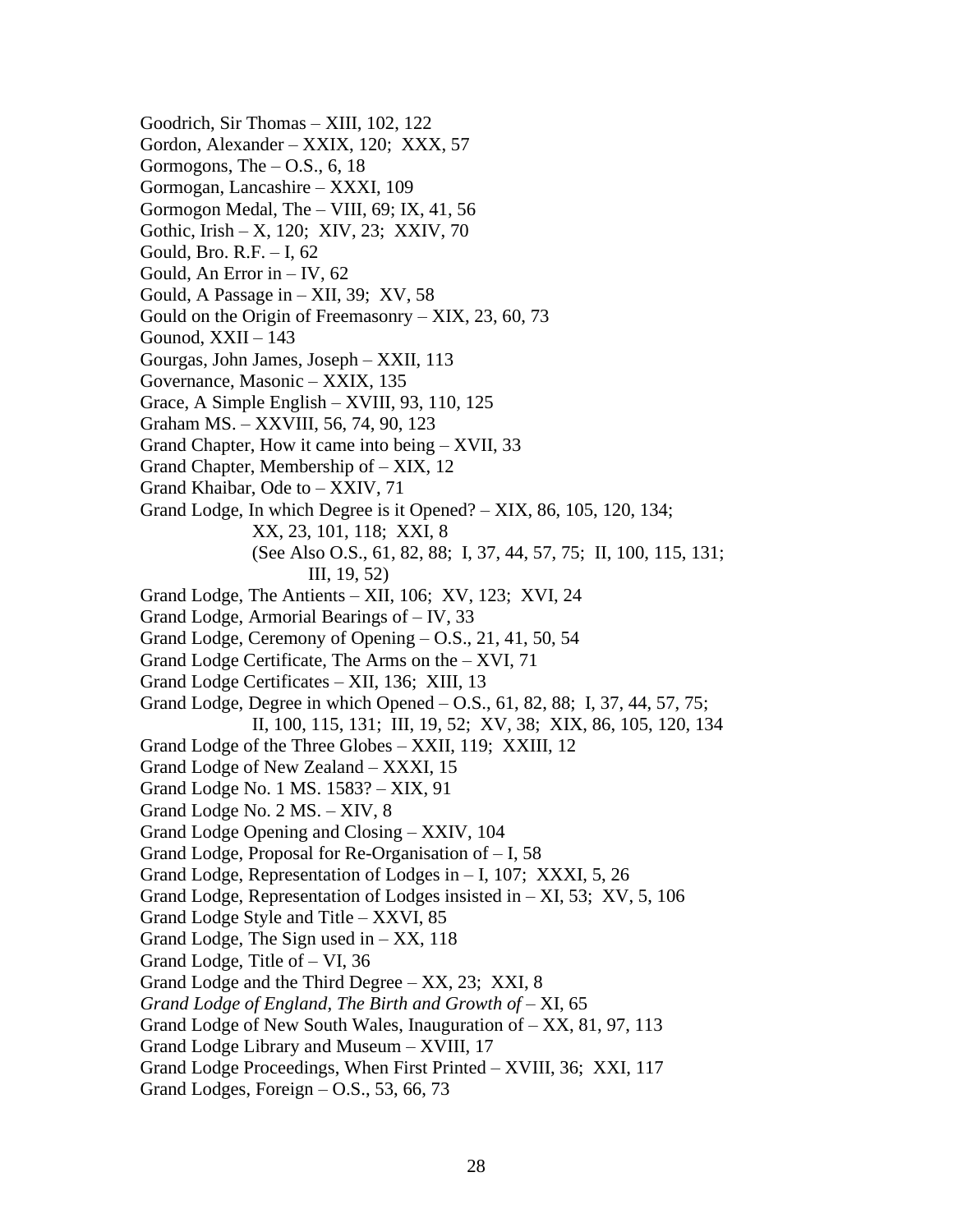Grand Lodges, Unrecorded – I, 48 Grand Lodges of the U.S.A. – VIII, 92 'Grand Master', Earliest use of the Term – XIII, 53, 16 Grand Master; His Toast and Smoking – IIII, 118; XVI, 88 Grand Master's Book, The  $- X$ , 38; XIV, 23, 105 *Grand Mystery, The* – III, 139; IV, 10 Grand Mistress, Letter from – XXVIII, 43, 76 Grand Officer, An Unknown, (Lucas) – XII, 23, 45, 58, 110 Grand Officer as a Visitor; Can he claim salute? – XIII, 53, 76 Grand Officers; None Appointed in 1815 – XIV, 95 Grand Officers, Number of – VIII, 31, 105 Grand Officers, Precedence and Powers of – XIV, 88, 126 Grand Officers, Salutes to – XIX, 38, 61 Grand Officers; When should they be saluted in Lodge? – XVI, 10, 29, 57 Grand Officers and Prov. Grand Officers, Selection of – I, 34, 55, 85; II, 4 Grand or Royal Salute – II, 81, 106 Grand Pursuivant, When first appointed  $- XIV$ , 8, 43 Grand Secretaries, Ceremony of Installing – I, 113; III, 39 Grand Sharri Tephlia, The – I, 34, 55 Grand Stewards' and the Red Apron Lodges – IV, 62 Grand Stewards' Lodge, Masters of – XXX, 25 Grand Superintendent; His Place in a Lodge – XII, 117; XVI, 70; XVIII, 120 Grand Superintendent, His Place in a Chapter – XVIII, 120 Grand Tyler, The – VIII, 86; XI, 21 Grantham, *An Introduction to Mark Masonry* – XX, 1, 27 Grave, A Lodge – XX, 137; XXI, 13 G.A.O.T.U. – XXIII, 4; XXVII, 90 'Great Architect', The Phrase – XIX, 76; XXI, 28 Great Lights, The Three, Their Positions – XXII, 88 Great Queen Street and Freemasons' Hall – XVII, 1, 27 Greater Lights, Position of the – IV, 51, 79, 132 Green Apron Lodges – XXVIII, 31 Greenleaf, Simon – XIX, 15 Greeting, Forms of  $-$  IX, 53; XIII, 38 Grip or Token, Origin of that in the Third Degree – III, 2, 73, 86; IV, 87 Grotto, The – VIII, 123 Grub Street Society – XXIII, 95 Guild, French Masters' – XXIX, 17, 33, 49 Guilloche Border, The – II, 3; IV, 102

# **H**

H.A.B. (H.Ab.), The Legend of – O.S., 2, 10 Hailing Sign – XXIV, 17, 61, 92 Hali-Werk-Folk – XXVIII, 111 Halls, Masonic – XXX, 104 Hampton Court Palace, Wages at the Building of – III, 53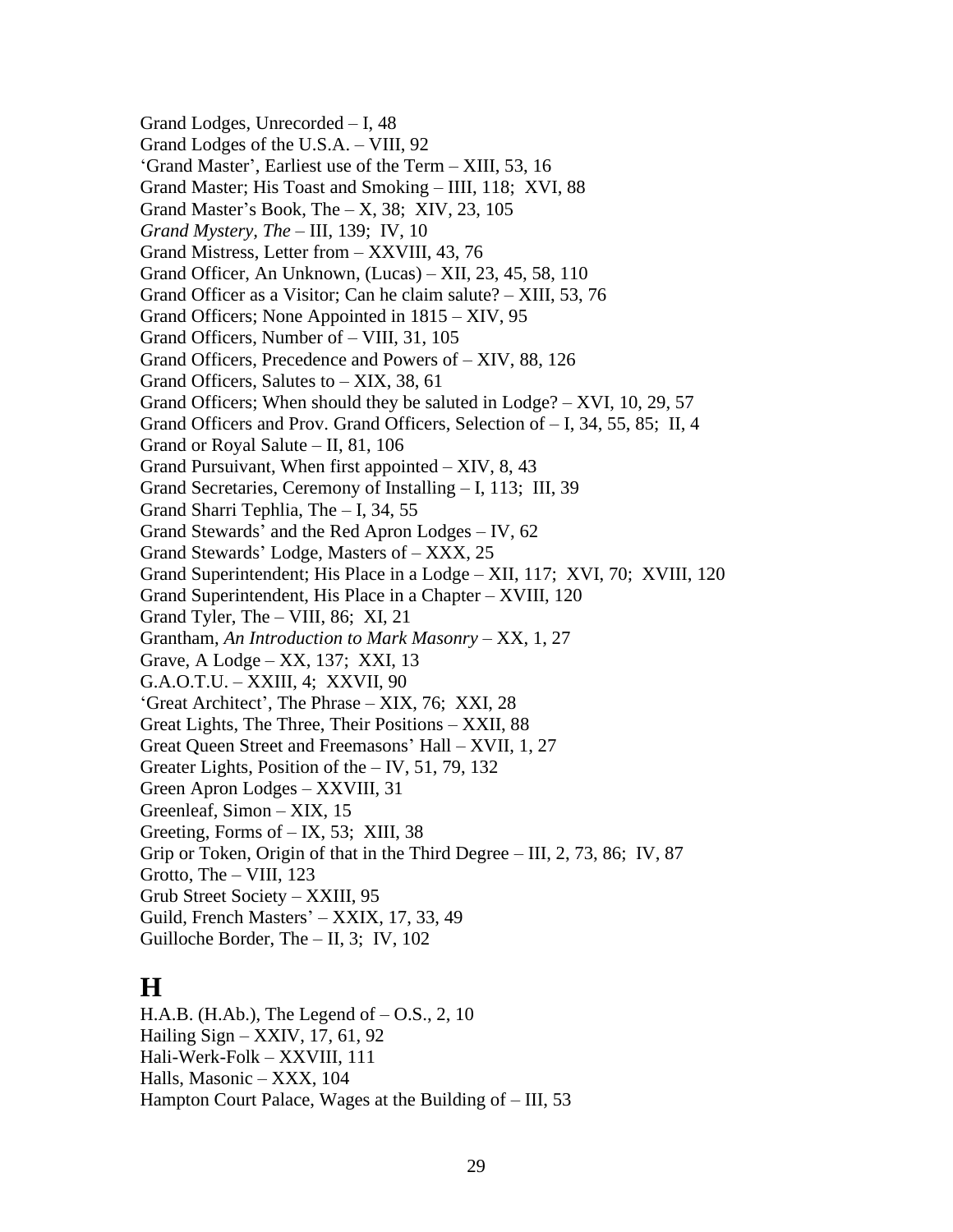- 'Happy are we met *etc*. …' IV, 98, 136, 137
- Happy Verse XXVI, 113; XXVII, 14, 27, 42, 62, 77, 78; XXVIII, 79, 95, 125
- Hardele, Johannes XXVII, 31
- Harnouster, Lord O.S., 15, 33, 49, 62
- Harodim, The O.S., 7, 26, 40, 47, 54; XXIX, 102; XIX, 121; XXXI, 10, 58
- Harris's Tracing Boards O.S., 54, 75, 81, 88
- Harvard, Mrs. I, 10, 101
- Hassall, John XIX, 39
- Hat, The Master's O.S., 7, 26; I, 37, 86, 102, 117, 125; II, 4; XXIII, 118, 137
- Hats in Lodge I, 49, 86, 102, 117, 125; II, 4, 30, 116; V, 29; VI, 14, 43, 61; XIII, 123; XXVIII, 143; XXIX, 14, 143; XXX, 31, 36, 132
- Hatton Garden, A Lodge in XX, 38; XXI, 9
- Head-Dress, Wearing of a, Chapter Principal's XXXI, 58
- Head-Washing XXVIII, 62, 79
- 'Hearty Good Wishes' O.S., 2, 3, 9, 15, 22, 46, 54; XVI, 117, 138; XXIII, 123; XXIV, 122
- Hebrew Letters in the Mark Degree V, 85; VIII, 85; XXIV, 56
- Hebrew Letters in the Royal Arch III, 17, 57
- Hebrew Names, Some XIX, 76
- Hebrew Symbol,  $A X$ , 52, 106
- Hebrew Words in the Third Degree, Pronunciation of O.S., 78, 91
- Heckett Horn, The XXII, 51
- Hede, Henry XI, 125; XII, 13, 59
- 'Hele', Derivation and Pronunciation of O.S., 78, 91; I, 8, 15, 84
- Hemet, le F. IV, 17, 42, 56
- Hemming, Dr. Samuel and the Ritual XIII, 13, 32; XXIX, 57
- Henmer, John I, 116; V, 2
- Henry VIII XXIX, 139; XXX, 14
- Heraldry, Masonic XXIV, 104
- Hermes R.A. Chapter XII, 105; XIII, 49, 76
- *Hermetic Mystery, A Suggestive Inquiry into the* O.S., 86; I, 18, 84
- Hexagram and its Alchemical Significance XXVI, 65
- Hexham, The Lodge at  $XY$ , 24; XIX, 86
- Hiccobites, A Chapter of XIX, 120; XXI, 120; XXII, 7
- High Excellent Mason II, 34; III, 43
- High Noon VI, 33
- 'High Time' XIII, 7, 137
- High Twelve, High Noon XXVII, 37, 126, 137; XXVIII, 12, 27
- Higher Degrees, Working of, in Lodges XXIV, 25
- Higher Order  $XXX, 7, 43, 88$
- 'Hiram' applied to Gavel XXIII, 23, 43
- *Hiram*, Editions of IX, 139; X, 16
- Hiram King, and an Artificer XXVI, 49, 78
- Hiram, Anton II, 19, 43
- Hiram, The Gavel as  $a XX$ , 134
- Hirams, The Story of the Two XV, 112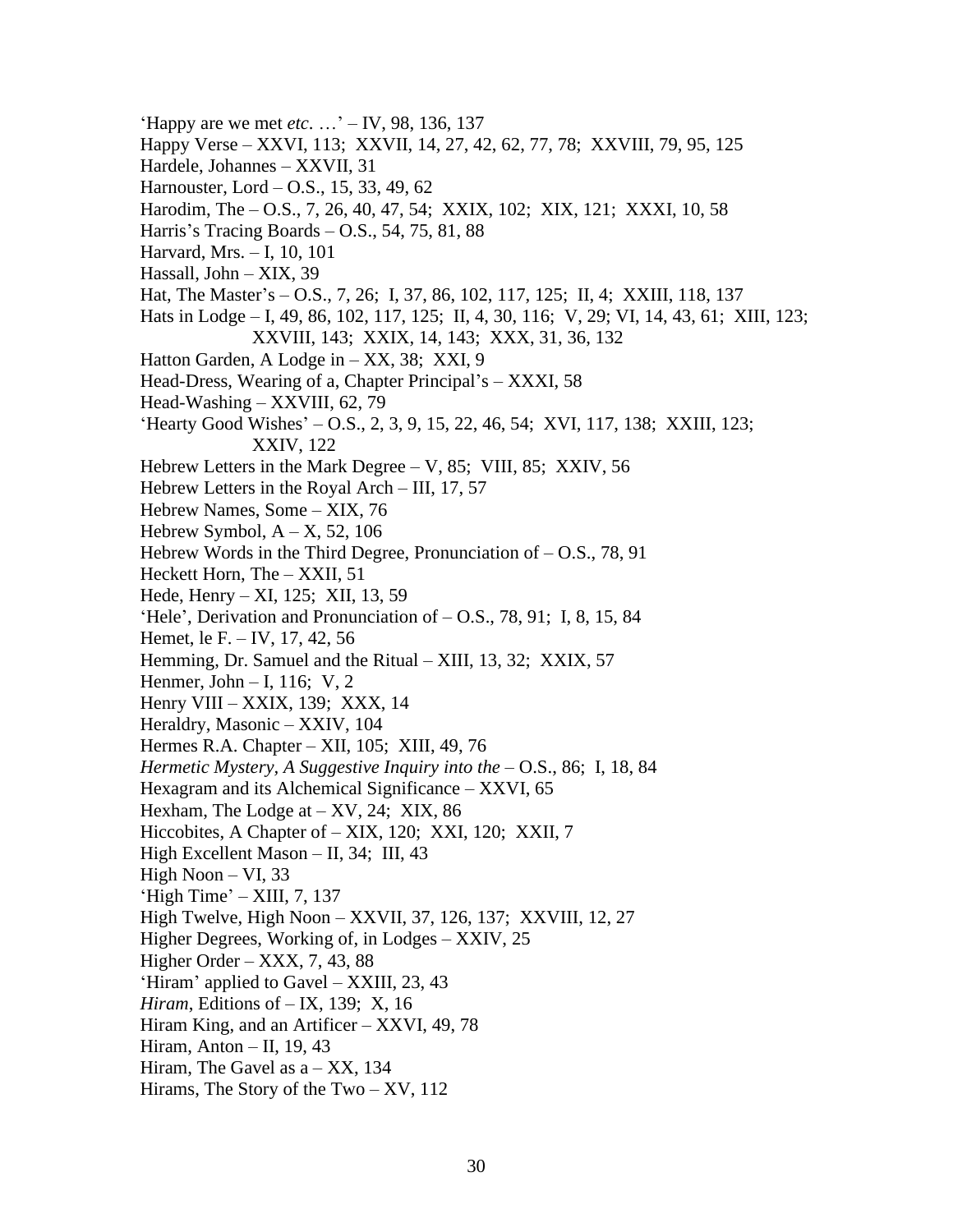Hiram and Solomon – IX, 70; XIII, 39 Hiram and the Nile  $-$  I, 140 'Hiram' used for Gavel – XVI, 102, 138 Hiram's Ancient Band Lodge No. 103, I.C. – XII, 31 Hiramic Legend, A Scottish Variant of the – XII, 106; XIII, 28 Hiramic Legend, The – III, 61; IV, 141; XII, 17 Hiramic Legend and Charles  $I - I$ , 129; III, 42 H.T.W.S.S.T.K.S. – XXVIII, 102, 137 History be no Ancient Fable, If – XXXI, 113, 129, 141 History and Allegory in the Royal Arch Ritual – XXII, 97 History, Facts of – XXVIII, 15 History, Masonic – XXVII, 33 *History of Freemasonry*, *Findel's* – O.S., 37; II, 68 *History of Freemasonry, Gould's Revised Concise* – VI, 17 *History Repeats Itself*, (War incident of 1870) – IV, 44 *History, Secret,* Authorship of, Published by Sam Briscoe – XXIII, 77 History, 17th Century Masonic – XXV, 17 Hods – IV, 35, 59, 77, 106, 117 Holme, Randle, and Sir William Dugdale – II, 49; IV, 72; V, 134 Hollow Cast – XXVIII, 38, 60 Holy Law, The Book of – XIX, 14 Holy Royal Arch, The – XX, 118; XXIII, 84, 103 Holy St. John, Lodges Dedicated to – VIII, 101, 139 Honorary Membership – XIII, 83; XVII, 24 Honour, Fees of – XXX, 133 Honours at (Scottish) R.A. Installation – XVIII, 133 Hope, Lodge of, No.  $54 - III$ , 62 Horn, The Lodge at the – XII, 97 Horn, The Heckett – XXII, 61 Horton, William – VIII, 7 Hospitallers and Templars, Twin Churches of – XXV, 63 Hospitallers, Templars and, Crosses of – XXV, 59 Hour-glass converted into 24-inch gauge  $-$  II, 35 Huddleston MS., The – XXI, 122 Hughan's *Unpublished Records of the Craft* – IX, 28, 96 Hunter, William – VIII, 54; X, 101  $Hylling - XXX$ , 111 Hymn, A Masonic – XVI, 31; V, 111, 124 Hymn Tune – O.S., 46; I, 4; IV, 69 Hymns, Lodge – XIV, 11 Hymns, Opening and Closing, Author of – II, 85; IV, 103

## **I**

I.P.M. – XXIV, 72, 91, 107; XXV, 131; XXVIII, 24 I.P.M., Can he be Secretary? – VI, 70; VIII, 9 I.P.M., Bath Address to the – XI, 123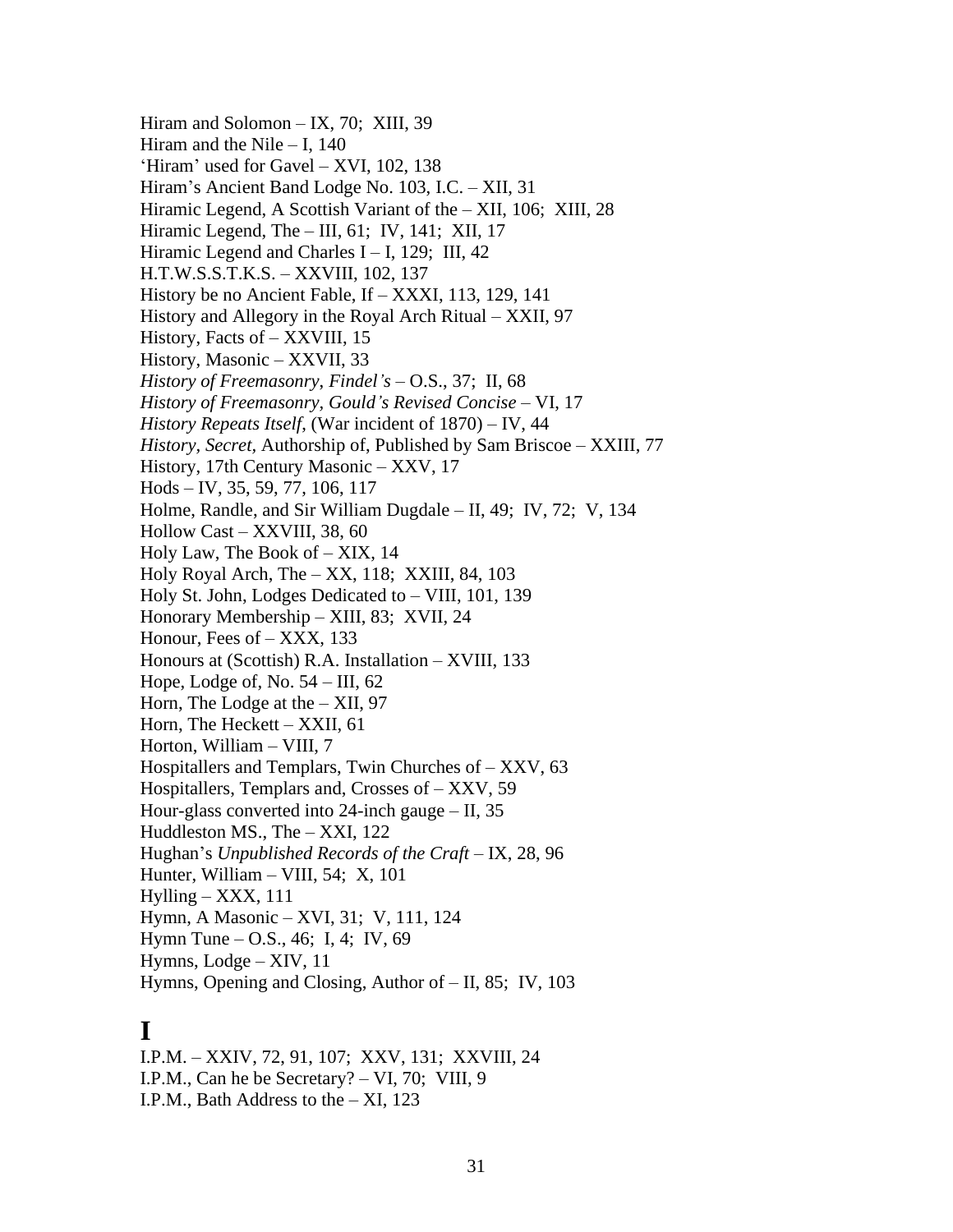I.P.M., His place in Printed List of Officers – XXII, 110 I.P.M., Investiture of the – VIII, 9; XII, 11; XVII, 105 I.P.M., Jewel of the Acting – IV, 52, 89 I.P.M., The 'Office' of – XII, 107; XIII, 12, 54, 74 I.P.M., Wearing the Collar of – XIX, 120, 138; XX, 12, 13, 89, 104 I.P.M., Who Acts during year following death of Master? – XI, 105; XII, 10 Illumination  $-$  V, 49 Imitative Freemasonry – VIII, 123 Implements of Officers – XXV, 74 Imposition on the Craft, An – VII, 92 Inauguration of United Grand Lodge of New South Wales – XX, 81, 97, 113 Incense, The Use of, in the R.A.  $-$  II, 2; III, 3 Incident, A Unique, (English Lodge constituted in Ireland) – XVIII, 62 Independent Lodges, Early – XII, 27 Independent Order of Freemasons – XXIV, 36, 59 Inigo Jones MS., The  $-$  XIX, 13 Information to Candidates for Initiation – XIV, 78 Initials on the R.A. Altar  $- VI$ , 52, 105 'Initiate', The Term – XVIII, 53; XXI, 118, 137; XXII, 55 'Initiate', When First Used in Freemasonry  $- X$ , 135; XI, 76 Initiation – XXIII, 4; XXV, 10, 27 Initiation, Age at  $-$  O.S., 2, 3, 10, 71 Initiation at Emergency Meeting – III, 13, 73 Initiation, Custom, An – XIV, 121, 140 Initiation, Candidate's Mode of Advance in – XXII, 88 Initiation in case of Emergency – XXX, 69 Initiation, Should Candidate advance sideways? – VI, 85, 137; VII, 101 Inner Guard – XXVI, 71 Inner Guard, Armed – XXIII, 119, 141; XXIV, 13, 38; XXX, 121 Inner Guard, A Sword for the – XX, 8, 25, 42, 71, 104 Inner Guard, First Mention of the – XVI, 38, 89 Inner Guard, His Position in dialogue with Tyler – XIII, 24, 57, 74 Inner Guard, How he stands to Order – X, 53, 77, 106; XI, 7 Inner Guard, Position of – XXVII, 86; XXX, 72, 105 Inner Guard, Pre-opening Instruction to the  $- XY$ , 137; XVI, 29, 42; XVII, 44 Inner Guard, Serving Brother as – V, 35, 90, 106; XXV, 116, 140; XXVII, 137 Inner Guard to take Tyler's place when latter comes into the Lodge – VIII, 79 Inner Guard with Sword  $- X$ , 53, 77, 106 Inner Guard with Trowel  $- X$ , 123 Inner Guard, Tyler and – XXX, 104, 139 Innovation, An Emulation – XII, 144; XIII, 14, 91 Innovation of a Knock during Second Degree Tracing Board Explanation – VI, 53, 134; VII, 25, 40, 55, 101 Innovations in the Ritual – V,  $68$ ; IX,  $38$ Innovations in the Working  $-$  V, 33 Inscription, An Old, at Berwick-on-Tweed – XIII, 86; XVII, 22, 43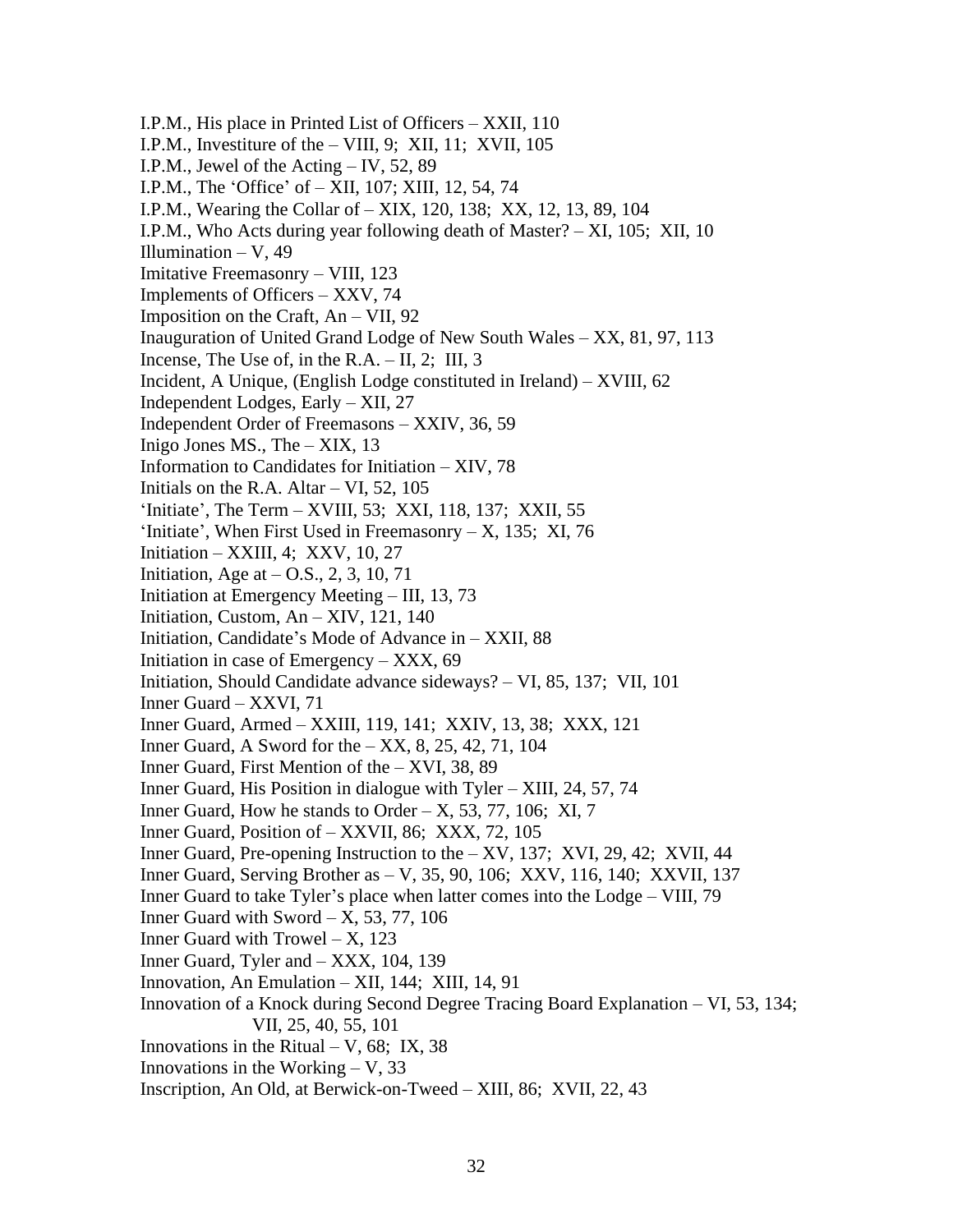- Inscriptions, Two Old XII, 38, 59
- Inspector General in the R.A. XIII, 85; XIV, 28
- Installed Masters, Board of, Working XXIII, l02, 122
- Installed Principals, Conclave of XXIII, 8
- Installation, Master standing to receive Warrant XV, 136; XVI, 14; XVIII, 121, 135
- Installation; A Point in Ceremony of, (having been presented) VIII, 117, 141; X, 73; XII, 6, 25, 109, 119
- Installation Address, Master Seated During XV, 136; XVI, 14; XVIII, 121, 134
- Installation Addresses II, 94; VII, 69, 104, 136; XXVI, 103
- Installation Ceremony, The IX, 54, 89, 107, 120; X, 75, 91, 103; XI, 42, 57, 73
- Installation Ceremony, Extended Working XXV, 133
- Installation Custom,  $An VI$ , 31, 62, 140
- Installation in Separate Room (Scotland) O.S., 86; I, 9, 99
- Installation of Master XXVIII, 87
- Installation of a Master on his Death-Bed II, 67, 93
- Installation of a Re-Elected Master, Procedure at the XIV, 74, 125; XVII, 89, 102
- Installation of R.A. Principals XIX, 9, 25, 121
- Installation of Several Masters at once  $-$  III, 69, 92, 135; IV, 5, 54, 94; V, 38
- Installation of Prince of Wales 1895, A Print XXII, 75
- Installation, Royal Arch XXVII, 56
- Installation with fewer than Three Installed Masters Present V, 101; VI, 10
- Installations, Joint XIV, 120; XV, 42; XXVIII, 25
- Installed Master, Sign of an  $-$  IV, 129; VII, 86
- Installed Master, P.G. and P.W. of an  $X$ , 104
- Installed Master, Working Tools of an  $X$ , 91, 104
- Installed Masters, Opening and Closing of a Board of I, 113; II, 98; VIII, 45, 93, 109, 144; XI, 126; XIV, 30
	-
- Installed Masters' Degree, The VI, 117; VII, 61
- Installed Masters Lodges, List of XIII, 106
- Installing Master XXVI, 30
- Instruction, Lodges of O.S., 86; I, 17, 18, 43, 44; XX, 127; XXIII, 135; XXIV, 38; XXV, 30
- Interlaced Triangles XXX, 56
- Interval Between Degrees XXVII, 87; XXX, 72
- Introduction and a Reprint, An VIII, 81
- *Introduction to Freemasonry*, (Claudy) XVI, 113
- *Introduction to Freemasonry*, (Knoop & Jones) XXI, 97; (Critique) XXII, 76
- Inventory, The Lodge XVIII, 125
- Inverness Tracing Board, An VIII, 81
- Investiture of Officers, An Incident XVI, 134; XVII, 25, 44
- Investiture of Officers Appointed to Fill Casual Vacancies XXII, 72, 91, 108
- Investiture of E.A., Note on Procedure XXII, 135; XXIII, 25
- Iowa Masonic Library IX, 141; X, 79
- $Irah I$ , 36, 56
- Ireland, Early Reference (1569) to Freemasonry in  $-$  XV, 11
- Ireland, R.A. Offices in  $-$  O.S., 6, 19, 39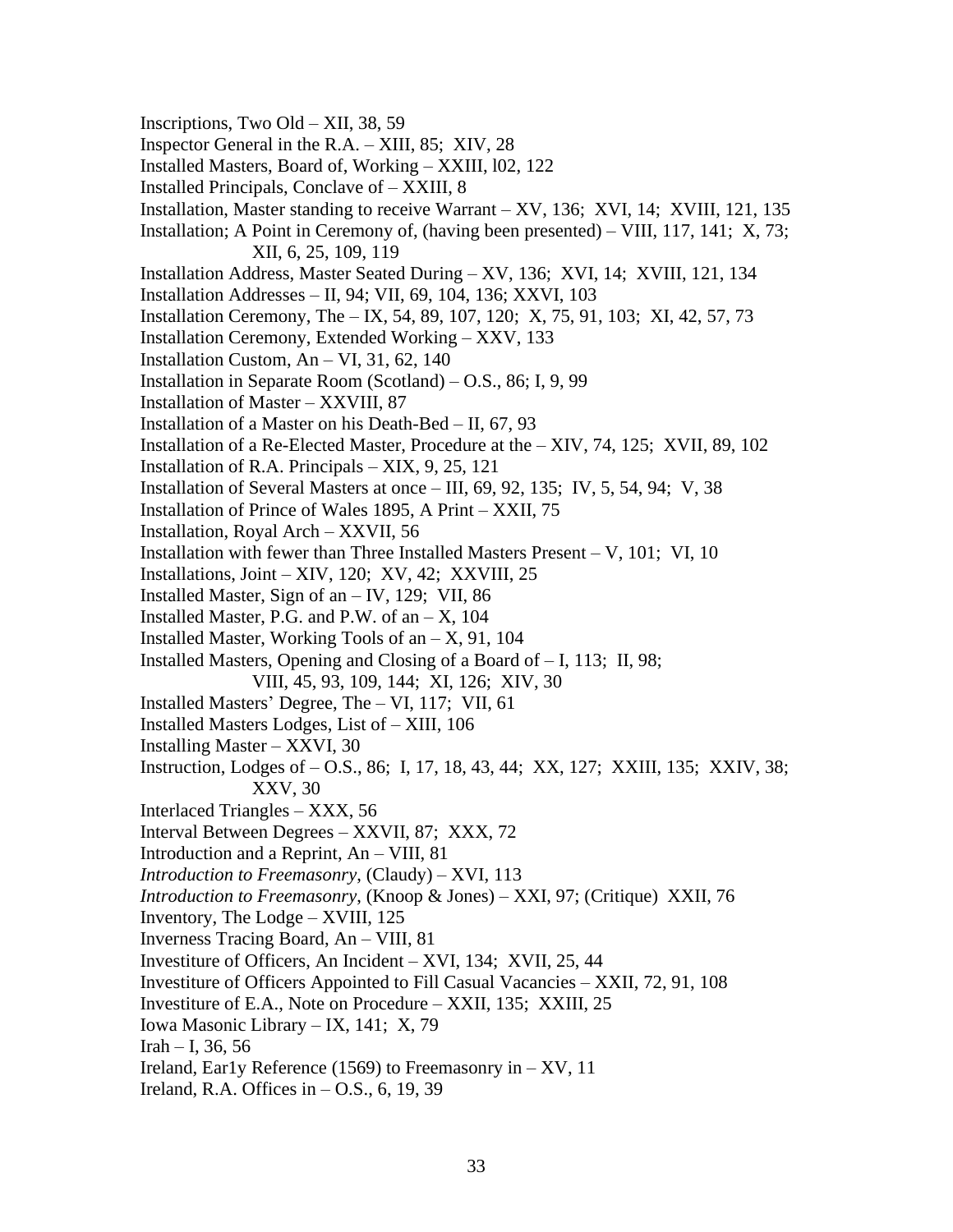Irish Brethren, 1761-1810, A List of – XII, 47, 63 Irish Gothic, X – 120; XIV, 23; XXIV, 70 Irish Grand Lodge Certificates – XVI, 116; XVIII, 9 Irish Immigrants – XIX, 7; XXII, 40 Irish Masonic Magazine, An – XIX, 82 Irish Grand Lodge in England, An – I, 33, 54 Irish Lodge Seals – X, 86; XI, 23, 43, 75, 85, 106 Irish Practice in Opening Lodge – XIII, 89 Iron Tools at Building of K.S.T. – XXVII, 23, 41, 75, 125; XXVIII, 41, 89, 104 Iron Tools on Stones  $-$  XXX, 23, 44, 59 Irregular Proceedings in Lodges – XXI, 108 Irwin, William de – XXIX, 59 Isabella Missal, The – VI, 85

# **J**

J.M.W., Who was he? – IV 70 Jachin and the Dedication – I, 130; IV, 101, 115; XXV, 72, 88, 107 Jachin, His Office – I, 98, 119 Jachin, Who was he? – I, 50, 89, 103 *Jachin & Boaz*, O.S. – 85; I, 9, 28 Jacobs, Bro. (Designer of Old Tracing Boards) – IV, 99 Jacob's Ladder – XXVII, 23, 41; XXX, 136 Jacobs, Thomas – XXX, 68, 76 Jacobites and Masonry  $- X$ , 5; XIII, 132 Jacquin Gate at New Orleans, The – XVII, 14 Jager to the Chapter, The – XXI, 55 Janitor in the R.A., First Reference to the – XIV, 105 Janitor in the R.A., The  $-$  XIX, 23, 41 Jehosaphat, The Valley of – I, 115, 139: II, 8; XXI, 103, 121 Jerusalem, Tombs at – XXII, 59 Jesuits, The – XXIX, 103 Jewel, A Foreign – XX, 56, 74; XXI, 27, 104 Jewel, A French – XVI, 20, 44, 75 Jewel, The Acting I.P.M.'s  $- X$ , 38, 139 Jewel, An Old – VIII, 21; X, 21; XII, 39, 59; XIII, 133 Jewel, An Old Master's – XIV, 73; XX, 39 Jewel, An Old R.A. – XII, 39, 88 Jewel, An Unidentified – XVIII, 105 Jewel, Masonic – XXIX, 135 Jewel, The Mercury – IV, 68; V, 7 Jewel, A R.A. Founder's – XVI, 87; XVII, 11 Jewel, P.M. Collar – XXIX, 58 Jewel, The Fish – XXIX, 134 Jewel, Past Masters – XVIII, 122; XIX, 6, 24, 39 'Jewel, Testamentary', A – III, 131 Jewel, Unidentified (of the 'Inner Orient') – XXII, 23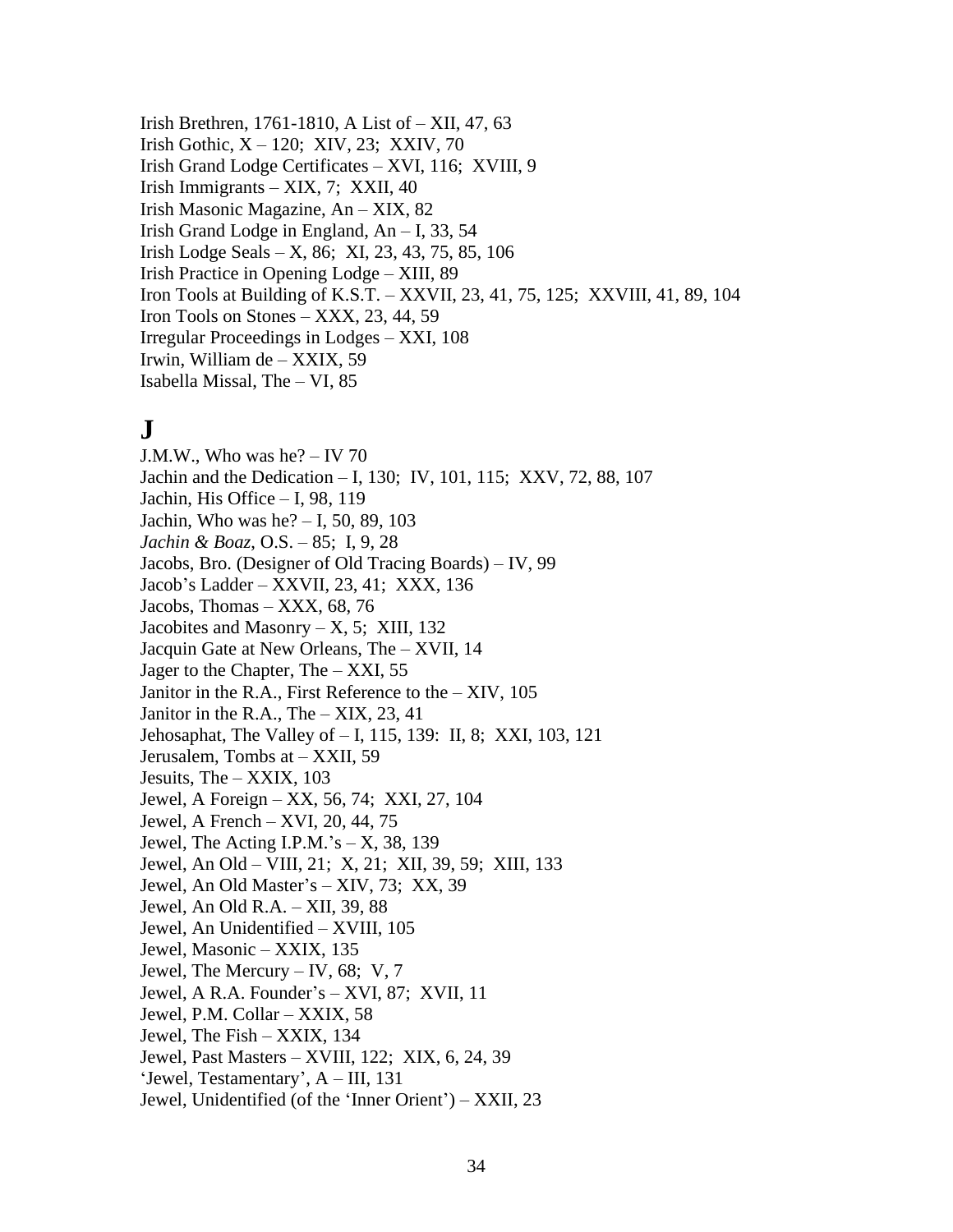Jewel, Unusual, An – XIX, 39; XX, 133 Jewel, The Entered Apprentices' – XIX, 119, 137 Jewel, The Master's – XIX, 23; XX, 39 Jewel, Wearing a Father's P.M. – XVI, 87; XVII, 12 Jewel of the Steward of a Private Lodge – IV, 68; VIII, 4 Jewel of the Young Pretender, A – XIII, 85; XIV, 124 Jewels, Atholl – IV, 68; VIII, 4 Jewels, Craft – III, 97; VI, 35, 53 Jewels, Deacons', In Other Grand Lodges – XXI, 72, 88, 105 Jewels, Earliest Known R.A. – XV, 72 Jewels, Lodge – X, 136; XII, 118 Jewels, Mercury – XXI, 72 Jewels, Miniature – VIII, 69; X, 101, 122; XIX, 7; XX, 12, 24 Jewels of the Deacons – XXVII, 38; XXX, 56, 91 Jewels of the Deacons in Scottish Constitutions – XXVII, 76 Jewels, The Right to Wear those of another Lodge – III, 33, 57; VI, 23, 35 Jewels, Stewards' – VIII, 4; IX, 56 Jewels, Table – XIII, 25, 74 Jewels, Trowel – XXVII, 72 Jewels, Unusual Deacons' – XX, 139; XXI, 29 Jewels, Old Royal Arch, XX, 101; XXI, 10 Jewels, Royal Arch – XX, 7; XXXI, 7 Jewels Permitted in Lodges or Chapters – O.S., 2, 3 Jewels of Festival Stewards, 'Permanent' – XII, 121 Jewels of other Constitutions – XV, 7, 43 'JHVH', Pronunciation of the Name – XI, 16, 111 John, Archduke of Austria – XVI, 9 Johnson, Jack, Initiation of  $-$  O.S., 43 Johnson, Thomas – XXI, 103 Joining from a Sister Constitution – XV, 124; XVI, 14 Joining Past Master – O.S., 77, 90; II, 126 'Jolly Full Bottle', Masonic Version of the Song – XXII, 104 Joppa Encampment No. 37, (1807-1855) – XXXI, 86 Joppa Road, Caves on the  $-$  XIX, 64, 95, 140 Joshua and the Battles of the Lord – XVIII, 127, 141 Joshua's Battle – II, 9 Journal, A New Masonic (India) – VII, 46 Jubelum, XXVII – 102 Jubela, Jubelo, Jubelum, Suggested Origin of Names – O.S., 66 Judgement of the Soul, Ritual of the Mystery of the  $-$  II, 76 Junior Warden; His Position in Lodges in Southern Hemisphere – IV, 142 Junior Warden knocking when making announcements to the Master – VII, 44 Junior Warden's Knocks when reporting the Tyling of the Lodge – VI, 116; VII, 43, 59, 72 Junior Warden's Column, The – I, 19; II, 83, 90; III, 4, 56; VI, 116; VII, 9, 72, 120, 133; VIII, 10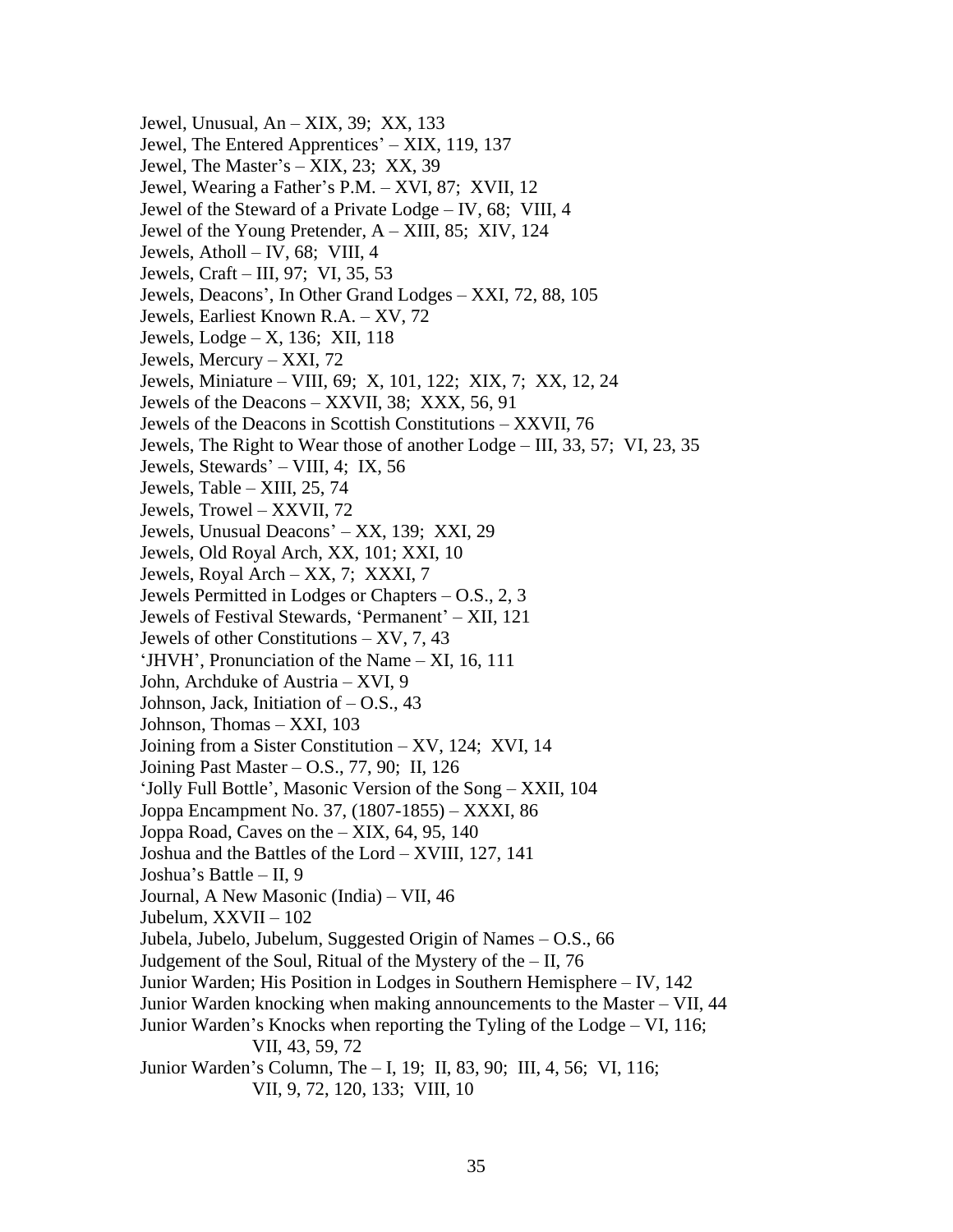Jurisdiction, A Grand Body of Competent – III, 18, 87, 102, 133; IV, 4 Jurisprudence, Scottish Masonic – O.S., 44 'Just, Perfect and Regular' – III, 58; V, 120; VII, 117; VIII, 103; XII, 38, 58

# **K**

Kane, Dr. Elisha Kent – VII, 59, 121; VIII, 11 Kendal, Gild Life at, in 16th and 17th Centuries – VII, 17, 93 Kent Lodge, No.  $15$ , The  $-$  III, 47 Khaibar, Grand Ode to – XXVI, 119 'King and the Craft', The – O.S., 78, 91; I, 8, 24, 51, 72; XVII, 108; XVIII, 55, 65, 75, 87, 92; XXVII, 49 King's Masons, The – XII, 29 King's Master Masons, The – XVI, 86; XXI, 6, 25 King of England, The  $-$  IV, 82; VIII, 4 Knee, Why Bared? – XV, 136; XX, 70, 87 Kipling – XXVI, 29 Knights' Templar: Bristol, The K.T. at – VII, 123; X, 79, 126; XI, 29 Burial Service – XXVIII, 134; XXIX, 26; XXXI, 10, 28 Earliest Reference to the K.T. – VII, 123; X, 79; XI, 29 Perfect Ceremonies, Ritual of the – XX, 101 Plural of 'Knight Templar', The – XII, 87; XIII, 27 Quotation about K.T.s – IV, 34, 59; VII, 4 Seal, A K.T. – X, 70, 107 Shields, K.T. – XII, 106 Signatures, K.T. – XIII, 72; XVI, 116; XVII, 71; XXX, 71 Spurs, A Knight's – XV, 126 Symbols, K.T. – XIII, 53; XVI, 116 Knock at Warden's Pedestal for, or by, Candidate for Initiation – XIV, 121, 140 Knock by J.W. when reporting to W.M.  $-$  VI, 116; VII, 43, 44, 59 Knock for Candidate in the R.A. – XVII, 117; XVIII, 28, 57, 87 Knock for Tyler – XI, 135; XV,  $105$ Knock of Candidates for Initiation, The – VI, 52, 76, 104 Knocking with Left Hand when Closing – I, 68; III, 36, 53, 71 Knocks – XXIII, 75 Knocks in Closing, The – I, 7, 14, 22, 98, 116; II, 67, 99 Knocks, Reports and Alarms – XIX, 113, 140; XX, 15, 27, 126; XXI, 14; XXII, 79 Knowledge and Ritual – XXV, 111

# **L**

Labelye, Charles – XII, 91 Ladd and Meason – XII, 87 Ladder, Jacob's – XXX, 136 Ladies Evening, A – XXII, 54 Ladies Nights – II, 93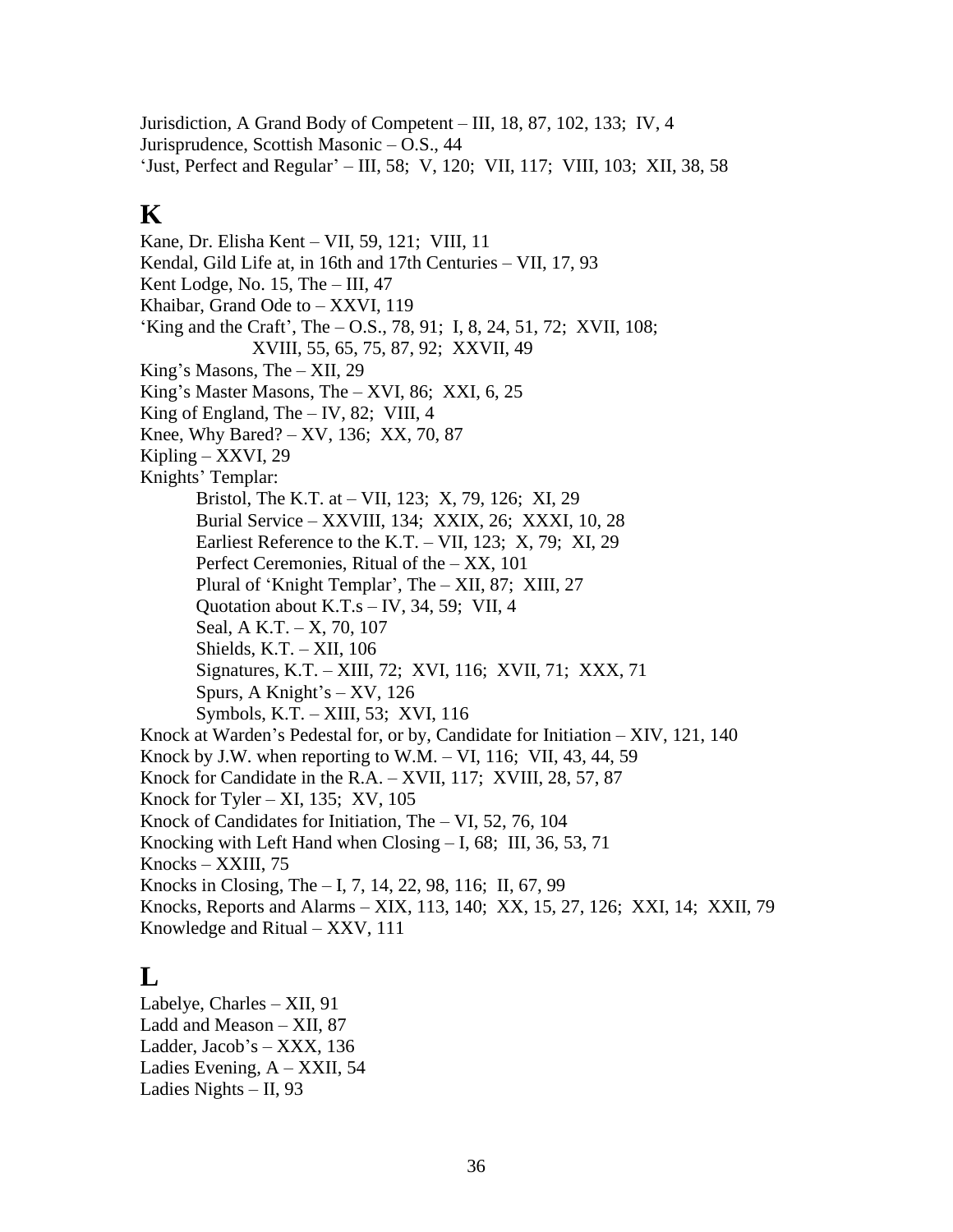Lady Freemason in Spain,  $A - III$ , 35 Lady Freemason, The, (Mrs. Aldworth) – IV, 97; VIII, 28, 38, 86 Lady Freemasons – III, 81, 117, 135; IV, 6, 37, 54, 75, 106 Lady Patronesses in Cheshire Freemasonry – XIV, 29; XV, 11 Landmark, What is a? – O.S., 14, 31, 37, 56; II, 59 Landmark – XXX, 78 Landmarks, Masonic – O.S., 6, 37; II, 59, 89, 100 Landmarks, The Ancient – O.S., 6, 19, 37, 56, 76; II, 59 'Landmarks', The Term used by Anderson – XX, 141 Lane, An Addendum to – XII, 26 Lane, Misprints in – V, 13, 46, 81, 109 Langdale MS., The – II, 63 Language, Symbolic – XXX, 81 Lapsed Members – I, 34, 74, 85 Large Lodges of the U.S.A. – O.S., 35 Larudan, The Abbé – O.S., 37, 56 Latlaying the Groundwork – XXII, 29 Law, Masons going to  $- X$ , 97 Laws against Freemasons, (1424) – XVI, 37 Laws and Orders for a Masonic Club – XXI, 65 Laws against Masons – XX, 117; XXI, 7 League of Nations, Freemasonry and the – XVIII, 113 Leaving the Lodge, Formality on – VIII, 21, 74, 105 Lecture, Extract from an Old – VI, 110 Lecture, The 'Dewdrop' – XVIII, 119; XIX, 29, 43 Lecture, The Prestonian, O.S. – 14, 31, 48; III, 99; VI, 84; VIII, 70 Lecture, The Royal Arch – XVIII, 134; XIX, 45 Lecture, An Old – XXIV, 87; XXX, 94 Lectures, Masonic – III, 35, 65, 89, 101, 105; V, 69; VI, 113, 133; XXV, 21, 43 Lectures, Preston's – XIX, 110 Lectures, The – IV, 84; V, 8, 22, 103; VI, 113, 133, 134; XXI, 41, 76 Lectures, Old Royal Arch – XI, 5, 27, 49, 86; XII, 9, 40 Lectures in Royal Arch, The – IV, 35; V, 132; VI, 8, 134; XIX, 45, 105; XX, 40 Lectures in  $1775 - VII$ , 23 Left Hand Pillar, The  $- X$ , 129 Left, Right or – XXXI, 42, 75, 136 Leg of Mutton Masons – I, 123; XXX, 126 Legacy, An 18th Century – XVIII, 13 Legend, A Scottish Variant of the Hiramic – XII, 106; XIII, 28 Legend connected with Two Pillars – XXVI, 70; XXVII, 73 Legend of the Schamir – XII, 116, 141; XXVIII, 65, 81 Legend of the Temple, The  $-XX$ , 133; XXI, 27 Leir, Eliphaz – XIII, 8, 43 Leland-Locke MS., The – IV, 66; V, 40; X, 54, 71; XXX, 83; XXXI, 17, 46 Lenning's Encyclopedia – O.S., 57 Lesser Lights, The – O.S., 46, 66; III, 83, 105, 136; VI, 6, 56; XII, 137; XIII, 43;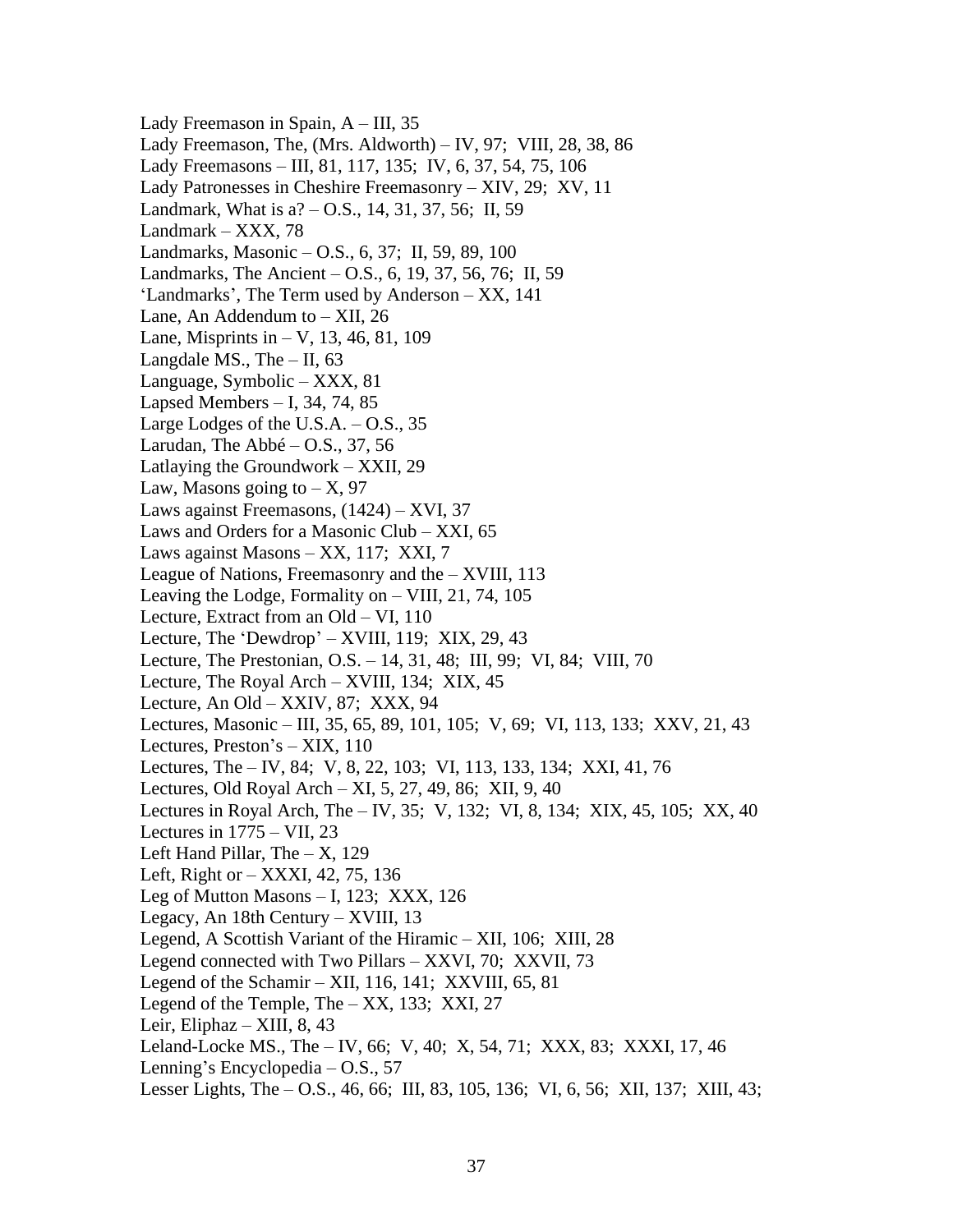XVIII, 24, 42; XXI, 63, 85, 121; XXVIII, 38 Lesser Lights; How referred to in Antipodes? – XXII, 134 Lesser Lights, The Proper Place of the – XI, 73; XVII, 88, 135; XVIII, 33, 54 Lesser Lights, The, Best on the Left Side of Chairs – VII, 119 Lesser Lights Round Pavement – V, 51, 93 Lesser Lights Standing in front of Pedestals – XI, 60 Lessing and the Craft – VI,  $6, 38$ Lesson for Freemasons,  $A - I$ , 37, 49 Letters in Mark Degree, Old – VIII, 133; XI, 119 Level, The Master's  $- X$ , 53, 139 Level and Square in Plutarch, The – VI, 35; IX, 4 'Lewis' (The Jewel)  $-$  O.S., 7, 25, 30 Lewis, What is a? – I, 18; IV, 36; VI, 49; XXVI, 138; XXVIII, 72 Lewis – I, 115; II, 8, 114, 135; III, 42; VI, 49 Lewis, A Feminine – V, 32 Lewis's Obligation, The Father a Party to the – VII, 38, 92 Lewisa – V,  $32$ Liberate Rolls, Masons referred to in Calendars of – XXIV, 27 Libraries and Literature, Masonic – VIII, 63 Libraries, Lodge – XXVIII, 63, 95 Library, Iowa Masonic – IX, 141; X, 79 Library and Museum of Grand Lodge – XVIII, 17 Lichfield, The Old Lodge at  $-$  IX, 113; X, 15 Life Membership – XXI, 24, 76 Light Masons  $- X$ , 25, 44 Light of a Master Mason – XXXI, 71, 95 Light, The Master's – XXIII, 22, 56, 71; XXVIII, 8, 33, 55, 97, 109, 136; XXIX, 9, 31, 46, 82, 113; XXX, 15, 17, 62, 77, 125; XXXI, 78 Light, The Oriental Order of – O.S., 71, 89 Lights Round the Square Pavement – II, 2; III, 72; IV, 71; V, 51, 93 Lights, Lesser, The Three – XXV, 117 Lights, Lesser – XXVIII, 38 Lights, Lesser, The Three Great – XXVII, 87 Lights, Lesser, Officers – XXI, 85, 121 Lightning Conductors, Obelisks as – XXX, 8 Lincoln, An Apprentice's Window at – VI, 36, 74, 90 Link or Wrestle – O.S., 2, 10, 22, 38; XXVII, 106; XXVIII, 42, 59 List of Lodges of 1768, An Engraved –  $XV$ , 77 *Literary and Masonic Magazine, The* – XIX, 82 Little St. John's Day – IX, 22; XI, 119, 137 Local Custom, A, (Questions at the Dinner Table) – XIX, 112 Lodestar – XXIII, 101 Lodestar, A Jewel so marked – XX, 133 Lodge Amity, No. 137 – XXII, 29 Lodge, A French Prisoners' – XVI, 126 Lodge, A Perfect – V, 102, 120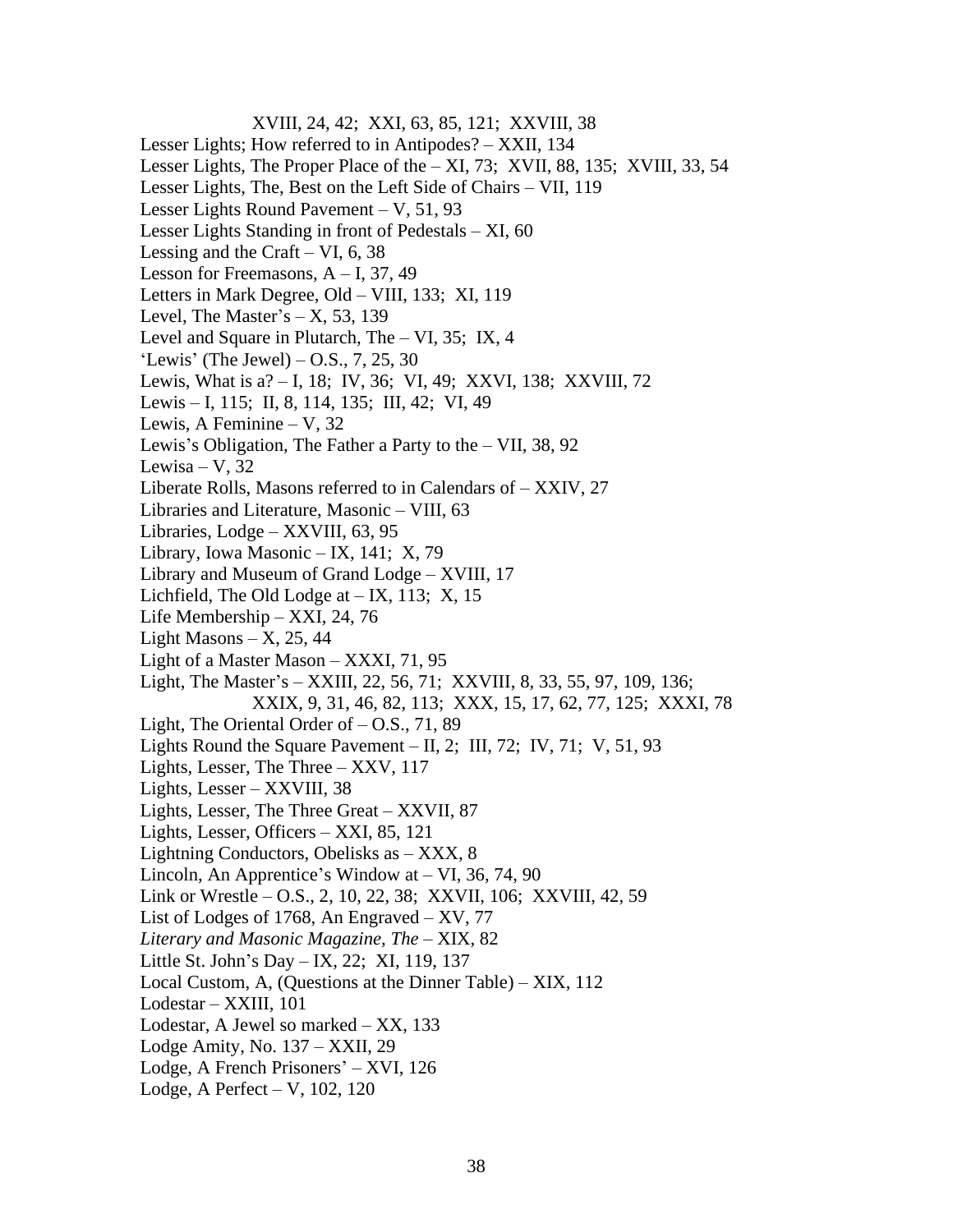Lodge, A Short lived  $- XI$ , 28 Lodge, An Irish, in England  $-1$ , 33, 54 Lodge, Arrangement of the  $-$  O.S., 14, 33, 49 Lodge at Hexham, The – XIX, 86 Lodge at the Black Posts, The – XIX, 6 Lodge, Who is responsible for the Arrangement of the $? - I$ , 8, 26, 51 Lodge, Chapter, and – XXXI, 25, 60, 73, 104 Lodge Closing Generally – XXXI, 28 Lodge, Constituting a New  $-$  O.S., 77 Lodge, An Unidentified, 'Union' – VIII, 100, 122, 138 Lodge, An Unidentified – II, 86; V, 84 Lodge covered with White Satin – XXX, 97, 114 Lodge Customs, French – XIX, 65 'Lodge, Form of the' – II, 69 Lodge, Formality on Leaving the – VIII, 21, 74, 105 Lodge, Further Degrees given in a Craft – XX, 75 Lodge History, A Gem of  $a - XXI$ , 107 Lodge in Hatton Garden, A – XX, 38; XXI, 9 Lodge, Number Necessary to form a – III, 34, 58; V, 102, 112 *Lodge of Edinburgh, Tercentenary Edition* of Murray Lyons – XX, 61 Lodge of Industry, No. 186, History of – XXII, 95 Lodge Sincerity, No. 292, History of – XXII, 116 Lodge Unity, No. 71, Lowestoft, History of – XXII, 100 (Sorrell) Lodge, Opening of a, by Five Brethren  $-$  O.S., 77, 90 'Lodge', Philology of the Word – XVIII, 44, 110, 125; XXXI, 76, 127 Lodge Records, The Selection and Preservation of – XXI, 81 Lodge Room, Sanctity of – XXVII, 54 Lodge, The – XXVII, 94; XXX, 23, 45, 90, 117 Lodge, The 'Blue' – XVII, 24 Lodge, The 'White' – III, 18, 25 'Lodge' as a Workroom – VIII, 15 Lodge Banners – VII, 39; IX, 84; XIII, 23, 56, 88; XIV, 39; XVII, 55 Lodge Business may be done in any Degree – III, 52 Lodge, Carpets in – XXXI, 6, 90, 103 Lodge Crests – XIII, 106; XIV, 44 Lodge Custom, A Striking – XI, 60 Lodge Customs – O.S., 45, 59, 65, 72, 80 Lodge Funiture; May it be Sold? – XIV, 40, 76 Lodge Held in the Open Air,  $A - XI$ , 14 Lodge Histories – I, 142 Lodge Hymns, The – XIV, 11 'Lodge' in Pepys,  $A - VI$ , 23, 73 Lodge in the City Companies – XXII, 6, 41, 57 Lodge, Irregular Proceedings in – XXI, 108 Lodge Inventory, The – XVIII, 125 Lodge Jewels – III, 33, 57; VI, 23, 35; X, 136; XII, 118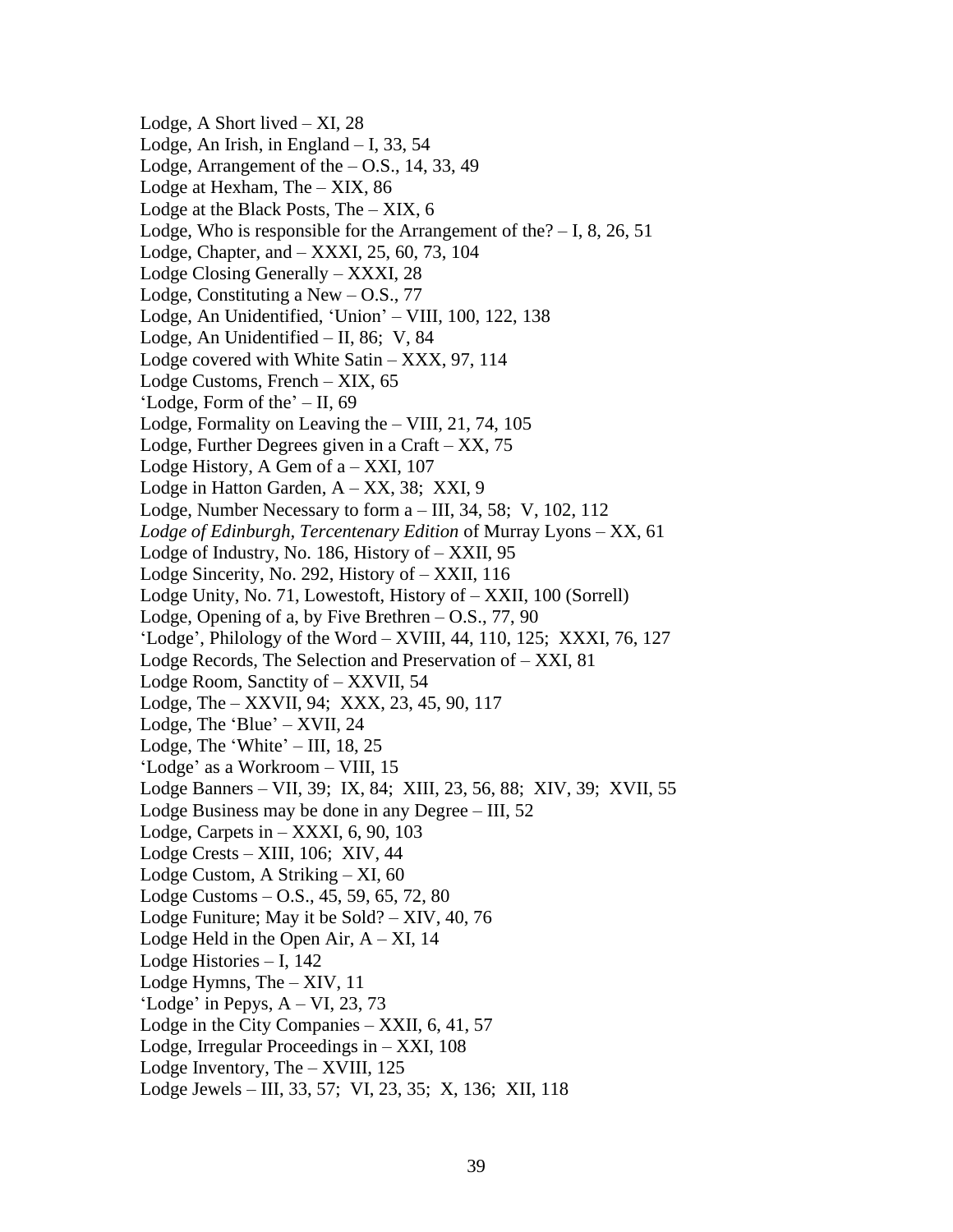Lodge Meeting, Advertisement of a (1865) – I, 95; VI, 128 Lodge Meeting in Open Air, Colorado (U.S.A.), A – I, 80 Lodge Meeting with only a Visiting P.M. Present – XI, 6, 76, 138 Lodge Meeting Place, The Oldest extant – XV, 89, 110; XVI, 25, 41, 119 Lodge Names – VI, 22, 70, 89 Lodge Numbers – O.S., 86; I, 9 Lodge of Instruction – XX, 127 Lodge Officers – XVIII, 37, 59, 77, 107 Lodge Opened for Consecration – V, 116; VI, 26, 40 Lodge Room, Consecration of – O.S., 21, 34 Lodge St. John's – XIX, 119 Lodge Stewards – XVII, 23, 45, 57, 74 Lodge that meet at the New Moon – XXI, 73 Lodge Trowels – IX, 21; XI, 119, 129 Lodge, Albany, No. 389, Cape Colony, History of – XIII, 77 Lodge; Arcadian, Study Circle – VII, 74; IX, 42; XI, 90; XII, 26; XIII, 48, 64 Lodge, Chosen Friends – XIII, 24 Lodge, Dr. Oliver – IV, 84 Lodge, Dorset Masters', (*See* 'Transactions') Lodge, 'Duke of Norfolk' – IX, 5; X, 73, 102 Lodge, Hiram's Ancient Band, No. 103, I.C. – XII, 31 Lodge, Humber Installed Masters', (*See* 'Transactions') Lodge, Leeds Installed Masters', (*See* 'Transactions') Lodge, Madras Masters', (*See* 'Transactions') Lodge, Masters' and P.M.s', New Zealand, (*See* 'Transactions') Lodge, Middlesex, No. 143 – V, 84; VI, 86 Lodge; Norfolk Installed Masters', (*See* 'Transactions') Lodge, Northumberland Masters' – VI, 124 Lodge, Notts Installed Masters', (*See* 'Transactions') Lodge, Percy, No. 198, A Privilege of the  $-$  IX, 11 Lodge, Philanthropic, History of the  $-$  O.S., 44 Lodge, Roman Eagle, Edinburgh – O.S., 21, 34, 41, 50 Lodge, Royal Lancashire, No. 116 – IV, 124, 143 Lodge, Royal Solomon Mother – O.S., 46, 13, 80 Lodge, Royal York of Perseverance, No. 7, History of – IV, 64 Lodge St. Claudius, No. 21, G.L.N.I. & R. Paris – XI, 139; XII, 15 Lodge, St. George, Schenectady – O.S., 69, 89 Lodge St. John Baptist, Exeter – XIII, 17, 43, 44 Lodge, Seaforth – XI, 28 Lodge, Social, No. 62 – IV, 126, 142; V, 46 Lodge, Somerset Masters', (*See* 'Transactions') Lodge, Southwell, No. 1405, History of – VII, 45 Lodge, Stewartstown, No.  $783$ , I.C.  $- X$ , 96 Lodge, Suffolk Installed Masters', (*See* 'Transactions') Lodge, Tyrian, The Doings of the  $-$  IV, 66 Lodge, Union, Detroit, U.S.A. – O.S., 7, 19, 25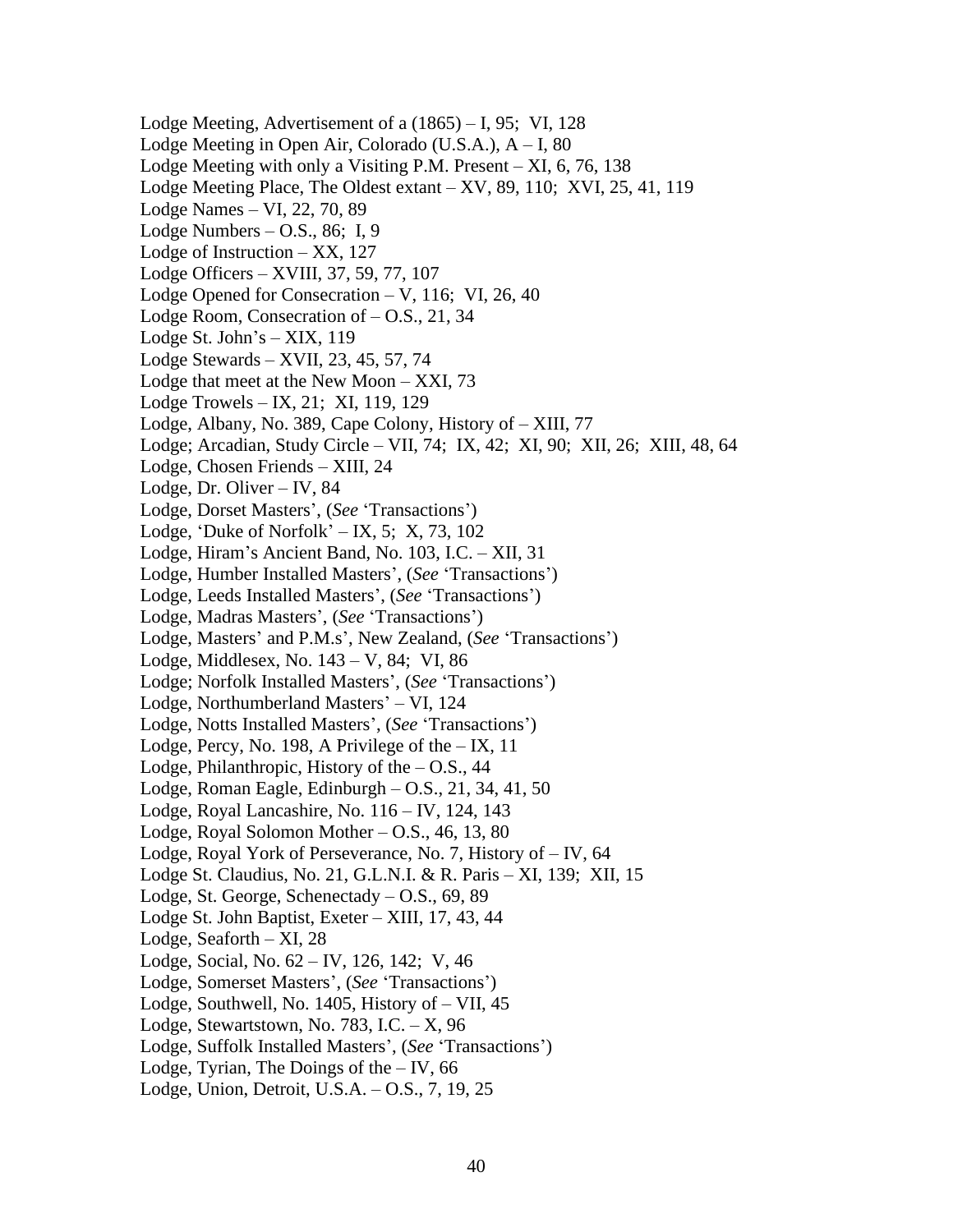Lodge, United Friends, No. 313, History of – XV, 94 Lodge, Valorous, No. 293 – XII, 26 Lodge, West India and American, By-Laws of the – VI, 47, 63, 95, 111; VII, 15, 95, 111; VIII, 31 Lodge, Yarborough, No. 244, History of the  $-$  O.S., 44 Lodge Aberdeen, History of the  $-$  V, 13 Lodge at Gibraltar, The – IV, 130 Lodge at Hexham, The – XV, 24 Lodge at Madrid, The – IV, 130 Lodge at Milford, The – VI, 64, 80, 92; VII, 15 Lodge at St. Rook's Hill, The – XVIII, 32, 61 Lodge at the Horn, The – XII, 97 Lodge at the Swan and Rummer, The – XIII, 33, 60 Lodge at Tranquebar, The – XVIII, 1 Lodge of Antiquity, Records of the – XII, 144 Lodge of Antiquity, History of the  $-$  XIII, 13 Lodge of Fortitude, No. 54 – VI, 135; VII, 89 Lodge of Hope, No.  $54 - III$ , 62 Lodge of Montrose – O.S., 14, 32 Lodge of Marches, No.  $611 - II$ , 30 Lodge of Reconciliation, Ritual of the  $-$  O.S., 46, 65 Lodge of Research, Dublin, (*See* 'Transactions') Lodge of Research, Leicester, (*See* 'Transactions') Lodge of Research, Toronto, (*See* 'Transactions') Lodge of St. Andrew  $-$  O.S., 38, 57 Lodge of Temperance, No. 169, History of the  $-$  IV, 63 Lodge No. 2. Dublin, History of the – XII, 122 Lodge 'Tirolien' –  $X$ , 61, 80 Lodges, A List of Scottish – XII, 105, 120 Lodges, Early Independent – XII, 27 Lodges, Dedication of, St. John – IV, 33, 58; VIII, 101 Lodges, Fellowcraft – O.S., 2, 9, 14, 32, 71 'Lodges, Grand Stewards and Red Apron' – IV, 62 Lodges, Installed Masters', List of – XIII, 106 Lodges, Irregular – O.S., 5, 17, 23 Lodges, Large in the U.S.A.  $-$  O.S., 35 Lodges, Legitimacy of – O.S., 85; I, 9, 28, 38; II, 34, 52, 88 (See also 'Jurisdiction, A Grand Body of Competent') Lodges, Literary – O.S., 14, 31, 41 Lodges of the World, Masonic – I, 32 Lodges, Nomenclature of – III, 10 Lodges of Promulgation and Reconciliation – XVI, 77 Lodges, Operative – O.S., 53, 66, 74, 80, 87 Lodges, Renumbering of  $-1$ , 9, 29 Lodges, A List of Scottish, XII – 105, 120 Lodges, Two Unidentified  $- X$ , 94, 110, 141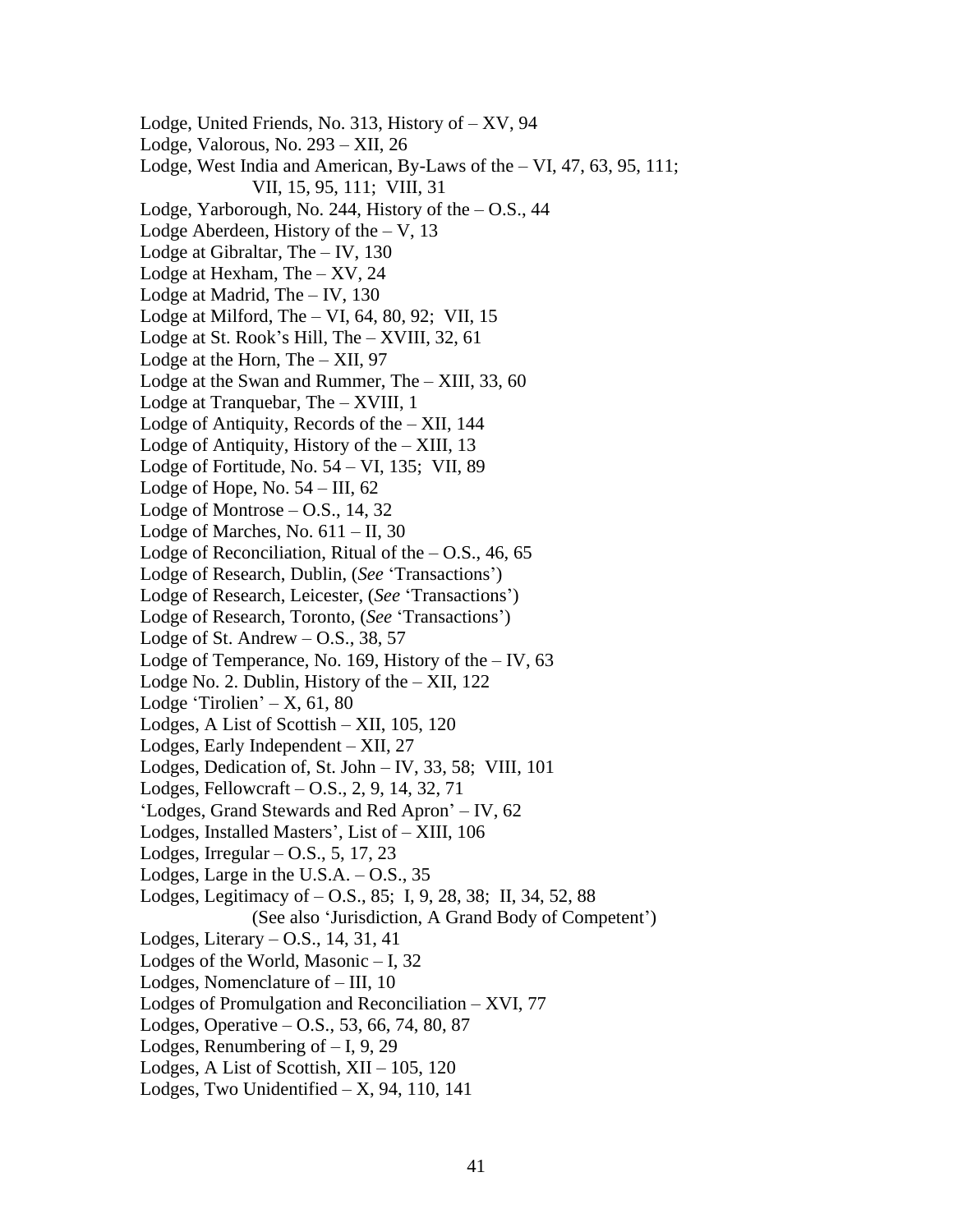Lodges of 'Improvement' –  $X$ , 72 Lodges of Instruction – O.S., 86; I, 17, 18, 43, 44; II, 87, 100; X, 72 Lodges Still Dedicated to St. John in U.S.A. – IV, 60 *Loge les Philadelphes* – XVIII, 53, XX, 42 London Rank – VII, 85; VIII, 26 *L'Ordre de la Felicite* – XI, 139  $'Loss' - O.S., 46, 59$ Loyal Address, A, (To George III, 1793) – XIX, 97 Loyal Toast, The – XVII, 108; XVIII, 55, 65, 75, 87, 92 Loyal Toast in the Royal Arch, The – XXII, 92 Lytton, Bulwer, Masonic Poem by – V, 116; VI, 30, 41, 54, 88; X, 7 Lytton, The First Lord – I, 66, 117, 125; II, 5; VI, 54

## **M**

*Madras Masonic Journal* – XI, 44, 78; XV, 110 *Magazine, The Literary and Masonic* – XIX, 82 Magian Society, The  $-$  I, 63, 128; XXV, 71 Magistri Camacini – XXIV, 109 'Mahabone' – X, 71, 112 Maker, George – XIII, 39, 59; XIV, 56 'Making a Sailor a Freemason' – IV, 49, 54 Mallet, Sir Christopher Wren's – XII, 7, 45 Mallet of the Lodge of Antiquity, The – I, 94 Malta, Knight of, Lodge No.  $120 - XXX$ , 85 Malta, Order of – XXVI, 25 Manchester Association for Masonic Research – XIX, 62 (*See* 'Transactions') Manchester Freemason, An Early – XXIII, 110 Mant, Archdeacon and Dr. Crucefix – VII, 13, 46 Manticha – XIV, 25; XVIII, 133 Manuscript, A Masonic  $- X$ , 6, 25, 55 Manuscript, Grand Lodge No. 2 – XIV, 8 Map for Operative Masons, A – XXII, 54, 121 Marat as a Freemason – XI, 134; XII, 44, 75 Marat, Jean Paul – XIX, 112 Marches, The Lodge of the, No. 611 – II, 30 Mariner's Compass – XXVI, 121, 141 Mariners, Royal Ark – XXV, 103, 123 Mark Degree, An Early Reference to the – IX, 42 Mark Degree, The – O.S., 2, 6, 8, 18; XXIII, 118, 136; XXIV, 119; XXX, 124, 142 Mark Degree Gauntlets – I, 115, 121, 139 Mark Degree, Hebrew Letters on Keystone – V, 85; VIII, 85 Mark Degree Tracing Board – XXVII, 22, 40, 59, 75 Mark Degree, Old Letters on the Jewel – VIII, 133; XI, 119; XII, 8 Mark Degree, Status of Irish or Scottish M.M.M.s in English Lodges – IX, 107 Mark Grand Officers Clothing, A Print about – XVIII, 44

Mark Degree, Hebrew Letters in – XXIV, 56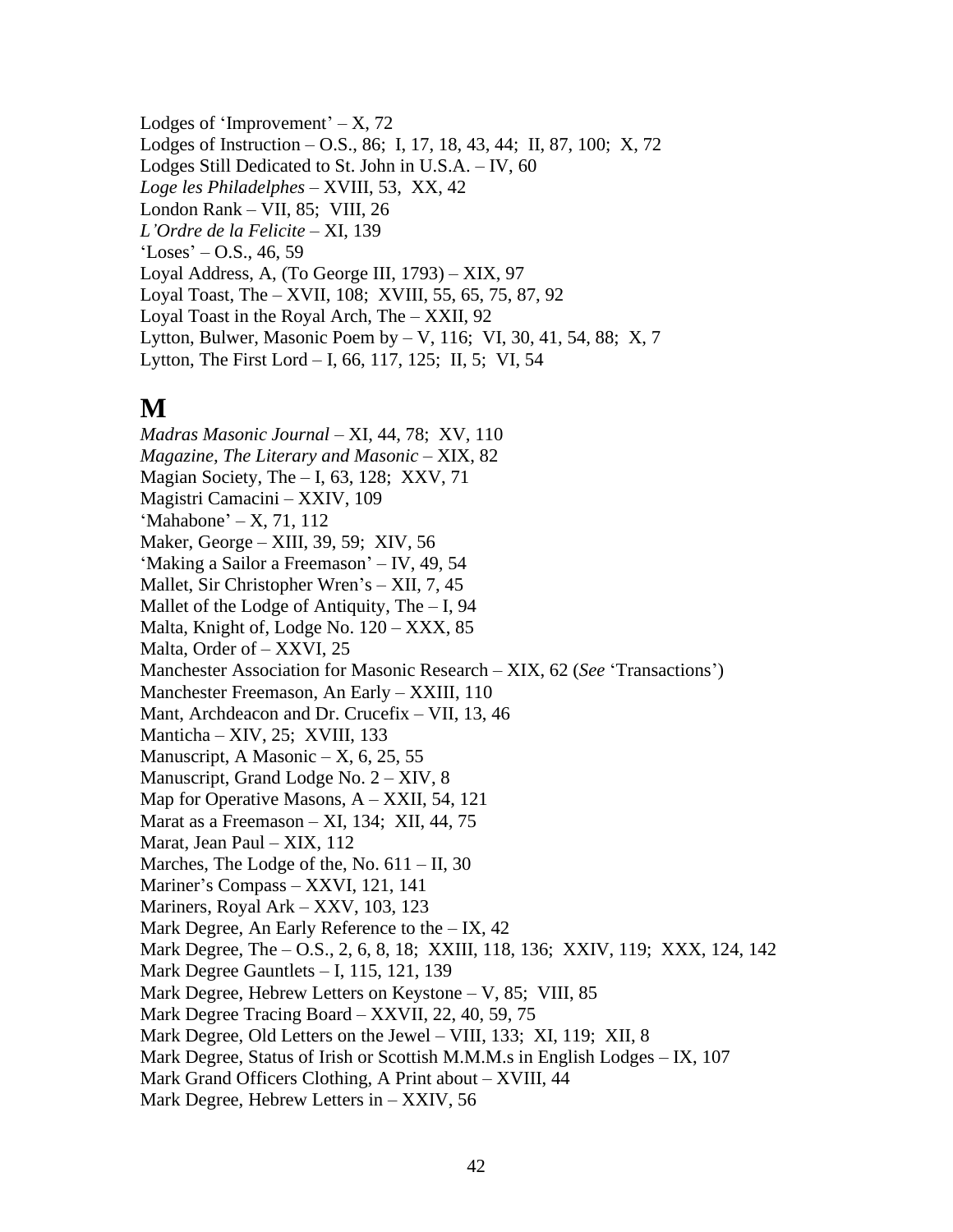Mark Lecture – XXIV, 56

- Mark Lodge, A Travelling, in Cheshire XVII, 49, 81, 97, 113
- Mark Man, Ancient Degree of XXVI, 97
- Mark Masonry I, 133
- *Mark Masonry, An Introduction to*, (Grantham) XX, 1, 27, 43
- Mark Masonry in Oldham XVII, 49, 81, 97, 113
- Mark, K.S. Letters on XXVII, 38, 138
- 'Mark and Observe' IX, 37, 74; XVII, 9, 89, 121
- Mark of a Mason, The XVI, 38; XVII, 11
- Mark Ritual, Questions in XXIV, 57
- Mark, Shape of XXX, 135; XXXI, 13
- Mark Symbolism XX, 85
- Marks, Craft XIII, 102; XVII, 11
- Marks, Masons' VII, 54, 104; IX, 1, 31, 60; XVII, 134; XX, 43; XXIII, 4, 28; XXIV, 125
- Marks, Masons', in Essex Churches VIII, 133; IX, 9, 59
- Marks, Masons', in Persia XX, 92, 110, 138
- Marryat, Thomas XIV, 137; XXIV, 103
- Martin Folkes and the Duke of Richmond XVII, 30

Mason:

A Superannuated – XII, 28 *The Speculative* – XII, 29 Derivation of the Word  $-$  O.S., 3, 17 and Kindred Words – VIII, 129 The Word in Latin – XVII, 46 As a Trade Designation – V, 126; VI, 15, 46; XVII, 29, 125; XVIII, 14 as Glassware – XIV, 24; XVII, 54 as a Surname – III, 26; V, 126; XVII, 29, 125; XVIII, 14 and Freestone – XVIII, 30 a Monosyllable – VIII, 117; IX, 24 Word in 1689, The – XVIII, 93; XIX, 31 Shall I Be a? – XXVI, 81

### Masons'

Andersonian – IV, 33, 57 Apprenticeship in Mediaeval England – XVI, 140 Company, The – X, 37; XIII, 103, 120 Confession, A – O.S., 67, 75, 84, 92; III, 77, 93, 107, 110, 114 Craft in England, Organisation of the  $- X$ , 17, 35, 84, 107, 116, 133 'Creed', The – XVIII, 12 Freestone, and – XII, 111; XVIII, 30 Kill a Carpenter – XVII, 14  $King's - XII$ , 29 Law Against – XX, 117 Law, Going to  $- X$ , 97  $Light - X, 25, 44$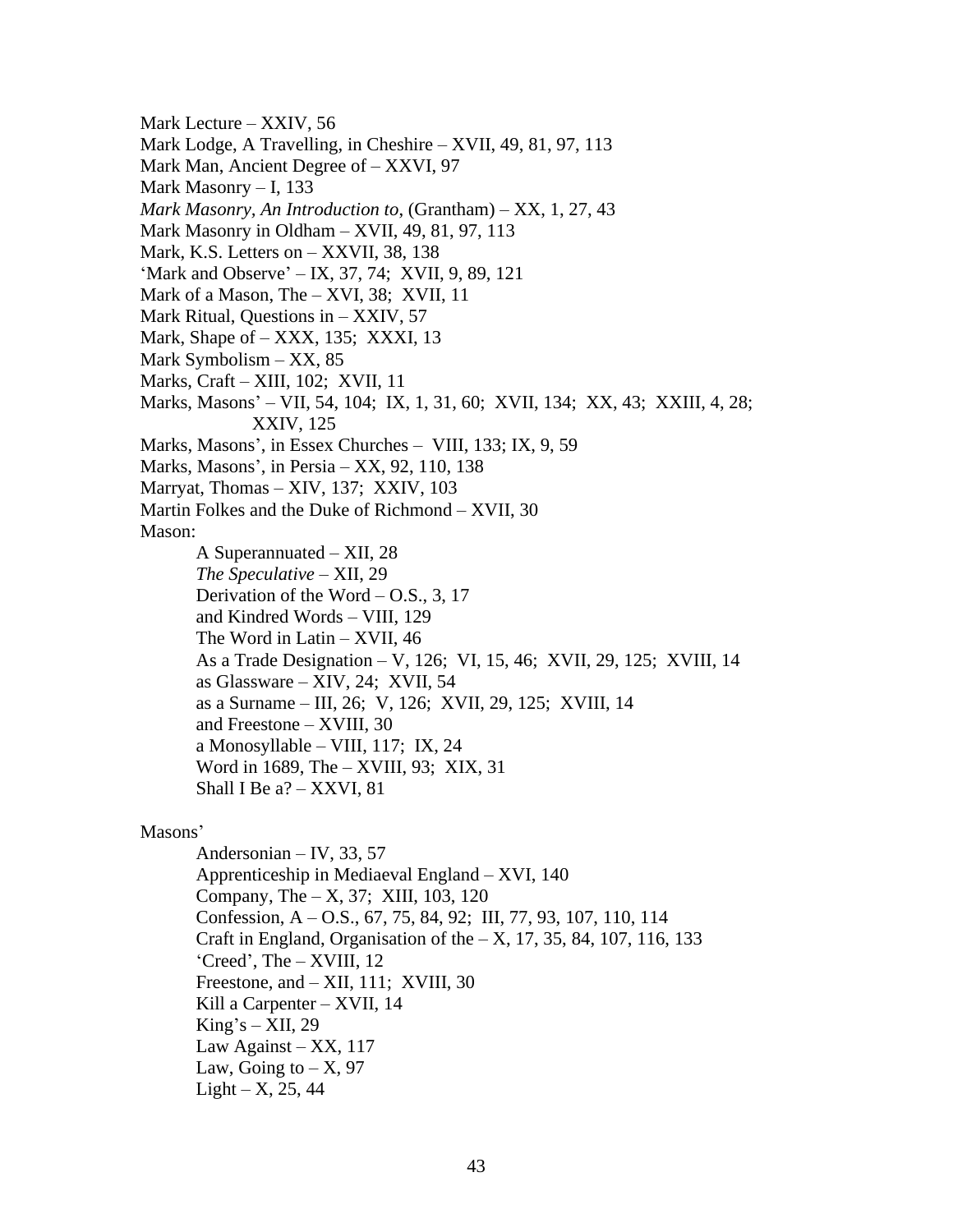London, for Windsor – XII, 28 Making at Sight – XVII, 26, 101; XVIII, 38, 56 Marks – VII, 54, 104; IX, 1, 31, 60; XVII, 134; XX, 43 Marks in Essex Churches – VIII, 133; IX, 9, 59 Operative – XII, 21; XV, 56; XXXI, 5 Tomb at Tewkesbury, A – XIX, 126 Word, The – XVII, 134 Word, The, and its Equivalents – XVI, 97, 140; XVII, 46

### Masonic:

Archaeological Institute and Masonic Authors' Society – II, 18; IV, 71, 110 Banquet, An Early – XI, 110, 124, 144 Bookplates –  $X$ , 95; XIII, 29 Buttons – XI, 134; XV, 5 Club Laws and Orders for  $a - XXI$ , 65 Cycling Club, The Liverpool – XV, 39, 125 Cypher, A – VIII, 134; IX, 25, 40 Emblems in 1694 – XII, 135; XIII, 29 Emblems and Jewels – IV, 63 Fellowship, A Worcester – XII, 73; XV, 124 Fish, The  $-$  XV, 110 Glossary, A New  $- X$ , 33 Halfpenny Tokens – II, 18, 41, 118; V, 160 Honours given at a Public Lecture – I, 95; VI, 128 Hymn,  $A - XVI$ , 31 Jurisprudence in New South Wales – XXI, 95 Literature, A Reader's Guide to – XIV, 93 Mourning  $- X$ , 101; XI, 26 Odes – XV, 126 Origins, Some Speculations on – XXI, 33, 79 Phraseology in 1695 – XIII, 93 Phrases and Miracle Plays – VI, 81 Regalia captured in Battle – XIV, 136; XIX, 38  $Signatures - XVI, 22, 120$ Songs of Early 18th Century – VII, 81  $Symbolism - XV, 80$ Temple at Dundee, The New – XI, 88 Tokens, Sketchley's  $- X$ , 80, 81 Year, The  $-$  V, 15

#### Masonry:

Allusion to, in a Sermon in 1732 – VIII, 124; IX, 65 Books on – XVI, 77 Body of – VI, 84; VII, 56, 70 County Down, in  $-$  X, 45, 140 Jacobites, and  $-X$ , 5; XIII, 132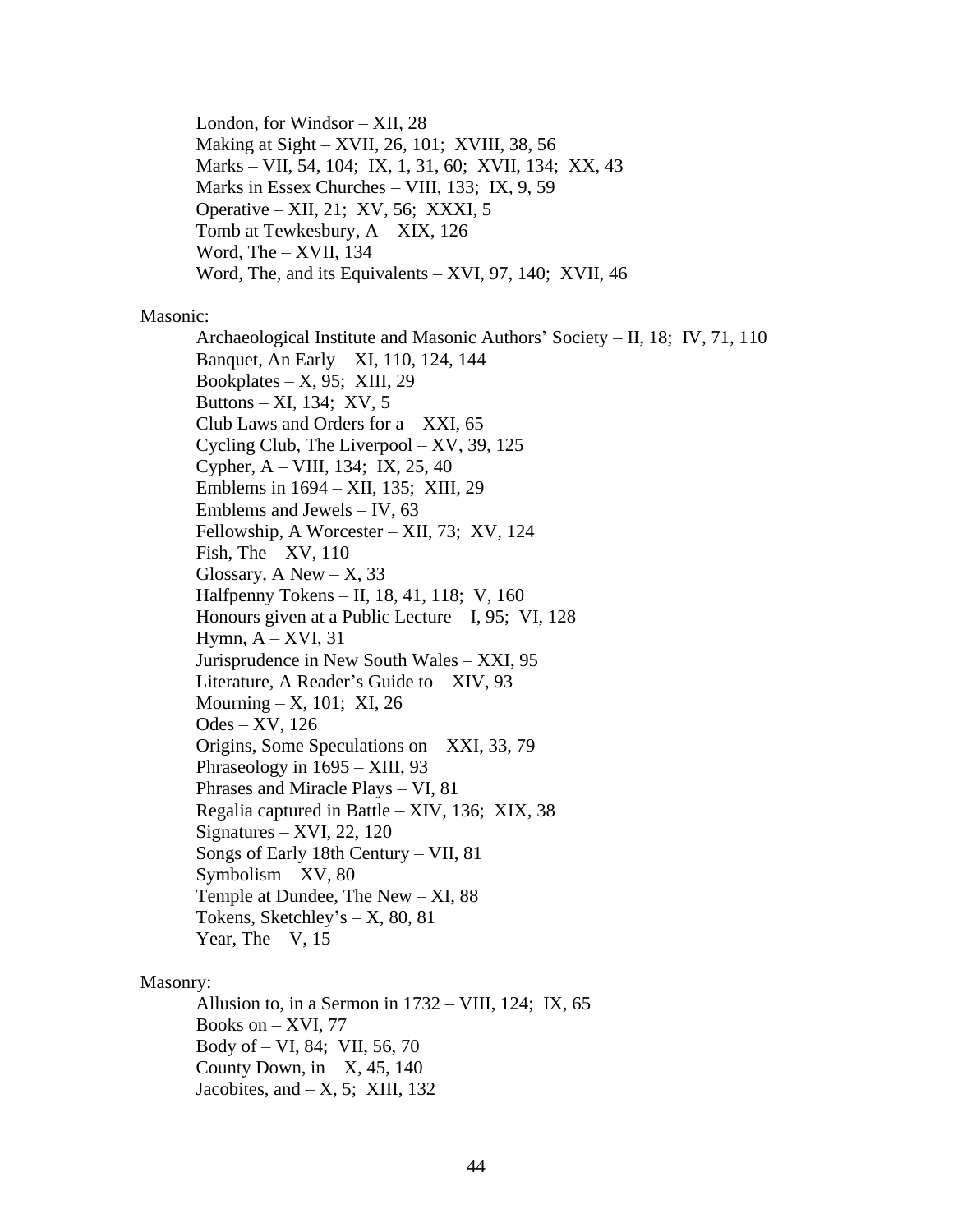Object of, O.S. – 13, 27 Pamphlet on, of 1676 (or error for 1776) – XX, 38, 106 Vancouver, in  $-$  XVI, 140 Craft in 1429 – VI, 100, 137; VII, 27, 42, 57

Massachusetts, Grand Lodge of, (U.S.A.), Motto – XXV, 85, 121

### Master:

Authority of the – XIII, 72, 89; XIV, 28, 56, 74, 106; XV, 6; XXIII, 7; XXVI, 71 Election of the, O.S. – 70, 89; VIII, 37, 75, 106; IX, 8; XVIII, 37, 59, 77; XXII, 85, 122 Elect, Presentation of – XX, 124; XXI, 14, 44, 79; XXII, 106, 135 Explaining Tracing Boards from the Chair – VI, 135 Fiat of the  $-$  XII, 88 His Seat when Delegating Work – VI, 52, 105 May he wear Collar when Visiting? – VI, 68, 106, 119 Must be a Master Mason – IX, 68, 91 Power of the  $-$  VIII, 65; XXX, 118 Power to Resign Lodge – XIV, 124 Remaining Seated – XIX, 25; XX, 119 Should he leave the Chair when Delegating Work?  $-$  I, 97; II, 102, 132; VI, 53, 134, 135 Should he Propose a Candidate? – III, 99, 114; VII, 84 Should he Stand during Address after Installation? – XI, 21, 77 Leaving Chair Unoccupied during Work – VI, 101, 139; VII, 27, 58, 72, 88, 119; VIII, 23, 88 Resigning – XI, 85, 121, 139 Seated during Post-Installation Address – XV, 136; XVI, 14; XVIII, 121, 134; XIX, 8, 25 Standing to Receive Warrant – XV, 136; XVI, 14

### Master's:

Chair, Base of Seven Steps for the – XV, 105 Chair – XXVII, 106; XXVIII, 108 Collar, Is it to be Transferred to a Deputy?  $- XI$ , 6, 59; XII, 107; XIII, 11, 42; XVII, 56 Column, The – XI, 73; XIII, 12 Hat, The – I, 37, 86, 102, 117; II, 4 Jewel, The – XIX, 23; XX, 39 Jewel, An Old – XIV, 73; XX, 39 Level, The  $- X$ , 53, 139 Light, The – I, 75; II, 54; XXVII, 8, 33, 55, 97, 109, 136; XXI, 9, 31, 46, 32, 113; XXX, 15, 17, 62, 77, 125 Light, Electric Candles for the – XXII, 111 Light in the Third Degree – VII, 64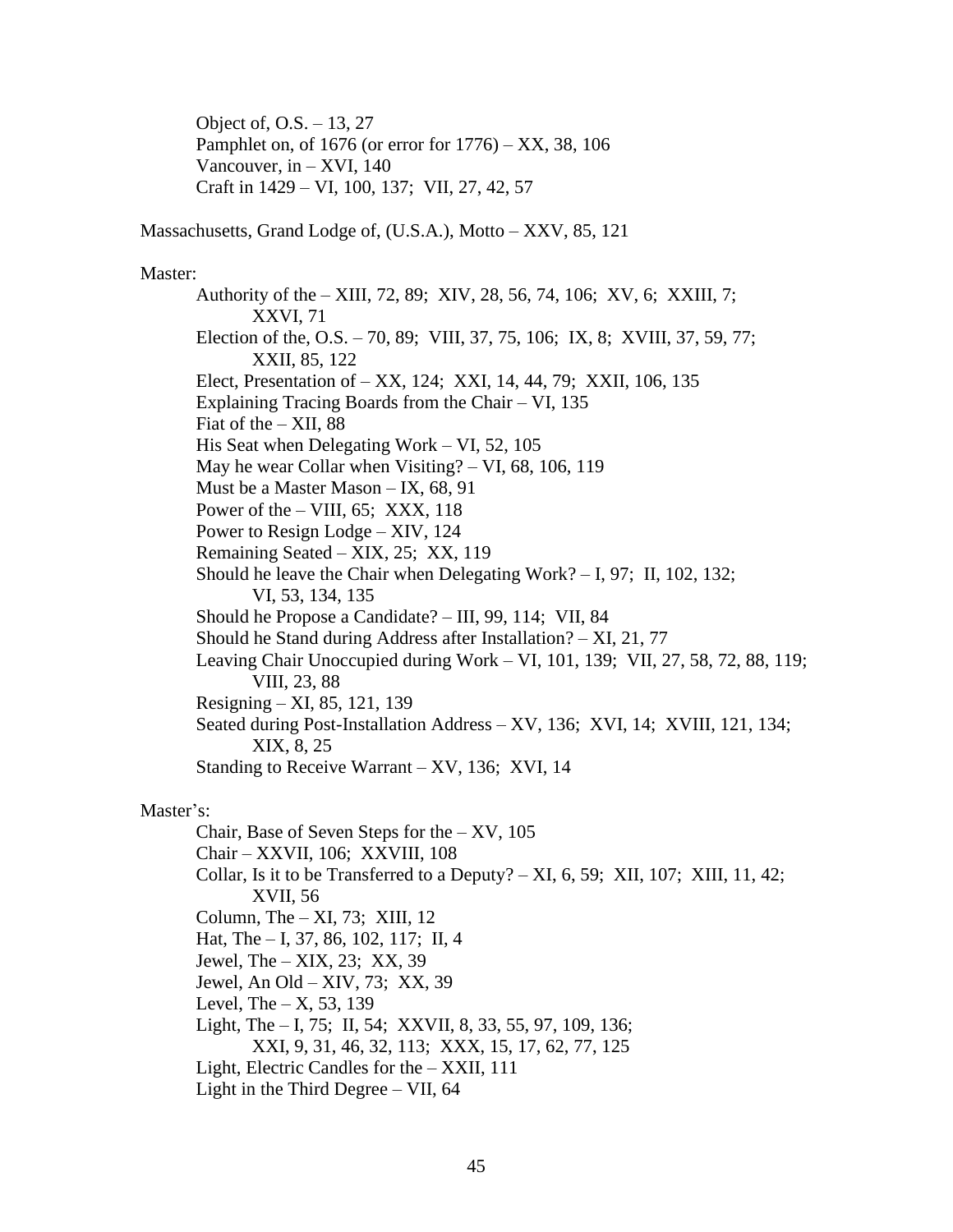Song – XXVIII, 126

Masters, English, Scottish and Irish – VIII, 53, 121 Masters of Geometry – XXX, 105 Masters', and Past Masters' Lodge, New Zealand (*See* 'Transactions') Masters' Lodges – XXV, 102; XXVI, 15, 74 Masters' Lodges and Study Circles – VI, 124, 133; VII, 89 Masters' Grand Stewards' Lodge – XXX, 25 'Master Elect', or 'Worshipful Master Elect' – O.S., 38, 58, 64, 73, 79, 87; I, 3, 11, 70 Master Elect, Resignation of  $a - II$ , 83, 107, 127 Master Mason, Murder of a – XI, 55; XII, 10, 41, 74, 108 Master Masons, Notes on Three Mediaeval – XXII, 33 Master Mason to His Majesty – XII, 55, 76; XIII, 1, 135 Master Mason's Degree in Scotland, The – XVI, 31 Master Mason's Lodge, The Furniture of a – VIII, 124, 142 Master-Key to Freemasonry, A, (1160) – XII, 14 Matthews, Sir Edward – VIII, 69; IX, 41, 56 Maul or Mallet – II, 83, 107, 122 Medal, An Unusualv XIX, 87; XX, 25 Medal, Freemasons' Hall – XXIII, 83 Medal, The Gormogon – VIII, 69; IX, 41, 56 Medal of 1780, The Freemasons' Hall – XVII, 134 Medals of the 17th Century with Masonic Symbols – VI, 93 Medallion, An Antique Masonic – VI, 16 Mediaeval Alphabets – VI, 7, 60, 88, 103 Mediaeval and Renaissance MSS. – XXIV, 46, 78, 95 Mediaeval Building Documents – XII, 33, 49, 65, 81, 113, 129 Mediaeval Gilds – X, 38; XIV, 23; XVI, 22 Mediaeval Master Masons, Notes on Three – XXII, 33 Meeson and Ladd – XII, 87 Meeting, A Noteworthy – VIII, 44 Meeting, Abandoning a Lodge – VIII, 101; XIII, 6, 73, 87, 102; XIV, 9 Meeting Place, Alteration of the – XVI, 39, 103, 121 Meeting Place of a Lodge, The Oldest Extant – XV, 89, 110; XVI, 25, 41, 119 Meeting Place, Proprietor of – XXVIII, 103, 138 Mellersh, Peter, and Masonic Volunteers – II, 19; III, 43; V, 69 Membership of the Candidate – XIX, 103, 122, 135 Memorials – XXIX, 47 *Memorials of the Union*, (Hughan) – I, 108 Mercury Jewel – IV,  $68$ ; V, 7; XXI, 72 Meridian – XXV, 71, 105, 120 Merit, Order of – XXXI, 31 Merit, Preferment and – XXVII, 43 Merricks, John of Edinburgh – XV, 74 Merseyside Masonic Association – (*See* 'Transactions')

Metals, Divested of – XXIV, 73, 90, 124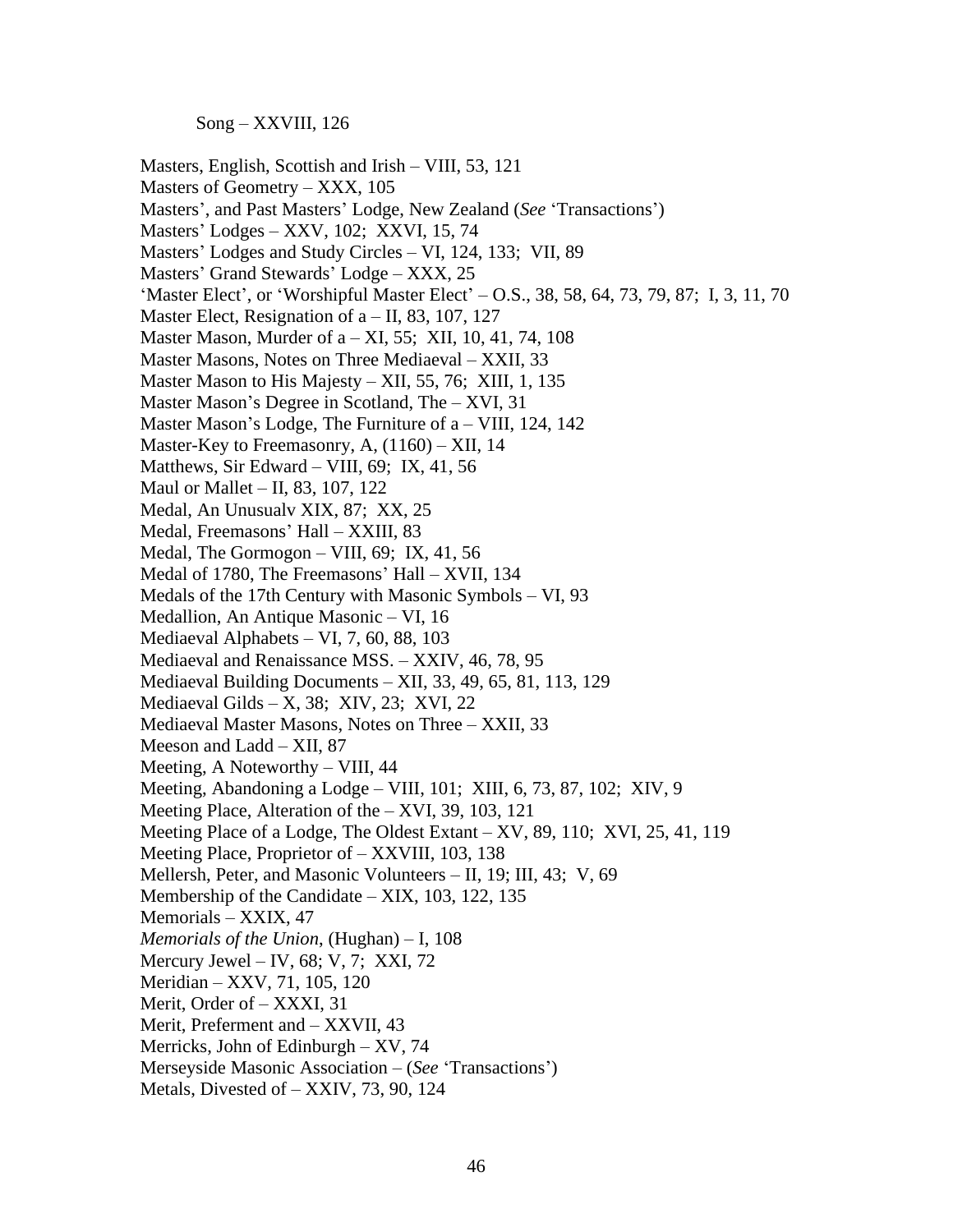Michelangelo and the Craft  $- I$ , 68, 92; IV, 85 Middlesex Lodge No. 143 – III, 34; V, 84; VI, 86 Milford, The Lodge at  $-$  VI, 64, 80, 92; VII, 15 Milton, John – IV, 34 Miniature Jewels – XIX, 7; XX, 12, 24 Minute Book, Remarks in – XXV, 41 Minute Book, Old – XXIX, 138; XXX, 30 Minute Book, The Custody of the – XI, 40, 108, 138 Minutes, The – II, 127 Minutes, Confirming the – XVII, 23, 45; XXI, 40, 56, 74 Minutes, Lodge – XXVIII, 6, 29, 108 Minutes, Non-Confirmation of the – XIII, 86, 138; XIV, 10, 57 Minutes of Lodge Meeting, Confirming – XXIV, 127 Minutes, Old Lodge – XXI, 57, 86 Minutes Read at the Meeting Concerned – IX, 55, 89 Minutes, Reading and Confirmation of the – XVI, 21, 57, 75, 89; XVIII, 73 Minutes, Signing the – VIII, 54, 106 Minutes, The Oldest – XVII, 42 Miracle Plays and Masonic Phrases – VI, 81 Miracle Plays – XXX, 24, 45, 91, 123 *Miscellanea Latomorum*, History of – XXIII, 17 Misprints in *Lane* – V, 13, 46, 61, 109 Missing Word, A – XIV, 136; XVII, 10, 119 Mistery and the Society  $- XV, 57$ ; XIX, 102; XX, 8 Mistress, Grand, Letter from – XXVIII, 43, 76 Model of K.S.T. – XXIX, 8, 43; XXXI, 9 Moderns, Antients and, Fraternising – XIV, 85 Moira, Apron, The – II, 79 Moira, The Earl of – I, 133; XXVIII, 17, 47 Moira Jewel – I, 133; II, 25, 79; III, 75 Moira Masonic Relics – III, 75 Montague-Montagu – XXI, 97 Montagu, The Duke of, Grand Master  $- X$ , 70; XI, 1, 8, 17, 21, 28 Montgomery, James, (of Sheffield) – VII, 23, 103 Montgomery, James, A Relic of – IX, 37, 75 Montrose, Lodge of  $-$  O.S., 14, 32 Mop, The – II, 20, 43, 56, 69, 91 'More Effective' – VI, 69, 106 Morning Star, The Bright – XXXI, l, 7, 78 Mother of Masons – I, 82, 105, 119 'Mother Lodge' – XXVII, 118 Mother Lodge of a New Lodge – VIII, 38, 116 Motto, A (Temple) Masonic – XX, 8 Mount Moriah Lodge, History of the – III, 138; IV, 9 Mourning, Masonic – II, 51, 92; VII, 53, 104, 135; VIII, 11, 70; IX, 101; X, 8, 101; XI, 26; XXIII, 29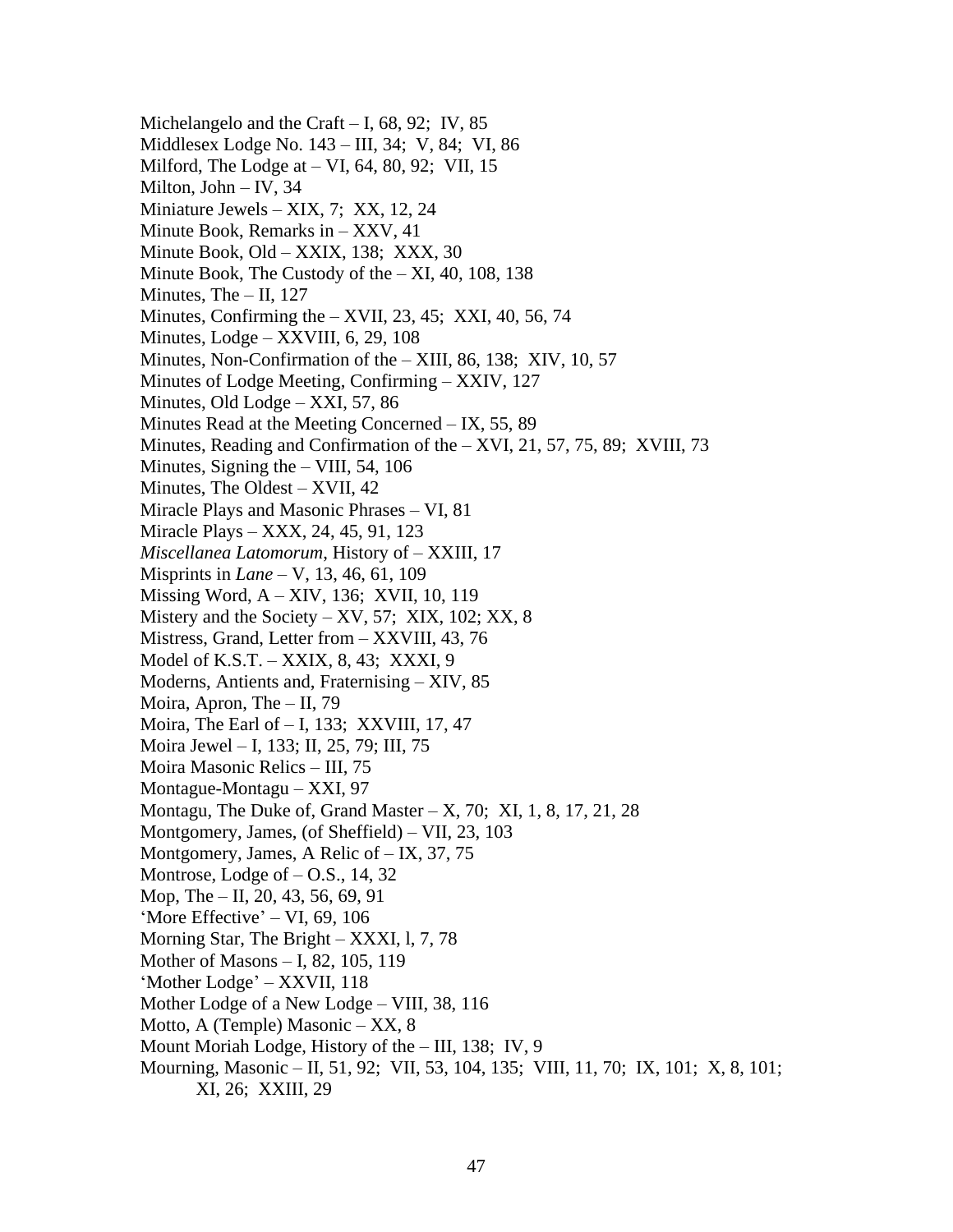Mourning, Where Rosettes are to be Placed – XX, 100, 136 Mourning, Royal Arch – VIII, 21, 90 Mouth to  $\text{Ear} - \text{XXXI}$ , 8, 30 *Multa Paucis* – II, 141; III, 10, 115, 137; IV, 1; VI, 84; XI, 49, 79, 109 Multiple Membership – XXI, 53 Munkhouse, D.D., Dr. William – XXXI, 58, 75, 137 Murder of a Master Mason – XI, 55; XII, 10, 41, 74, 108 Museum, Grand Lodge – XVIII, 17 Music in Masonry  $-$  O.S., 5, 18, 24 Mutton, Leg of, Masons – XXX, 125 Mystery, Admission to the  $-$  XXXI, 58 Mystery of Freemasonry – XXIII, 122 Mystery Plays – XXVII, 70, 92, 138 *Mystery of Freemasons Discovered, The Grand* – III, 139; IV, 10 Mysterious Name – XXIX, 121; XXX, 11, 39

### **N**

Name, Mysterious – XXIX, 121; XXX, 11, 39 *Namus Grecus* – XI, 62 Nantwich, Early Freemasonry at – XXI, 124 Napoleon I and Freemasonry – VIII, 133; XIII, 6, 25; XXIX, 62 'Navel', Use of the Word – IV, 34, 59, 60, 131 Negro Masonry – VII, 28 Nelsonic Crimson Oaks, The Most Noble Order of the – XV, 142 Netherlands, Grand East of, Ritual of – XXV, 78 New Moon Lodges – XXI, 73 New South Wales, Inauguration of the Grand Lodge of – XX, 81, 97, 113 New Zealand. Freemasonry in – II, 140 Newly Initiated Brother – XXVII, 120; XXVIII, 42 Newman, Cardinal – XII, 86, 140 Noachidae – XXVIII, 104, 139; XXIX, 13 Noah, Masonic References to – XXIX, 7, 76 Nomenclature of Lodges, The – III, 10 Non-Christians Admitted into Masonry – VIII, 68, 135; IX, 58 Non-Subscribing Past Master – O.S., 86; I, 10 Nonesynches – XXIX, 121, 142; XXX, 11, 26 Noon, High, High Twelve – XXVIII, 12, 27 Norfolk, Initiation of the Duke of, in 1729-30 – XVIII, 78 Norfolk Installed Masters' Lodge, (*See* 'Transactions') North-East Corner, The – O.S., 13; I, 122, 133; II, 39; XXV, 117 North-East Corner, Posture of the Candidate in the – IV, 81, 120, 134; XVIII, 120 North-East Corner, Why is a Foundation Stone Laid there? – O.S., 13, 27, 40; I, 133; III, 1, 25 North Wales. Freemasonry in – XII, 32 Northumbrian Masters' Lodge – VI, 124 Nottingham, Early Freemasonry in – IX, 95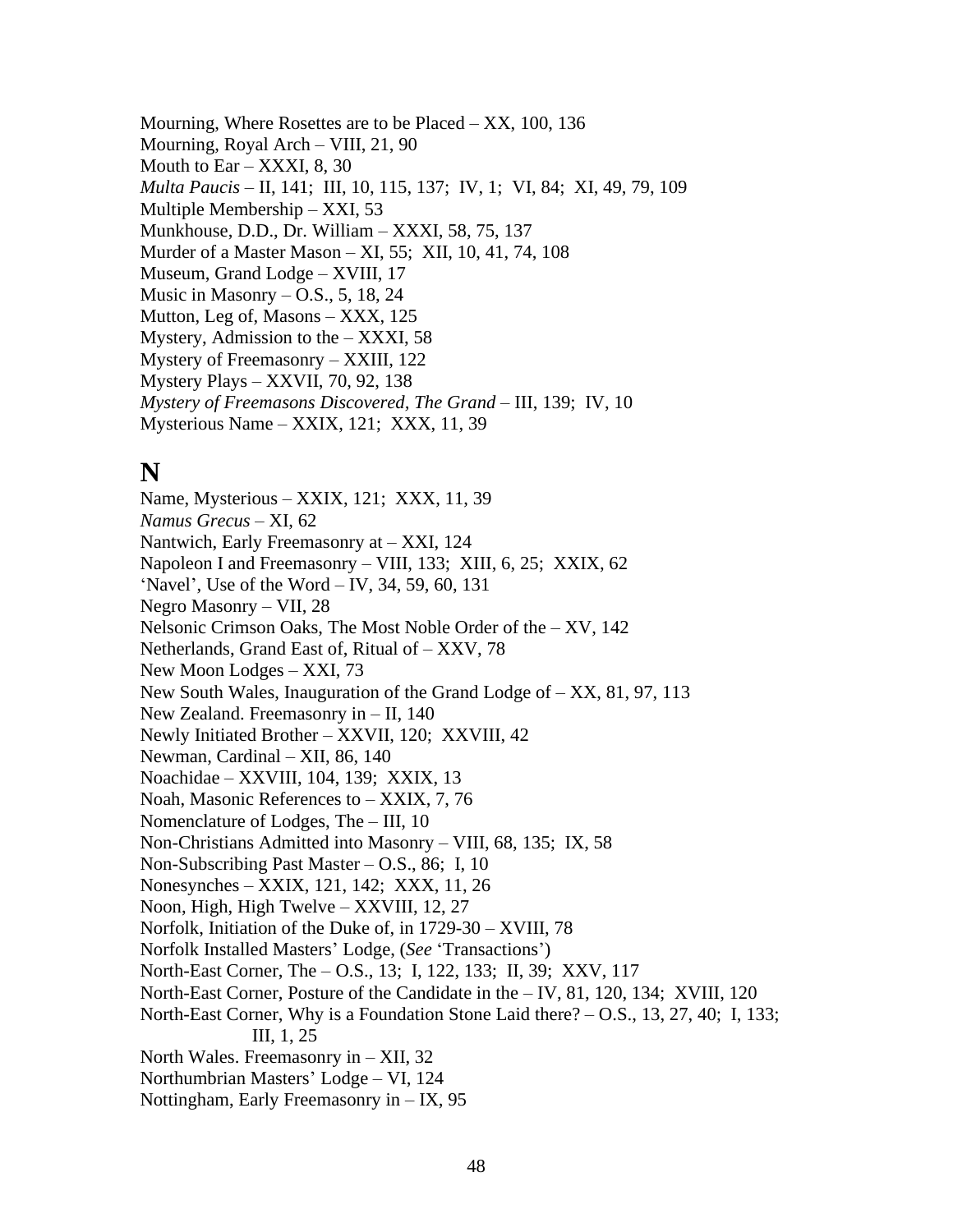Notice, Giving – XXIX, 139; XXX, 14, 30, 43, 59 Notts Installed Masters' Lodge, (*See* 'Transactions') Notts Lodges, Notes on Old – II, 30 Numbers, Lodge – O.S., 86; I, 9

# **O**

Oath with Penalty Halter – XXX, 62 Obelisks as Lightening Conductors – XXX, 8 Obituary, L. Vibert – XXIII, 67 O.B.L. – XXII, 7, 91 Object of Masonry, The – O.S., 13, 27 Obligation – XXIV, 36, 76 Obligation Dispensed with for a Quaker – XVI, 124, 143 Obligation in 1º, *Perfect Ceremonies* of 1874 directs the use of the Sign of F. – XIII, 92 Obligation in the Second Degree – XXXI, 8, 91, 122 Obligation of the Master Elect, Why Given in the Second Degree? – I, 32, 105 Obligation, Reference to 'Ancient Freemasons', in the  $- X$ , 37 Obligation, Sealing the – XXII, 105 Obligation, When to Drop the Sign in the  $-$  IX, 6, 73 Obligations – O.S., 69; I, 6, 10, 99 Obligations, Attitude during – II, 101; IX, 17; XI, 84; XII, 144; XIII, 14, 91; XX, 55, 106 Oblong Square – O.S., 14, 27, 49, 62; XXVII, 78; XXVIII, 47 Obsolete Masonic Symbols – I, 114, 138; II, 8, 18, 23, 38, 40, 68, 116; III, 40, 55; XXX, 68, 107 Ode to Grand Khaibar – XXIV, 71 Odes, Masonic – XV, 126 Odes, Opening and Closing, The – XV, 23, 43, 90; XXXI, 69, 93, 107 Offices, Singular Lodges – XX, 14, 28 Offices, Vacant, Declaring the – VII, 132; VIII, 57, 71; XVII, 43, 75, 138 Offices Vacant – XXXI, 120, 139 Officers, A Point in the Investiture of – XVI, 134; XVII, 25, 45 Officers cannot Resign their Posts – XXII, 124, 138 Officers in Old French Lodges, Duties of – XIX, 1, 17 Officers, Investiture of those Appointed to fill Casual Vacancies – XXII, 72, 91, 108 Officers' Lights, The – XXI, 85, 121 Officers' Lodge – XXVIII, 24 Officers' Lodge, Singular – XXV, 70, 87; XXVI, 11, 73 Officers, Newly Appointed – XXVI, 8 Officers of the Lodge, The – XVIII, 37, 59, 77, 107 Officers' Pedestals, The – XXI, 23, 42; XXII, 73 Officers, Promotion of Lodge – XXII, 124, 138 Officers Replaced by Past Masters – XVIII, 7 Officers, Royal Arch – XXVI, 43 Officers when W.M. is Re-Elected – XI, 72, 139 Officers' Wands – X, 120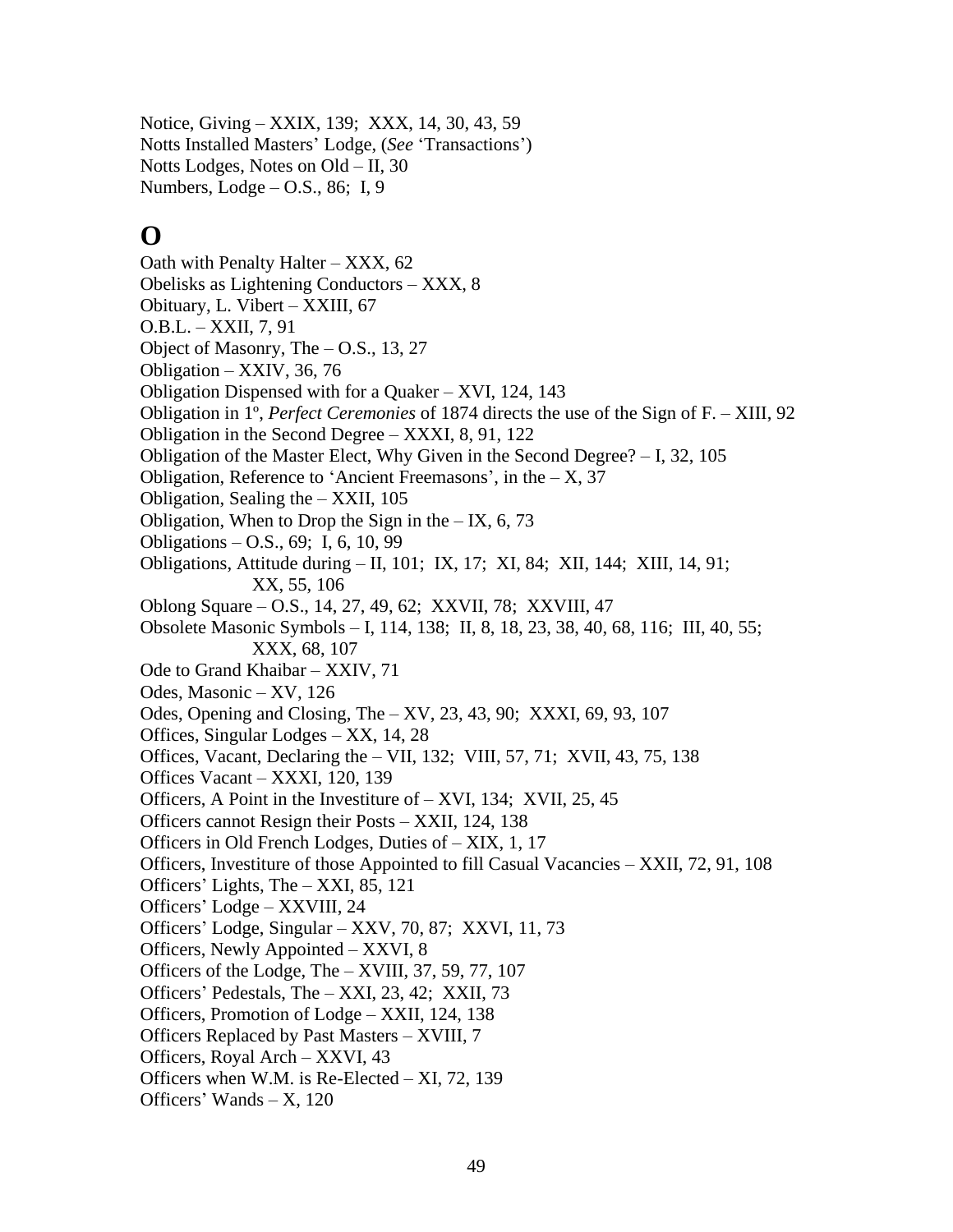Oglethorpe, Gen. James E. – XI, 134; XV, 5 Old Charges, The  $-$  V, 65; IX, 81 Old Charges, A Chart of the – IV, 144 Old Charges, A Missing Version of the – IV, 100 Old Charges, Another 'Missing MS.' of the – XVII, 31 Old Charges, A New MS. of the – X, 124 Old Charges, A New Version – XI, 62, 78 Old Charges, Classification of the – VII, 140 Old Charges, Descent of – XXVI, 1, 17, 33 Old Charges, Fortitude MS. of the – XVIII, 126 Old Charges, The Spencer Family of the  $- X$ , 1 Old Charges; Two Fresh Finds – X, 14 'Old Dundee Lodge, The', Review of Index – VI, 123 Old Friends, Improved Order of – O.S., 37, 57; XXVIII, 70, 91 Old St. Mark, The Degree of – XIX, 87 Old Sarum – I, 32 Old Usages, The Dropping of  $- XX$ , 139 Oldham, Mark Masonry in – XVII, 54, 81, 97, 113 Oliver, Dr. – IV, 84, 140; V, 30 Oliver, Dr., Cautionary Words of – XXIX, 7, 28, 42 Oliver, Dr., His Grave – XX, 62 'On his Guard', Meaning of the Phrase – III, 69; IV, 65, 88 'Open G...e', When was 'Open' first Omitted? – IV, 59 Opening and Closing Direct in any Degree in Scotland – III, 23 Opening and Closing – V, 37, 93 Opening and Closing Odes – XV, 23, 43, 90 Opening Lodge, A Local Custom in – XVI, 117 Opening of Board of Installed Masters in 1822 – XIV, 30 Opening of Lodge by Five Brethren, O.S., 77, 90 Opening 'Summarily' – O.S., 70, 84; I, 7, 14, 22, 116; II, 87; III, 89, XX, 122 Opening Summarily, Letchworth on – III, 23 Opening, Variants in the Ceremony of – XXII, 87 Operative and Speculative Contrasted, Earliest instance of – VIII, 15; XI, 11 Operative Lodges – O.S., 53, 66, 74, 80, 87; XXX, 85 Operative Masons – XII, 21; XV, 56; XXXI, 5 Operative Masons, Ritual of – O.S., 28 Operative Practice at the new Freemasons' Hall – XV, 77, 94 Operative Ritual, An – XVI, 71, 121 Operative Terms, Old – XXVIII, 13 Operative Terms used Symbolically – XIII, 124 Orator in Old French Lodges – XIX, 4, 17 Order of the Star – XIX, 105; XX, 12, 88, 104, 119 Order of Merit – XXXI, 31 Orders, Extraneous – XXX, 9, 43, 88 Orders, Higher – XXX, 7, 43, 88 Organisations, Freemasonic – XVIII, 7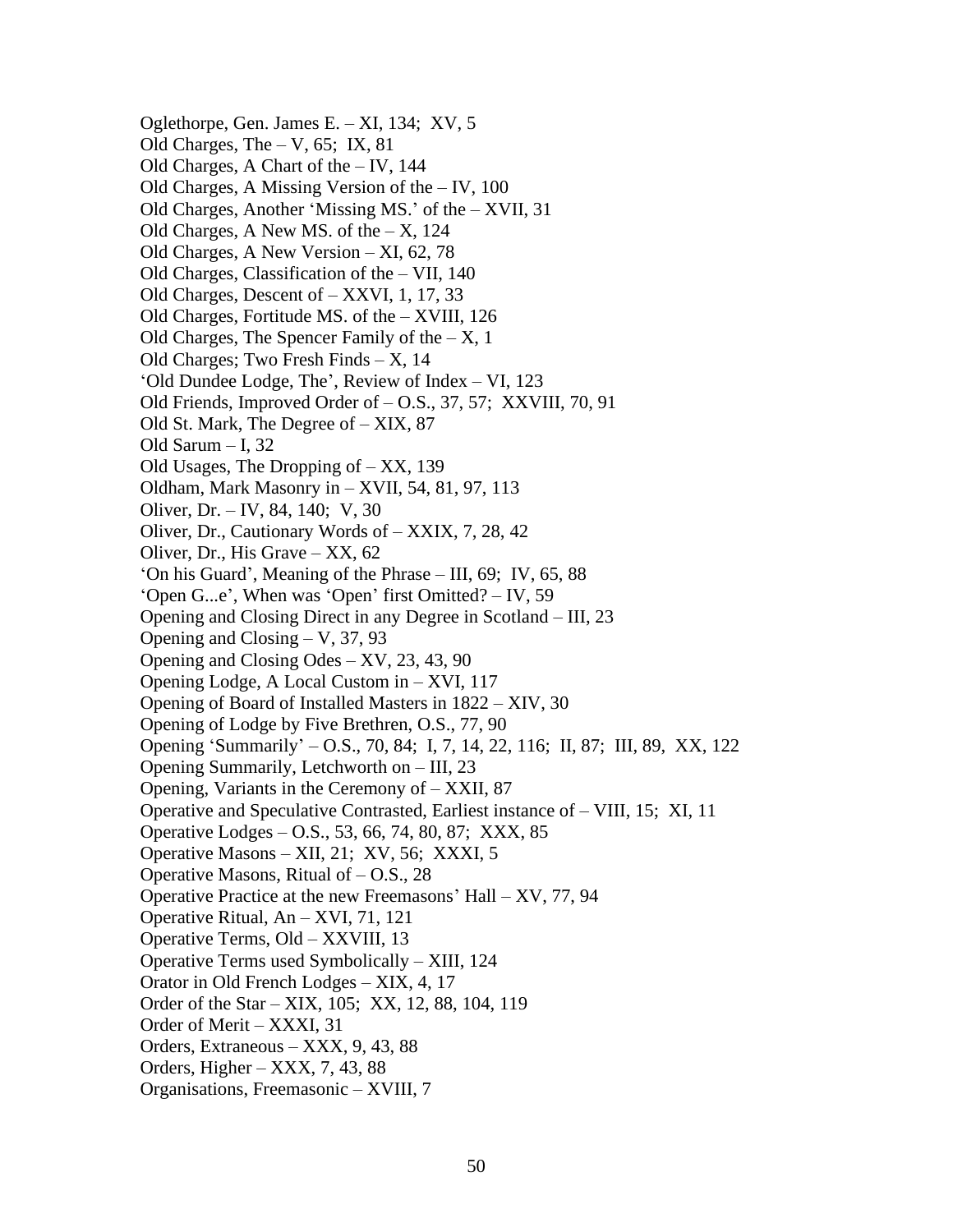Organisations, Freemasons – XXI, 102, 119, 136 Organisation of Masons – XXIX, 46 Oriental Order of Light – O.S., 71, 89 Origins – XXIV, 81 Origin of Modern Freemasonry, An Alleged – I, 46 'Ostensible Steward' – X, 70; XI, 74 Oswestry, Masonic Tombstones at**,** XXI, 135; XXII, 28 Oxford Ritual, The – I, 114; III, 20, 40, 41, 54; VI, 85, 120 Oxford Ritual, Implements Used by Deacons in the – XVI, 9, 29, 74

## **P**

P.T.H.W, The Order of – XXI, 118, 140 Palmer, Henry L. – O.S., 22, 35 Pamphlet, An Unrecorded – IX, 5; XIII, 52 Pamphlet, A Toronto – XI, 140 Pamphlet for Young Masons – A, VIII, 92 Papal Briefs and Travelling Masons – VII, 118 Papal Bulls – XXX, 33 Paper Missive, A – XV, 73; XVI, 40, 56 Papers on Freemasonry, Elementary – XIV, 24, 76 Paraguay, Freemasonry in – XVII, 125 Parallel Lines – XXX, 77 Parasites of the Craft – II, 79; XXX, 143 Parliament, Acts of – XXXI, 68 Parody on the E.A.'s Song – XXI, 142; XXII, 43, 111, 123 Parvin, Theodore S.  $-$  O.S., 22, 35 Pass Grip and P.W., Communicating the – XVIII, 85, 109; XXXI, 70, 107 Passing, Fee for passing a Member of another Lodge – IX, 21, 74 Passing the Bridge – XXVII, 1; XXIX, 142 Passing the Veils – XXV, 71, 87, 119, 139; XXVI, 11, 27; XXXI, 59, 123 Passwords – II, 2; III, 3, 23; XIII, 53, 88, 121; XXVI, 86, 109 Passwords, Biblical Words as – VII, 69; XIV, 26 Past Grand Stewards – XVIII, 85, 109 Past Master 'in' the Lodge, Precedence of  $a - O.S., 77, 90$ ; II, 126 Past Master, A Non-Subscribing, O.S., 86; I, 10, 38, 82 Past Master and His Apron – XX, 118; XXI, 120, 138 Past Master, Emblem of – XXVII, 23 Past Master, Immediate – XXVIII, 24 Past Master of A and S (Arts & Sciences) – XXIX, 24, 43, 60, 77, 93 Past Master of Another Jurisdiction, (Czechoslovakia), not Qualified for Admission to Board of Installed Masters – XX, 84; XXI, 27 Past Master, Precedence of a Joining – O.S., 77, 90 Past Master, Re-Joining – XVIII, 73; XXII, 6, 25, 107 Past Master who has Resigned, Position of  $a - I$ , 82, 105, 119, 135; II, 36, 54 Past Masters – XXIX, 135; XXX, 13, 28, 32; XXXI, 102, 121, 135 Past Master's Collar and Jewel, Presentation of – VI, 100, 138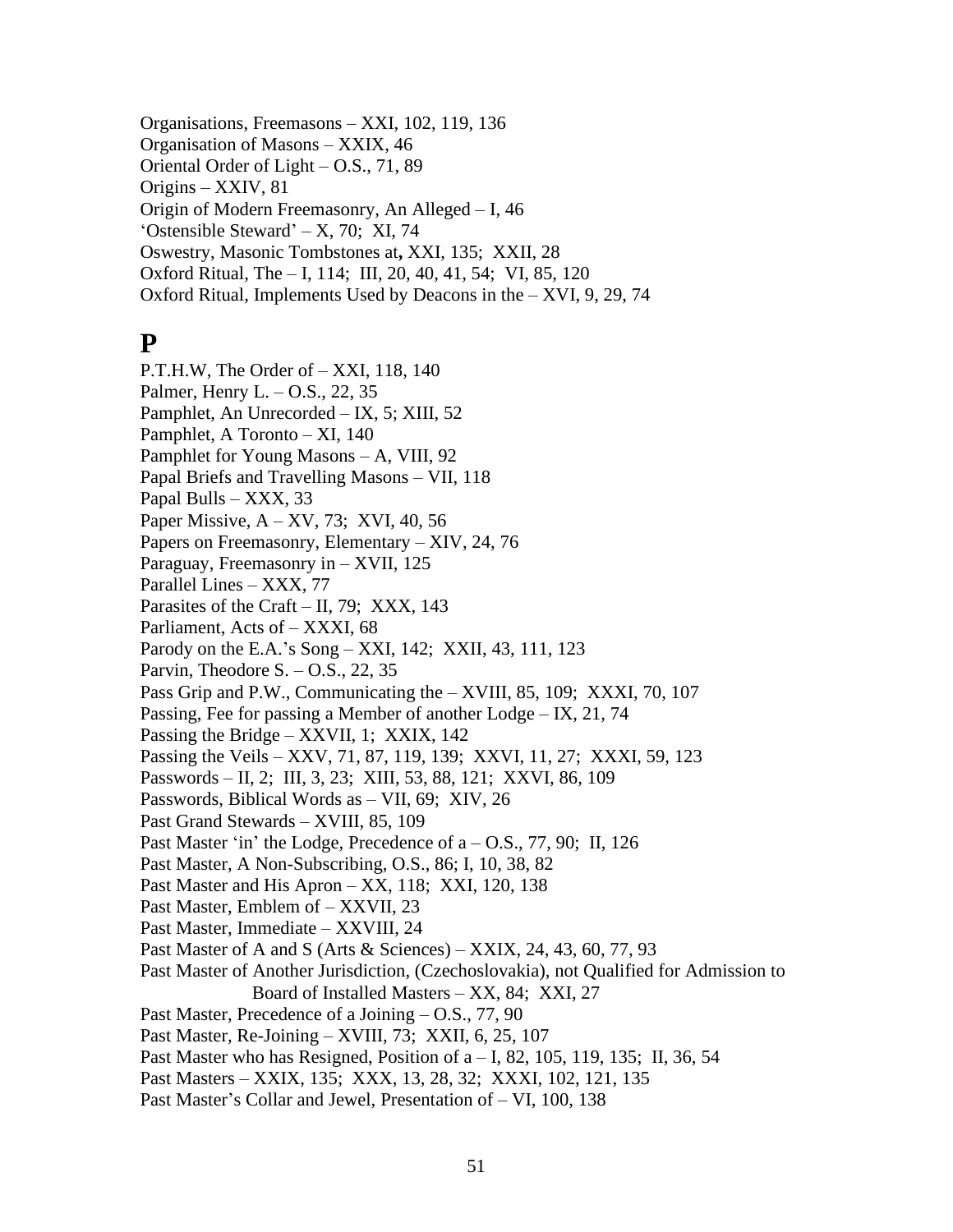Past Master's Degree – O.S., 2, 16, 23 Past Master's, 'in' and 'of' a Lodge, Precedence of – XVI, 102, 123; XVII, 8, 25 Past Master's Jewel, The – I, 98; II, 38, 55; III, 36; VI, 100, 138; XVII, 70, 103; XVIII, 122 Past Masters' Jewels – II, 129; III, 6, 56, 73 Past Master's Precedence of, in a Lodge – XX, 135 Past Master's Privileges, The – IX, 21, 73, 88, 106 Past Masters Replacing the Officers – XVIII, 7; XXI, 84, 119 Past Masters who are Prov. G. Officers, Precedence of  $-$  O.S., 2, 8 Past Wardens, Non-Subscribing – I, 17, 42, 52, 73, 84 Past Principals in the Royal Arch – XXI, 54 Past 'Z' of Scottish Chapter, Can he be Present at an English Installation? – XXII, 71 Patron Saints of Freemasonry – XXV, 81, 126; XXVI, 15, 94 Pavement, The Square – XXVII, 90, 136 Pectoral, Manual *etc*. – I, 70, 93; III, 53 Pedestals, The – III, 35; IV, 53, 113; V, 11, 24, 41, 70, 88, 117, 135; VI, 53, 86, 104, 122, 134; VII, 6, 25, 40, 55, 85, 101; XVII, 9; XXV,135; XXVI, 45 Pedestals at Side of Wardens in a Luton Lodge – VI, 104 Pedestals, The Officers' – XXI, 23, 42; XXII, 73 Penalties – XXXI, 70, 95, 123 Penalties of Obligations – III, 17, 73 Penalties, Old Time – VII, 64 Penalties, Masonic – XIV, 109 Penalties, Treason – V, 86, 108; VI, 24; XI, 7, 41, 55 Penalty Halter, Oath with  $a - XXX$ , 62 Pencil, The  $-$  XII, 7, 25 Pentacle, The – XVIII, 8; XXI, 42 Pentacle in Westminster Abbey Window, The – XX, 23; XXI, 8 Pentalpha, The – IV, 18; VII, 3 Pepys, A Quotation from – XIII, 63 Percy Lodge of Instruction, The  $-$  II, 2, 26, 40, 55 Perfect Lodge, A – V, 102, 120 *Perfect Ceremonies of the Knights Templar* – XX, 101 Perfect Points of Entrance, The – IX, 28 Perpend Ashlar, The – V, 80, 96; XVI, 91; XXIV, 57, 90; XXIX, 90, 110 Perpetuation of Errors, Examples of – II, 81, 106 Perseverance, Sign of – XXI, 85, 105; XXII, 8 Persia (Iran), Masons' Marks in – XX, 92, 110, 138 Petitions for Charities – XV, 79 Petre, Lord – XXVII, 79 *Philadelphes, Loge de* – XVIII, 53; XIX, 42 *Philanthropic Lodge, No. 107, History of the* – O.S., 44 'Phillipi, We Stop at' – III, 99, 122; IV, 55 Phillips, Thomas, Freemason – XIX, 31, 91 Philological Difficulty,  $A - VII$ , 1 Philological Query,  $A - VII$ , 6, 65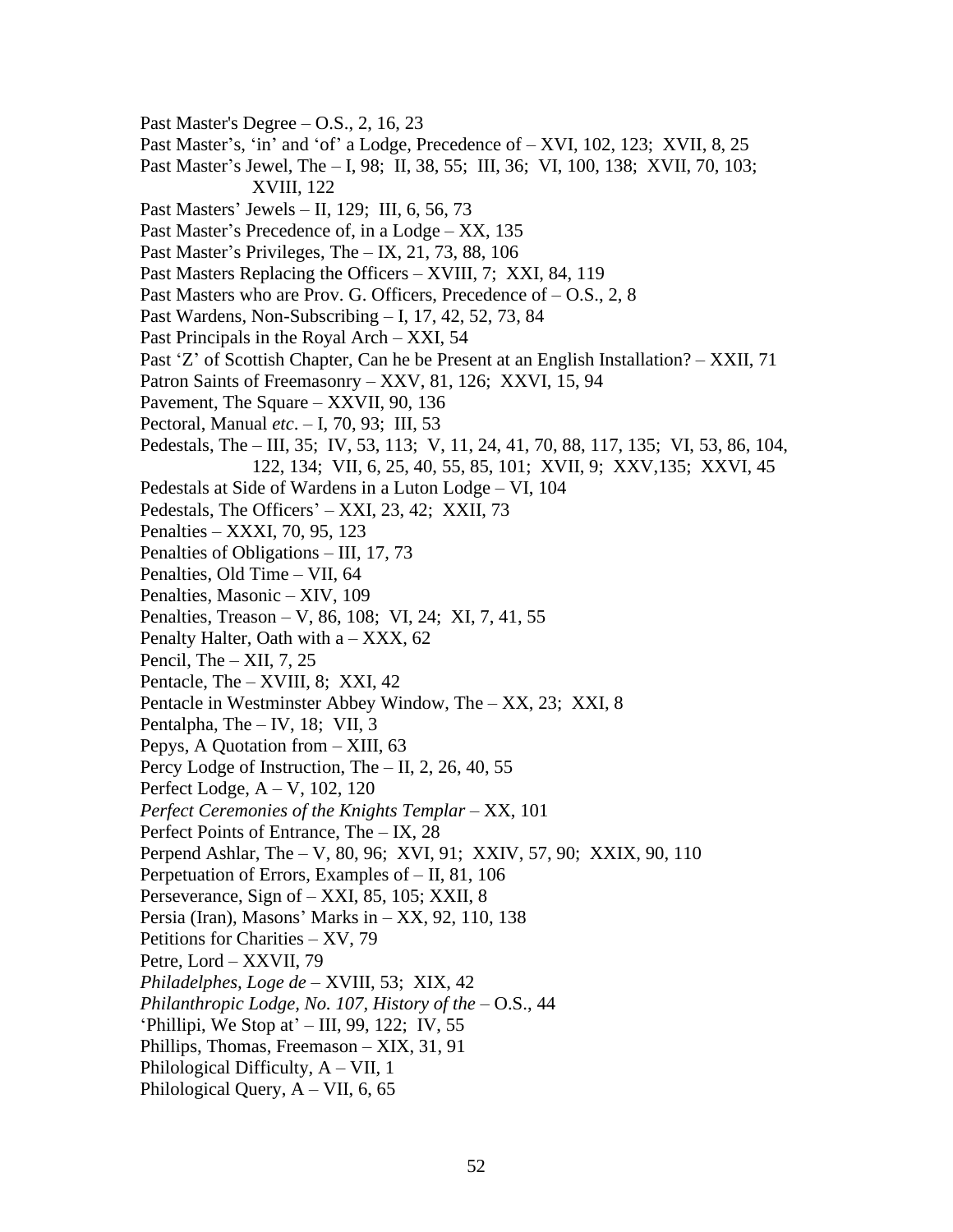Phrase, A Fellow Craft – IX, 95 Phrase, 'The more the Merrier' – IX, 134; XI, 120 Phrase, 'A Good Man and True'  $- X$ , 38; XI, 74 Phrases, Masonic, and Miracle Plays – VI, 81 Phraseology, Masonic in 1695 – XIII, 93 Phraseology, Quasi-Masonic – VIII, 99 Physical Perfection in Gild Law – XV, 126 Picart's *Ceremonies and Religious Customs* – I, 13, 53; IV, 53 Pick, The  $-$  VIII, 7, 43 Pictures, A Hebrew Prohibition of – XIV, 40 Piebaker to the Lodge – XX, 14, 28 Pike, Albert – XXVII, 17 Pillar Tradition, A – XIX, 24, 60; XXIII, 38; XXVI, 55 Pillar, The Left Hand – VII, 97; X, 129 Pillar, The Twisted – XXXI, 60 Pillars and their Import, The – V, 81, 111, 123; VI, 13 Pillars and Globes, The  $-1$ , 50, 75, 88 Pillars, Antediluvian – XXV, 95 Pillars in Brampton Ralph Church – O.S., 71, 89 Pillars in the West, The – XXI, 41, 59, 105; XXII, 8, 26, 56, 90 Pillars of the Old Charges – XXIV, 126; XXV, 77, 94 Pillars, Position of the  $-$  XXIV, 1, 44, 61, 77 Pillars, The Three, Earliest Appearance as Emblems in Masonry – XVI, 101 Pillars, The Three – XXI, 6 Pil1ars, The Three, as Assigned to Master and Wardens – I, 113, 136; II, 6 Pillars, The Two – XXIII, 69, 104; XXVI, 86, 108, 124; XXVII, 74 Pillars, Two, Legend Connected with – XXVI, 70, 93; XXVII, 73 Pillars; When First used in Concrete form in a Lodge – XIV, 73, 108, 124, 139 Place of Meeting, Alteration of – XVI, 39, 103, 121 Platonic Bodies, The – XV, 39; XVIII, 8; XXX, 104, 124 Platonic Solids, The Five Regular – V, 35, 86; VII, 101, 118, 133 Plays, Bespeaking by Ancient Lodges – XXIII, 69, 89, 105 Plummer, Benjamin – XXVIII, 9 'Plumb-rule, Level and Maul' – III, 61 Plutarch's Figurative Use of Level and Square – VI, 35; IX, 4 Pocket-Book, An Unreported Masonic – IX, 124 Pocket Companion of 1735, Smith's – XI, 81, 97 Poem, Masonic, by Bulwer Lytton – V, 116; VI, 30, 41, 54, 88; X, 7 Points of F....p; Position of Hand in the Fifth – IV, 65, 90, 109; V, 7, 22; XII, 143; XIII, 16 Point Within a Circle, The – XX, 85; XXI, 10 Points, Perfect, of Entrance – XXVII, 101, 139; XXVIII, 90 Police as Freemasons – XIV, 54, 77, 92 'Poor and Distressed' – VIII, 134; XI, 119, 136 Poor and Distressed Freemason in 1720, A – XVI, 92 Pope and Sir Walter Scott – IX, 27, 61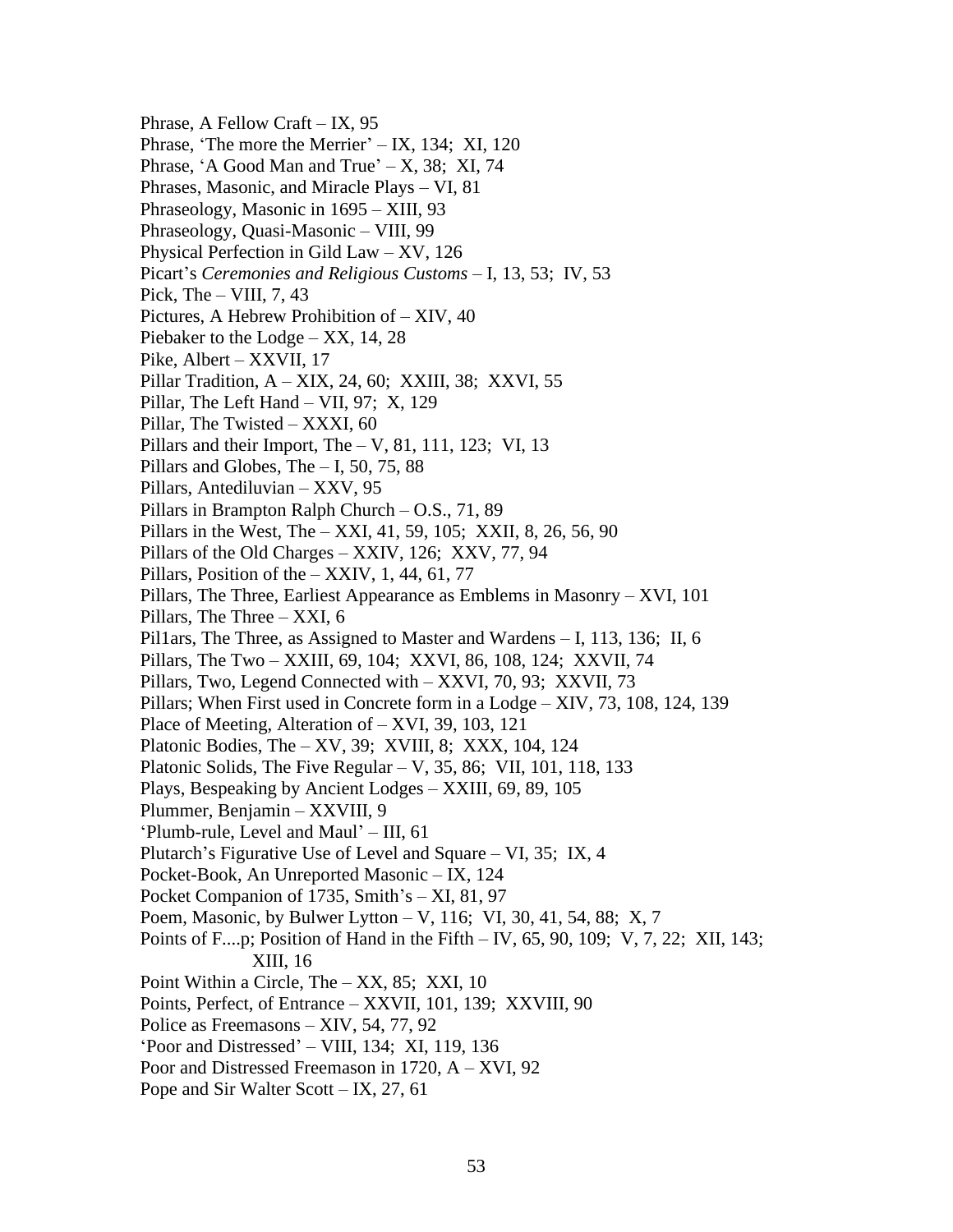Pope Pius IX – VIII, 53; XVI, 118 Post-Installation Addresses, Master and Wardens Sitting during the – XV, 136; XVI, 14; XVIII, 121, 134 *Poutiffes, Les Freres* – XXIII, 18 Power of Master – XXX, 118 Powers of Provincial Officers – IX, 37; XIII, 38, 119 Prayer, Attitude during, in Royal Arch – II, 101 Prayer, The Sign of – I, 75; II, 100, 115, 131; III, 19, 20, 52; V, 12, 71, 109; IX, 17, 124; XII, 144 Prayers on Opening and Closing Prov. or Dist. G. Lodge – VI, 6, 45 Prayers, 18th Century Masonic – IX, 129 Precedence, A Matter of – XXIX, 135 Precedence, A Point of  $-$  IX, 65, 138 Precedence in Lodge – XXVII, 95 Precedence of Joining P.M.s 'in' and 'of' the Lodge – XVI, 102, 123; XVII, 8, 25; XX, 135 Precedence of P.M.s who are Prov. G. Officers – O.S., 2, 8 Precedence of Director of Ceremonies – O.S., 38, 57, 64 Precious Stones in Breastplate – XXVI, 58, 73 Preferment and Merit – XXVII, 43 Prehistoric Freemasonry on Rhode Island – XX, 17, 33, 49, 65 Preparation, Why S..ps..d? – XXII, 134 Preparation of Candidate for Passing – V, 3, 56; VI, 8; XV, 137; XVI, 74 Prescott, James, Prov. G.M. for Warwickshire – XII, 22, 110 Presentation of W.M. Elect ('having been presented') – XII, 6, 25, 109, 119; XX, 124; XXI, 14, 44, 79; XXII, 106, 135 Preston Weavers, The – XII, 137; XIII, 54 Preston Gild, The – XIX, 133; XX, 123 Preston's Lectures – XIX, 110 Preston's *Illustrations of Masonry* – O.S., 61, 82 Prestonian Lecture, The,  $(1925) - X$ , 57 Prestonian Lectures – XXIV, 136; XXV, 24 Pretender, A Jewel of the Young – XIII, 85; XIV, 124 Prichard, Samuel – IX, 68 Prichard in German – XV, 31 *Primus inter Pares* – XVIII, 119; XXII, 39 Prince Consort and Freemasonry, The – I, 76, 79 Principal in Scottish Royal Arch – XXIII, 8 Principal Officers, The Three; Who They Represent – XVII, 9, 89, 121, 137; XVIII, 9, 25 Principals in Royal Arch, Installation of – XVII, 86, 105, 140; XIX, 9 Principals, Installed Conclave of – XXIII, 8 Principals, The Royal Arch – XVII, 87; XVIII, 105, 140; XXIII, 55, 73 Principal Sojourner appointing his Assistants – IV, 1, 20 Principles, The Test of  $-$  IX, 70, 135; X, 8, 39, 55 Principles, The Declaration of – XXIV, 67; XXXI, 124, 141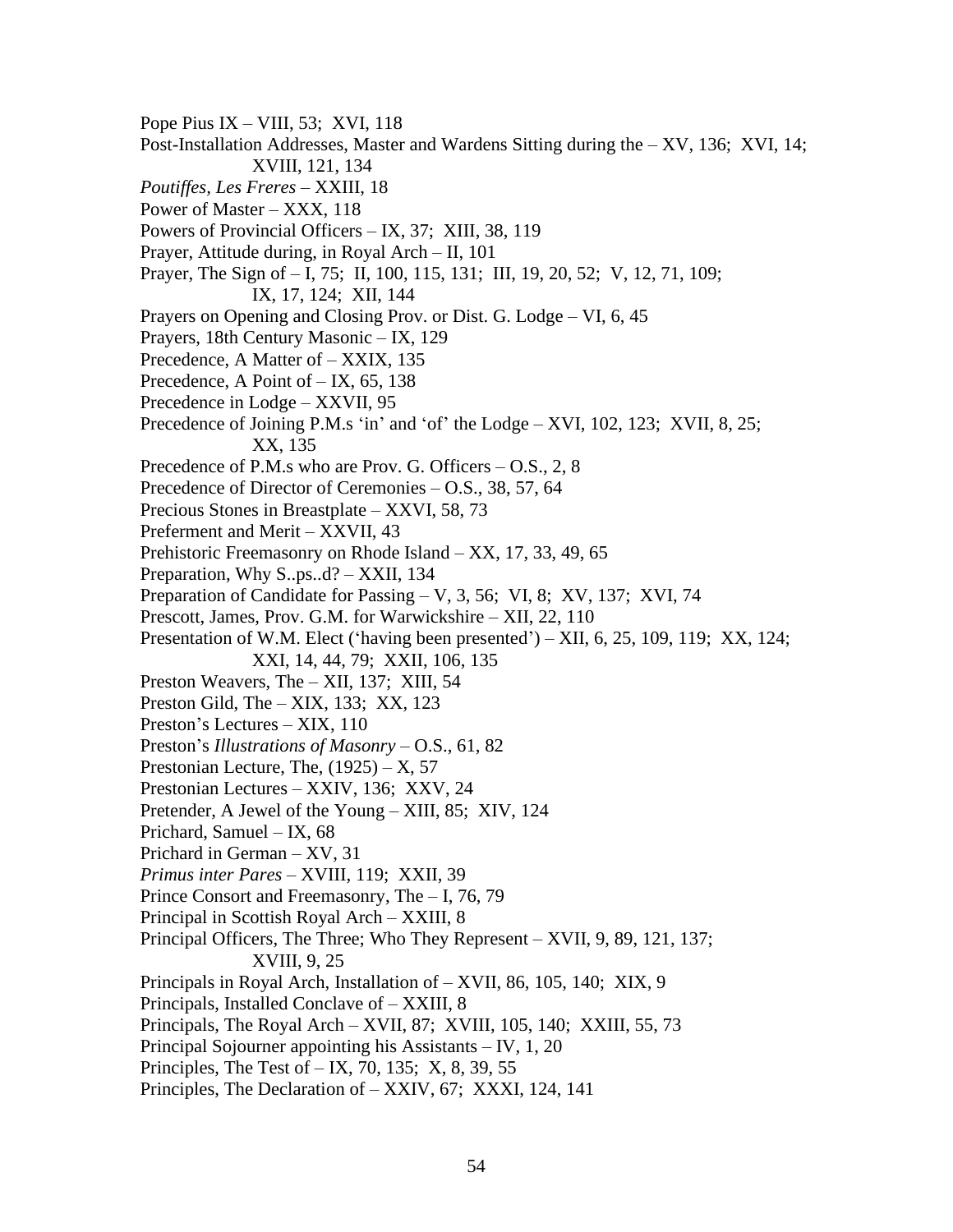Print, A Remarkable – X, 59, 126, 143 Printed References to Freemasonry Prior to 1751, XV, 128 Printing House Square, Masonic Symbols in Pavement of – II, 51, 73, 92, 95 Prisoner's Lodge, Another Unrecorded – XX, 29 Prisoner's Lodge in the War of Independence, A – XXI, 78 Private Lodge Certificates – XIX, 125 Privilege of the Percy Lodge, No. 198, A – IX, 11 Procedure, A Question of – O.S., 13, 27 Procession at Preston in 1762, A Masonic – XVIII, 47 Procession out of Lodge, Order of the – XIV, 105; XV, 58; XII, 118; XIII, 10 'Profit and Pleasure' – III, 98; IV, 45, 61 Prohibition of Pictures, A Hebrew – XIV, 40 Promotion by Merit – V, 113 Promotion, Rapid – XXV, 143; XXXI, 120, 137 Promulgation and Reconciliation, The Lodges of – XVI, 77 Proper Names in Masonry – VII, 85, 107 Proposal of Candidate – XXVIII, 119, 140; XXIX, 76, 92 'Proposition' Board – XXX, 1 Proprietor of Meeting Place – XXVIII, 87, 124 Provincial: and District Grand Masters – XXVIII, 87, 124 Calendars – XXI, 73, 89 Grand J., Can he Demand Admission? – XII, 107, 140; XIII, 29 Grand Lodge, In What Degree Opened? – O.S., 61, 82, 88; I, 37, 44, 57, 75 II, 100, 115, 131; III, 19, 52 Grand Lodge, Opening of – XIX, 105, 120, 134 Grand Lodges, Private Lodges Acting as – XXII, 104 Grand Lodge, Signing the Attendance Book at – VIII, 38, 134 Grand Lodge, Sign used in – VII, 84, 122, 137 Grand Lodges – O.S., 53, 59 Grand Lodges Meeting 'under the Banner' – VI, 69; VII, 133 Grand Lodges, Regulations for – XII, 72 Grand Lodges under the Antients – XXIII, 70, 85, 104 Grand Master appointed by the Province – XVI, 92, 141 Grand Master, Powers of  $a - VI$ , 110 Grand Masters for London Lodges in 1768 – XII, 22, 138; XIII, 12 Grand Master, Reception of and Salutes to Representative of  $- XX$ , 101, 136; XXI, 10, 43 Grand Masters under the Antients – XXII, 104 Grand Officers – O.S., 6, 18, 24 Grand Officers, Fancy Titles of – IV, 18 Grand Officers, Powers of – IX, 37; XIII, 38, 119 Grand Officers in Lodge, Precedence of – XVI, 102, 124 Grand Superintendent – XXII, 7, 42, 57, 74 Grand Rank, Qualifications for – XXIII, 3, 26 Grand Wardens, Correct Total of – XI, 6, 59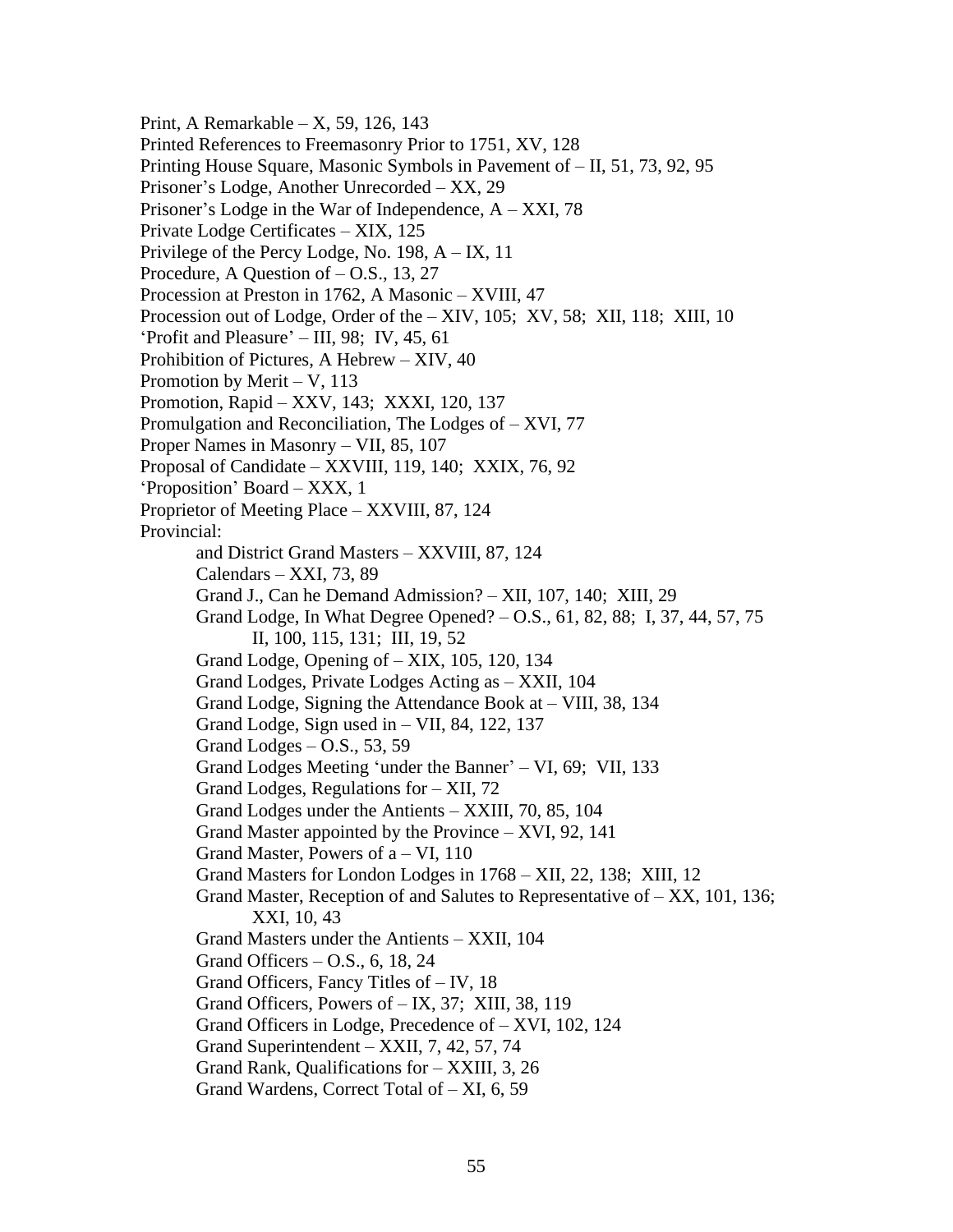Workings Better than London – VI, 95, 108

'Prudence Direct You, Let', Source of Phrase – VII, 22, 91 Public School Lodge, The First – XXI, 118, 140; XXII, 10, 27 Purbeck Quarries, The – IV, 51, 78 Purple Badge, The – V, 102; XIII, 101 Purple in the Royal Arch – XXI, 23 Purple Ribbon for Prov. G. Officers in Royal Arch – XVI, 102 Punishments, Old Time – XXVIII, 46 Pyramid – XXV, 134; XXVI, 43, 89 Pyramid as a Masonic Symbol, The – II, 18, 40

# **Q**

Qualification – XXX, 135 Quartermasters – XXVIII, 103 Quasi-Masonic Phraseology – VIII, 99 Quatuor Coronati, The – XVIII, 134; XIX, 60, 107 Quebec, Masonry in – VII, 118; VIII, 8, 42, 55 Queen of Naples, Toast of the  $-$  O.S., 46; I, 5; IV, 70: XVIII, 43 Questionnaire to Candidates in America – XIII, 69 Questions, Additional – XXV, 133; XXVI, 13, 28; XXX, 10, 25, 57 Questions before Closing – O.S., 2, 11, 16, 22, 29, 38; I, 129 Questions for the Candidate – XIX, 59 Questions on Freemasonry, A List of – XV, 141 Questions, Test, of M.M. – XXVI, 102 Questions to Candidate, Additional – V, 95; VI, 62, 94, 107; XVIII, 37, 90, 108 Questions to Candidate in Tasmania – XVI, 32 Quorum for Lodge Business – XIII, 118; XVII, 44 Quorum for Royal Arch Chapter – XXII, 118; XXIII, 11, 41 Quorum for Conclave of Installed Principals – XXII, 104 Quorum for Past Masters – XXIV, 86, 108 Quotation, (A Verse) – IV, 36; VI, 86, 102 Quotation, A, (At Swanage) – VII, 22, 91 Quotation, (Laurie) – IV, 34; VII, 4 Quotation, (Level and Square), (Kipling) – VII, 131; VIII, 13, 56 Quotation, Source Wanted of a – IV, 36; VI, 86 Quotations, Source of – O.S., 86; I, 10, 30

## **R**

R.W.M. as an English Title – V, 3, 28, 44, 90; VI, 9, 87, 103 Raffles, Sir Stamford – XIV, 112 Ramsey, A Portrait of the Chevalier – XIX, 127 Ramsay, Chevalier; His Oration – III, 1, 24 *Rare Books on Freemasonry, The* – (*See* 'Books') Ray, Glimmering – XXVIII, 7, 135; XXIX, 9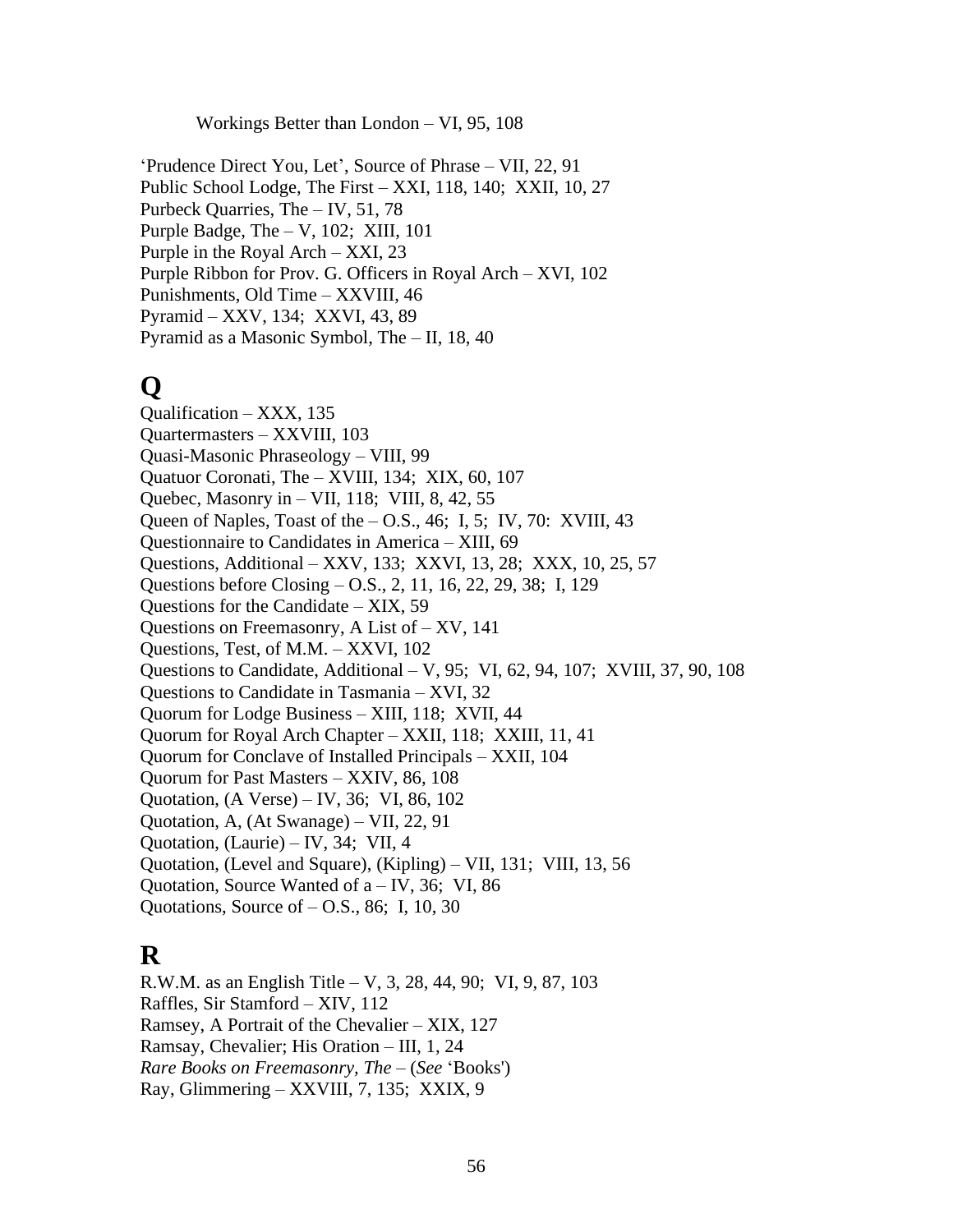Read, What a Freemason Should – XXVII, 97 Read, What to – IX, 60 (*See also* 'Books') Reader's Guide to Masonic Literature, A – XIV, 93 *Realities of Freemasonry, The* – IV, 17, 42, 57 Reasons and Decorations – VIII, 69, 136; XVIII, 86, 107 Receipt Stamp for Masonic Subscriptions – XII, 74, 90 Reconciliation, Grand Chapter of, at Liverpool – XXIII, 97; XXIV, 33 Reconciliation, Ritual of the Lodge of  $-$  O.S., 46, 65 Records, Missing Lodge and Chapter – XXIII, 59 Records, The Selection and Presentation of Lodge – XXI, 81 Red Apron Lodges – I, 133; II, 24, 55 Red Aprons in Private Lodges – XIV, 121; XVII, 57 Red Cross of Babylon, The Mysterious – XX, 132; XXI, 11 Redemption of Brethren – XXVII, 119 Reference, Early Printed, to Freemasonry – XXIII, 14 Refreshment – XXVI, 79 Regalia, A.O.M. – XXVII, 22 Regalia, Masonic, Captured in Battle – XIV, 136; XIX, 38 Regalia, Royal Arch – XXIV, 120 Regalia, Wearing in Public – XXVI, 88 Regulations for Provincial Grand Lodges – XII, 72 Reid, William, Grand Secretary 1727-34 – XVI, 10; XX, 117 'Reigning Master' – X, 101; XI, 9; XII, 22, 138 Rejoining Past Master – XXII, 6, 25, 107 *Relation Apologique* – XXV, 95 Relic, Masonic – XXXI, 111 Relighting in the Third Degree – IX, 70, 137; X, 91, 104 Religion, Freemasonry and – O.S., 37, 55 Remembrance – XXIII, 13, 23 Remembrance in Third Degree Obligation – XXII, 119; XXIII, 13 Renaissance MSS., Mediaeval and – XXIV, 46, 78, 95 Renier and the Doge of Venice – XII, 40 Re-Opening after Closing – XIX, 104, 123; XX, 119; XXI, 75 Rephadon – VIII, 6 Reports – VI, 117; VII, 60, 88 Reports and Alarms – VI, 77 Representation of Lodges at Grand Lodge insisted on – XI, 53; XV, 5, 106 Representative of Prov. G.M., Reception of, and Salutes to  $- XX$ , 101, 136; XXI, 10, 43 Reprints, Masonic – VII, 79 *Republican, The* – XII, 136; XIII, 29 Research, A New Lodge of, (In France) –  $X$ , 95 Research, Associations for Masonic – VI, 31, 47, 60, 91, 124, 139 Research, Leicester Lodge of, (*See* 'Transactions') Research Societies, Masonic – XXVI, 120 Resignation of Master – XIV, 124 'Respectable Degree, The' – V, 20, 45, 72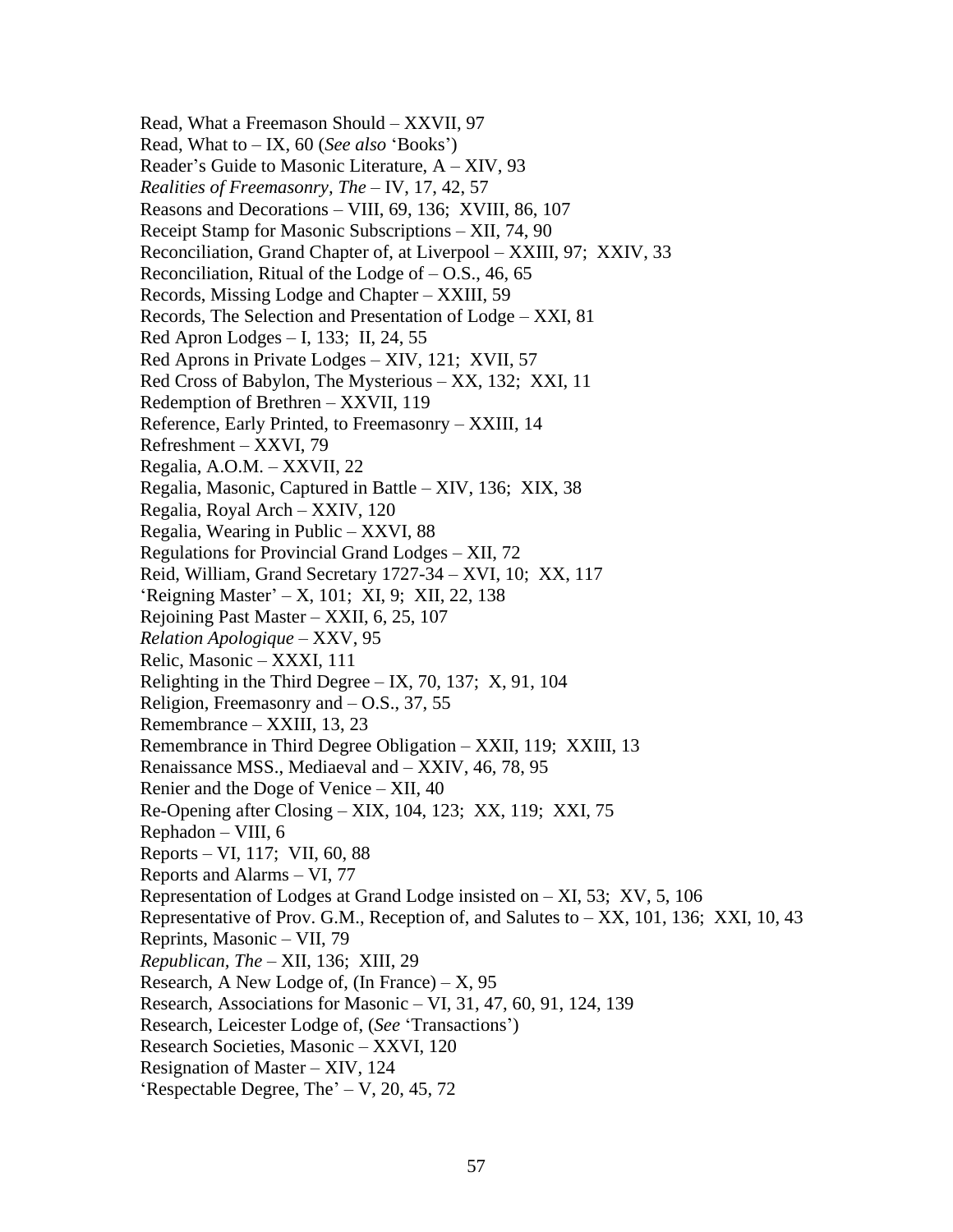- Restoration to Light XXIII, 25, 42, 55, 85, 104, 120 Restoration to Light, (J.D. and his Wand) – XXII, 134; XXIII, 25 Restrictions, Anglo-Scottish Border – XXVII, 105 'Resuming' – I, 7, 14, 22, 98, 116; II, 86, 87, 99; V, 4, 28, 44, 57, 90, 117; VI ,9, 39; XIV, 28, 56, 57, 74, 89, 106; XIX, 123, 144; XX, 127 Reverence, The Sign of – I, 75; VI, 59; IX, 17; XII, 144 Revival, Year of the – XXII, 87; XXIII, 23 Rhode Island, Prehistoric Freemasonry in – XX, 17, 33, 49, 65 Rhyme, An Old Masonic – IV, 66, 90 Ribbon, Colour of  $-$  O.S., 6, 25 Rifle Corps, Masonic – XXX, 70, 93, 137 Right Angle, Unlucky – XXIII, 84 Right or Left – XXXI, 42, 75, 136 Ring, A Silver with Orange Symbols – XXI, 55, 77 Risings before Closing, The – O.S., 2, 11, 16, 22, 29, 38; I, 129; II, 24; VI, 85, 121 Risings at Emergency Lodge – XIV, 8, 42 *Rite, Ancien de Bouillon* – XXV, 13 Ritual, A Point in the First Degree – VI, 85, 137; VII, 101 Ritual, A Printed  $- X$ , 37, 106 Ritual, An 'Authorised' Printed in India – III, 68 Ritual, An Old – I, 69, 92, 104; II, 35 Ritual, Ceremonial usages of the – XIX, 49 Ritual, Claret's – V, 35, 73, 106; XI, 72; XVI, 72, 87; XXIII, 39 Ritual, Committees – XX, 28, 92, 110 Ritual, Date of Claret's 6th Edition – XI, 72; XVI, 72, 87 Ritual, Evolution of Masonic – I, 121 Ritual, Innovations in the  $-$  V, 33, 68; IX, 38 Ritual, Knowledge and – XXV, 111 *Ritual, Masonic*, Hobbs – VII, 113 Ritual, Origin and Development of – XVII, 127 Ritual, Royal Arch – XXV, 86, 122 Ritual, Royal Arch of the 18th Century – XXII, 40, 107 Ritual, Direction, A, (Crossing the Feet) – XXI, 24, 44 Ritual, The Authorised – I, 31 Ritual, Uniformity of – III, 26 Ritual, Variations in the – V, 3, 28, 41, 42, 56, 88, 136; VI, 38 Ritual and Ceremonial, Recent Alterations in – II, 13; V, 33 Ritual and Knowledge – I, 95 Ritual as taught by Gilkes, The – III, 41 Ritual of 1847, Bradshaw's – III, 40 Rituals, Masonic – O.S., 5, 13, 17, 23, 26, 27, 30, 46, 59, 65 Rituals, Royal Arch – O.S., 14, 31, 40, 49 Rituals, The Oxford and West End – I, 114; II, 20, 40, 54 Rituals, Printed – VII, 99, 139 *Ritus Oxonienses* – XXI, 75
	- Roberts MS. of 1722, The VII, 79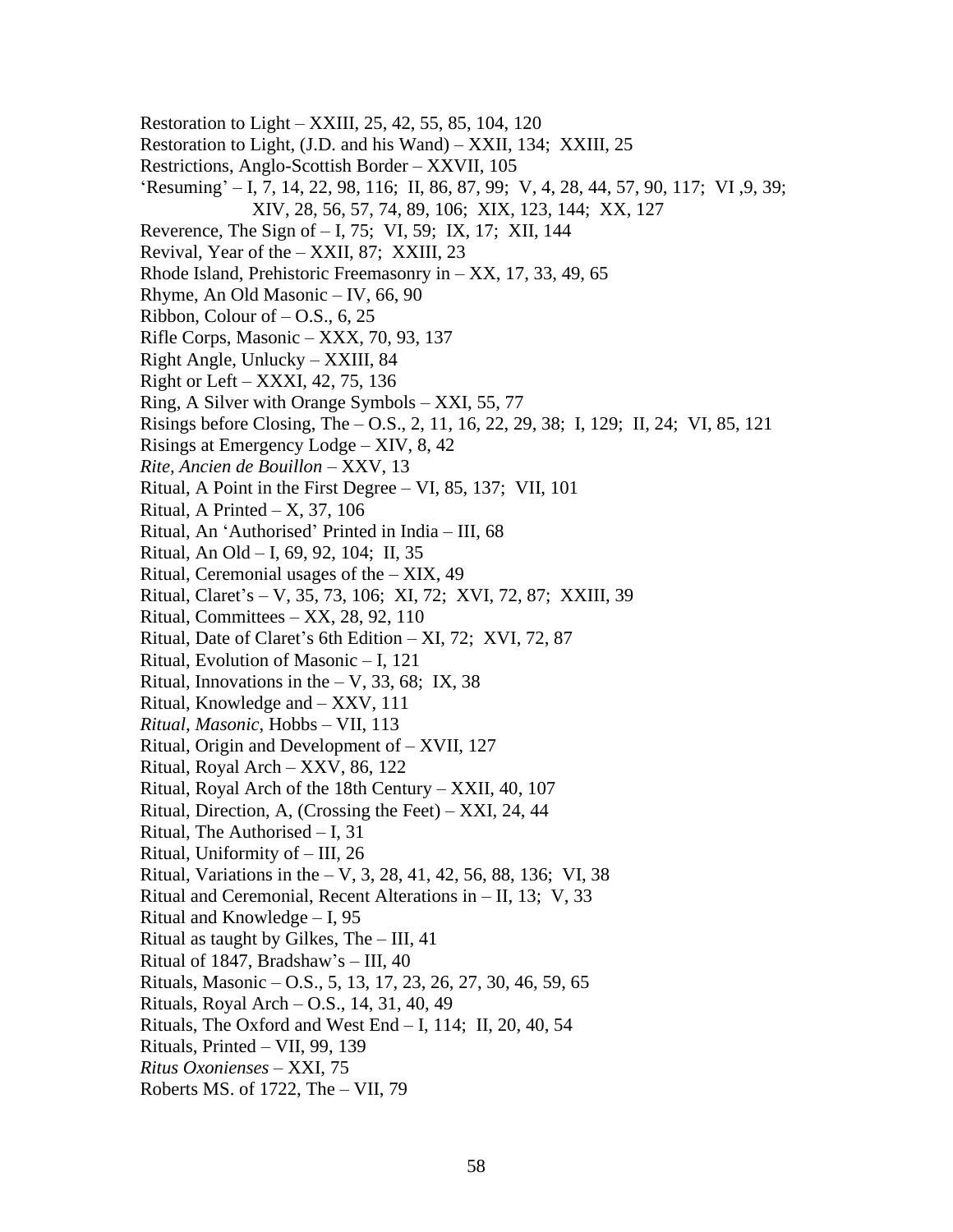Roberts Print, The – VIII, 58 Robison, John – IV, 68 Roman Eagle, Golden Fleece and – XXIII, 90 Roman Eagle Lodge, Edinburgh, The – O.S., 21, 34, 41, 50 *Ronayne's Handbook of Freemasonry* – O.S., 12 Ronchetti, Baptist – O.S., 15, 49; I, 3, 11 Rosettes on Aprons, The – I, 69, 104; XXV, 9 Rosicrucian Society, An Early – XXII, 43; XXV, 141 Rough Ashlar – XXX, 23, 89, 122 Rough Masons – III, 36; XXIX, 127 Rough Masons and Freemasons – XXVII, 108 Rowe, Dr. G.R. – I, 36; II, 20 Royal Arch Chapter: Addresses on the (Covey-Crump) – XXI, 140 Altar, Initials on the – VI, 52, 105; XIII, 40, 75, 105, 121 Altar, Initials 'H.V.F.' on the – XVI, 54; XVIII, 122 Altar, Which Way should Letters face? – XI, 120; XII, 119; XIII, 26 Apron, Letters on an  $-$  V, 37, 59 Banners, The – III, 18, 44; V, 35, 73; IX, 118; X, 11 Banners, The Principal – XXII, 23 *Book of Constitutions*, No Mention of R.A. until 1853 – II, 85; III, 116 IV, 3, 74, 105 Book of the Holy Law, The – XIX, 14 Breastplate, The – XIV, 89, 127; XV, 9 Candidate, The – XX, 135 Candidate, Knock for a – XVII, 117; XVIII, 28, 57, 87 Ceremony, Can H. and J. do part of? – VIII, 134; IX, 25; XVIII, 119 Certificate – XV, 38; XVI, 24, 54; XXIV, 119 Certificate, Address on Presentation of – XXII, 29, 44, 61 Certificate after the Union – XIX, 92 Chapter and the Zodiac – XXII, 87, 122 Chapter, Closing of the – XVI, 9, 43, 75, 88; XVIII, 121; XIX, 88 Clothing – XXXI, 25 Clothing or Jewel in a Craft Lodge  $-$  O.S., 2, 16 Companion – XXIV, 105 Collarette – VIII, 69, 137; IX, 9 Colours in  $a - XXII$ , 49 Conclave of Installed Principals, Quorum for a – XXII, 104 Constitutions – VIII, 21, 74, 118 Control of the, under the Antients – XIX, 42 Craft Functions, R.A. Masons Attending Public – IX, 135; X, 23, 40, 105 Customs in a Cape Chapter – XIV, 81, 136 Dates in the  $-$  XX, 117, 134 Dates of the Three Ancient Lodges – XVI, 53 Deputy Grand Superintendent – XIX, 133 Dermott's – XIX, 7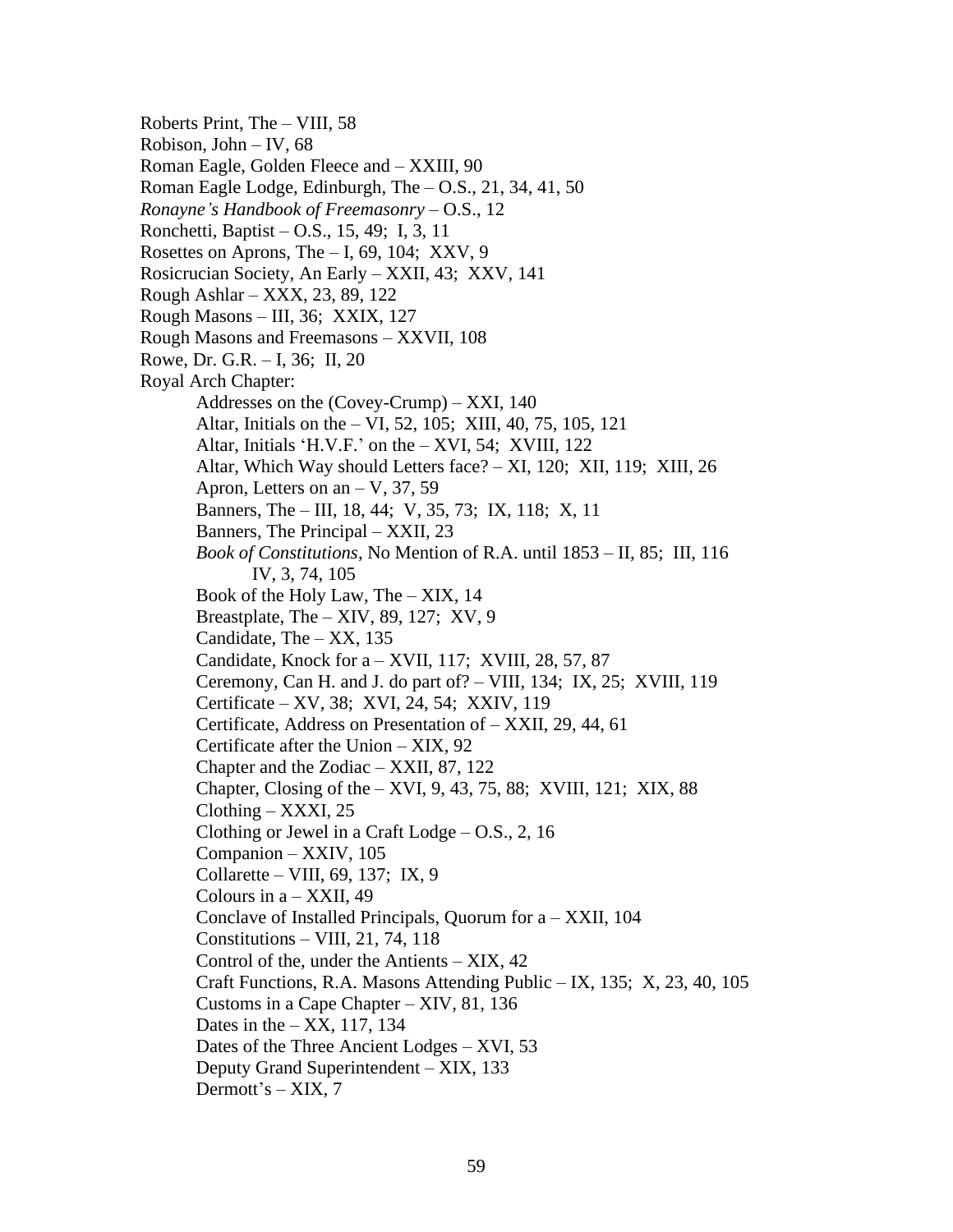Royal Arch Chapter (continued) Earliest Qualifications for the – XX, 23, 72, 105, 120; XXII, 107, 137 Earliest Reference to R.A., in a Minute Book – IX, 138 Eighteenth Century Ritual – XXII, 40, 107 Encampment of Super-Excellent Masons, (1783) – XX, 23, 72 Ensigns, Position of the  $- X$ , 70; XIV, 138 'Exalted', When was Term first used? – III, 99, 122 Fire, The R.A. – I, 133; IV, 116; V, 5, 21: X, 85; XI, 8, 105, 122 Firing – XXIV, 36; XXV, 74 Founders' Jewel – XVI, 87; XVII, 11 'Four Salutations, The' – XIV, 41, 77 German Lodges, The R.A. a necessary qualification for Visiting – XVI, 71 Groups formed by all Members in Closing Chapter – V, 52, 75, 106, 138; VI, 32 Hebrew Letters, The – III, 17, 57 Hermes Chapter, The – XII, 105; XIII, 49, 76 Historical Lecture, The - I, 65; II, 90, 101 History and Allegory in the Ritual of – XXII, 97 Holy, The  $-$  XX, 118 Honours in the R.A. – XVIII, 133 Implements in the  $-$  XX, 38, 73 In 1766 – XXVII, 91 Initials on the Altar, (*See* 'Altar') Installation, XVII, 56 Installation of Principals, The – X, 22, 56, 139; XVII, 86, 105, 140; XVIII, 6, 58, 89; XIX, 9, 25 Inspector General in R.A. – XIII, 85; XIV, 28 Interlaced Triangles of the – XXI, 17, 60, 124; XXII, 11 Jager to the  $-$  XXI, 55 Janitor, First Reference to the – XIV, 105 Janitor, The  $-$  XIX, 23, 41 Jewels – XX, 7; XXI, 7 Jewels, Old – XII, 39, 88; XX, 101; XXI, 10 Jewels, The Earliest Known R.A. – XV, 72 Lecture, The R.A. – IV, 35; V, 132; VI, 8, 134; XIX, 45, 105; XX, 40 Lectures – XVIII, 134; XIX, 45 Loyal Toast in the – XXII, 92 Masons, 18th Century – XXIII, 15 Masonry – XXIII, 81 Mention of R.A. in *Book of Constitutions* – II, 85; III, 116 More than 74 in  $a - XIII$ , 72, 122 Mourning in the R.A. – VIII, 21, 90 Mystical Lecture, A Point in the  $- X$ , 86; XI, 9 Number necessary to Open Chapter – III, 50, 74, 88, XV, 57, 109 Officers – XXVI, 43 Officers in the Irish Working, The  $-$  O.S., 6, 19, 39 Old Lectures of the R.A. – XI, 5, 17, 49, 86; XII, 9, 40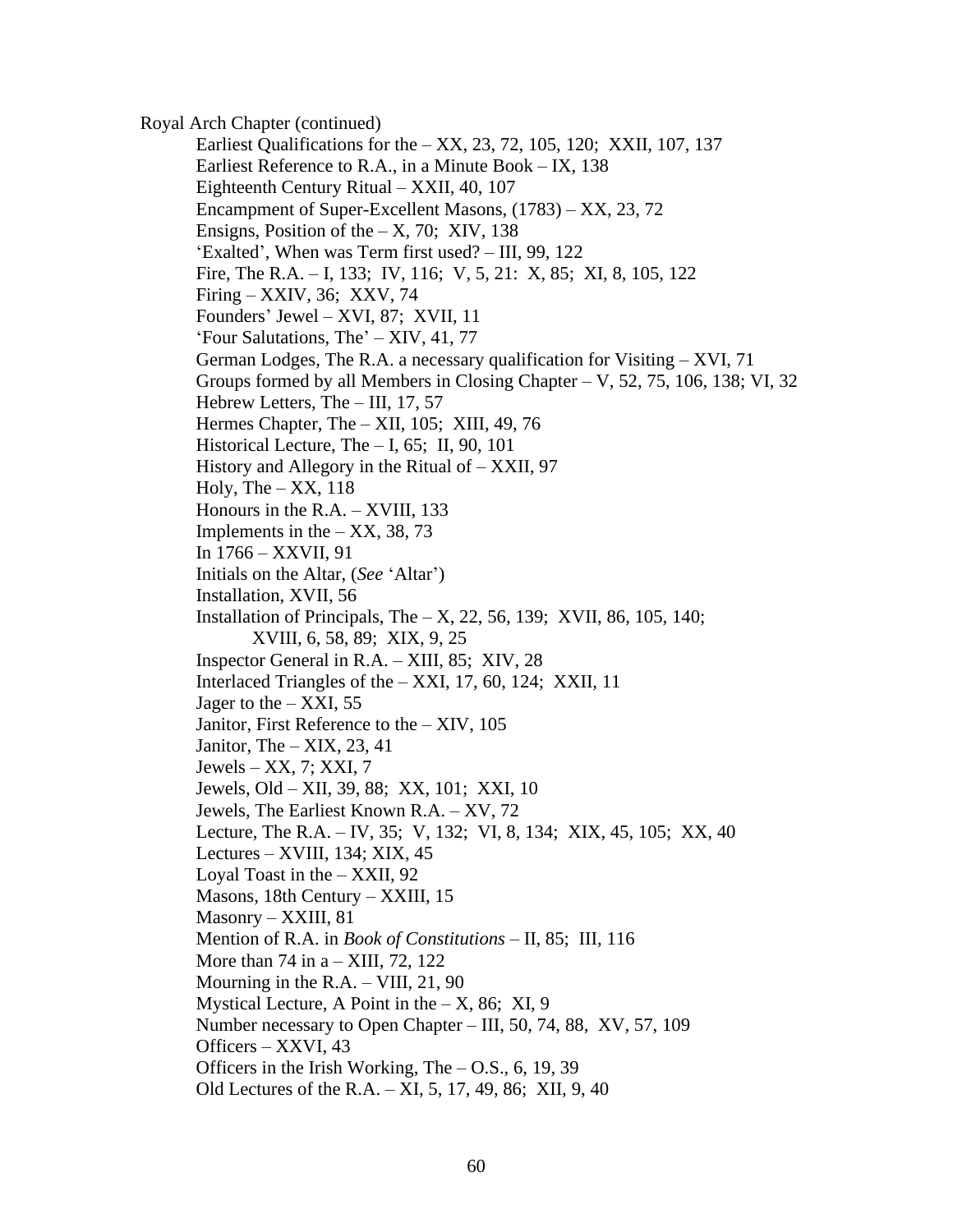Royal Arch Chapter (continued) Oldest – XXIV, 26; XXX, 9 Opening – O.S., 13, 26, 48; V, 107; VI, 32; XVII, 9, 91; XVIII, 10; XXIII, 69, 90, 106; XXIV, 36, 59, 107; XXV, 10, 136; XXXI, 27 Organisation, The Scottish and Irish – XVII, 65 Origin of the  $-$  II, 61; IV, 110 Past Principals – XXI, 54 Penal Sign, Two Modes of Giving the  $-$  V, 133; VI, 44, 55 Prayer, Attitude during – II, 101; XIX, 11, 25 *Primus inter Pares*, (The Principals) – XXII, 39 Principal Banners in – XXII, 23 Principals, The – V, 101, 140; VI, 9; XVII, 87; XVIII, 105, 140 Principals, Installation of – XIX, 9, 25, 121 Principals, Order of Entering the Chapter – VII, 85, 107 Provincial Grand Superintendent – XXII, 7, 42, 57, 74 Purple in the  $-$  XXI, 23 Purple Ribbon for Prov. Grand Officers – XVI, 102 Qualification, Early – XX, 23, 72, 105; XXII, 107 Qualification for Admission – XIX, 57, 76, 88, 109 Quorum of – XXII, 118; XXIII, 11; XXVI, 9 Quorum for Conclave of Installed Principals – XXII, 104 Quotation – XXXI, 67 Regulations – XIX, 12 Regulations, A Point on the – XVIII, 105; XIX, 12 Ritual, A New Innovation – XVIII, 121, 122 Ritual, Revision of the, in  $1834-6$  – II,  $51,70$ Ritual, The Old – XII, 116, 141 Rituals – O.S., 14, 31, 40, 49 Salutes – II, 98, 109; VIII, 86, 138; X, 21, 44, 56, 77, 90, 101, 122 Salutes to Prov. G. Officers  $- X$ , 22; XIII, 133; XVIII, 120 Sash – XXX, 71 Sash, How to Wear the – XI, 135; XII, 88, 109; XIII, 42 Scottish Excellent Master and the Bristol Veils – XXII, 71 Scottish P.Z., Can he be present at Installation of Z. in an English? – XXII, 71 Sheffield, R.A. Masonry in  $-$  VII, 33; X, 58 Sign of Prayer in, The Special – XIX, 11, 25, 121 Signs in the R.A. – V, 133; VI, 44, 55; XV, 73, 125 Summonses – VII, 74 Tau as a Mark of Distinction – XXI, 118 Tracing Board, An Unusual – XII, 35, 75, 89 Tracing Board of the – XXII, 133 Tracing Board, The  $- VI$ , 52; IX, 21 Tracing Cloth – XXIV, 36 Triangles, The  $- VI$ , 52, 90 Warrant – XXVI, 43; XXVII, 13; XXX, 119, 140; XXXI, 44 Word in the R.A., Note on  $a - VII$ , 5, 65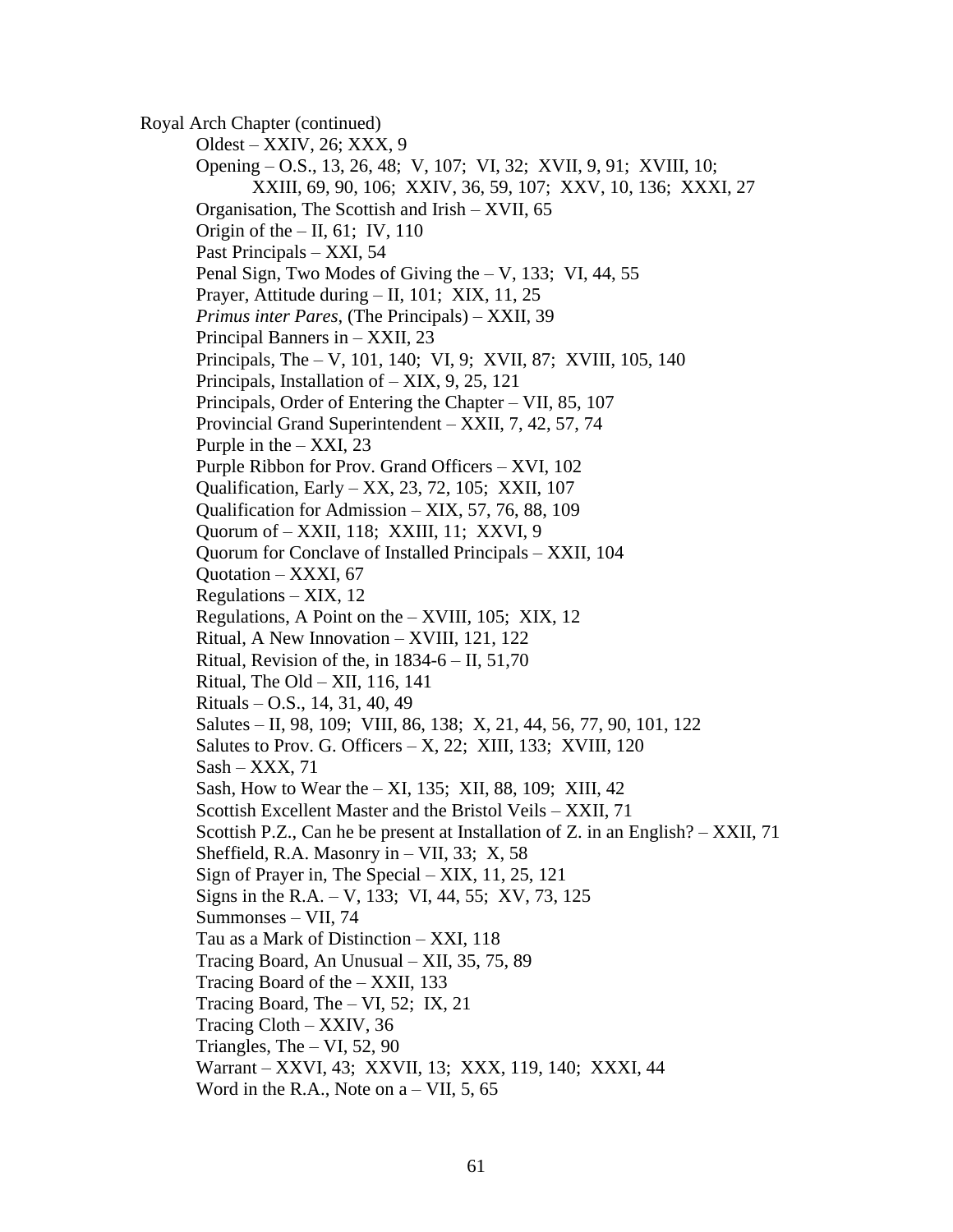Royal Arch Chapter, (continued)

V.S.L. in the R.A. – XI, 55; XII, 74, 89; XIV, 104; XV, 57; XXIV, 137 Voting in – XX, 62, 77, 111 Voting, Mode in R.A. – IX, 118; X, 10, 39 Year of our Order, The – XVIII, 60, 78, 92 Zodiac, and the – VI, 22, 71, 89; VIII, 39; XXII, 87, 122

Rowe, Capt. and Mr. Collins – XI, 71 Royal Arms on Grand Lodge Certificate, The – XXI, 6, 25 Royal Freemasons – I, 116; III, 21, 42; XXI, 129 Royal Gallovidian Chapter, Kirkcudbright – XXXI, 40, 105 Royal Lancashire Lodge, No. 116, The – IV, 124, 143 Royal Order of Scotland, History of the  $-$  O.S., 44 Royal Society and Masons, The – IX, 133; X, 11, 22; XI, 74: XXIV, 79 Royal Solomon Mother Lodge, The – O.S., 46, 73, 80 Royal York Lodge of Perseverance, No. 7, History of – IV, 64 Rubric, A Claret, (Attitude in First Degree Obligation) – XX, 55, 106 Ruff, J, (A Masonic Artist) – IV, 113 Rule of Three – XXX, 84 Rulers, Our, in Masonry – XXIX, 65 Ruling Authority, The  $- XY$ , 90; XVI, 25 Ruspini Advertisement, A – XXII, 109

## **S**

S.S. – I, 65; II, 90, 101 S of H. – XXX, 55, 75 Sackville, Sir Thomas – XI, 1, 45 Sacrament, Certificate of having received the, required for Candidates for Initiation – XII, 117 Sacred Treasures, The Five – O.S., 14, 32, 71 St. Abb's Lodge, Burns and the – XVIII, 89, 141 St. Andrew, Lodges of – O.S., 38, 57; XXV, 59, 137; XXVII, 102, 140 St. Claudius Lodge, No. 21 – (*See* 'Transactions') St. George's Day – VI, 118; VII, 62; XXVI, 102; XXVII, 91 St. George's Lodge, Schenectady – O.S., 69, 89 St. John, Lodges Dedicated to – IV, 33; VIII, 101,139 St. John, The Festival of – XIII, 24; XVI, 115 St. John's Card of Quatuor Coronati Lodge – X, 93 St. John's Day – VI, 118; VII, 62 St. John's Day, Little – IX, 22; XI, 119, 137 St. John's Day in Harvest – O.S., 14, 32 St. John's Lodges – XX, 119; XXIII, 84, 103 St. Lawrence the Martyr – XXVI, 85, 102 St. Leger, Hon. Elizabeth – XXVII, 36, 61, 76 St. Mark, The Degree of Old – XXII, 71, 137; XXIII, 70 St. Patrick's Lodge, Newry – XXI, 126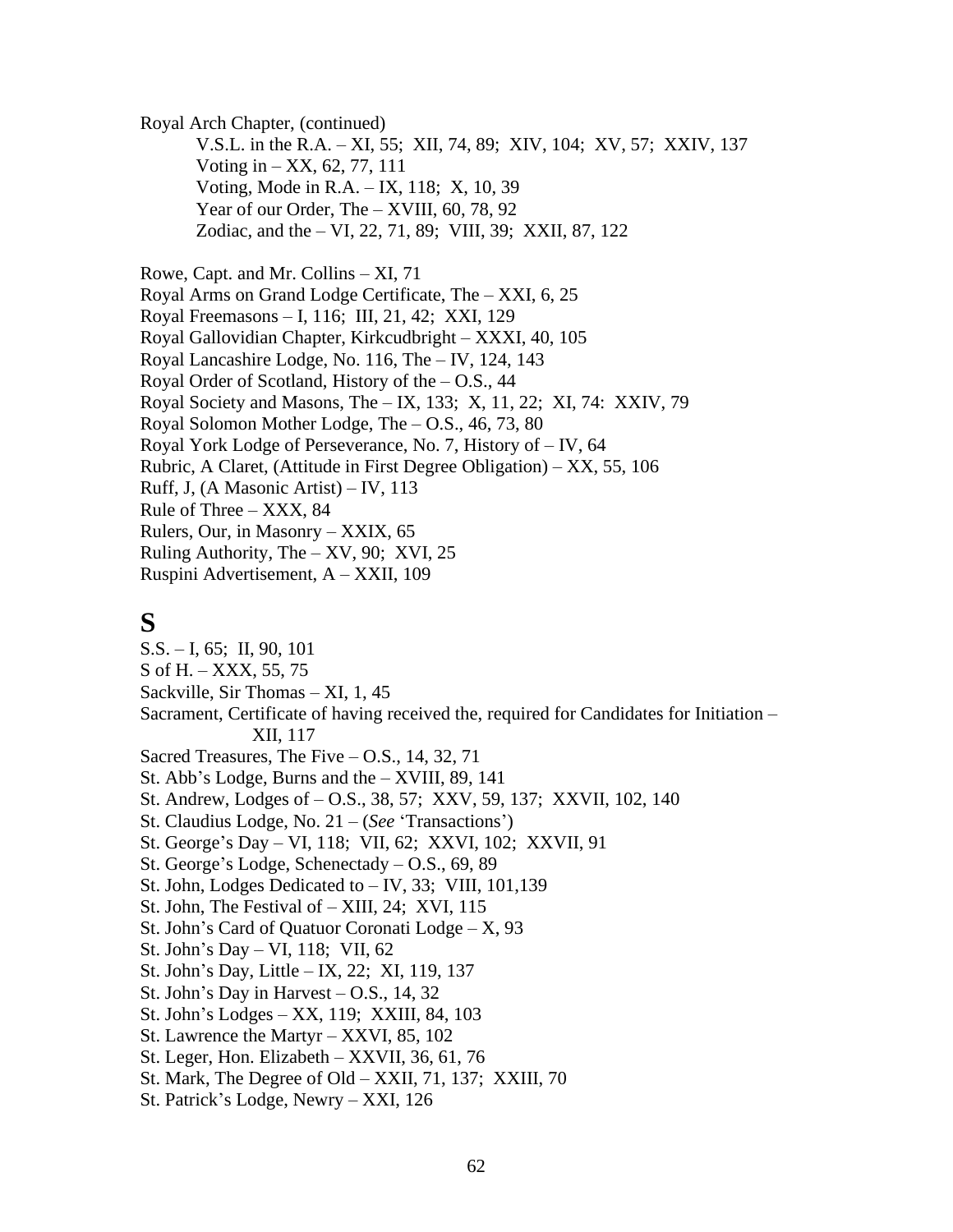St. Thomas, Order of – XXV, 10 St. Thomas the Apostle – O.S., 14, 32, 41, 54; XXXI, 12, 44 Saintfield, Freemasonry in – VIII, 77, 107 Salutations, The Four in R.A. – XIV, 41, 77 Salute in Board of Installed Masters, The – XXII, 105 Salute or Greeting – XXIII, 68 Salute to Assistant Provincial Grand Master – XII, 55, 120 Salute to Deputy Provincial Grand Master – IX, 20, 56, 71, 87, 103 Salutes – XXVII, 71 Salutes in the R.A. – VIII, 86, 138; X, 90, 101, 122 Salutes on Installation – IV, 97, 122 Salutes to Grand Officers, XIX, 38, 61 Salutes to Provincial Grand Officers in the R.A. – X, 22; XIII, 133; XVIII, 120 Salutes to Representative of Prov. G. M. – XX, 101, 136 Saluting – XXVIII, 13 Saluting Grand Officers, Correct Time for – XVI, 10, 29, 57 Saluting Grand Officers when D.C. is a Grand Officer  $-$  XV, 105, 125 Saluting Wardens – O.S., 2, 10; XXIII, 119, 141; XXIV, 12, 26; XXV, 22, 44 Saluting Wardens by Visitors – VI, 133 Salutation, 'Brother' – XXVIII, 72 Sanballat – XX, 38, 59, 121 Sanctity of Lodge Room – XXVII, 54 *Sanctum Sanctorum*, The – O.S., 78, 91; I, 8 *Sanctum Sanctorum*, Entering the – VII, 6; VIII, 17 Sandoval, or the Freemason  $-$  IV, 49; IX, 134; X, 23 Sanhedrim, The August – XI, 85, 121 Sanhedrim or Sanhedrin – XI, 139 Sansum, The Degree of – II, 17; III, 4; IV, 36, 53; VII, 108 Sansumi Schamir, Sherman – VII, 127 Sarcophagus of King Ahiran – XXI, 78 Sash in the R.A., The – XI, 135; XII, 88, 109; XIII, 42 Sash, Royal Arch – XXX, 71 Saunders, Mr., of Sutton Coldfield – XXVIII, 23 Savage, Richard and James Thomson, Masons – XX, 30 Sayer, Anthony – O.S., 2, 9; I, 34, 101 Sayer, Anthony, His Arms – XIII, 84, 122 Sayings, Old – XXVI, 104 Schamir, The Legend of the  $- XII$ , 116, 141; XXIX, 79 Scotland, Any Degree may be Opened direct in – III, 23 Scotland, The Master Mason's Degree in – XVI, 31 Scotland, Tracing Boards in – XV, 106, 125; XVI, 28 Scott, Bro. John  $-$  O.S., 78 Scott, Pope and Sir Walter – IX, 27, 61 Scott, Sir Walter – VII, 69, 121; VIII, 11 Scottish Chapters, The Six – XVII, 117; XVIII, 88, 107; XIX, 57, 72 Scottish Constitutions, Jewels of Deacons in the – XXVII, 76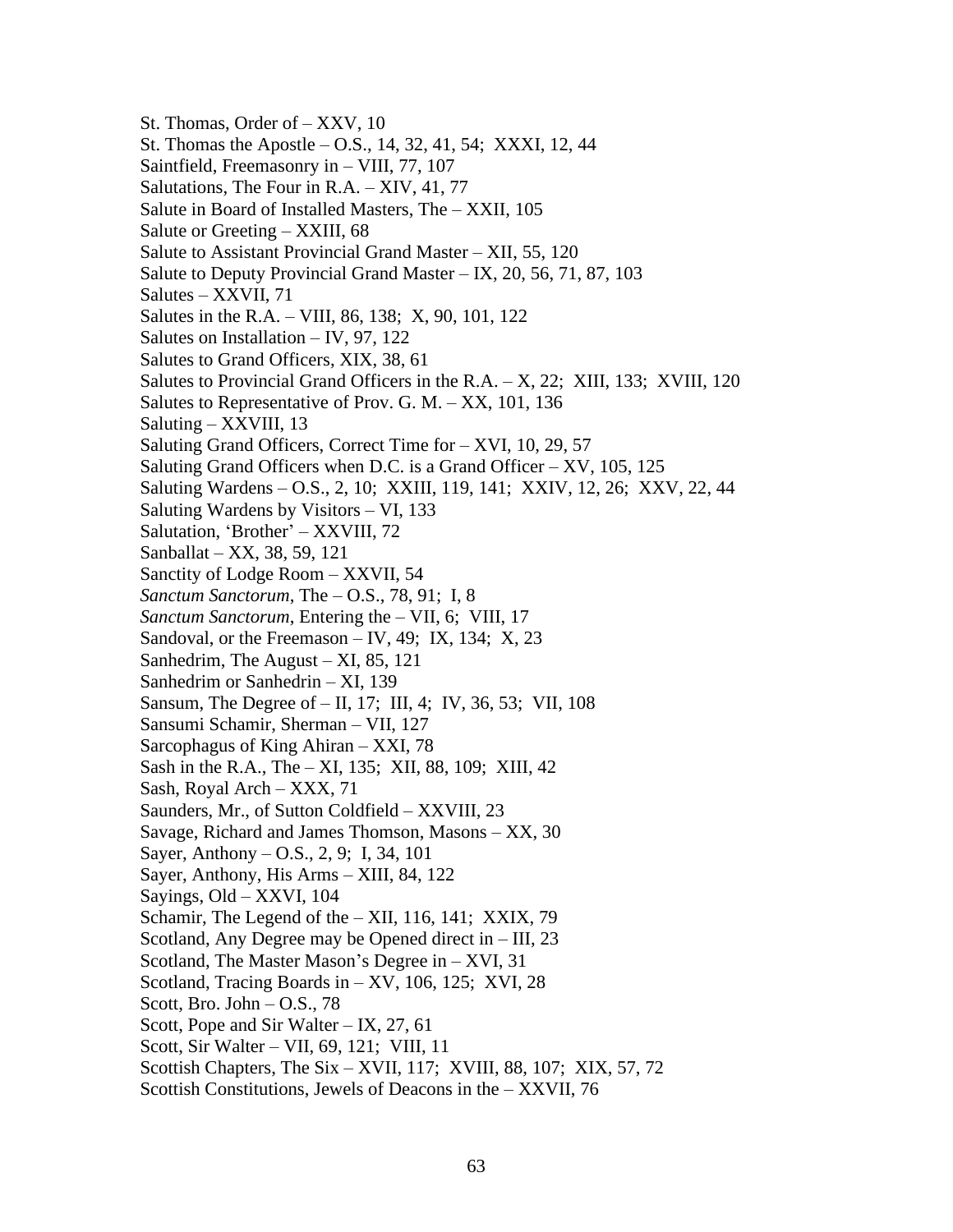Scottish Lodges, Wanted, a List of – XII, 105, 120 Scottish Past Master joining an English Lodge, What Apron? – XX, 118 Scottish R.A., Can English P.Z. who is not I.M. attend Installation of J.? – XXIII, 39 Scripture Extracts, Selection of – I, 98, 136 Scripture Readings – XXIV, 25, 42, 76 Scripture References – XXVI, 122 Seal, A Knights Templar  $- X$ , 70, 107 Seal, An Old – VII, 132; X, 100, 121 Seal, Scots Mason – XXVII, 120 Seal, The Lodge – IX, 55, 90 Sealing the Obligation – XXII, 105 Seals, Irish Lodge – X, 86; XI, 23, 43, 75, 85, 106 Second Degree, A Point in Procedure in the – IX, 102; X, 10, 92, 104 Second Degree, Preparation of Candidate for the  $- V$ , 3, 56; VI, 8 Second Degree Sign, (Claw) – VI, 117; VII, 60, 88, 134 Second Degree, Cable Tow used in the – XII, 56 Secret Societies – II, 136 Secret Societies Act – XXVIII, 39 Secret Societies, Early – XIII, 119; XIV, 11 Secretary's Toast, The – III, 74; V, 133; VI, 13 Secretary's Wand, The  $- X$ , 120 Secular uses? May a Masonic Temple be let for – XVIII, 24; XXI, 43 Seldon, John MS. – XXVIII, 54 Selwyn, Bishop – XVII, 55; XXI, 54, 74 Senior Warden in Charge, The – XVII, 10, 25 Seniority of Members of a Lodge – IX, 73 Seniority of Initiate who Resigns and Rejoins – II, 52, 74 Sentiments, Time Honoured – II, 78; III, 108; XXXI, 14 Sermons, Early Masonic – IX, 65, 97 Serving Brethren, Can they attend Lodge? – XII, 8; XIII, 26 Serving Brother as Inner Guard – V, 35, 90, 106; XXV, 116, 140; XVI, 72; XXVII, 137 Seventeenth Century, Masonry in – XXVII, 104, 140 Shakespeare and Freemasonry – O.S., 43 Shakespeare, Creator of Masonry – XXI, 141 Shakespeare Lodge, No. 284 – II, 62 Shall I be a Mason? – XXVI, 81 Shamir, Legend of – XXVIII, 65, 81 Sharp Instrument, Point of – XXVI, 56, 76, 106 Sharri Tephlia, The Grand – I, 34, 55 Sheffield, Royal Arch Masonry in – VII, 33; X, 58 Sheffield Memorials of the Masonic Union – III, 46 Sherman, The Insect – XXIX, 39, 61, 77, 105, 140 Sheshbazzar and Zerubbabel – XVII, 86 Shibboleth – II, 45, 46 Shields of Knights Templars – XII, 106 Shovel in the Bible, The  $-$  XX, 38, 73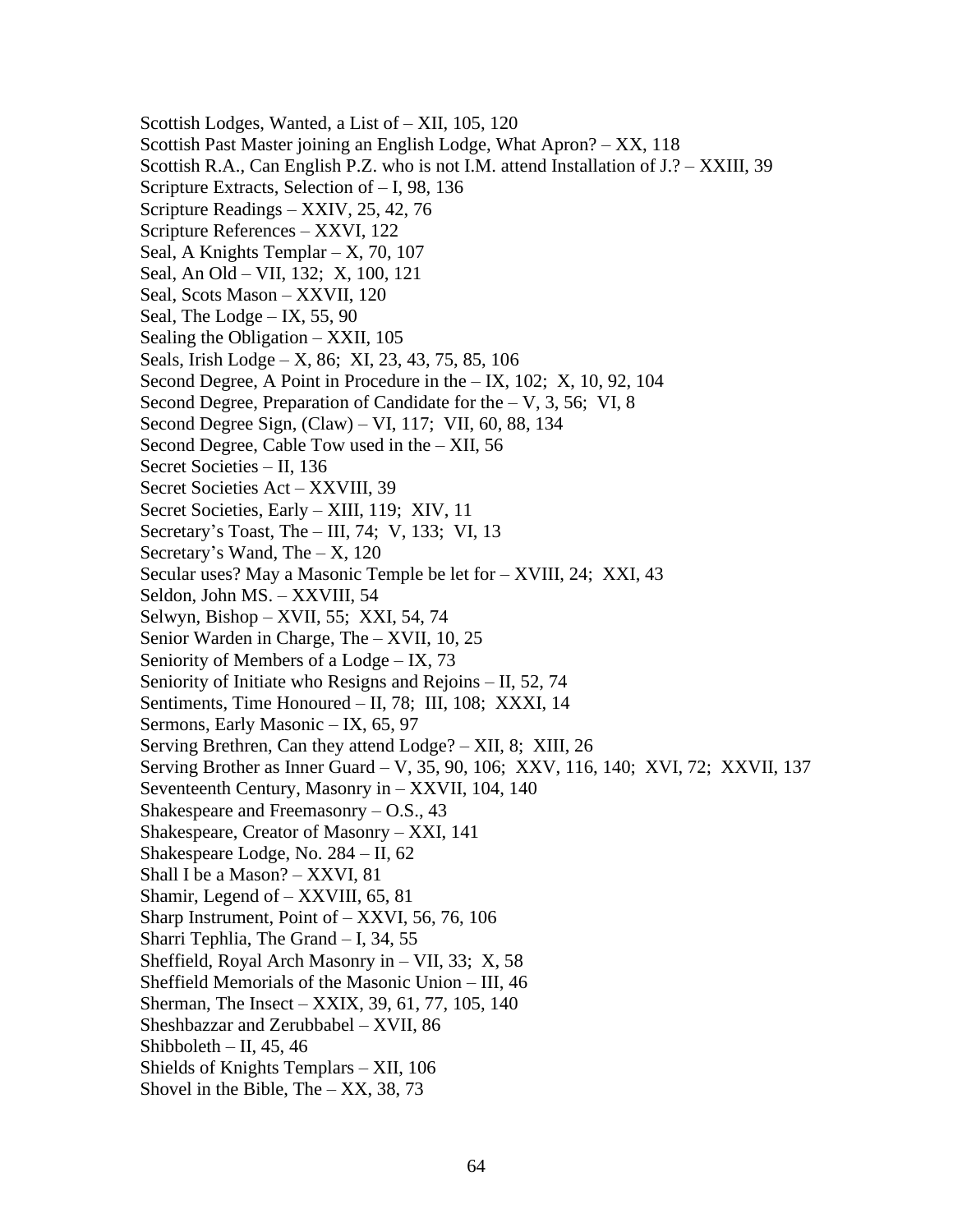- Shriner O.S., 21, 33, 41
- Signature Crosses in K.T. XIII, 72; XVI, 116; XVII, 71
- Signatures,  $K.T. XXX$ , 71
- Signatures, Masonic XVI, 22, 120
- Sign During Obligations, The IX, 18; XI, 84; XII, 144; XIII, 14, 91
- Sign During Obligation, When to Drop the  $-$  IX, 6, 73
- Sign of Fellowcraft, The VI, 117; VII, 134
- Sign of Prayer, The So-Called I, 75; II, 100, 115, 131; III, 19, 20, 52; V, 12, 71, 109; VI, 59; IX, 17, 124
- Sign of Reverence, The So-Called VI, 59; IX, 17
- Sign or 'Signs' in Second Degree VII, 12, 110
- Sign of Sympathy III, 83, 136; IV, 117
- Signs as made by Past Masters I, 113, 137
- Signs in R.A. XV, 73, 125
- Signs, Manner of Giving XXVI, 10
- Signs of Fidelity XXX, 119, 140
- Signs, Should Wardens acknowledge Candidate's VII, 5, 91
- Silent Fire XIX, 8; XX, 42, 102
- Silver Ring, A, with Orange Symbols XXI, 55, 77
- Sincerity, Lodge of, No. 292, History of XXII, 116
- Six Scottish Chapters, The XVII, 117; XVIII, 88, 107; XIX, 57
- *Sixteenth Century Mason, The*, (Knoop) XXII, 59
- Sketchley, Bro. James V, 16, 29
- Sketchley and his Masonic Tokens X, 49
- Sketchley's Masonic Tokens IX, 38, 76; X, 80, 81
- 'Skillet' or 'Skirret' II, 17; III, 4
- Skirret, The O.S., 33, 64, 72; VIII, 44, 96; XII, 7, 25; XIV, 88; XV, 123; XVI, 119; XIX, 93; XXIV, 57; XXVIII, 143; XXX, 15
- Skirret, Earliest Reference to the XXII, 87, 123; XXIII, 7
- Slate and Vann,  $A XIX$ , 88, 109
- Slater, William Bell XIX, 71, 135; XX, 12; XXII, 137
- Slavery, Freemasons and XXIX, 136; XXX, 14, 29, 43, 58, 87
- Slaves Owned by a Lodge II, 19
- 'Slip', It Proves  $a V$ , 21, 58
- Slip of Caution, The XIV, 54; XVI, 119
- Slipshod,  $Why? XXII$ , 134
- Sloane, Sir Hans IX, 54; XI, 120, 137
- Sloane MS. No. 3329 O.S., 14, 33
- *Smaragdina, Tabula* XVII, 101, 141
- Smart, Christopher IX, 33
- Smith, Sir William Sydney II, 33, 57; III, 55; IV, 2
- *Smith's Pocket Companion* IX, 13
- *Smith's Pocket Companion* of 1735 XI, 81, 97
- Smyth, T. Engraver II, 67; IX, 86
- Social Lodge, No. 62, The IV, 126, 142; V, 46
- Societies, Eighteenth Century XVIII, 30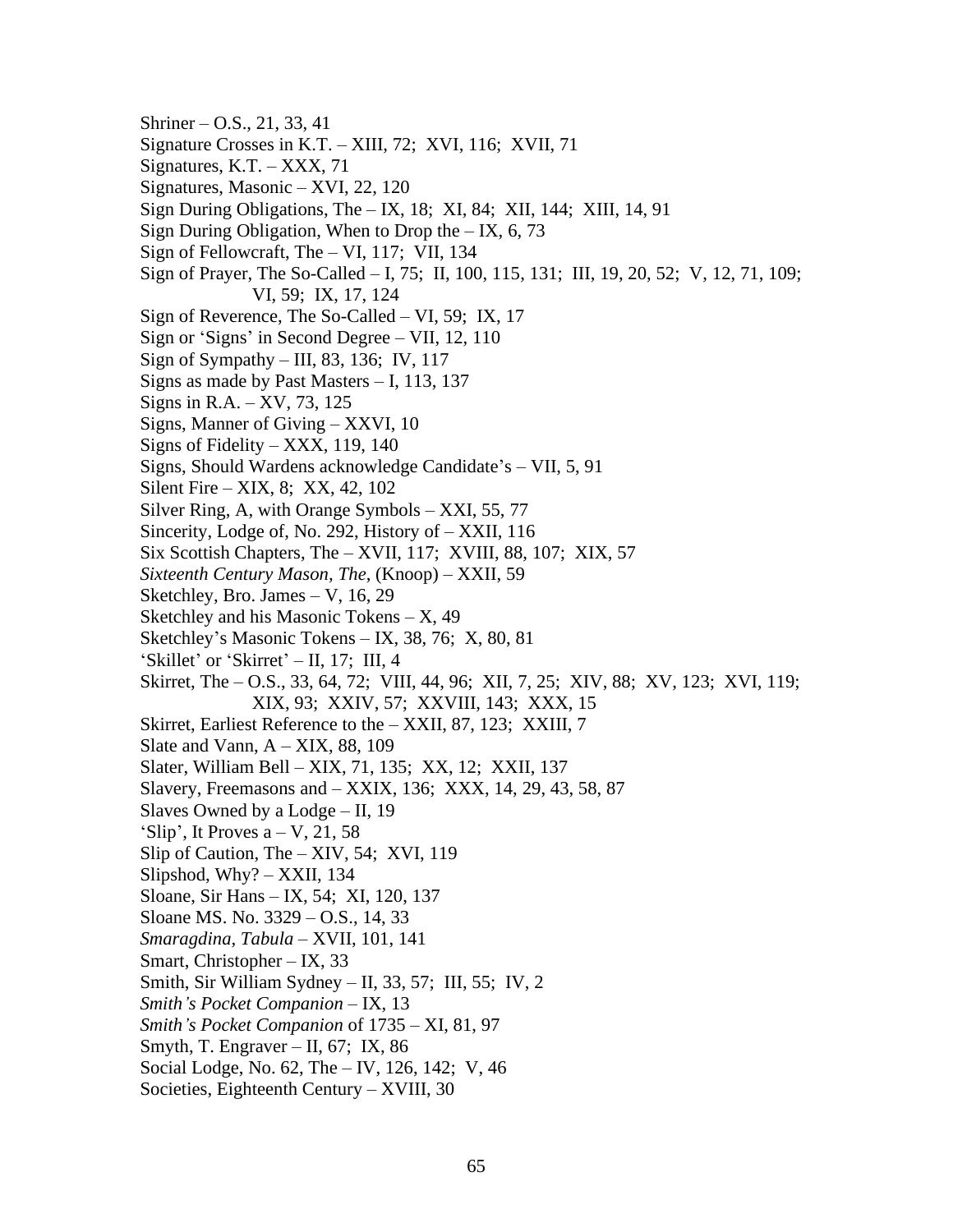Society, The Blue and Orange – XII, 7 Solids, The Five Regular Platonic – V, 35, 86; VII, 101, 118, 133 Solomon and Hiram  $-$  IX, 70; XIII, 39 Solomon's Knot – VII, 100, 139; VIII, 26 Solomon's Temple – O.S., 28 Somerset Masters' Lodge – (*See* 'Transactions') Song, A Masonic – II, 18, 41, 55; VII, 54, 69 Song, The E.A.'s – XXXI, 120, 139 Song, The Master's – XXVIII, 126  $Songs - XXX$ , 37 Songs, Eighteenth Century Masonic – VII, 81; XIV, 109 Sons of the Widow – XXXI, 31 'Soul of Nature, The' – O.S., 73; III, 18, 45 Sound of Limb in Gild Law – XV, 126 South Africa, Freemasonry in, Prior to 1811 – I, 33, 74; II, 67; III, 43; VI, 35, 118 South Australia, History of First 50 years of Freemasonry in – IV, 64; V, 64 Southey, Robert, and Freemasonry – VI, 5; VIII, 8, 22 Southwell Lodge, No. 1405, History of the – VII, 45 'Sovereign of your Native Land, The' – VI, 101; VII, 43 Spanish Mason, A Distressed – XX, 13 Special Office – XXV, 127 Spencer Family of the Old Charges, The  $- X$ , 1 Speculation and Practice in 1565 – XIV, 61 Speculative and Operative – XII, 76 Speculative Mason, The – XII, 29 Speculative Masonry, Historical Notes on – I, 141 'Spirit and Art of Masonry, The', *De la Depornal* – IV, 115; XXX, 57 Spurious Charters – XXX, 65 Spurs, A Knight's – XV, 126 Square and Compasses – XXI, 1, 49, 106 Square and Compasses in Combination, The – XIX, 71, 90 Square and Compasses, The Oldest Reference to the – VII, 22; XI, 4 Square and Compasses, Position on the V.S.L. of the – XIII, 134; XIV, 11, 42, 75; XVI, 39, 134; XVII, 12 Square and Compasses, Relative Positions of the – II, 52, 73, 103, 120, 132 Square and Compasses, The Name of a Hamlet near Launceston – XVI, 61 Square and Compasses as a Heraldic Bearing – XV, 91; XVI, 26 'Square, Formed in a' – XI, 135; XII, 12, 25 Square, Level and Perpendicular – IX, 125 Square, Oblong – XXVIII, 47 Square Pavement – XXV, 41, 60, 75 Square, The  $-$  IX, 101 Square, The Masonic  $- I$ , 114; II, 39 Square, Triangle and Circle – XXIX, 95, 103 Square, What is  $a? - XXVII$ , 65, 110 *Stability, A Century of*, (Golby) – VI, 1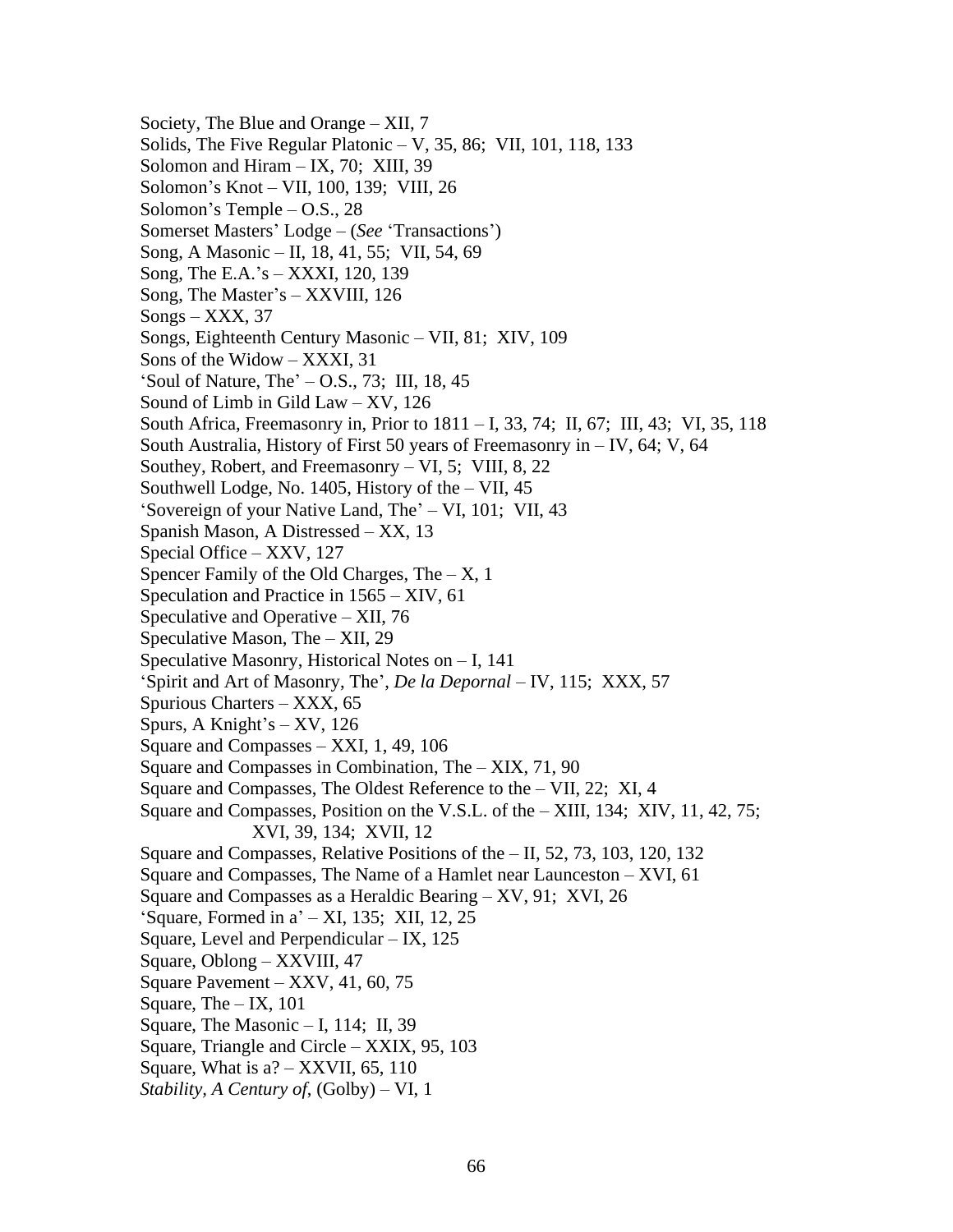Stability Lodge of Instruction; Has best claim to be the Reconciliation Working – VII, 114 Bro. Broadfoot – I, 120, 138 Descent from Lodge of Reconciliation – XIII, 106 Foundation and Early Days – I, 12, 114, 120, 138; II, 139 Installation Procedure – VIII, 71 Investiture of Tyler – VIII, 78 Position of Candidate at N.E. Corner – XV, 138 Preparation of Candidate in Second Degree – VI, 8; XVI, 74 'W.M. Elect', Use of the Term – I, 12 Working of Stability – VII, 58, 99, 114, 139 Staffordshire, Freemasonry in – III, 11 Star and Garter, The – IV, 111, 125, 144; V, 112, 123; XIII, 39; XV, 139; XIX, 105; XX, 12, 88, 104, 119; XXX, 129 Star, The Five-Pointed – IV, 18; VII, 3; XVII, 55, 103; XVIII, 25; XXXI, 57, 91, 106, 122 Star, The Bright Morning – XXXI, l, 7, 78 Star, The Order of the – XIX, 105; XX, 12, 88, 104, 119 Staircase, The Winding – XXVIII, 39; XXIX, 11 'State of Faith', (Pamphlet by Preston) – IV, 13, 25, 46 Steele, Sir Richard – I, 19, 54, 84 Steinbrenner, Bro. G.W., (A plagiarist of Findel) – III, 66 Step, The First Regular – III, 18, 44 Steps of an E.A., The  $-$  VII, 132; VIII, 56 Steps of the Third Degree, The – XXXI, 86 Steward, Ostensible – XXXI, 41, 62, 74 Stewards' Badges – O.S., 61, 75, 82; I, 5, 13 Stewards, Grand Lodge – XXV, 42, 60, 75 Stewards in Private Lodges – XIX, 103, 122 Stewards' Jewels in Private Lodge – IV, 68; VIII, 4; IX, 56 Stewards, Regalia of Lodge – XVII, 23, 45, 57, 74 Stewartstown Lodge No. 783, I.C. – X, 96 Stickells, Robert – XIX, 140 Stint it  $-$  XXI, 44 Stodan – XXVII, 43 Stolkin – III, 17, 43, 57, 86; XXVI, 24 Stone, An Ancient – XIII, 32 Stone, Cubical – XXX, 10 Stone of the Temple, The – VII, 109; VIII, 15 *Story of the Craft, The*, (Vibert) – VII, 63 Stowell, Robert – XXII, 33 Strange Word, A, (Hagg-Sein-Agg) – XX, 120 *Stray Leaves from a Freemason's Note Book* – I, 37, 57; IV, 7 Strength, Beauty, Wisdom – XXVIII, 118 Strict Observance, An Early – XIV, 31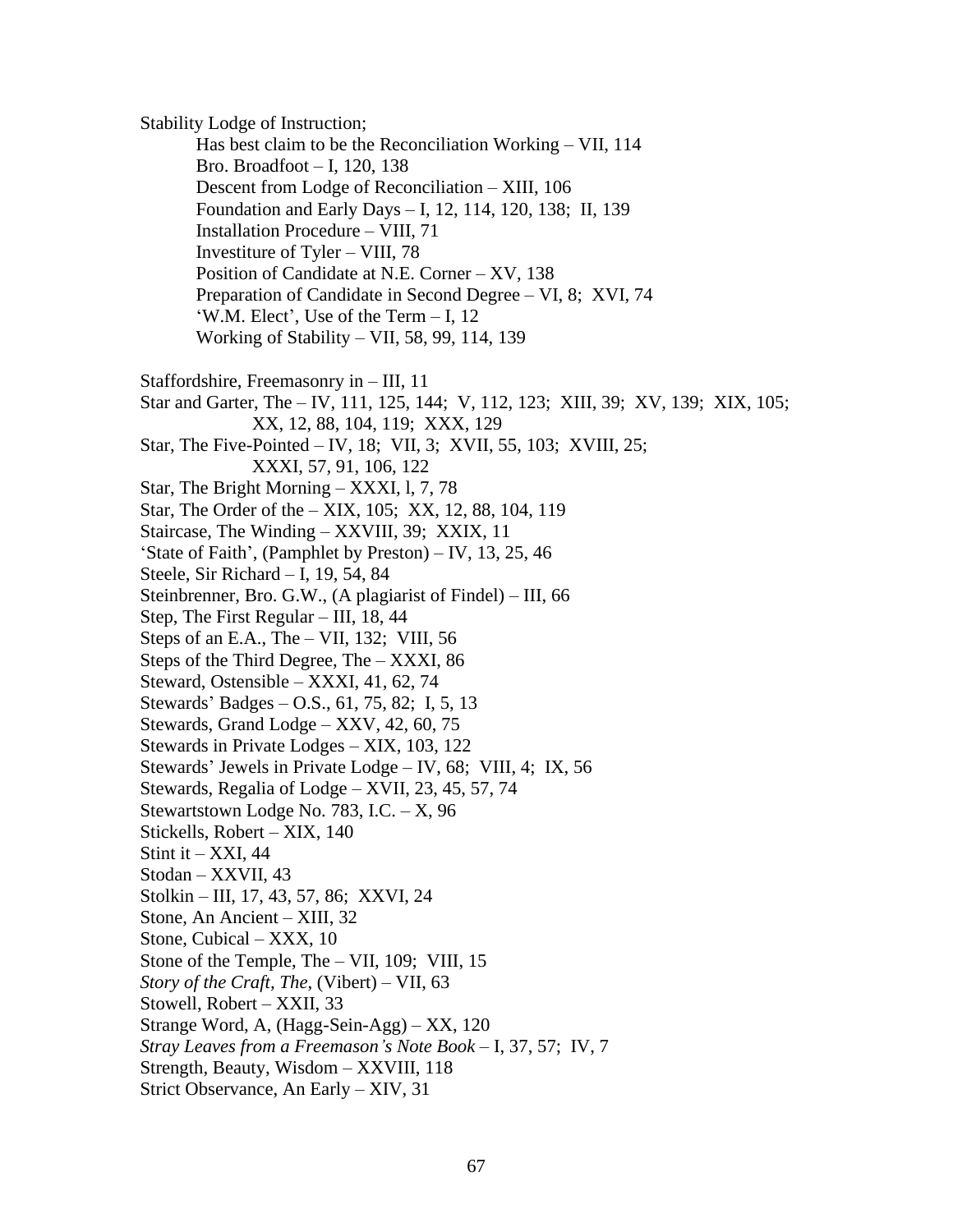Study Circles – XXXI, 70, 108 Study Circle, The Arcadian Lodge – IX, 42; X, 44; XI, 80; XII, 26; XIII, 48, 64 Stukeley, Dr, Diary of – XXVIII, 72 Stukeley, Dr., Visit to Dorchester in 1723 – I, 109; X, 26 Stukeley, Rev. William – XXVIII, 65 Style of Candidate – XXX, 56, 75, 106 'Sublime' Degree, The – XVIII, 133; XIX, 45 Subscriptions, Earliest Cases of Fixed Annual – XV, 23, 93 Subscriptions, When are they in arrears? – IV, 2, 21 Suffolk Installed Masters' Lodge, (*See* 'Transactions') Summary Opening of Degrees – XIII, 89; XIV, 57, 74, 89, 106 Summons, A Curious form of, (Quotations Printed on them) – XXI, 141; XXII, 78 Summons, Items on a Lodge – XIX, 125 Summons, Must Passings and Raisings be entered on the? – V, 133; VI, 43 Summons, Lodge – VII, 63 Summonses, Royal Arch – VII, 74 Sun and Crescent Degree – V, 84 Sun and Moon – XXIII, 84 Sun and Moon and Wardens – O.S., 45, 59 Sunday, Can a Lodge Meet on? – III, 66, 90 Sunday Meetings – XIX, 58; XXIV, 24, 41 Sunday Lodge Meetings – XVII, 124, 135 Superintendents of English Buildings in the Middle Ages – XV, 17, 33, 49, 65, 81, 97, 113, 129; XVI, 1, 17, 33, 49, 65 Superintendent of Works – XXVIII, 88 Super-Excellent Masons, Encampment of, (1783) – XX, 23, 72 Superstitions, Popular – II, 2 Supporters of the Arms of Grand Lodge, The – VI, 53; VII, 41 Supreme Grand Chapter, How it came into being – XVII, 33 Supreme Grand Eclectic Scotch Council – XXI, 55 Surtees Society Publications – X, 128 Suspension of a Lodge – XXX, 134 Sussex, Duke of – III, 70; XXVI, 143 Swaine, Richard – XIV, 24, 43, 92 Swan and Rummer, The Lodge at the – XIII, 33, 60 Swastika, The – O.S., 3, 20; XXVIII, 109, 126 Sweden, Early Freemasonry in – II, 50, 70 Sweet, Catherine – III, 82 Swiss Regiments, Freemasonry in – XXIII, 30 Sword for the Inner Guard, A – XX, 8, 25, 42, 71, 104 Sword of State – XXVIII, 49, 76, 92 Sword of the Inner Guard, The – X, 51, 77, 106; XI, 7; XII, 138 Sword, The Flaming – XXIX, 134; XXX, 12, 27, 41 Swords – XXX, 72 Swords, Masonic, Allowed to be Retained at Cologne in 1918 – IX, 139 Symbol, A Hebrew  $- X$ , 52, 106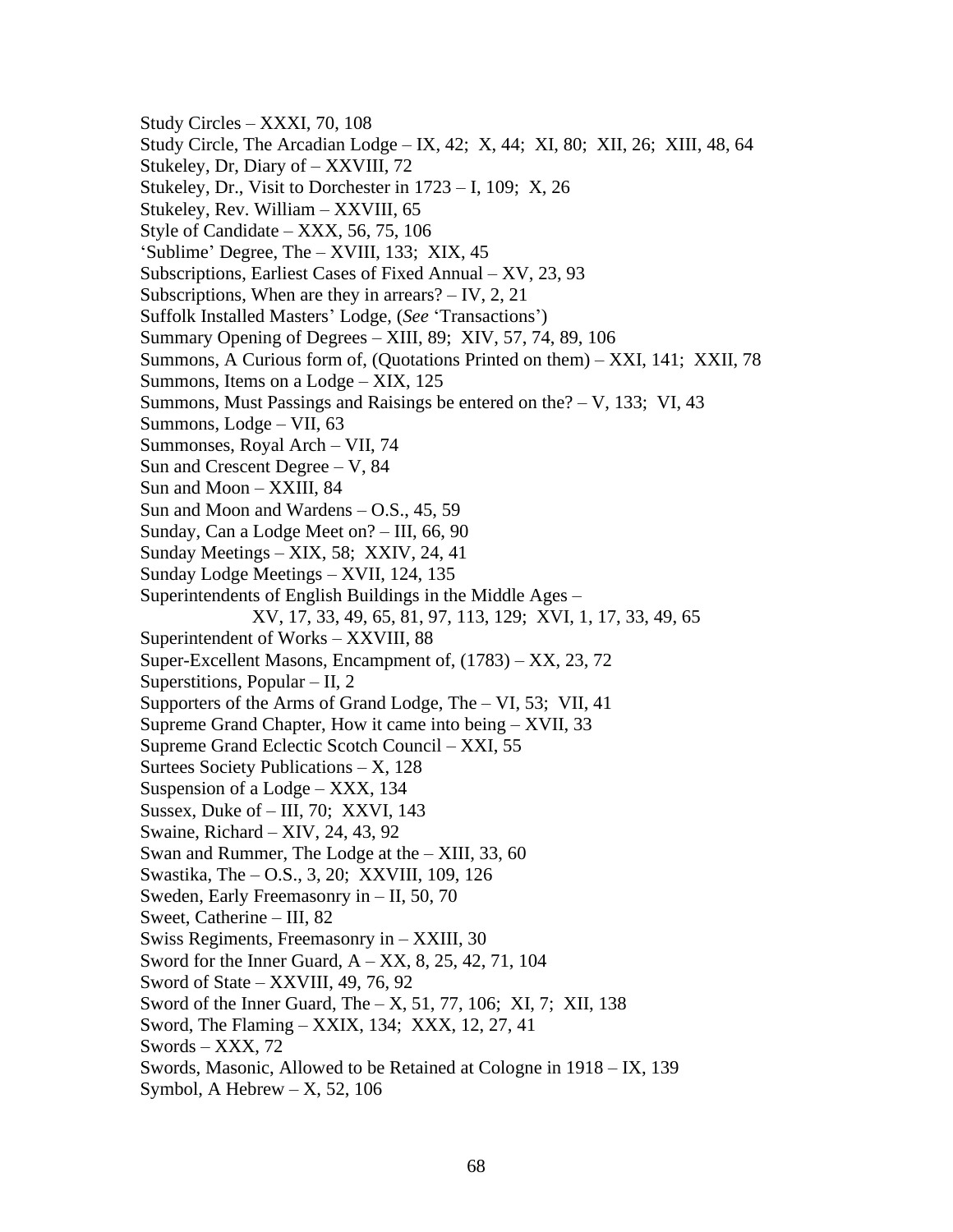Symbols – XXIV, 111; XXV, 100; XXVI, 136; XXXI, 47

Symbols, Masonic – XXVII, 14, 25, 57

Symbols, Masonic, in Pavement of Printing House Square – II, 51, 73, 92, 95

Symbols, Obsolete Masonic – I, 114, 138; II, 8, 18, 23, 38, 40, 68, 116; III, 40, 55; XXX, 68, 107

Symbols on a Snuff-Box, Obscure – XVI, 9, 43, 88

Symbols in the K.T.  $-$  XIII, 53; XVI, 116

- Symbolic Language XXX, 81
- Symbolism XXV, 78; XXVI, 62, 143; XXVII, 109
- Symbolism, Ecclesiastical and the Craft Builders II, 137
- Symbolism in the Mark Degree  $XX$ , 85
- Symbolism, Masonic XV, 80
- Symbolism, The Last Language of I, 79
- Sympathy, Vote of  $-$  IX, 5, 42; X, 9

## **T**

T.H. Symbol, The – XII, 27, 46; XIII, 125 T over H, The Symbol – XXI, 112, 125; XXII, 77 T-Square and Tutankhamen – The, XII, 46 Table Furniture – XXVI, 23, 89, 105, 140 Table Jewels – XIII, 25, 74 Tablet, A Masonic, at Bridgewater – VII, 45 *Tabula Smaragdina* – XVII, 101, 141 Tapus –  $XXI$ , 73 Tassels, The Four – II, 113; IV, 74 Tassels on the Apron, The – XIII, 72; XVI, 11, 24 Tatnai – I, 35; III, 132; IV, 2 Tau as a Mark of Distinction, The – XXI, 118 Tau, Triple – XXVII, 68, 90, 107; XXVIII, 10; XXIX, 24, 91 Templar, Knight, Burial Service – XXVIII, 134; XXIX, 26 Templars and Hospitallers, Crosses of – XXV, 59 Templars and Hospitallers, Twin Churches of – XXV, 63 Temple, Masonic, May it be Let for secular uses? – XVIII, 24; XXI, 43 Temple, Entrances of the  $-$  II, 97; IX, 85; XVII, 69, 93 Temple, Grand, Doors of – XXIX, 15 Temple, King Solomon's – X, 127, 144; XI, 12 Temple, North Entrance of the – II, 130; V, 22, 87 Temple of Zerubbabel, The – XVI, 81 Temple, The – O.S., 78, 91; I, 8 Temple, The Legend of the – XX, 133; XXI, 27 Temple, The Site of S.S., Entrances and Pillars – I, 8, 25 *Templum Heirosolimae* – XXI, 112, 125 Terms, Old Operative – XXVIII, 13 '*Terrible*' in Old French Lodges, The – XIX, 21 Test Question, A – V, 52, 76, 107, 119, 139; VI, 88 Test Questions of a M.M. – XXVI, 102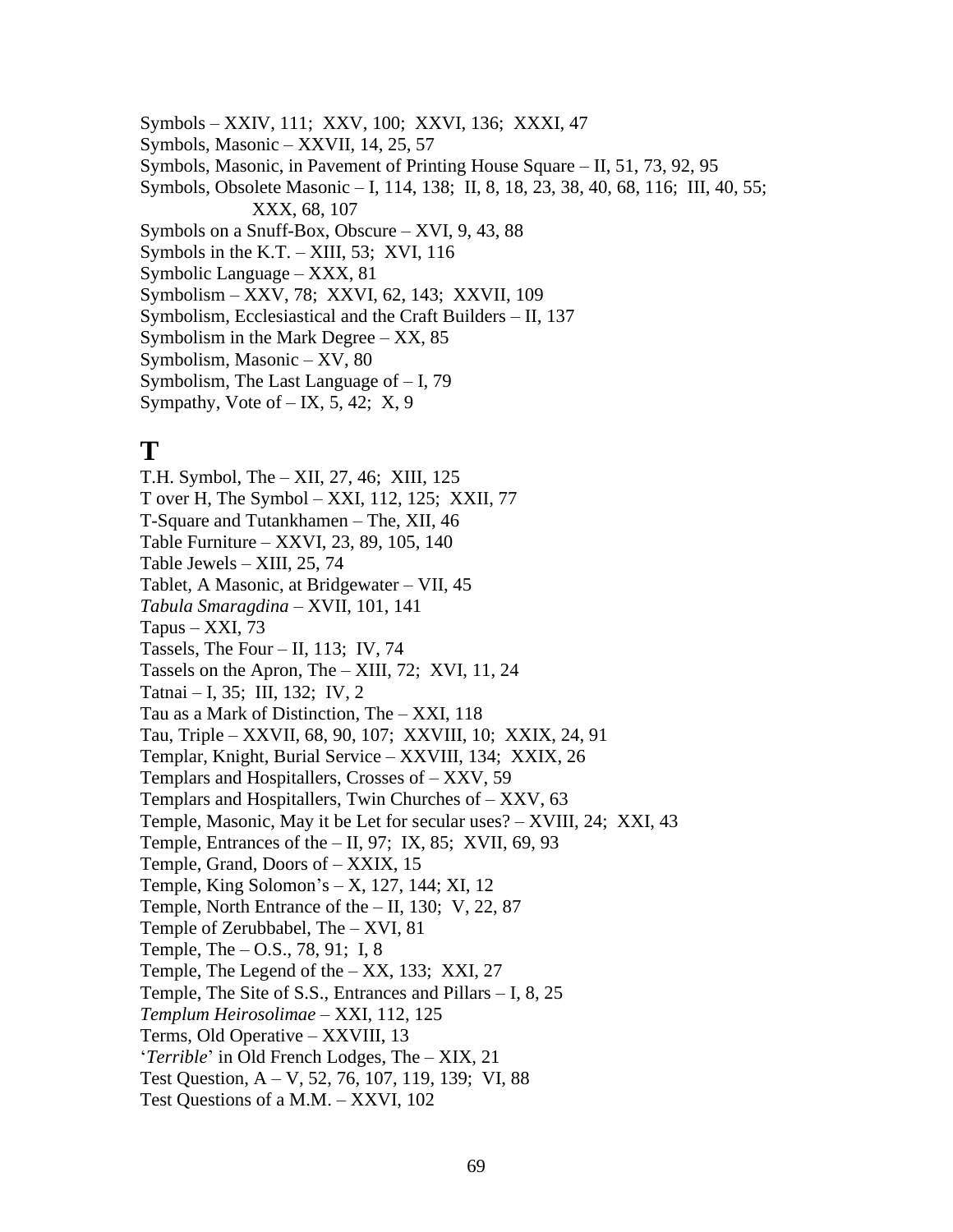'Testamentary Jewel', A – III, 131 Tewkesbury, A Mason's Tomb at – XIX, 126 Thackeray, W.M., Was he a Mason?  $-$  O.S., 2, 9, 15 'Thatched House' Tavern – XXV, 22 Theatre and Freemasonry – XXV, 86, 108 Theatrical Performances, Freemasons Officially present at  $-$  IX, 69, 120 Thenius, Otto – VII, 123 Third Degree, The – III, 35; V, 132; VI, 30 Third Degree, The Legend of the – IV, 141 Third Degree, Attitude During Obligation – II, 100, 115, 131; IV, 129; V, 12, 55, 71 Third Degree called the 'Respectable' Degree  $- V$ , 20, 45, 72 Third Degree, Calling to the Wardens – VII, 87 Third Degree Ceremony, Points in the  $-1$ , 36, 50, 56, 80, 115; III, 20, 42; V, 85, 120 Third Degree, Crossing the Feet – VI, 7, 58, 135; VII, 7, 25, 40, 55, 70, 87, 119 Third Degree, Fellowcrafts in the – XXIX, 11 Third Degree, Grand Lodge and the – XIX, 86, 105, 120, 134; XX, 23, 101, 118; XXI, 8 Third Degree; Hand in Fifth Point of Fellowship – IV,  $65, 90, 109$ ; V, 7, 22; XII, 143; XIII, 16 Third Degree, Re-Lighting – IX, 70, 137; X, 91, 104 Third Degree, Sign of S.....*.*y – III, 53, 136; IV, 117 Third Degree, Signs by Wardens at Raising – II, 129; III, 6, 24 Third Degree, Signs in Closing – VI, 101; VIII, 9 Third Degree, Signs in Opening – XI, 40, 107, 138 Third Degree, State of the Lodge – IX, 102 Third Degree Tracing Board, The – IV, 70; VI, 134; VII, 84, 106, 137; VIII, 12, 24, 89 Third Degree, Use of the Word 'Navel' – IV, 34, 59, 131 Third Degree, Why were Secrets lost by one Death? – II, 51, 92, 103; IV, 19 Third Degree Working Tools – XII, 7, 25 Thirty-Third Degree, The – I, 131; III, 21 Thomas, St., The Apostle – XXX, 118, 140 Thomson, James and Richard Savage, Masons – XX, 30 'Three Constitutions, The' – XII, 77 *Three Distinct Knocks, The*, An Unreported Edition – XVIII, 128; XXIV, 11, 25, 27 Three, Five and Seven Steps to the Door of King's College Chapel – VI, 68; VII, 87 Three Globes, The Grand Lodge of the – XXII, 119; XXIII, 12 Three Great Lights, The Position of the – XXII, 88 Three, Rule of  $-$  XXX, 84 Thumb, Tom – XXX, 68, 137; XXXI, 11 Thummin and Urim  $-$  XXVI, 24, 46, 75 Tide, Ebb and Flow – XXV, 103 Title, The use of a Double  $-$  V, 3, 26 Toast, An Unusual, (to the Memory of King Bladud) – XIII, 77 Toast, An Old Masonic, (The Queen of Naples) – O.S., 46; I, 5; IV, 70; XVIII, 43 Toast, A Silent – IV, 24 Toast, Fire after a – XXVIII, 72, 120 Toast, Masonic – XXX, 85; XXXI, 14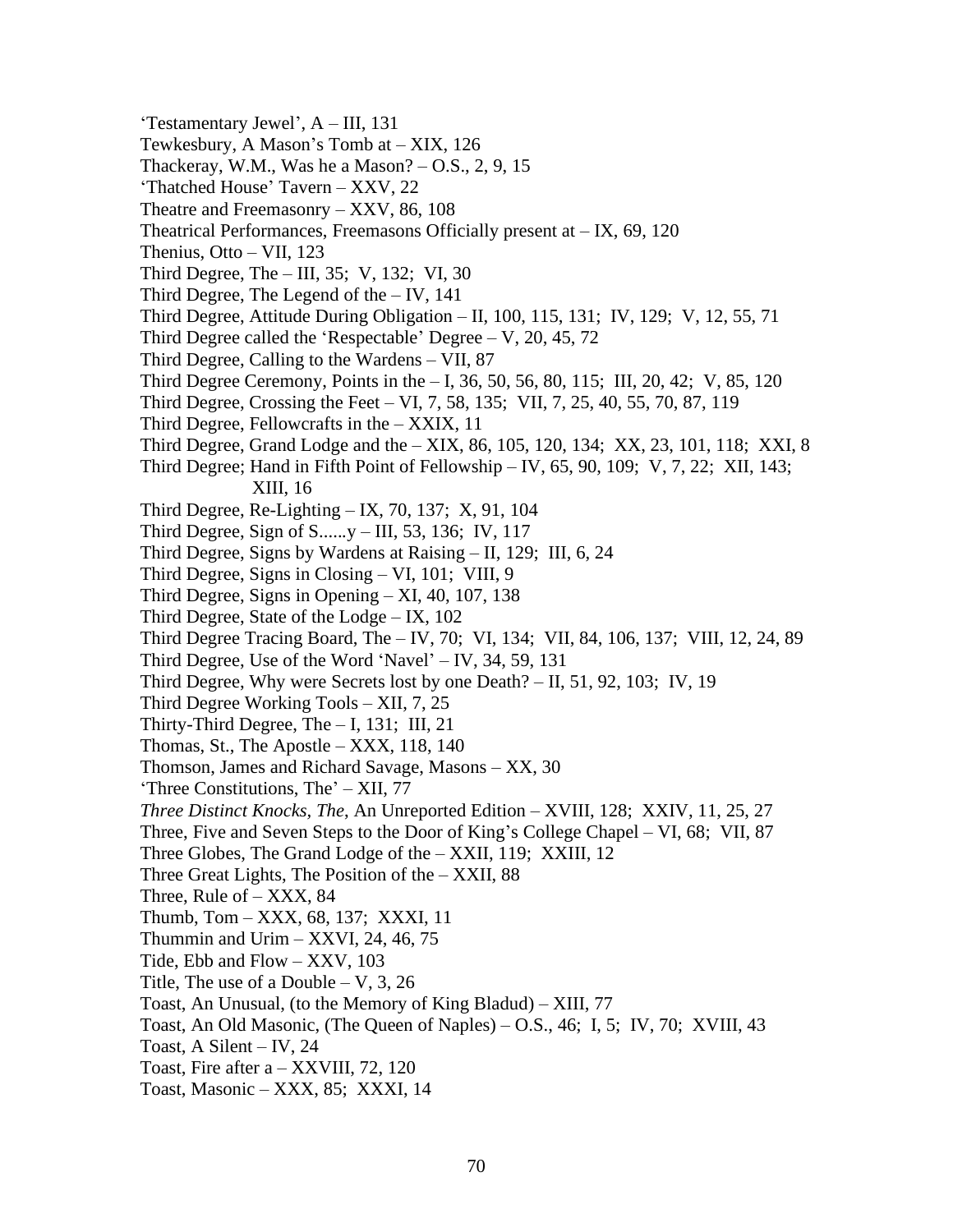- Toast, The Loyal XVII, 108; XVIII, 55, 65, 75, 87, 92 Toast, The Secretary's  $-$  V, 133; VI, 13 Toast, The Visitors – V, 96 Toast of Absent Brethren, The – VIII, 112; IX, 11, 27; X, 12, 109 Toast of the Grand Master and Smoking – XIII, 118; XVI, 88 Toast of 'King' or 'King and the Craft'  $-$  O.S., 78, 91; I, 8 Toast of the Installing Master – VII, 100; VIII, 54, 71 Toast to the Memory of a Departed Brother – III, 60; IV, 24 Toasts – XXXI, 58 Toasts, Ceremonies before and after – III, 34, 60, 73, 87; V, 53 Toasts, Masonic – IV, 98, 136; V, 88 Toasts, Masonic, Drunk Seated – IX, 69, 120 Toasts, Meaning of the 'Fire' after – XVI, 21; XVII, 17; XVIII, 136; XIX, 8 Token, A Sketchley – IX, 38, 76 'Token', Derivation of the Word – O.S., 3, 17 Token, *See* 'Grip or Token' Tokens and Checks of 18th and 19th Century Masons – XXXI, 34 Tokens, Masonic  $- X$ , 80, 81 Tokens, Masonic Halfpenny – II, 18, 41, 118 Tokens of Masonic Interest, Some – XXXI, 49 Tokens, Sketchley's Masonic – X, 49 Tombs at Jerusalem – XXII, 59 Tombstone, A Masonic at Oswestry – XXI, 135; XXII, 28 Tools, Iron, at Building of K.S.T. – XXVIII, 41, 89, 104 Tools, Iron, on Stones – XXX, 23, 44, 59 Toronto, A Pamphlet from – XI, 140 Toronto Lodge of Research – VI, 91 Tower of London, Lodges at the – XXII, 119 Townshend, Simeon – XIX, 15 Tracing Board, The – X, 53, 106; XIII, 41, 134; XXV, 103, 123; XXIX, 1; XXX, 70, 108 Tracing Board, A Royal Arch – XXII, 140 Tracing Board, An Emblem on  $a - X$ , 136; XIV, 27 Tracing Board, An Inverness – V, 69; XIII, 40, 86 Tracing Board, An Unusual R.A. – XII, 35, 75, 89 Tracing Board, When turned in Closing  $Lodge? - X$ , 136; XI, 27; XII, 118; XIII, 10 Tracing Board of First Degree, The – VII, 6, 25 Tracing Board of First Degree, Lecture on the  $-$  O.S., 38, 57, 72 Tracing Board of Second Degree, The – O.S., 78, 91; I, 8, 26, 50, 75, 88, 98; II, 5, 23, 36, 54; III, 83; V, 53, 87 Tracing Board of Third Degree, The – O.S., 14, 32, 71; I, 50; II, 81; IV, 70; VI, l34; VII, 84, 106, 137; VIII, 12, 24, 89 Tracing Board of the Royal Arch – VI, 52; IX, 21 Tracing Board or Trestle Board – O.S., 53, 80; I, 5, 21 Tracing Boards – I, 50; II, 81, 105; III, 49, 56, 72, 88; VI, 91; X, 120; XI, 26
- Tracing Boards, Borders XXXI, 119, 140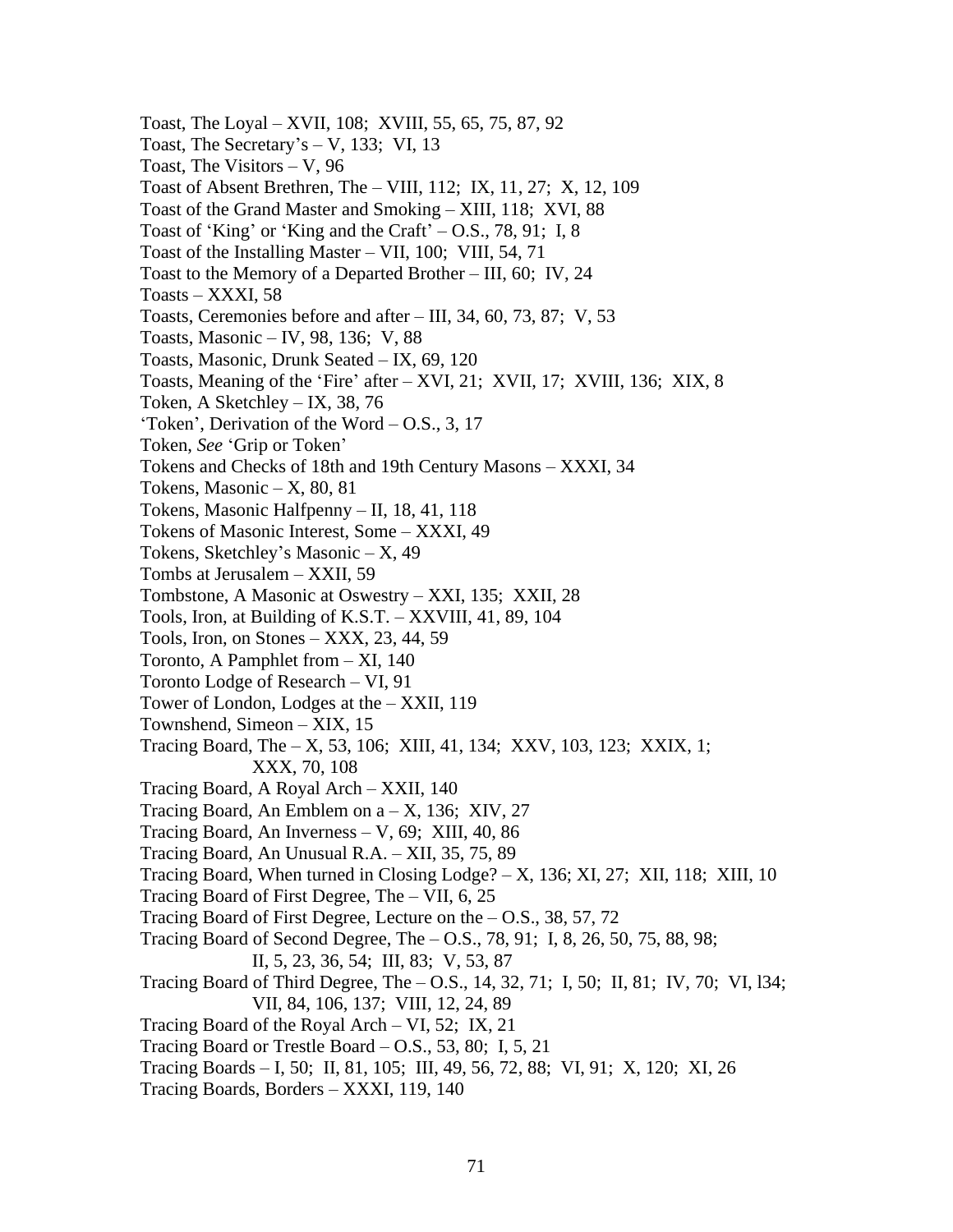Tracing Boards, Correct Place for the – II, 5, 21, 54; III, 83; V, 53, 103 Tracing Boards, Harris's – O.S., 54, 75, 81, 88; II, 81, 105; III, 56, 72; VI, 91 Tracing Boards in Scotland – XV, 106, 125; XVI, 28; XXIII, 117 Tracing Boards of Masters – XXX, 1, 49 Tracing Boards of the Second Degree – XXII, 119 Tracing Board of the Third Degree – XXIII, 135; XXIV, 13; XXIX, 9, 29 Tracing Boards, Old – XXVIII, 117 Tracing Boards, Mark Degree – XXVII, 22, 40, 59, 75 Tranquebar, The Lodge at – XVIII, 1 Transactions Authors' Lodge – III, 77; XV, 80 Border Lodge, No. 5372 – XXII, 45 Dorset Masters' Lodge – VII, 94; IX, 14, 128; X, 45; XI, 31; XII, 78; XIII, 110; XIV, 110; XIX, 79; XX, 46; XXI, 63; XXII, 48; XXIII, 14 Essex First Principals' Chapter – XXI, 117 Essex Masters' Lodge – XX, 78; XXI, 46; XXII, 62 Humber Installed Masters' Lodge – VII, 124 Huddersfield and District Installed Masters' Association – XII, 63 Leeds Installed Masters' Association – XI, 142; XIV, 16; XVI, 46; XVIII, 111; XX, 93; XXII, 47 Leicester Lodge of Installed Masters – XXIII, 48 Lodge of Research, Dublin –, XVI, 94 Lodge of Research, Leicester – VII, 76; VIII, 60; IX, 45, 49; X, 60; XI, 93; XII, 92; XIII, 80, 93, 106; XIV, 63; XVI, 63, 78; XVIII, 79; XIX, 77; XX, 94; XXI, 93; XXII, 64 Madras Masters' Lodge – XI, 44, 78; XV, 110 Manchester Association for Masonic Research – VII, 143; VIII, 127; X, 27; XI, 88; XIV, 45, 143; XV, 14, 61, 142; XVIII, 62; XX, 45, 138; XXII, 14, 138 Masters' and Past Masters' Lodge, New Zealand – VII, 46, 63, 75; VIII, 16, 125; IX, 43 Merseyside Masonic Association – VIII, 127; X, 30; XI, 78; XII, 92; XV, 64; XVIII, 31; XIX, 63; XX, 140; XXI, 31; XXII, 31, 94; XXIII, 78, 110 Norfolk Installed Masters' Lodge – VII, 47; XII, 111; XIII, 141; XVI, 79; XIX, 63; XX, 93; XXI, 48; XXII, 45 Notts Installed Masters' Lodge – XXII, 77 St. Claudius Lodge, No. 21, France – XII, 78; XIII, 142 Somerset Masters' Lodge – VII, 29; VIII, 125; IX, 141; XI, 45, 125; XII, 126; XIV, 141; XVI, 15, 109; XVIII, 15, 142; XX, 31, 143; XXI, 110; XXII, 125 Suffolk Installed Masters' Lodge – IX, 127; XVI, 45 Transparency – XXX, 87 Treason Penalties – V, 86, 108; VI, 24; XI, 7, 41, 55

Treasurer of a Lodge – XXIV, 137; XXV, 26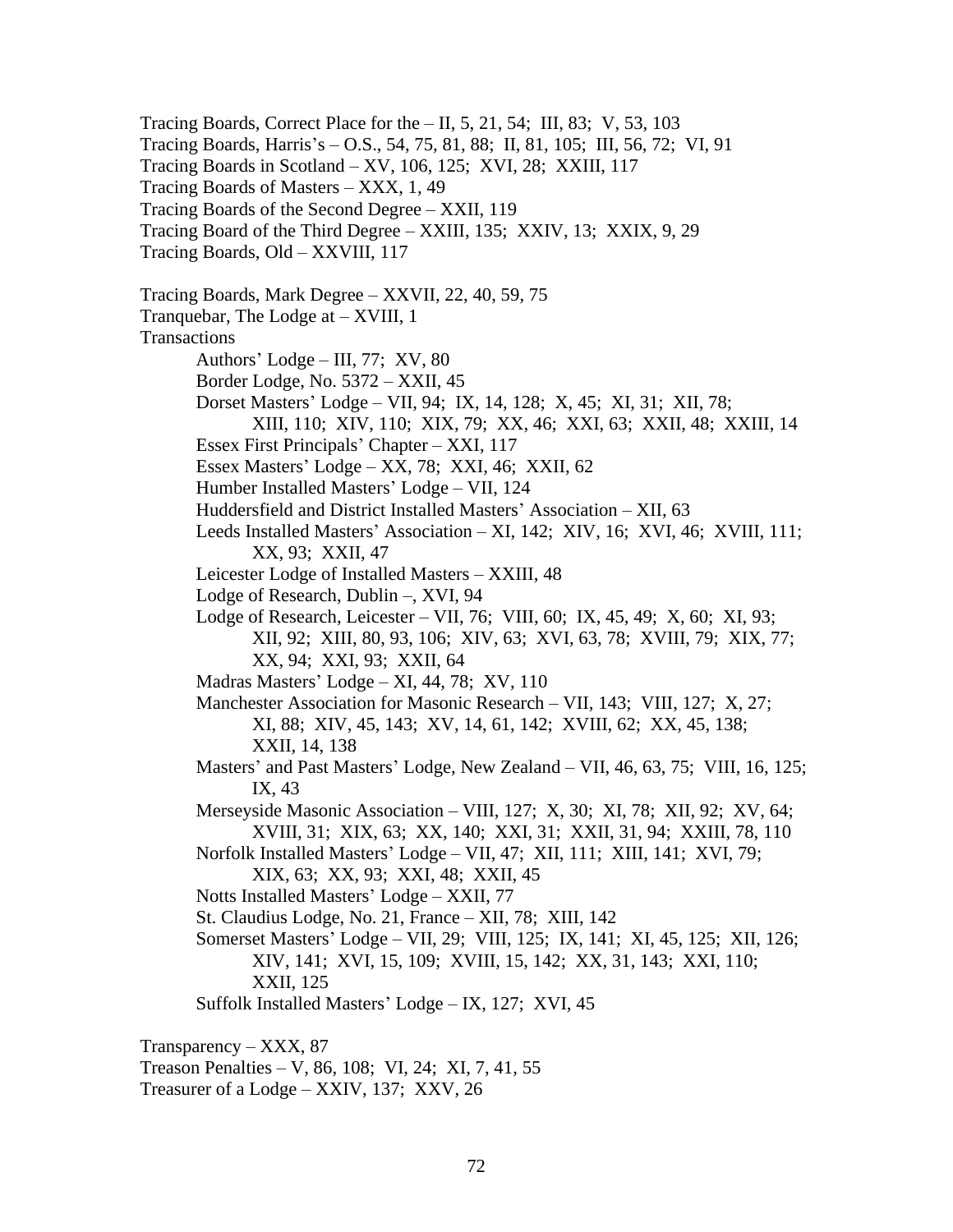Treasurer, The Election of the  $- XY$ , 6, 12, 29, 42, 90 Treasurer at the Banquet Table, Position of the  $-$  O.S., 1, 8 Treasurer of a Private Lodge, The – II, 65, 104 'Treasurer or Cashier' – IX, 69 'Trestle Board' or 'Tracing Board' – O.S., 53, 80; I, 5, 21 Triangle and Circle, Square – XXIX, 95, 103 Triangle, The Equilateral – XI, 73, 110 Triangles in the Royal Arch – VI, 52, 90 Triangles, Interlaced – XXX, 56 Triangles, Interlaced, of the Royal Arch – XXI, 17, 60, 124; XXII, 11 Trinity College, Dublin, Tripos, 1688, (A Reference to Freemasonry) – I, 132 Triple Tau, The – VII, 53; XXVII, 68, 90, 107; XXVIII, 10 Tripod, The – XVIII, 124 Tripod, Position of Ashlar on the – XVIII, 104, 124 Trowel in Freemasonry, The – III, 49, 83, 103, 134; IV, 5, 44, 53; V, 97, 122; VI, 15 Trowel as a Working Tool, The – XV, 108 Trowel as a Badge of the Inner Guard, The  $- X$ , 123 Trowel, Jewels – XXVI, 69, 92, 123, 141; XXVII, 72 Trowels – XXV, 117 Trowels, Lodge – IX, 21; XI, 119, 129 Truell, Lord Robert – XV, 24, 77 Trussing the Cooper – XVIII, 60 Tubal Cain – III, 98, 119; IV, 40 Tutenkhamen and the T-Square – XII, 46 Twelve Degrees, Bro. of – XXVI, 41 Twelve High, High Noon – XXVIII, 12, 27 Twenty-Four Inch Gauge, The – XXI, 73; XXII, 27 Two Candidates for the same Degree – I, 83, 107 Twopenny Stamp, A – XII, 74, 90 Tyler, The – VI, 110; XXVIII, 87, 124; XXIX, 12, 40, 74, 104 Tyler and the Inner Guard – XXX, 104, 139; XXXI, 29 Tyler, Earliest Mention of the – XII, 87; XVI, 70 Tyler, How should he Ballot if a Member of the Lodge? – XVI, 38, 103, 121 Tyler, in Calling Off, The  $- VI$ , 69; IX, 7 Tyler, None appointed in the Lodge No. 3746 – XVIII, 107 Tyler, Pre-Opening Instruction to the – XV, 137; XVI, 29, 42; XVII, 44 Tyler, Procedure in Investiture of the – VIII, 30, 78 Tyler, Status of the – VIII, 30, 78 Tyler as a Subscribing Member, The – XXI, 103, 139; XXII, 9, 27 Tyler from a Foreign Jurisdiction – XXIII, 124; XXIV, 14 Tyler, Origin of the Two Knocks for Summoning the – XI, 135; XV, 105 Tyler brought into Lodge to recite his Duty  $-$  IX, 118; X, 104, 123; XI, 3, 43; XIII, 74 Tyler, Summoning of the – XXIV, 89; XXV, 12 Tyler, The, Entitled to Relief – XXII, 86 Tyler's Dialogue, The – XIII, 24, 57, 74 Tyler's Dress and Cap, The – XII, 48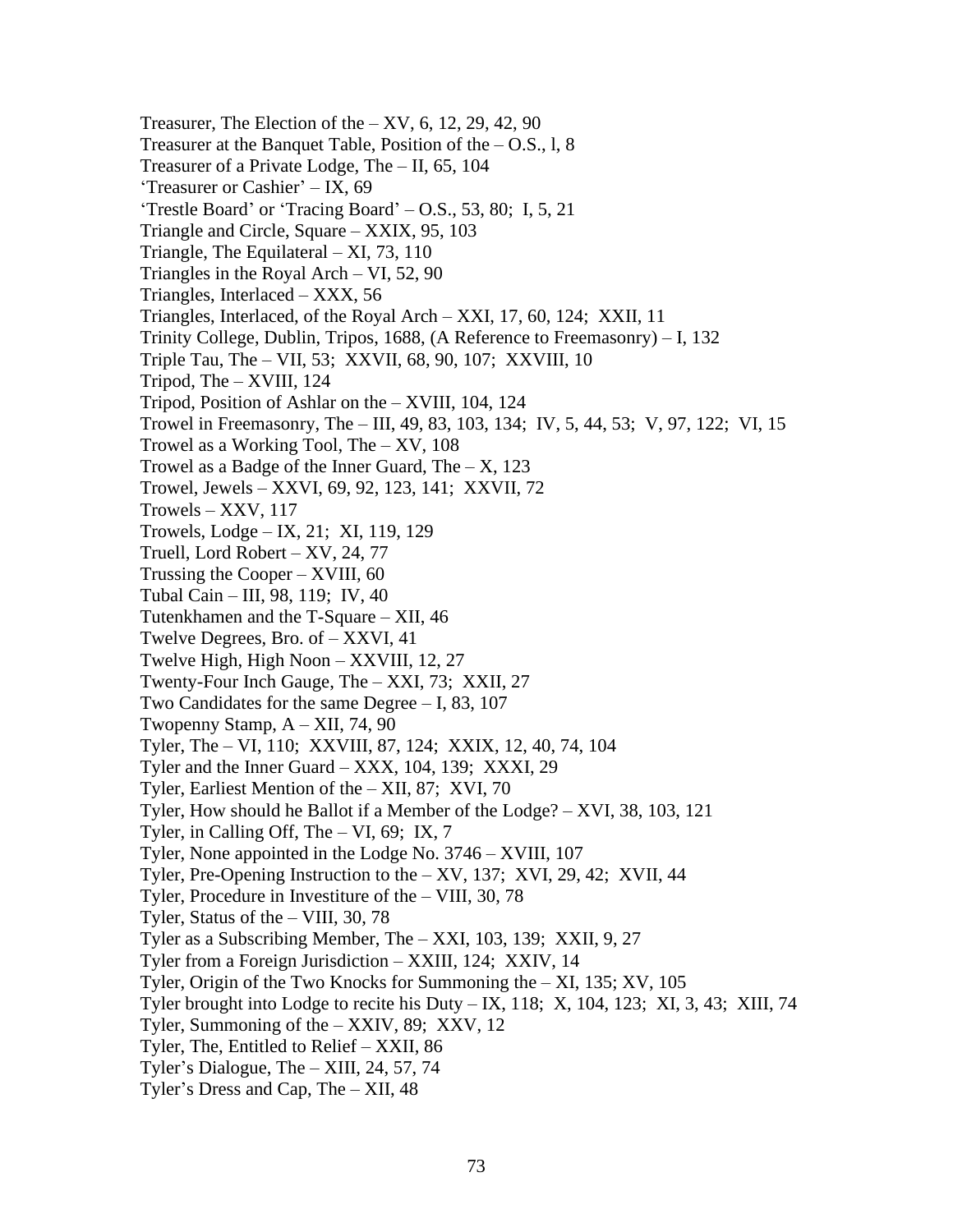Tyler's Sword at a Burial, Breaking the – II, 130 Tyler's Toast, The – O.S., 70, 84, 89; III, 34, 50, 59, 74, 88; IV, 24; VI, 97; VII, 22, 73; XIX, 8; XX, 42, 102; XXIII, 46, 69, 76; XXIV, 137 Tyler's Toast, An Addition to the – XII, 134 Tyler's Toast in the Royal Arch or Mark, Fire for the – XIII, 7, 121 Tyler's Toast proposed by the W.M. as the First Toast – IV, 43 Tyler's Wand, The  $- X$ , 120 Tyrian Lodge, The – II, 29

Tyrian Lodge, The Doings of the – IV, 66

# **U**

Ubiquarians, The – O.S., 46, 73; XIX, 111; XXX, 117, 139 U.G. Lodge of New South Wales, Inauguration of the – XX, 81, 97, 113 'Unclothe and Untiled – V, 102; VI, 10 'Under the Banner' of a Lodge – VI, 49; VII, 133 Undress Clothing – XIV, 105; XVII, 56, 89, 135 Undress Clothing in a Private Lodge – XV, 39, 60 Unidentified Lodges, Two  $- X$ , 94, 110, 141; XII, 60 Uniformity of Working – III, 26 Union, Grand Lodge – XXVII, 26; XXVIII, 57 Union Article No. 2 – XXX, 55 'Union Lodge', An Unidentified – VIII, 100, 122, 138 Union Lodge at Detroit, the  $-$  O.S., 7, 19, 25 Union, Sheffield Memorials to the – III, 46 Union, The Mystery of the  $-$  O.S., 69, 84 Unique Incident, A, (An English Lodge Constituted in Ireland) – XIII, 62 United Friends Lodge, No. 313, History of the  $- XY$ , 94 United Installation of Several Masters, The – III, 69, 92, 135; IV, 5, 54, 94; V, 38 *Unity, Lodge of, No. 71, History of the* – XXII, 100 Universal Masonry, Annual of  $-$  O.S., 43 *Unpublished Records of the Craft* – IX, 28, 96 *Untrodden Paths of Masonic Research* – VIII, 113 Upholder – IV, 52, 79 *Use and Abuse of Freemasonry, The*, (Smith) – X, 16 Ussher's Chronology – III, 51, 89

# **V**

V.S.L., Open or Closed for Obligation – II, 98; III, 4 V.S.L., Old Editions in Lodge – IX, 102; X, 9 V.S.L., Position of the – IX, 22, 59, 107, 119; X, 74 V.S.L., Where to Open the – II, 19, 42, 56, 91; VII, 74, 110; XVII, 13 V.S.L, in the Royal Arch – XI, 55; XII, 74, 89; XIV, 104; XV, 57 *Vade Mecum, The Freemasons* – VIII, 54; XI, 5, 22 Valley of Jehosaphat, The – XXI, 103, 121 Vancouver, Masonry in – XVI, 140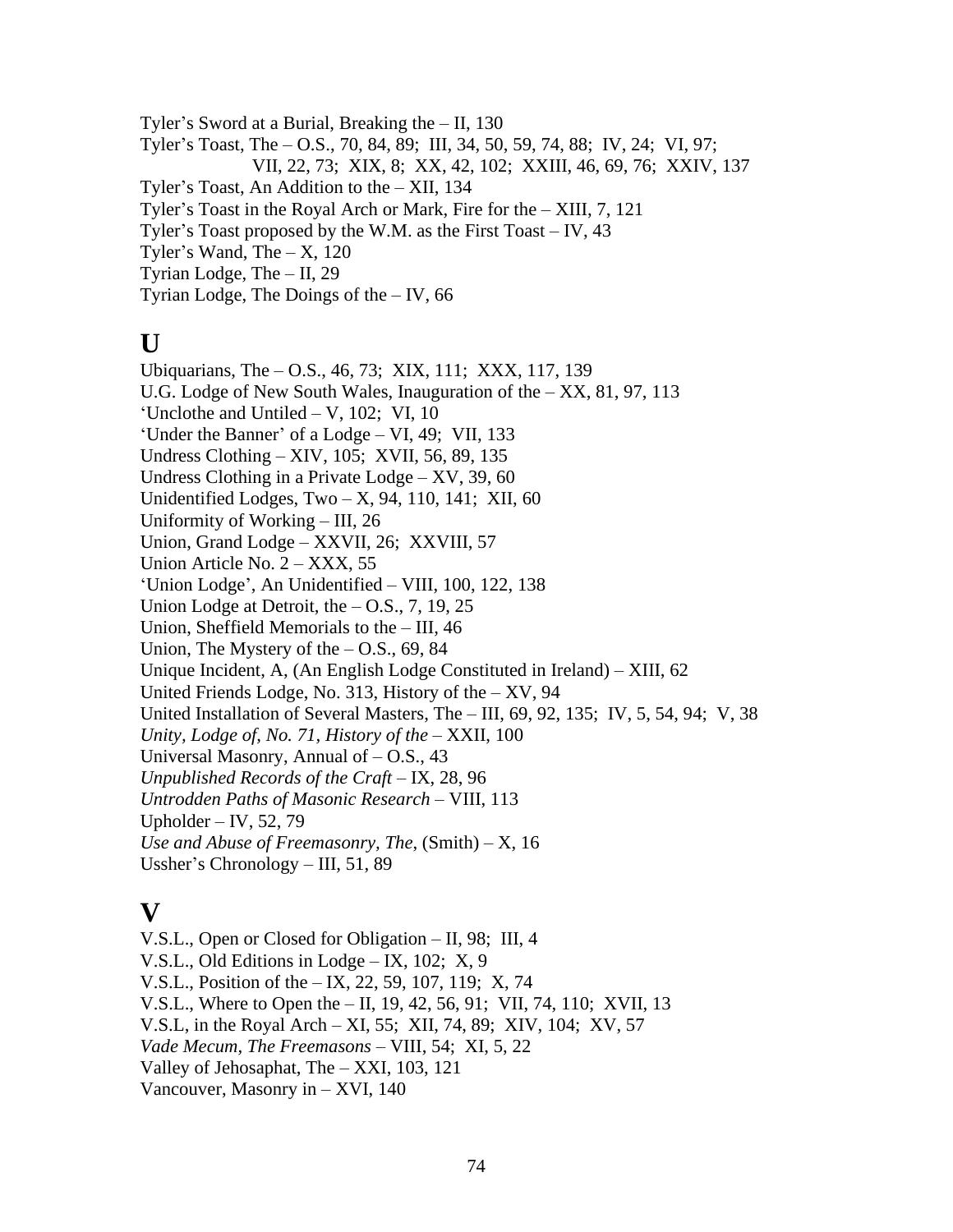Vanity Fair Cartoons – XIV, 40 Vaughan, Diana, (*See* 'Catholic Congress') Vault, Secret, Legend of the – XXIX, 71, 94, 122, 141 Veils, Passing the – I, 116, 139; II, 102; IV, 93; XXV, 71, 87, 119, 137; XXVI, 11, 27; XXXI, 59, 123 Verse, Happy – XXVIII, 79, 95, 125 *Vesica Piscis* – XXX, 118 Villains, Names of the Three – V, 37, 59, 92 Villeneau, Joswiah – IV, 52, 79 *Vindication, The Freemason's* – III, 139; IV, 10 Visiting Councillors – XXVII, 13 Visiting Grand Officer, Can he claim a Salute? – XIII, 53, 76 Visitors, Admission of – V, 68, 108 Visitors, Care necessary in Admitting – III, 123 Visitors, Female – XX, 61, 75 Visitors, Should Clearance Certificate be required from? – VIII, 117; IX, 24, 40, 58, 119; X, 72 Visitors, Strange Mode of Receiving – XX, 75 Voltaire, Allusions to Masonry in – IV, 114; VIII, 85, 101; IX, 6, 22 Volunteers, Masonic – II, 19; III, 43; V, 69 Vote, Casting, Master's – XXX, 61 Voting in the Royal Arch Chapter – IX, 118; X, 10, 39; XX, 62, 77, 111 Voting, The Correct Manner of – O.S., 14, 32, 49 Voting, The W.M.'s Casting – XXII, 105

## **W**

W.O.V. (Reputed Author of *Three Distinct Knocks*) – XXI, 41 Wages of a Fellow Craft, The – III, 98, 121; IV, 6, 20, 45, 61, 76 Wailing Wall of Jerusalem, The – XXIX, 6, 27, 59, 105 Walking Money – III, 49, 88; IV, 75, 105 Walter of Hereford – XXIV, 49 Wand, Breaking the Grand Master's, at the Constitution of a Lodge – XII, 137; XIII, 42 Wands, Crossing the – II, 51, 92 Wands, Deacons Crossing the – XXIII, 102, 120 Wands of the Director of Ceremonies – XXIX, 101 Wands of the Secretaries and Tylers, The  $- X$ , 120 Wands, The Deacons – VI, 133; VII, 62 Wann, A Slate and – XIX, 88, 109 War, Freemasonry and  $-$  O.S., 85; I, 9, 83 War Medals and Decorations, Can they be worn in Lodge? – III, 131; IV, 7 Warden, A Non-Subscribing Past – I, 17, 42, 52, 73, 84 Warden conferring Degree, A – VI, 139; VII, 27, 49 Warden, Should he sit when delivering the Charge? – VI, 86, 122 Warden, The Acting – XVI, 130; XVII, 13, 26 Wardens' Chairs at Installation; When should they be filled by Past Masters? – XXI, 80, 108; XXII, 133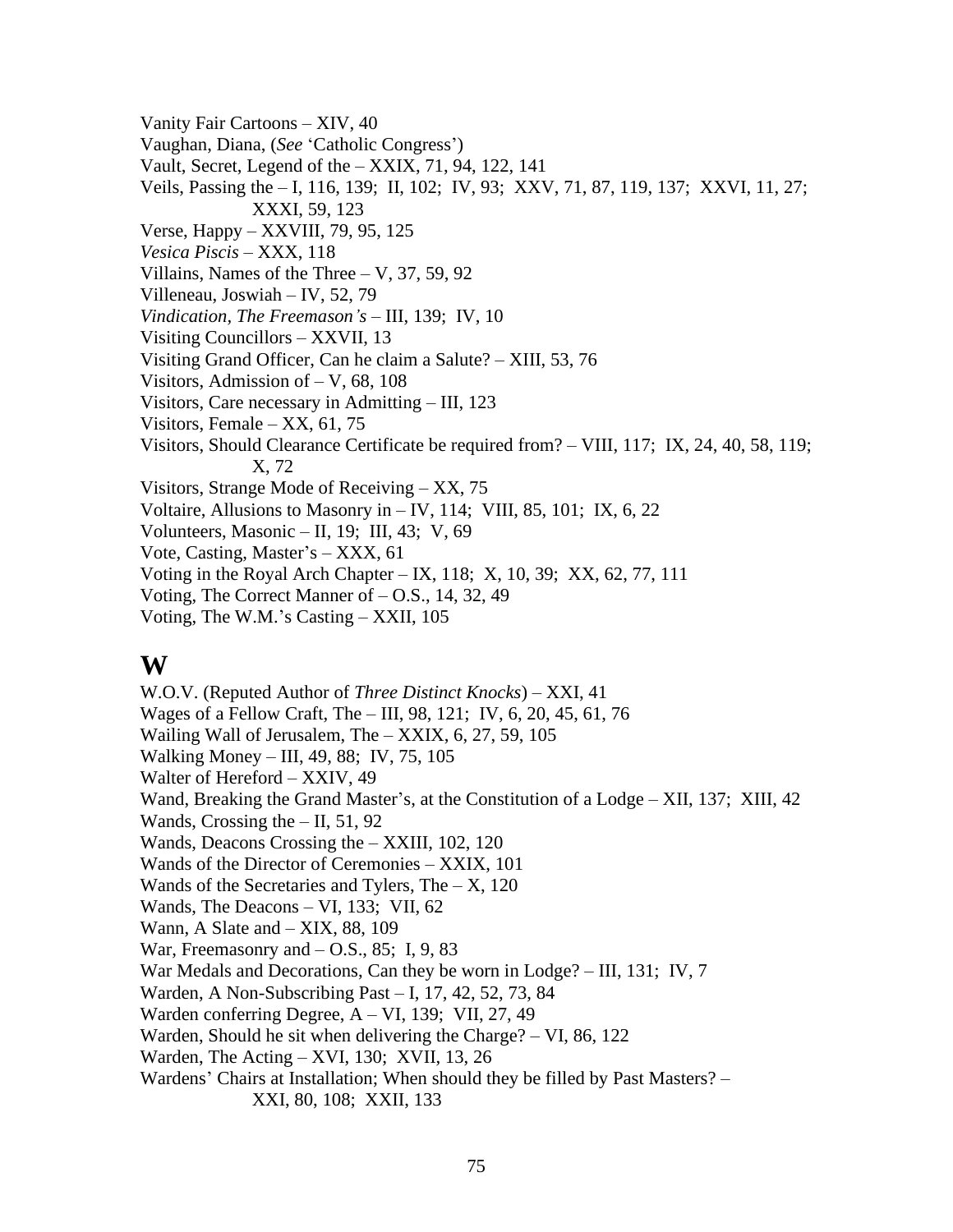- Wardens' Columns VIII, 100; XI, 118, 135; XII, 8; XIII, 8, 41; XXXI, 24, 45, 73, 84
- Wardens, Deacons and XXIV, 14
- Warden's Derrick, The Senior XXX, 71, 109, 122; XXXI, 11, 44, 72, 88
- Warden's Pedestal, Action by Deacon at the XIV, 121, 140
- Warden's Powers when Ruling a Lodge VIII, 20, 72
- Wardens, Calling to the VII, 87
- Wardens, Correct Title of Provincial Grand XI, 6, 59
- Wardens, Saluting the  $-$  O.S., 2, 10; VI, 133
- Wardens,Should they acknowledge Candidate's Signs? VII, 5, 91
- Wardens Lighting their Candles from that of W.M. XI, 60
- Wardens' Chairs, May they be filled by a Non-Warden? XI, 76, 105, 138; XI, 105; XII, 24
- Wardens Reports, The VII, 117; VIII, 12, 89, 104
- Wardens Seated during Post-Installation Addresses XV, 136; XVI, 14
- Warrant, An Unrecorded Military XII, 1
- Warrant, Presentation of XXIII, 24, 42
- Warrant, Presentation of Royal Arch XXII, 133; XXV, 134; XXVI, 43; XXVII,13; XXX, 119, 140; XXXI, 44
- Warrant, Presentation of, to New Master XVII, 70, 104, 123
- Warrant, Can Lodge be Opened in its absence? XVIII, 24, 90
- Warrant, Signing of, by Masters XVII, 76
- Warrants, Assigned XV, 137; XVI, 41
- Warren, H.G. II, 2
- Washington, George, Autograph of XVII, 46
- Washington, George, as a Freemason XVI, 62
- Waterloo Bridge, A Souvenir of XIX, 111
- Wellington, Duke of II, 28, 47, 75; XXV, 31; XXX, 111; XXXI, 109
- *Wer Got Vertrut Hat Wolgebaut* O.S., 1, 7, 15
- Wesley's Lodge IX, 5, 15, 41
- West Country Practice XXIV, 86, 121
- West Country Practice in the Second Degree,  $A XII$ , 56
- West End Working, The VI, 85, 120
- West India and America Lodge, By-Laws of the VI, 47, 63, 95; VII, 15, 95, 111; VIII, 31
- Westminster, Death of a Mason at, 1324 XIII, 80
- Wharton, Duke of XXV, 46
- White, Blue, Scarlet and Gold XIX, 57, 75
- White Lodge, The III, 18, 25
- White, William Henry XXVI, 136; XXVII, 14
- Widow, Sons of the XXXI, 31
- Wigan Grand Lodge, The V, 77
- Wilkes, John II, 30; XXVIII, 113
- William IV and the Craft XVI, 125
- Williams, Bro. William XVI, 117, 138
- Wilson, Stephen Barton IV, 82
- Winchester, John and Robert XIII, 23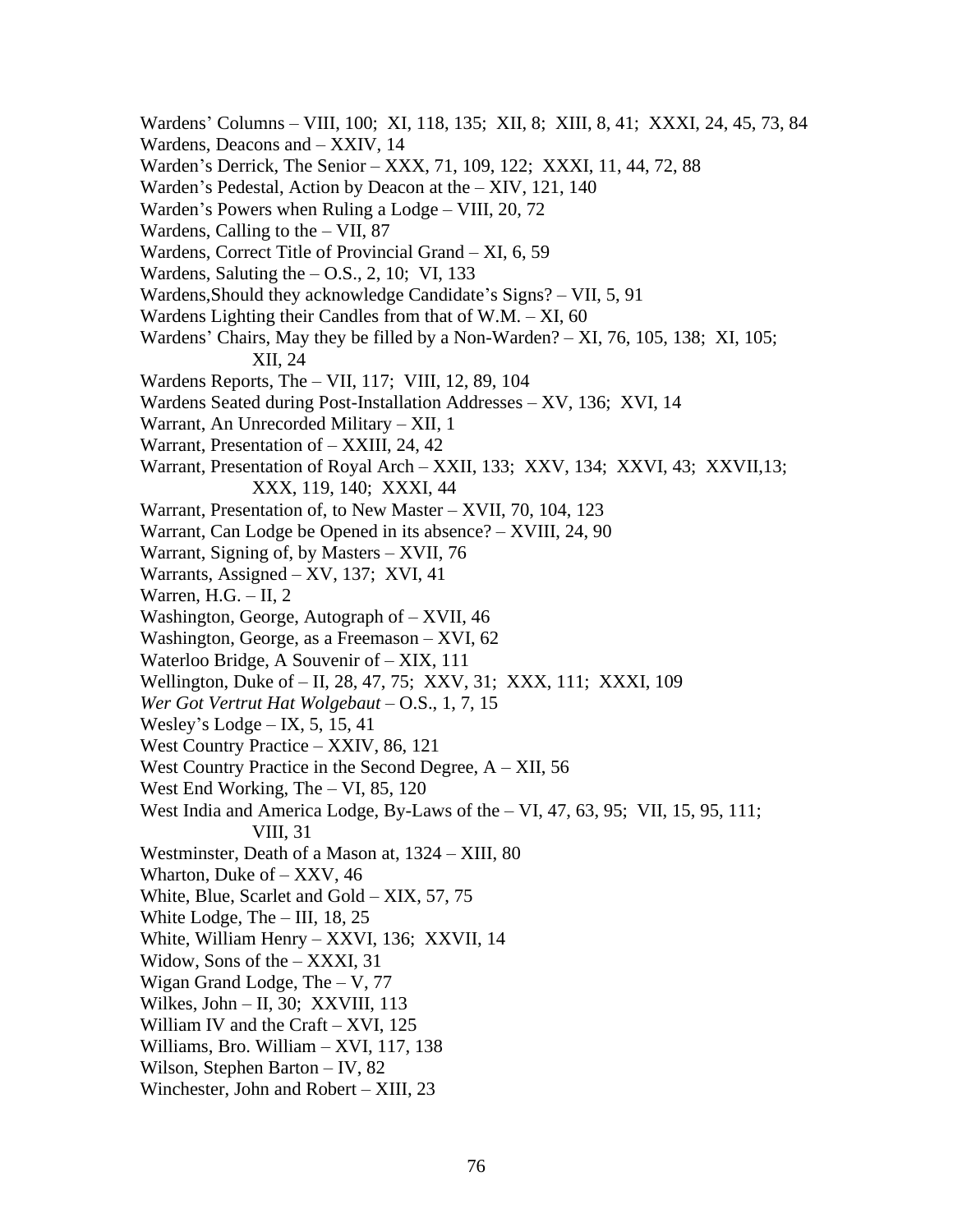Window at Lincoln,  $A - VI$ , 36, 74, 90 Windsor Castle and operative masonry – XIII, 63 Wisdom, Strength and Beauty – V, 17; XVIII, 24, 41; XXVIII, 118 Wishes, Hearty Good – XXIII, 123; XXIV, 122 'Without Evasion *etc*. …' – O.S., 29, 41 Wolfe of Quebec – XXI, 102 Wood, Bro. Bevis – V, 85 Wood MS., The – IV, 130; XIX, 13 Wood MS., Version of Psalms – VIII, 6 Woodeford, John – XIX, 12 Woodford MS., The – XIX, 13 Word, A Greek – III, 35; V, 132; VI, 30 Word, A Missing – XIV, 136; XVII, 10, 119 Word, A Strange, (Hagg-Sein-Agg) – XX, 37, 59, 105, 120 Word, The – XXXI, 69, 94, 124 Word, The Mason – XIX, 31 Words in the Third Degree, Pronunciation of Hebrew – O.S., 78, 91 Worcester Masonic Fellowship, A – XII, 73; XV, 124 Work of an Apprentice – XXVI, 84, 107 Workmen, Classes of, at K.S.T. – XXVIII, 140; XXIX, 97 Working, 'Old York' – XXVII, 70, 139; XXX, 26, 38 Working, The Authorised – I, 31 Working Tools, The – I, 66; III, 71, 85, 101, 132; XIV, 120; XV, 42, 59, 92, 108 Working Tools in American Lodges – IV, 51 Working Tools of Entered Apprentice, The – XII, 72, 110; XIV, 41; XV, 108, 138 Working Tools of an I.P.M. in New Zealand – IV, 33 Working Tools of the Third Degree – XII, 7, 25 Working Tools of Third Degree, A Phrase in Presenting the – VII, 54 Worlidge, Thomas – XXV, 10 'Worshipful', The Title – O.S., 38, 56, 64, 72, 79, 87; I, 3, 11, 70; III, 97, 118; IV, 6, 39, 55, 76 Worshipful Master, Must be a Master Mason – IX, 68, 91 Worshipful Master, His Seat when Delegating work – IV, 52, 105 Worshipful Master; May he wear Collar when visiting? – VI, 68, 106, 119 Worshipful Master leaving Chair unoccupied in course of the Work – VI, 101, 139; VII, 27, 58, 72, 88, 119; VIII, 23, 88 'Worshipful Master Elect', The Phrase – O.S., 38, 58, 64, 73, 79, 87; I, 3, 11, 70 Wren MS., A Jingle in the – VI, 117; VII, 61; VIII, 103 Wren, Sir Christopher; Was he an Accepted Mason? – O.S., 3, 17 Wren, Sir Christopher, His Mallet – XII, 7, 45, 57 Wrestle, Link and – XXVII, 106; XXVIII, 42, 59 Wynford, Master William – XV, 137

## **Y**

Yarborough Lodge, No. 244, History of the  $-$  O. S., 44 Yarker, Bro. John – III, 107, 114